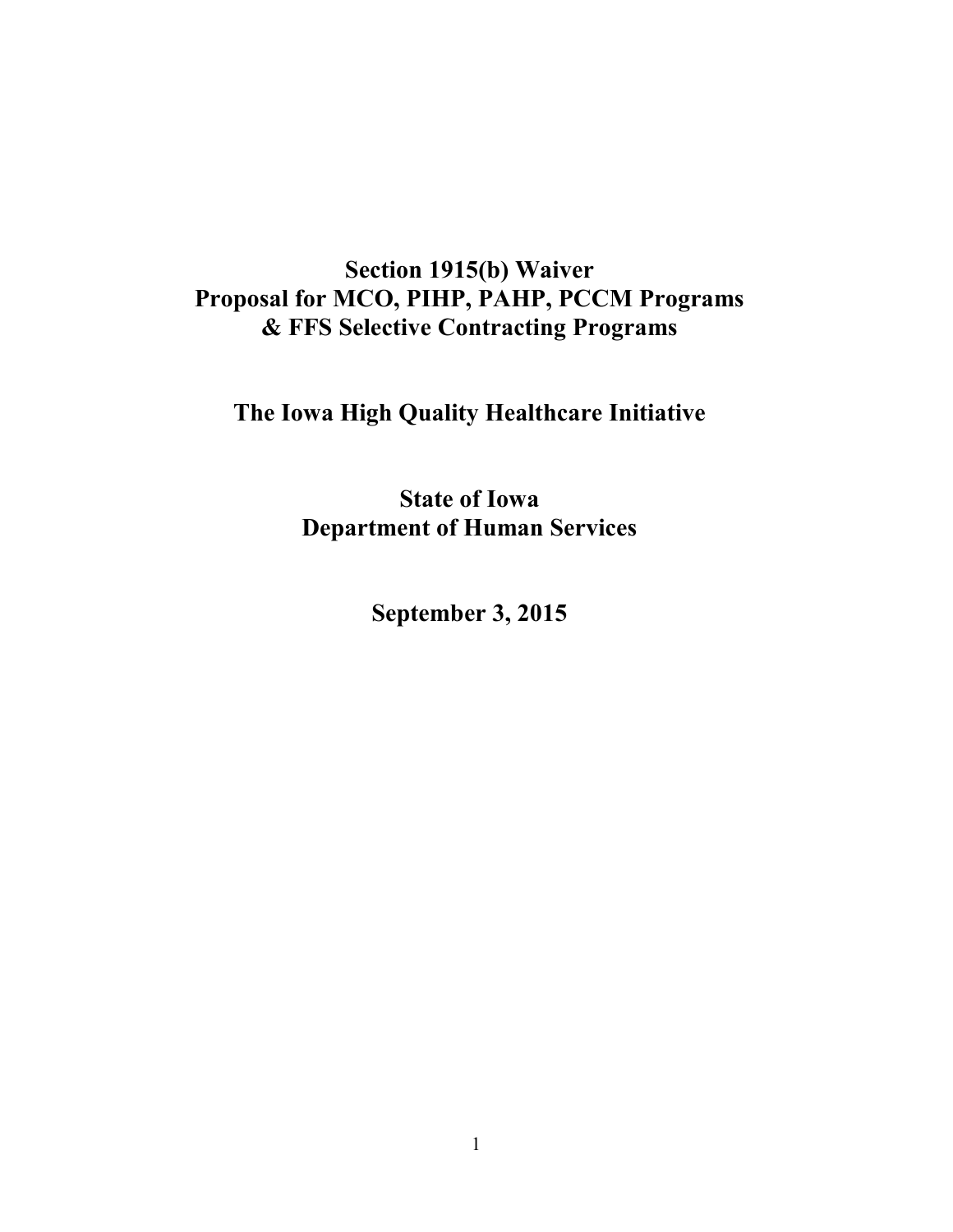## **Table of Contents**

| Facesheet                                           | 3              |
|-----------------------------------------------------|----------------|
| <b>Section A: Program Description</b>               |                |
| Part I: Program Overview                            | 5              |
| A. Statutory Authority                              | $\overline{7}$ |
| <b>B.</b> Delivery Systems                          | 9              |
| C. Choice of MCOs, PIHPs, PAHPs, and PCCMs          | 10             |
| D. Geographic Areas Served by the Waiver            | 11             |
| E. Populations Included in Waiver                   | 12             |
| F. Services                                         | 14             |
| Part II: Access                                     | 25             |
| A. Timely Access Standards                          | 25             |
| <b>B.</b> Capacity Standards                        | 26             |
| C. Coordination and Continuity of Care Standards    | 28             |
| Part III: Quality                                   | 32             |
| Part IV: Program Operations                         | 35             |
| A. Marketing                                        | 35             |
| B. Information to Potential Enrollees and Enrollees | 37             |
| C. Enrollment and Disenrollment                     | 38             |
| D. Enrollee Rights                                  | 45             |
| E. Grievance System                                 | 45             |
| F. Program Integrity                                | 47             |
| <b>Section B: Monitoring Plan</b>                   | 49             |
| Part I: Summary Chart                               | 51             |
| Part II: Monitoring Strategies                      | 53             |
| <b>Section C: Monitoring Results</b>                | 59             |
| <b>Section D: Cost Effectiveness</b>                | 60             |
| Part I: State Completion Section                    | 60             |
| Part II: Appendices D1-7                            | 87             |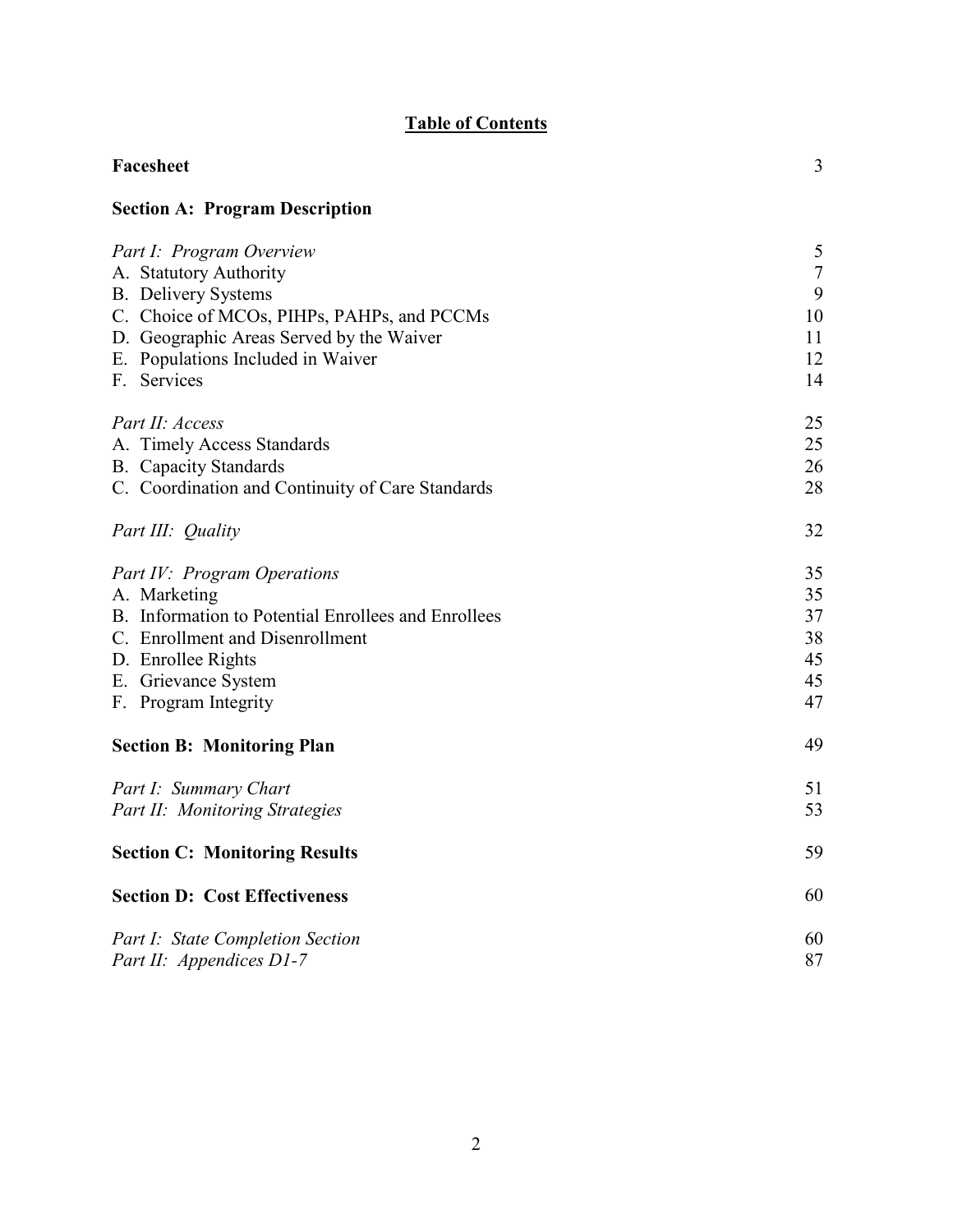## **Facesheet:**

Please fill in and submit this Facesheet with each waiver proposal, renewal, or amendment request.

The **State of Iowa** requests a waiver/amendment under the authority of section 1915(b) of the Act. The Medicaid agency will directly operate the waiver.

The name of the waiver program is the **Iowa High Quality Healthcare Initiative**.

Type of request: This is an

**X** Initial request for new waiver. All sections are filled.

- \_\_ Amendment request for existing waiver, which modifies Section/Part \_\_.
	- \_\_ Replacement pages are attached for specific Section/Part being amended (note: the State may, at its discretion, submit two versions of the replacement pages: one with changes to the old language highlighted (to assist CMS review), and one version with changes made, i.e. not highlighted, to actually go into the permanent copy of the waiver). Document is replaced in full, with changes highlighted
- \_\_ Renewal request
	- \_\_ This is the first time the State is using this waiver format to renew an existing waiver. The full preprint (i.e. Sections A through D) is filled out.
	- \_\_ The State has used this waiver format for its previous waiver period. Sections C and D are filled out.

Section A is:

- Replaced in full
- \_\_ Carried over from previous waiver period.

The State:

- \_\_ Assures there are no changes in the Program Description from the previous waiver period.
- \_\_ Assures the same Program Description from the previous waiver period will be used, with the exception of changes noted in attached replacement pages.

#### Section B is:

- \_\_ Replaced in full
- \_\_ Carried over from previous waiver period.

The State:

- \_\_ Assures there are no changes in the Monitoring Plan from the previous waiver period.
- \_\_ Assures the same Monitoring Plan from the previous waiver period will be used, with exceptions noted in attached replacement pages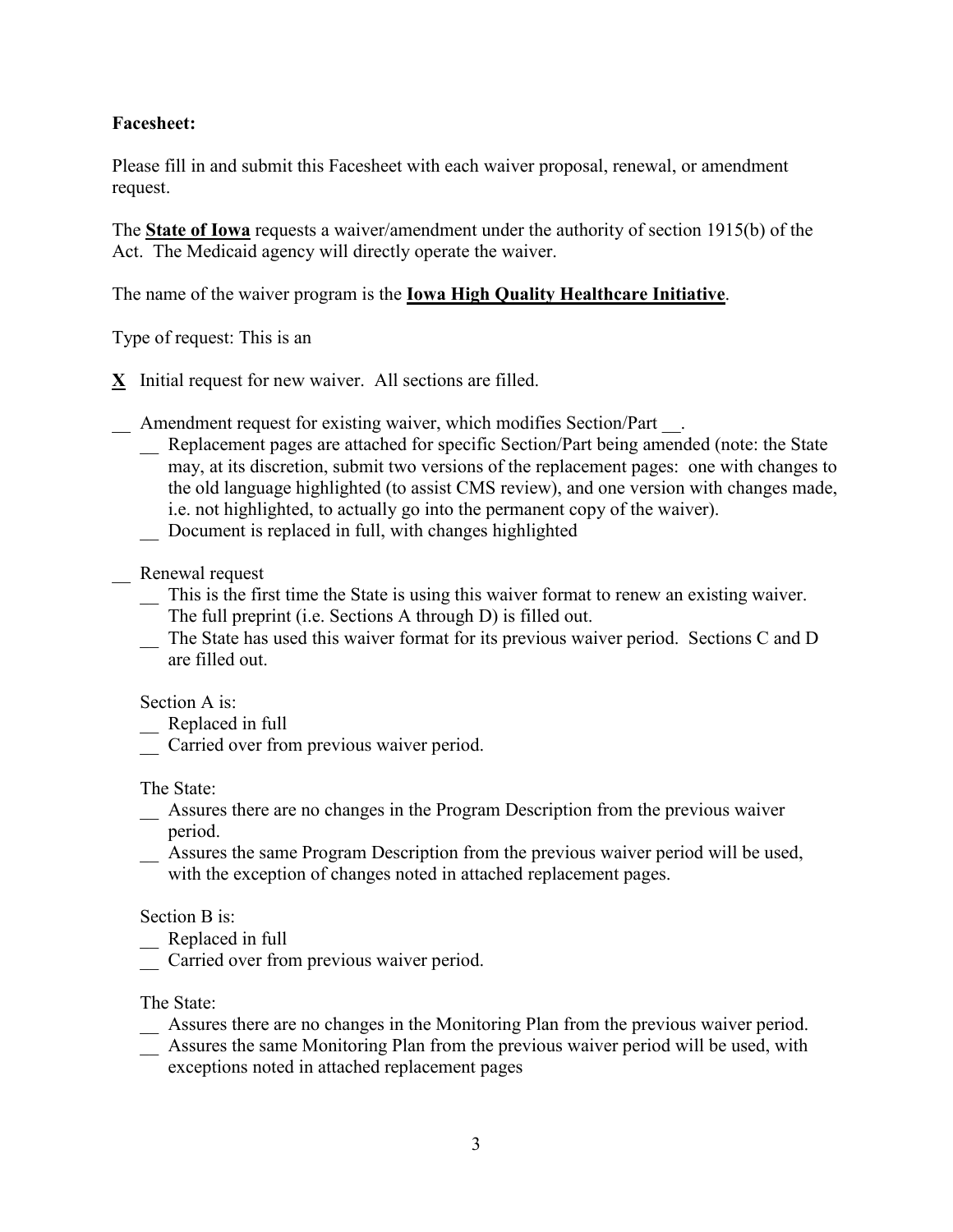## **Effective Dates:**

This waiver is requested for a period of 5 years; effective **April 1, 2016** and ending **March 31, 2021**.

## **State Contact:**

The State contact person for this waiver is **Mikki Stier, Medicaid Director** and can be reached by telephone at **515-256-4621**, fax at **515-725-1360**, or e-mail at **mstier@dhs.state.ia.us**.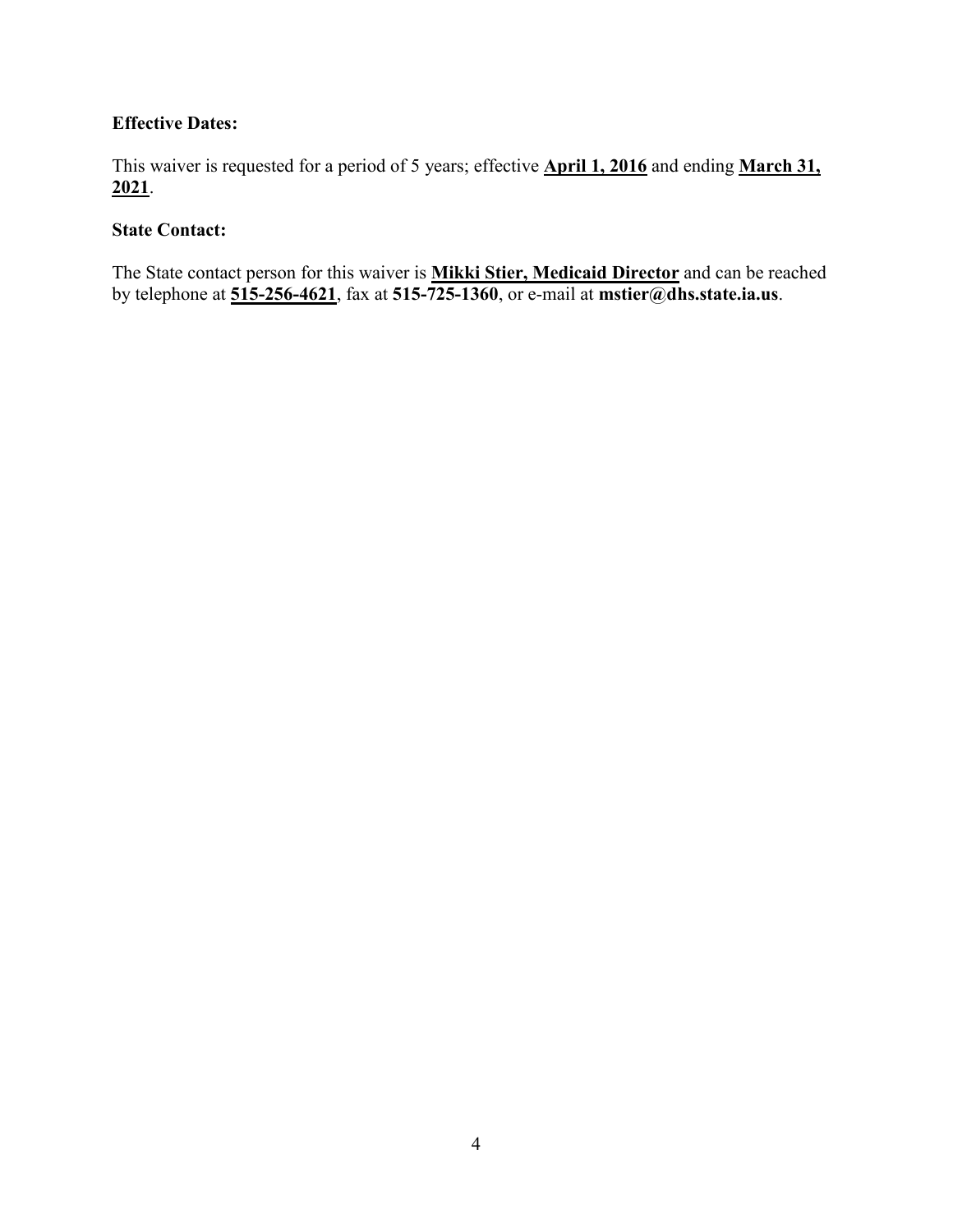## **Section A: Program Description**

*Part I: Program Overview*

## Tribal Consultation

*For initial and renewal waiver requests, please describe the efforts the State has made to ensure Federally recognized tribes in the State are aware of and have had the opportunity to comment on this waiver proposal.*

The Iowa Medicaid Enterprise (IME) consulted with Iowa's federally recognized Indian tribes, Indian health programs, and urban Indian health organizations prior to submission of this waiver request. Consultation was conducted in accordance with the process outlined in the State's approved Medicaid State Plan, and consisted of an electronic notice directed to Indian Health Service/Tribal/Urban Indian Health (I/T/U) Tribal Leaders and Tribal Medical Directors identified by the Iowa Indian Health Services Liaison. This notice was provided July 14, 2015 and included a copy of the proposed amendment, along with a description of how and where to submit comments or questions.

Only one question was received asking whether I/T/U providers would be required to enroll with an MCO in order to receive reimbursement for services rendered to American Indian/Alaska Natives (AI/AN) who opt to enroll in managed care through the Initiative. The State informed this provider that he/she, whether participating in the network or not, will be paid for covered Medicaid or CHIP managed care services provided to AI/AN enrollees who are eligible to receive services either: (1) at a rate negotiated between the managed care entity and the provider; or (2) if there is no negotiated rate, at a rate not less than the level and amount of payment that would be made if the provider were not an I/T/U provider. Further, the State will operate in compliance with the provisions of the American Recovery and Reinvestment Act and CMS guidance.

## Program History

*For renewal waivers, please provide a brief history of the program(s) authorized under the waiver. Include implementation date and major milestones (phase-in timeframe; new populations added; major new features of existing program; new programs added).*

Iowa Department of Human Services (DHS) has continually sought to improve Medicaid and the Children's Health Insurance Program (CHIP), and beneficiary choice, accountability, quality of care, and health outcomes. DHS has also encouraged the provision of community-based services over institutional care where appropriate. The State seeks to build on its experience and improve the coordination of care, which is often available at different points throughout the Medicaid eligibility cycle and patient experience, through implementation of the Iowa High Quality Healthcare Initiative (Initiative).

On February 16, 2015, DHS released a preliminary Request for Proposals (RFP) for the Initiative. This release was followed by the development of a dedicated web page, and a series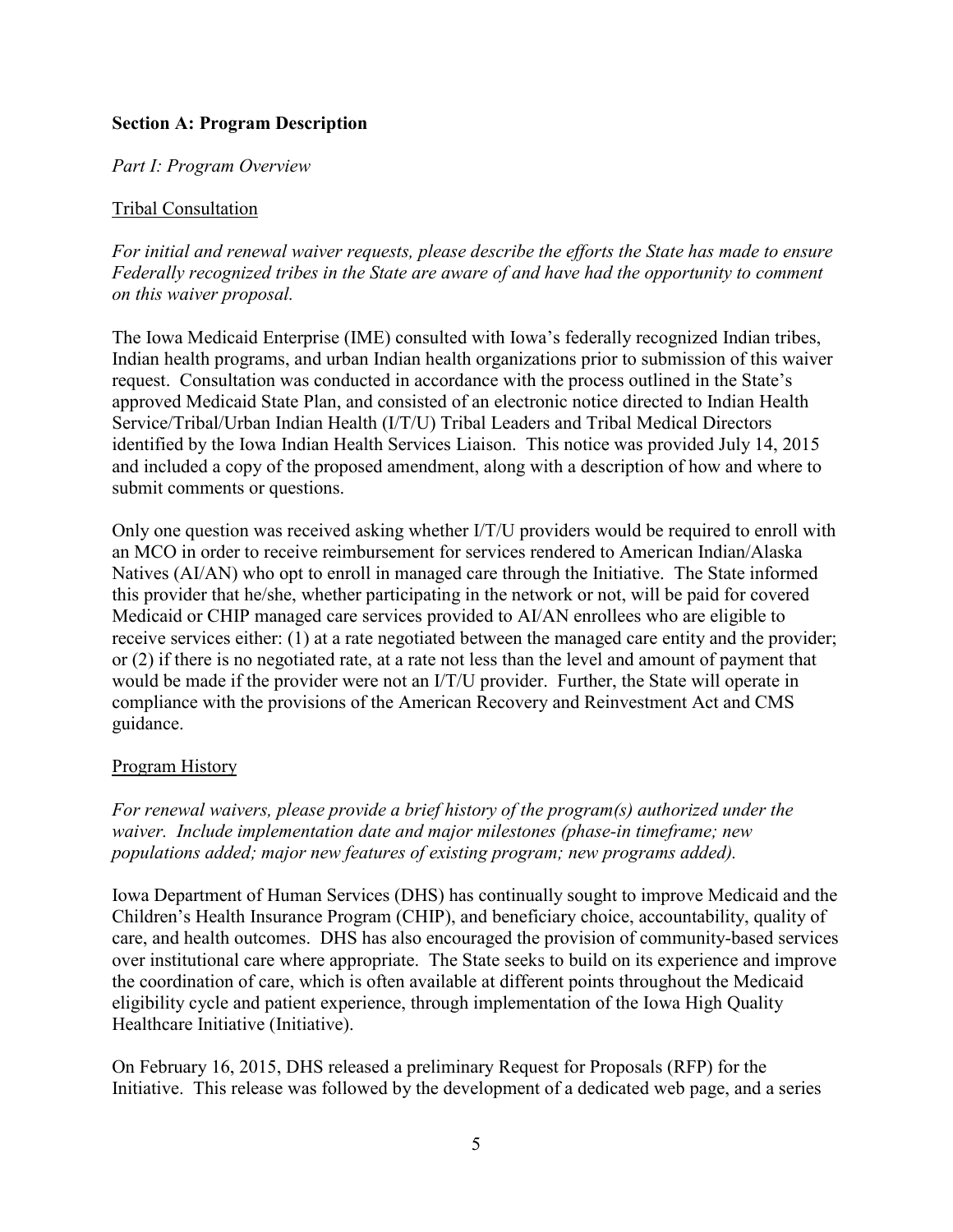of public meetings. Stakeholders and members of the public were invited to attend meetings held in Cedar Rapids, Des Moines, Davenport, Iowa City, Council Bluffs, Mason City, and Sioux City. In total, close to 1,000 people attended and provided DHS with valuable comments and questions. This public engagement strategy was intended to solicit stakeholder feedback on key program design elements and MCO contract requirements. Several amendments to the RFP have been released incorporating changes based on stakeholder feedback. Additional opportunity to comment on the Initiative and its corresponding waivers will be obtained through a formal public notice and comment period.

The Initiative is intended to integrate care and gain efficiencies across the health care delivery system. In turn, the initiative intends to decrease costs through the reduction of unnecessary and duplicative services. Under the Initiative, the majority of Iowa Medicaid beneficiaries will be enrolled in a managed care organization (MCO). The Initiative goals include:

- 1. Creation of a single system of care that delivers efficient, coordinated, health care and promotes accountability in health care coordination;
- 2. Improvement in the quality of care and health outcomes for members;
- 3. Integration of care across the health care delivery system;
- 4. Emphasis of member choice and increased access to care;
- 5. Increased program efficiencies and budget accountability;
- 6. Continued rebalancing efforts to provide community-based rather than institutional care, when appropriate;
- 7. Holding MCOs responsible for outcomes.

MCOs will be responsible for delivering all Medicaid covered benefits, with the exception of dental benefits. MCOs will deliver physical health, behavioral health, and long-term services and supports in a highly coordinated manner. Excluded populations will continue to receive services through the fee-for-service delivery system outlined in the Medicaid State Plan.

Statewide MCO enrollment in the Initiative will be effective April 1, 2016. The State will begin accepting MCO selections from current Medicaid members beginning in fall 2015. Participants and providers will be notified in advance of the transition through letters and general public announcements. Information provided will include relevant changes in service delivery, MCO assignment and contact information, procedures for electing a different MCO, and member rights. To facilitate the MCO selection process, members will receive enrollment notices that include a tentative MCO assignment based on an algorithm designed to:

- 1. Distribute the population evenly among the MCOs; and
- 2. Assign all members of a particular family to the same MCO.

As all MCOs are required to extend contract offers to all current Iowa Medicaid enrolled providers, existing provider-member relationships should be available as the program is implemented. The notice will also include information regarding all available MCO options and will provide the opportunity for enrollees to make an alternative selection prior to the tentative assignment becoming effective. The timeline for sending these notices will be staggered based on Medicaid eligibility groups. To allow additional time and assistance for members receiving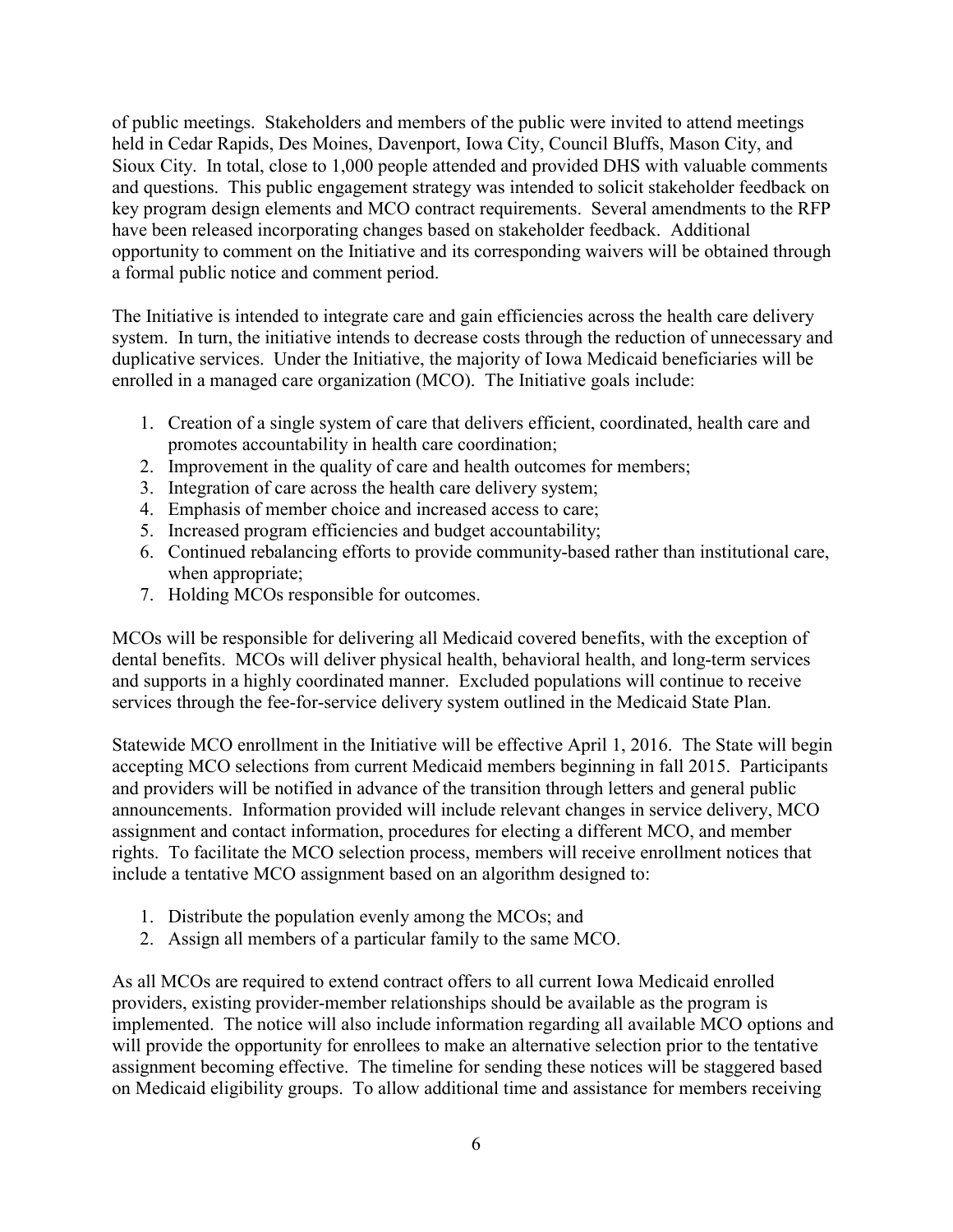long-term services and supports, these notices will first be sent to individuals in an institution, individuals enrolled in a §1915(c) waiver, and individuals receiving §1915(i) habilitation services under the Iowa Medicaid State Plan. The Enrollment Broker will take MCO selections and provide choice counseling to assist members in selecting an MCO. Members will be fully enrolled based on their tentative assignment if alternative choice is not made by the required response date listed in the notice. Once fully enrolled, members will have the opportunity to change MCOs in the first ninety days of enrollment without cause.

- A. Statutory Authority
	- 1. Waiver Authority. The State's waiver program is authorized under section 1915(b) of the Act, which permits the Secretary to waive provisions of section 1902 for certain purposes. Specifically, the State is relying upon authority provided in the following subsection(s) of the section 1915(b) of the Act (if more than one program authorized by this waiver, please list applicable programs below each relevant authority):
		- a.  $X$  1915(b)(1) The State requires enrollees to obtain medical care through a primary care case management (PCCM) system or specialty physician services arrangements. This includes mandatory capitated programs.
		- b.  $1915(b)(2) A$  locality will act as a central broker (agent, facilitator, negotiator) in assisting eligible individuals in choosing among PCCMs or competing MCOs/PIHPs/PAHPs in order to provide enrollees with more information about the range of health care options open to them.
		- c. **X** 1915(b)(3) The State will share cost savings resulting from the use of more costeffective medical care with enrollees by providing them with additional services. The savings must be expended for the benefit of the Medicaid beneficiary enrolled in the waiver. Note: this can only be requested in conjunction with section 1915(b)(1) or (b)(4) authority.
		- d. **X** 1915(b)(4) The State requires enrollees to obtain services only from specified providers who undertake to provide such services and meet reimbursement, quality, and utilization standards, which are consistent with access, quality, and efficient and economic provision of covered care and services. The State assures it will comply with 42 CFR 431.55(f).

The 1915(b)(4) waiver applies to the following programs:

- **X** MCO
- $\overline{\phantom{a}}$  PIHP
- $-$  PAHP

\_\_ PCCM (Note: please check this item if this waiver is for a PCCM program that limits who is eligible to be a primary care case manager. That is, a program that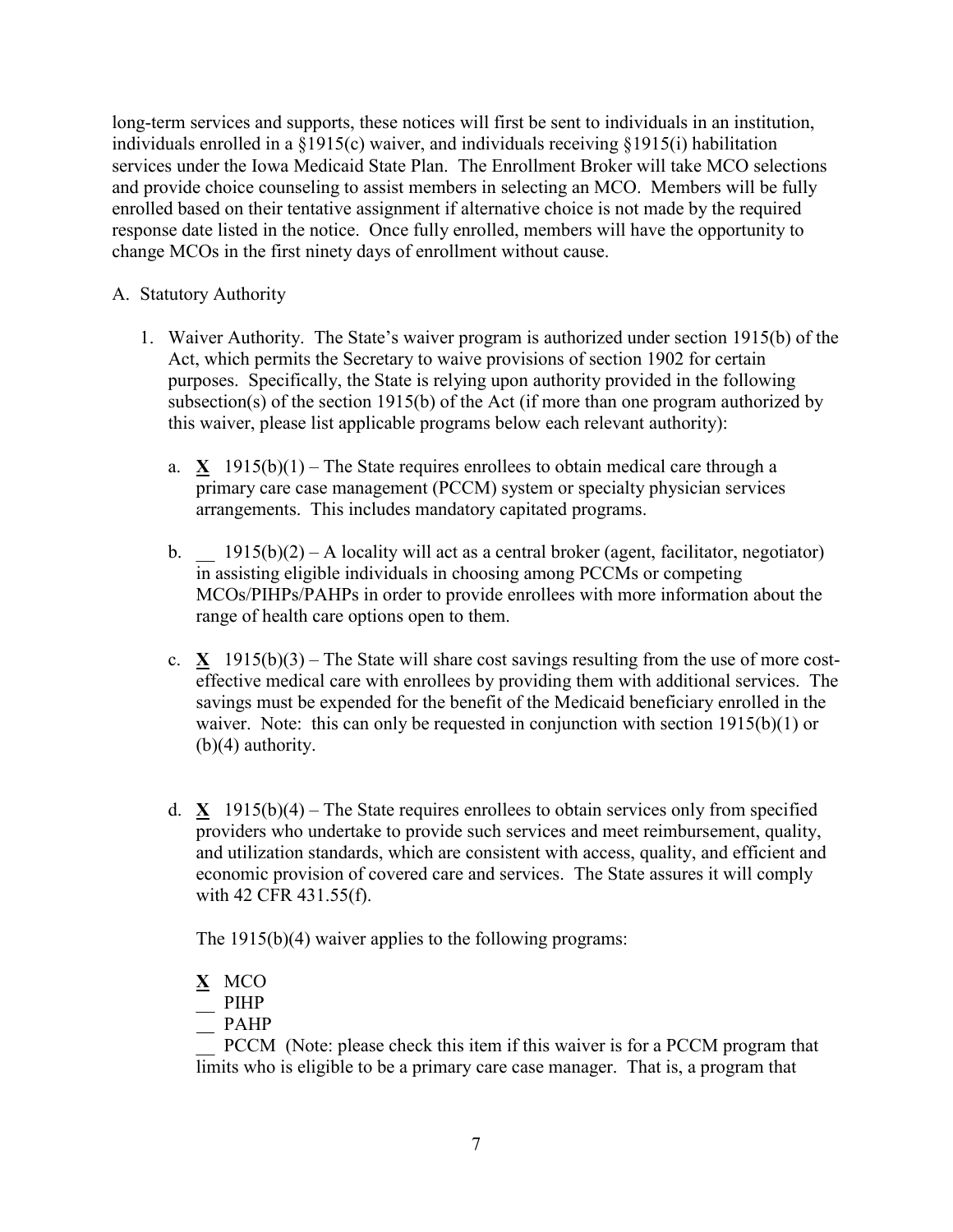requires PCCMs to meet certain quality/utilization criteria beyond the minimum requirements required to be a fee-for-service Medicaid contracting provider.) FFS Selective Contracting program (please describe):

- 2. Sections Waived. Relying upon the authority of the above section(s), the State requests a waiver of the following sections of 1902 of the Act (if this waiver authorizes multiple programs, please list program(s) separately under each applicable statute):
	- a.  $1902(a)(1)$  Statewideness—This section of the Act requires a Medicaid State plan to be in effect in all political subdivisions of the State. This waiver program is not available throughout the State.
	- b. **X** 1902(a)(10)(B) Comparability of Services—This section of the Act requires all services for categorically needy individuals to be equal in amount, duration, and scope. This waiver program includes additional benefits such as case management and health education that will not be available to other Medicaid beneficiaries not enrolled in the waiver program.
	- c. **X** 1902(a)(23) Freedom of Choice—This Section of the Act requires Medicaid State plans to permit all individuals eligible for Medicaid to obtain medical assistance from any qualified provider in the State. Under this program, free choice of providers is restricted. That is, beneficiaries enrolled in this program must receive certain services through an MCO, PIHP, PAHP, or PCCM.
	- d. 1902(a)(4) To permit the State to mandate beneficiaries into a single PIHP or PAHP, and restrict disenrollment from them. (If state seeks waivers of additional managed care provisions, please list here).
	- e. Other Statutes and Relevant Regulations Waived (Please list any additional section(s) of the Act the State requests to waive, and include an explanation of the request.)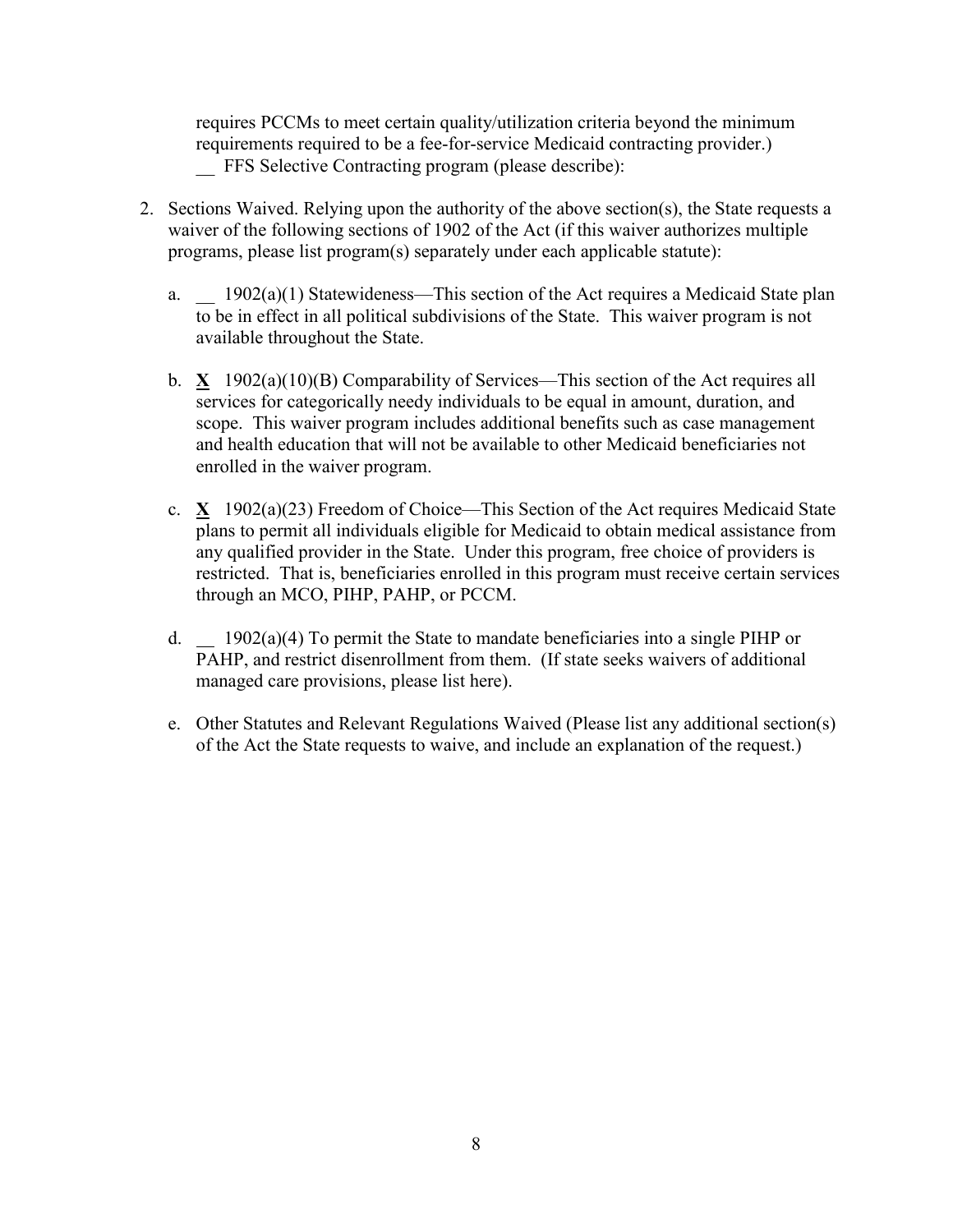#### B. Delivery Systems

- 1. Delivery Systems. The State will be using the following systems to deliver services:
	- a. **X** MCO: Risk-comprehensive contracts are fully-capitated and require that the contractor be an MCO or HIO. Comprehensive means that the contractor is at risk for inpatient hospital services and any other mandatory State plan service in section 1905(a), or any three or more mandatory services in that section. References in this preprint to MCOs generally apply to these risk-comprehensive entities.
	- b. \_\_ PIHP: Prepaid Inpatient Health Plan means an entity that: provides medical services to enrollees under contract with the State agency, and on the basis of prepaid capitation payments or other payment arrangements that do not use State Plan payment rates; (2) provides, arranges for, or otherwise has responsibility for the provision of any inpatient hospital or institutional services for its enrollees; and (3) does not have a comprehensive risk contract. Note: this includes MCOs paid on a non-risk basis.
		- \_\_ The PIHP is paid on a risk basis.
		- The PIHP is paid on a non-risk basis.
	- c. PAHP: Prepaid Ambulatory Health Plan means an entity that: (1) provides medical services to enrollees under contract with the State agency, and on the basis of prepaid capitation payments, or other payment arrangements that do not use State Plan payment rates; (2) does not provide or arrange for, and is not otherwise responsible for the provision of any inpatient hospital or institutional services for its enrollees; and (3) does not have a comprehensive risk contract. This includes capitated PCCMs.
		- The PAHP is paid on a risk basis.
		- The PAHP is paid on a non-risk basis.
	- d. \_\_ PCCM: A system under which a primary care case manager contracts with the State to furnish case management services. Reimbursement is on a fee-for-service basis. Note: a capitated PCCM is a PAHP.
	- e. \_\_ Fee-for-service (FFS) selective contracting: A system under which the State contracts with specified providers who are willing to meet certain reimbursement, quality, and utilization standards. Reimbursement is:
		- \_\_ the same as stipulated in the state plan
		- \_\_ is different than stipulated in the state plan (please describe):
	- f. \_\_ Other: (Please provide a brief narrative description of the model.)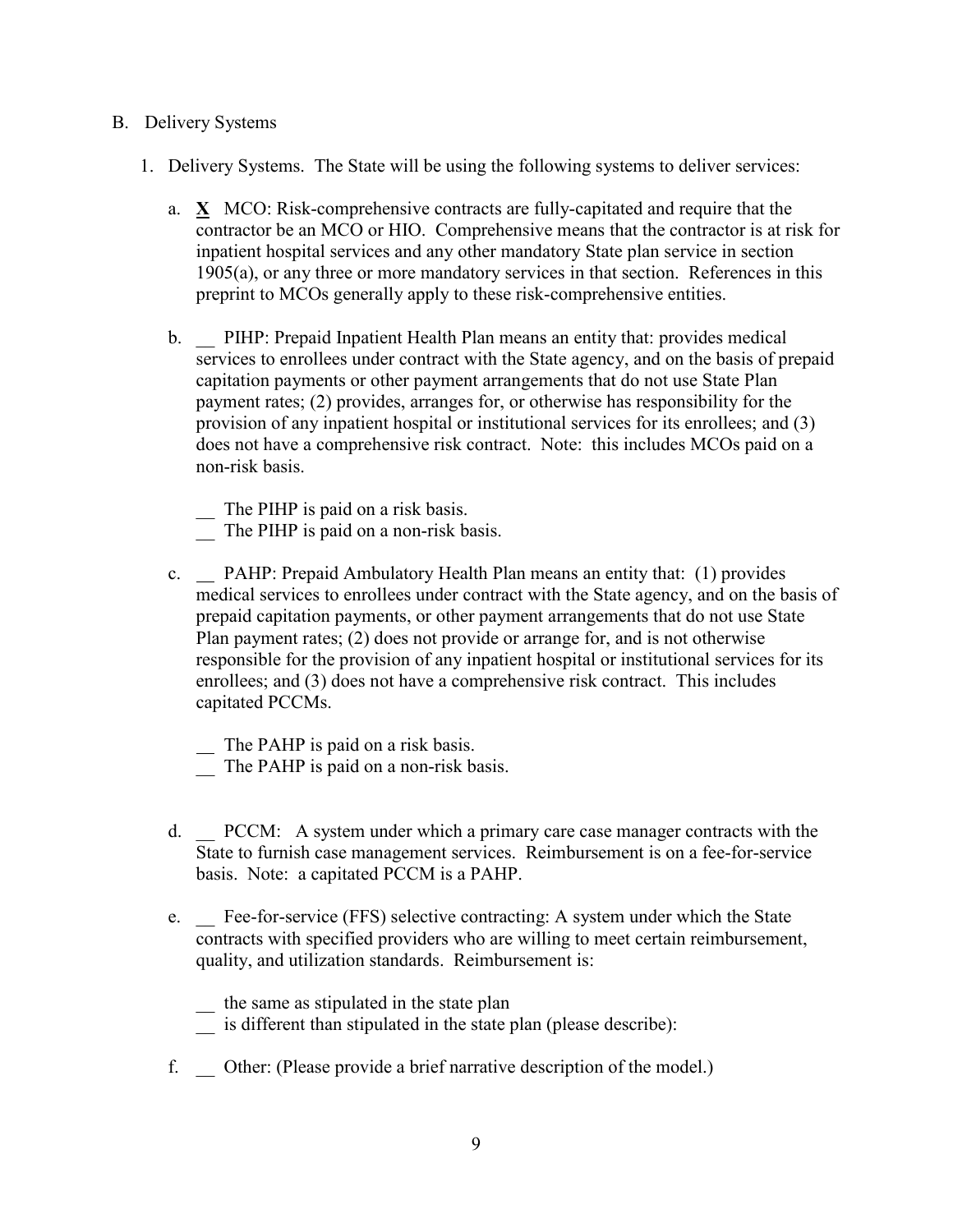- 2. Procurement. The State selected the contractor in the following manner. Please complete for each type of managed care entity utilized (e.g. procurement for MCO; procurement for PIHP, etc.):
	- **X** Competitive procurement process (e.g. Request for Proposal or Invitation for Bid that is formally advertised and targets a wide audience)
	- \_\_ Open cooperative procurement process (in which any qualifying contractor may participate)
	- \_\_ Sole source procurement
	- \_\_ Other (please describe):
- C. Choice of MCOs, PIHPs, PAHPs, and PCCMs
	- 1. Assurances.
		- **X** The State assures CMS that it complies with section 1932(a)(3) of the Act and 42 CFR 438.52, which require that a State that mandates Medicaid beneficiaries to enroll in an MCO, PIHP, PAHP, or PCCM must give those beneficiaries a choice of at least two entities.
		- $\sum$  The State seeks a waiver of section 1902(a)(4) of the Act, which requires States to offer a choice of more than one PIHP or PAHP per 42 CFR 438.52. Please describe how the State will ensure this lack of choice of PIHP or PAHP is not detrimental to beneficiaries' ability to access services.
	- 2. Details. The State will provide enrollees with the following choices (please replicate for each program in waiver):
		- **X** Two or more MCOs
		- \_\_ Two or more primary care providers within one PCCM system.
		- \_\_ A PCCM or one or more MCOs
		- \_\_ Two or more PIHPs.
		- \_\_ Two or more PAHPs.
		- Other: (please describe):
	- 3. Rural Exception.
		- $\sum$  The State seeks an exception for rural area residents under section 1932(a)(3)(B) of the Act and 42 CFR 438.52(b), and assures CMS that it will meet the requirements in that regulation, including choice of physicians or case managers, and ability to go out of network in specified circumstances. The State will use the rural exception in the following areas ("rural area" must be defined as any area other than an "urban area" as defined in 42 CFR  $412.62(f)(1)(ii)$ :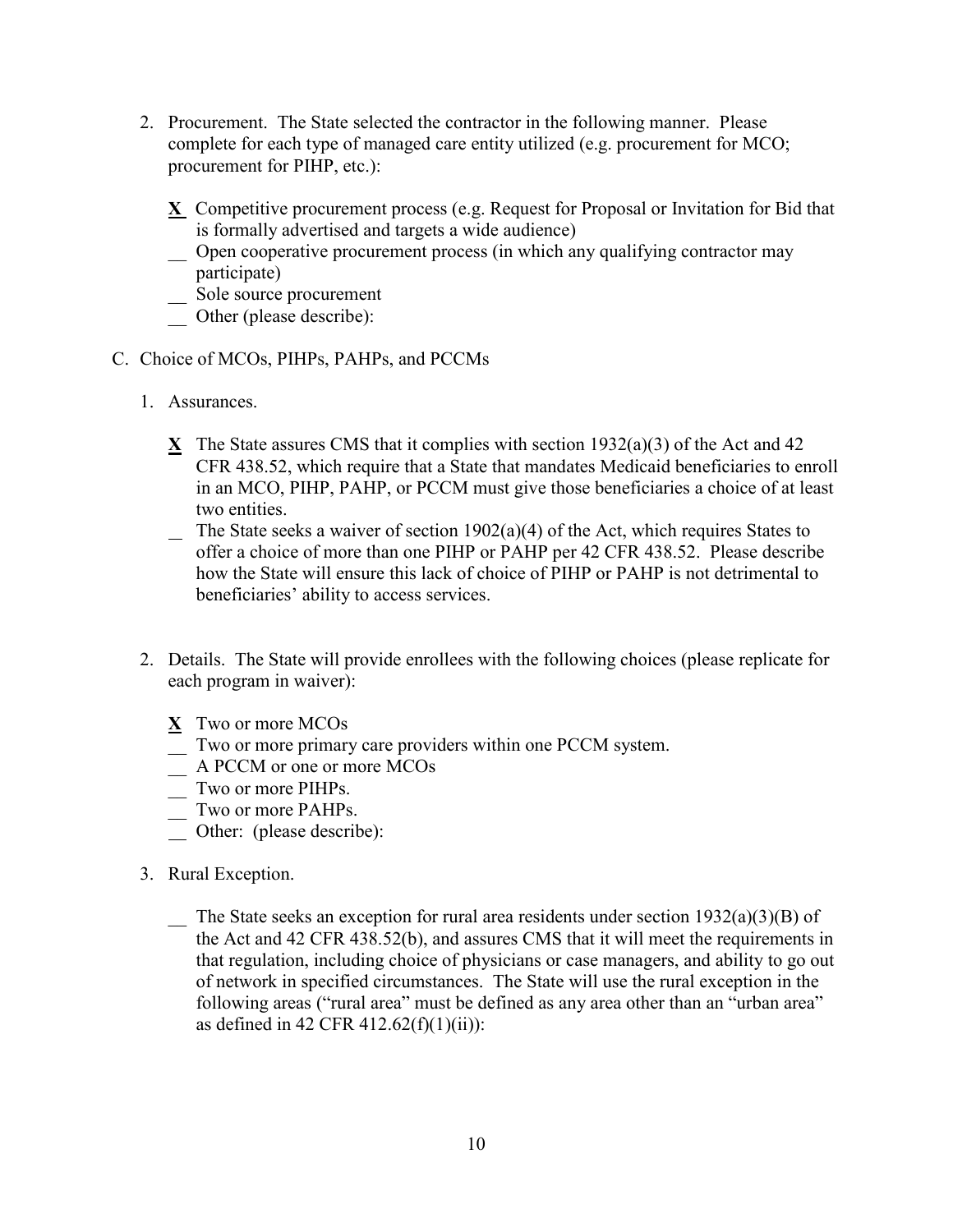- 4. 1915(b)(4) Selective Contracting
	- \_\_ Beneficiaries will be limited to a single provider in their service area (please define service area).
	- **X** Beneficiaries will be given a choice of providers in their service area.
- D. Geographic Areas Served by the Waiver
	- 1. General. Please indicate the area of the State where the waiver program will be implemented. (If the waiver authorizes more than one program, please list applicable programs below item(s) the State checks.
		- **X** Statewide—all counties, zip codes, or regions of the State Less than Statewide
	- 2. Details. Regardless of whether item 1 or 2 is checked above, please list in the chart below the areas (i.e., cities, counties, and/or regions) and the name and type of entity or program (MCO, PIHP, PAHP, HIO, PCCM or other entity) with which the State will contract.

| Amerigroup Iowa, Inc.<br>٠<br>AmeriHealth Caritas<br>Iowa, Inc.<br>UnitedHealthcare Plan of<br>$\bullet$<br>the River Valley, Inc. |
|------------------------------------------------------------------------------------------------------------------------------------|
|                                                                                                                                    |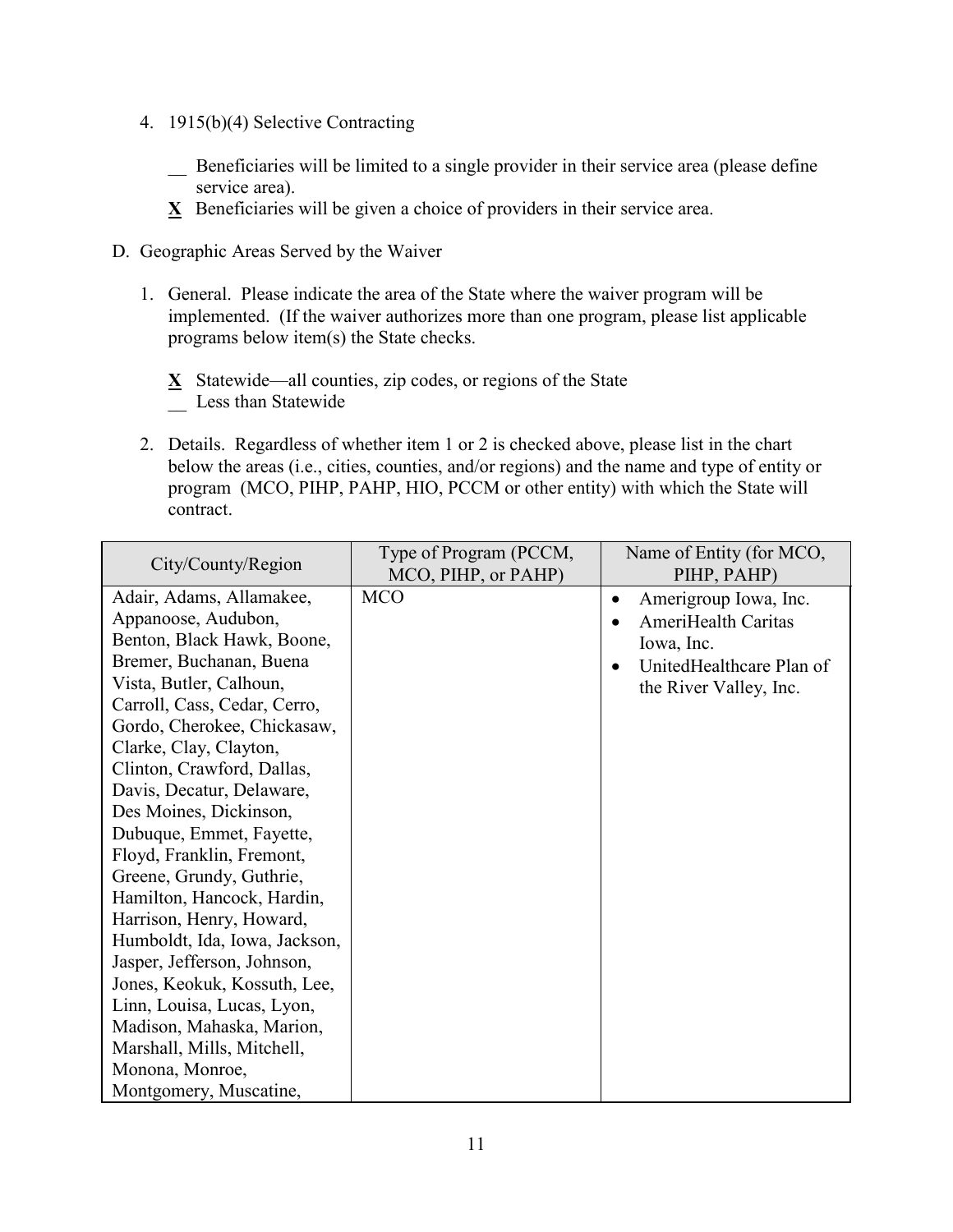| City/County/Region           | Type of Program (PCCM,<br>MCO, PIHP, or PAHP) | Name of Entity (for MCO,<br>PIHP, PAHP) |
|------------------------------|-----------------------------------------------|-----------------------------------------|
| O'Brien, Osceola, Page, Palo |                                               |                                         |
| Alto, Plymouth, Pocahontas,  |                                               |                                         |
| Polk, Pottawattamie,         |                                               |                                         |
| Poweshiek, Ringgold, Sac,    |                                               |                                         |
| Scott, Shelby, Sioux, Story, |                                               |                                         |
| Tama, Taylor, Union, Van     |                                               |                                         |
| Buren, Wapello, Warren,      |                                               |                                         |
| Washington, Wayne, Webster,  |                                               |                                         |
| Winnebago, Winneshiek,       |                                               |                                         |
| Woodbury, Worth, Wright      |                                               |                                         |

#### E. Populations Included in Waiver

Please note that the eligibility categories of Included Populations and Excluded Populations below may be modified as needed to fit the State's specific circumstances.

- 1. Included Populations. The following populations are included in the Waiver Program:
	- **X** 1931 Children and Related Populations are children including those eligible under Section 1931, poverty-level related groups and optional groups of older children. **X** Mandatory enrollment \_\_ Voluntary enrollment
	- **X** 1931 Adults and Related Populations are adults including those eligible under Section 1931, poverty-level pregnant women and optional group of caretaker relatives.
		- **X** Mandatory enrollment
		- \_\_ Voluntary enrollment
	- **X** Blind/Disabled Adults and Related Populations are beneficiaries, age 18 or older, who are eligible for Medicaid due to blindness or disability. Report Blind/Disabled Adults who are age 65 or older in this category, not in Aged.
		- **X** Mandatory enrollment
		- \_\_ Voluntary enrollment
	- **X** Blind/Disabled Children and Related Populations are beneficiaries, generally under age 18, who are eligible for Medicaid due to blindness or disability.
		- **X** Mandatory enrollment
		- \_\_ Voluntary enrollment
	- **X** Aged and Related Populations are those Medicaid beneficiaries who are age 65 or older and not members of the Blind/Disabled population or members of the Section 1931 Adult population.
		- **X** Mandatory enrollment
		- \_\_ Voluntary enrollment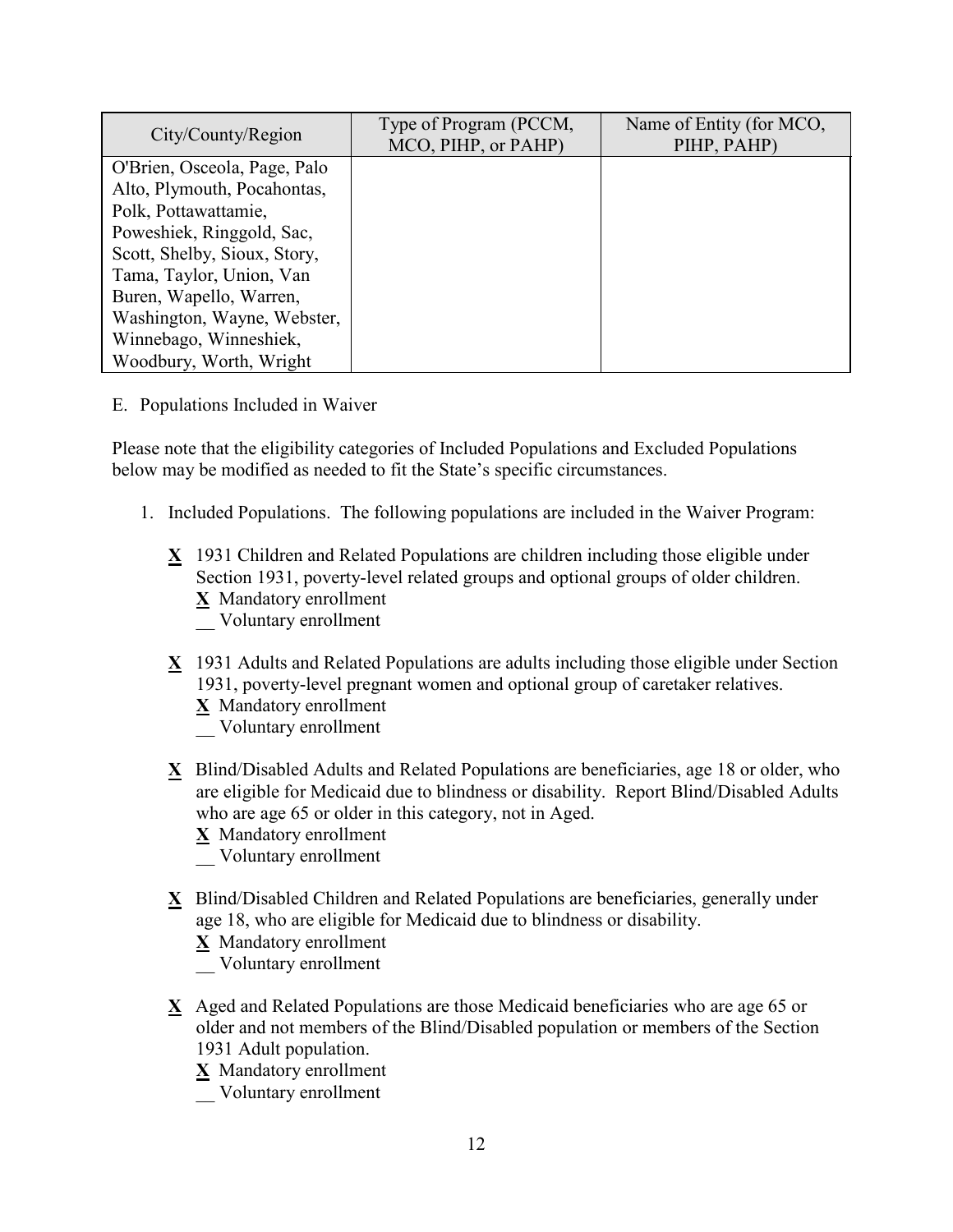**X** Foster Care Children are Medicaid beneficiaries who are receiving foster care or adoption assistance (Title IV-E), are in foster-care, or are otherwise in an out-of-home placement.

**X** Mandatory enrollment

\_\_ Voluntary enrollment

**X** TITLE XXI SCHIP is an optional group of targeted low-income children who are eligible to participate in Medicaid if the State decides to administer the State Children's Health Insurance Program (SCHIP) through the Medicaid program.

**X** Mandatory enrollment

\_\_ Voluntary enrollment

## **The following §1915(c) and §1115 Demonstration groups will also be included in the waiver program:**

**§1915(c) HCBS Physical Disability Waiver Enrollees §1915(c) HCBS Health and Disability Waiver Enrollees §1915(c) HCBS Children's Mental Health Waiver Enrollees §1915(c) HCBS Elderly Waiver Enrollees §1915(c) HCBS Intellectual Disabilities Waiver Enrollees §1915(c) HCBS AIDS Waiver Enrollees §1915(c) HCBS Brain Injury Waiver Enrollees §1115 Iowa Family Planning Demonstration Enrollees §1115 Iowa Wellness Plan Demonstration Enrollees**

## **All other Iowa Medicaid State Plan populations, not specifically excluded in below, shall be included in the waiver program.**

- 2. Excluded Populations. Within the groups identified above, there may be certain groups of individuals who are excluded from the Waiver Program. For example, the "Aged" population may be required to enroll into the program, but "Dual Eligibles" within that population may not be allowed to participate. In addition, "Section 1931 Children" may be able to enroll voluntarily in a managed care program, but "Foster Care Children" within that population may be excluded from that program. Please indicate if any of the following populations are excluded from participating in the Waiver Program:
	- \_\_ Medicare Dual Eligible—Individuals entitled to Medicare and eligible for some category of Medicaid benefits. (Section 1902(a)(10) and Section 1902(a)(10)(E))
	- \_\_ Poverty Level Pregnant Women—Medicaid beneficiaries, who are eligible only while pregnant and for a short time after delivery. This population originally became eligible for Medicaid under the SOBRA legislation.
	- \_\_ Other Insurance—Medicaid beneficiaries who have other health insurance.
	- \_\_ Reside in Nursing Facility or ICF/MR—Medicaid beneficiaries who reside in Nursing Facilities (NF) or Intermediate Care Facilities for the Mentally Retarded (ICF/MR).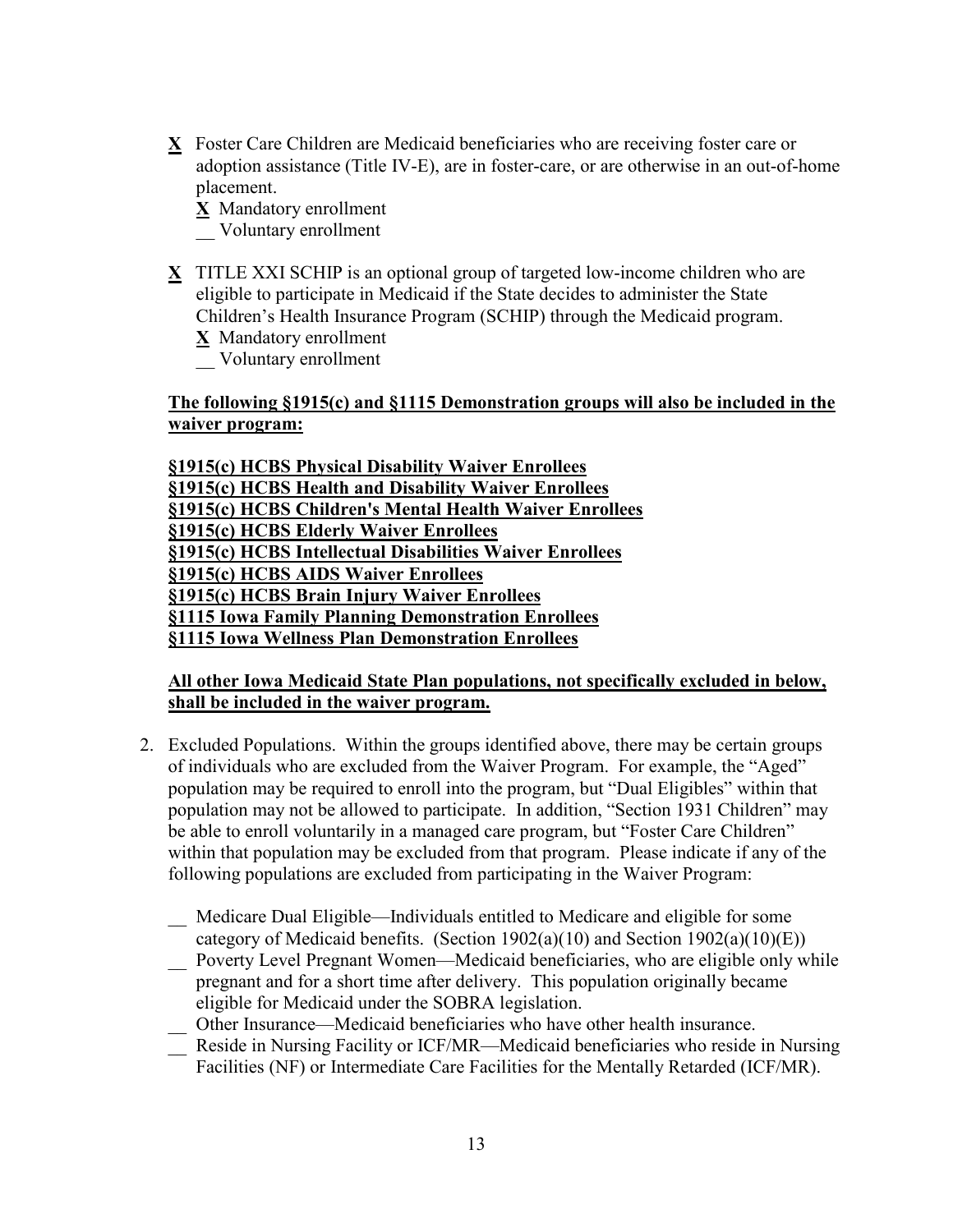\_\_ Enrolled in Another Managed Care Program—Medicaid beneficiaries who are enrolled in another Medicaid managed care program.

- \_\_ Eligibility Less Than 3 Months—Medicaid beneficiaries who would have less than three months of Medicaid eligibility remaining upon enrollment into the program.
- \_\_ Participate in HCBS Waiver—Medicaid beneficiaries who participate in a Home and Community Based Waiver (HCBS, also referred to as a 1915(c) waiver).
- \_\_ American Indian/Alaskan Native—Medicaid beneficiaries who are American Indians or Alaskan Natives and members of federally recognized tribes.
- \_\_ Special Needs Children (State Defined) —Medicaid beneficiaries who are special needs children as defined by the State. Please provide this definition.
- \_\_ SCHIP Title XXI Children—Medicaid beneficiaries who receive services through the SCHIP program.
- **X** Retroactive Eligibility—Medicaid beneficiaries for the period of retroactive eligibility.
- **X** Other (Please define): **Nonqualified immigrants receiving time-limited coverage of certain emergency medical conditions; persons eligible for the Program of All-Inclusive Care for the Elderly (PACE) who voluntarily elect PACE coverage; persons enrolled in the Health Insurance Premium Payment program; persons who are medically needy; and persons eligible only for the Medicare Savings Program will be excluded from participating in the Waiver Program. Note: American Indian/Alaskan Native (AI/AN) populations shall be enrolled voluntarily.**

## F. Services

List all services to be offered under the Waiver in Appendices D2.S. and D2.A of Section D, Cost-Effectiveness.

- 1. Assurances.
	- **X** The State assures CMS that services under the Waiver Program will comply with the following federal requirements: services will be available in the same amount, duration, and scope as they are under the State Plan per 42 CFR 438.210(a)(2); access to emergency services will be assured per section 1932(b)(2) of the Act and 42 CFR 438.114; and access to family planning services will be assured per section 1905(a)(4) of the Act and 42 CFR 431.51(b)
	- $\sum$  The State seeks a waiver of section 1902(a)(4) of the Act, to waive one or more of more of the regulatory requirements listed above for PIHP or PAHP programs. Please identify each regulatory requirement for which a waiver is requested, the managed care program(s) to which the waiver will apply, and what the State proposes as an alternative requirement, if any. (See note below for limitations on requirements that may be waived).
	- **X** The CMS Regional Office has reviewed and approved the MCO, PIHP, PAHP, or PCCM contracts for compliance with the provisions of 42 CFR 438.210(a)(2), 438.114, and 431.51 (Coverage of Services, Emergency Services, and Family Planning) as applicable. If this is an initial waiver, the State assures that contracts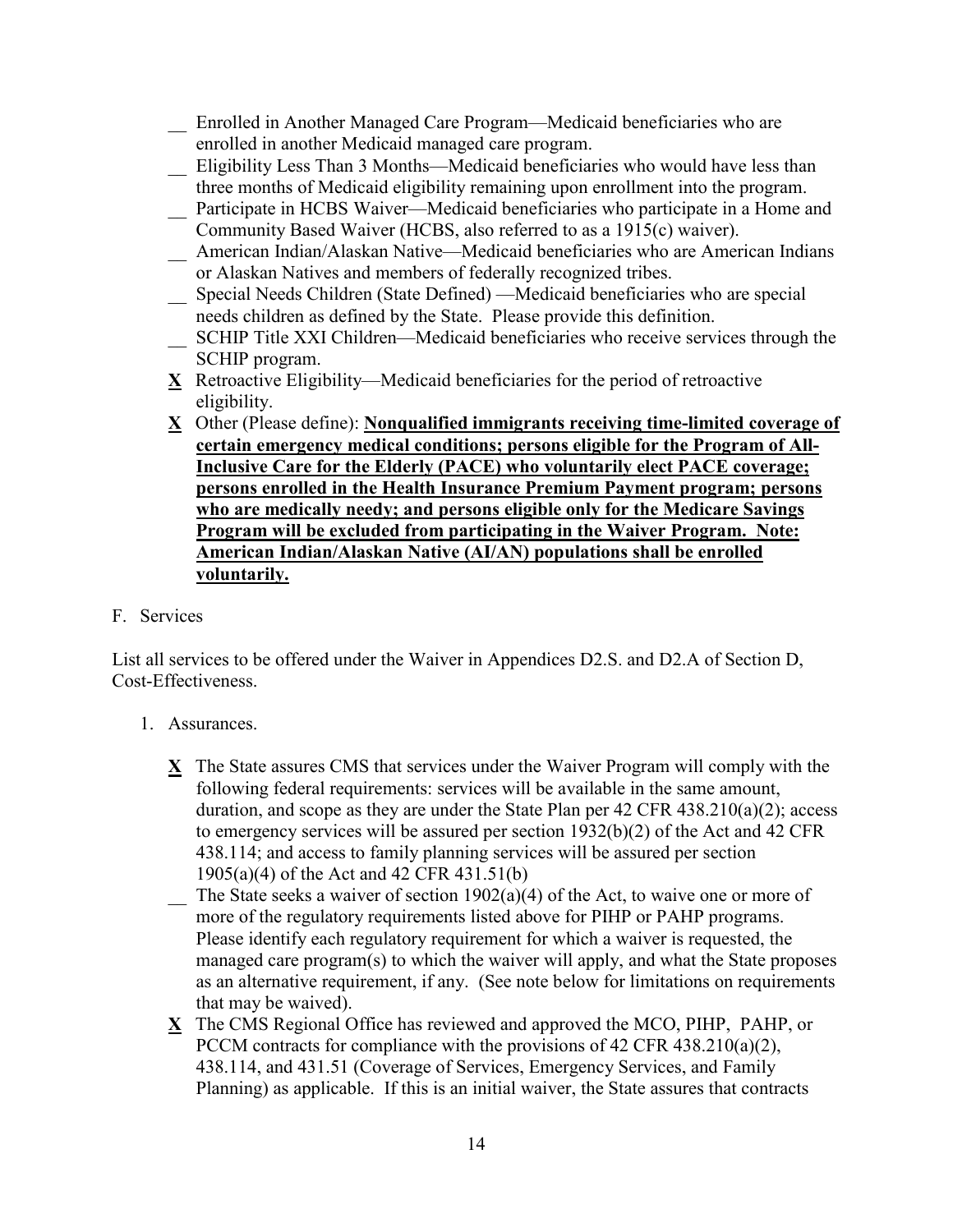that comply with these provisions will be submitted to the CMS Regional Office for approval prior to enrollment of beneficiaries in the MCO, PIHP, PAHP, or PCCM.

- \_\_ This is a proposal for a 1915(b)(4) FFS Selective Contracting Program only and the managed care regulations do not apply. The State assures CMS that services will be available in the same amount, duration, and scope as they are under the State Plan.
- **X** The state assures CMS that it complies with Title I of the Medicare Modernization Act of 2003, in so far as these requirements are applicable to this waiver.

Note: Section 1915(b) of the Act authorizes the Secretary to waive most requirements of section 1902 of the Act for the purposes listed in sections 1915(b)(1)-(4) of the Act. However, within section 1915(b) there are prohibitions on waiving the following subsections of section 1902 of the Act for any type of waiver program: (1) 1902(s) adjustments in payment for inpatient hospital services furnished to infants under age 1, and to children under age 6 who receive inpatient hospital services at a Disproportionate Share Hospital (DSH) facility; (2) Sections 1902(a)(15) and 1902(bb) prospective payment system for FQHC/RHC; (3) Section 1902(a)(10)(A) as it applies to 1905(a)(2)(C) comparability of FQHC benefits among Medicaid beneficiaries; (4) Section 1902(a)(4)(C) freedom of choice of family planning providers; and (5) Sections 1915(b)(1) and (4) also stipulate that section 1915(b) waivers may not waive freedom of choice of emergency services providers.

- 2. Emergency Services. In accordance with sections 1915(b) and 1932(b) of the Act, and 42 CFR 431.55 and 438.114, enrollees in an MCO, PIHP, PAHP, or PCCM must have access to emergency services without prior authorization, even if the emergency services provider does not have a contract with the entity.
	- The PAHP, PAHP, or FFS Selective Contracting program does not cover emergency services.
- 3. Family Planning Services. In accordance with sections 1905(a)(4) and 1915(b) of the Act, and 42 CFR 431.51(b), prior authorization of, or requiring the use of network providers for family planning services is prohibited under the waiver program. Out-ofnetwork family planning services are reimbursed in the following manner:
	- **X** MCO/PIHP/PAHP will be required to reimburse out-of-network family planning services.
	- \_\_ The MCO/PIHP/PAHP will be required to pay for family planning services from network providers, and the State will pay for family planning services from out-ofnetwork providers.
	- \_\_ The State will pay for all family planning services, whether provided by network or out-of-network providers.
	- Other (please explain):
	- \_\_ Family planning services are not included under the waiver.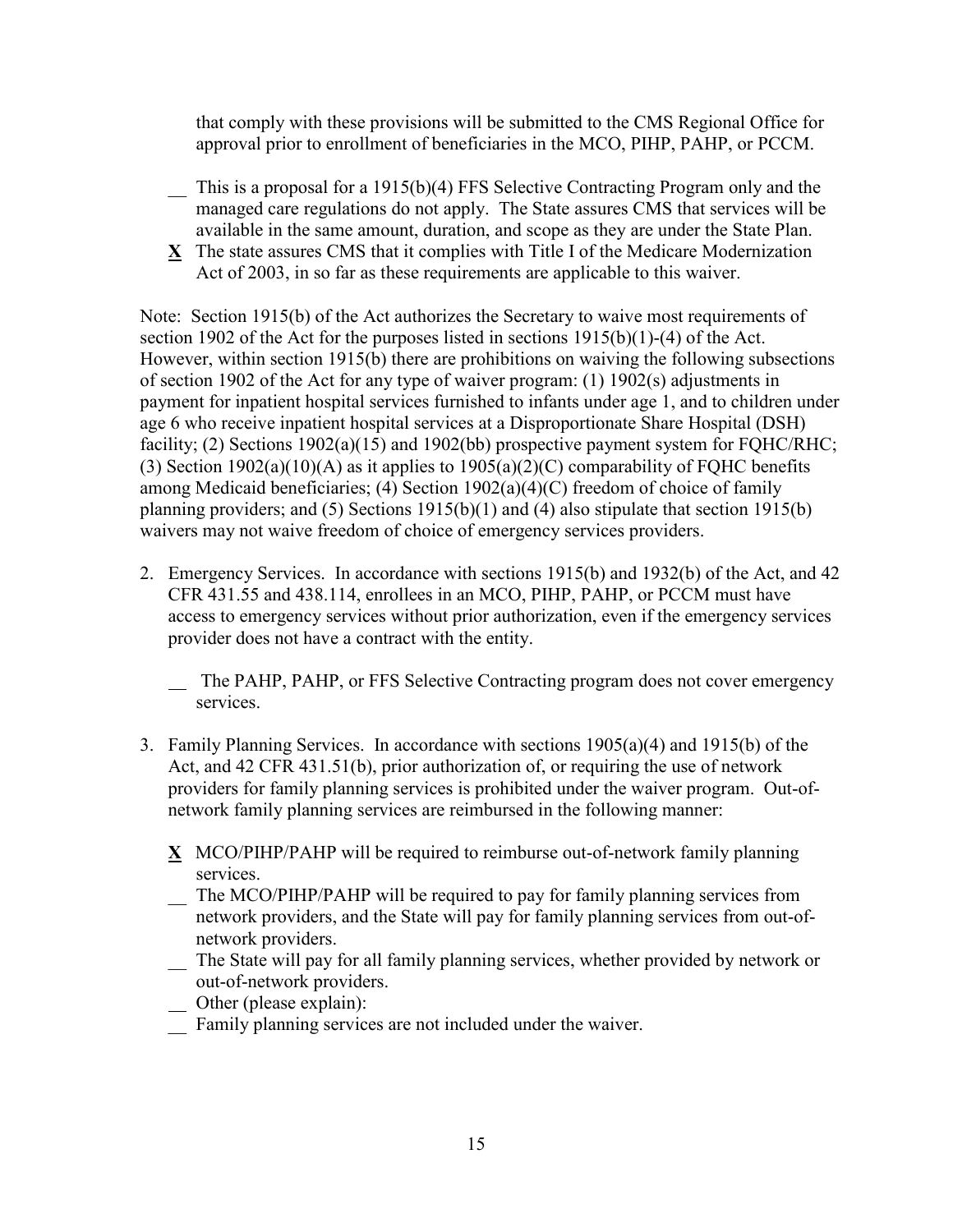- 4. FQHC Services. In accordance with section 2088.6 of the State Medicaid Manual, access to Federally Qualified Health Center (FQHC) services will be assured in the following manner:
	- The program is voluntary, and the enrollee can disenroll at any time if he or she desires access to FQHC services. The MCO/PIHP/PAHP/PCCM is not required to provide FQHC services to the enrollee during the enrollment period.
	- **X** The program is mandatory and the enrollee is guaranteed a choice of at least one MCO/PIHP/PAHP/PCCM which has at least one FQHC as a participating provider. If the enrollee elects not to select a MCO/PIHP/PAHP/PCCM that gives him or her access to FQHC services, no FQHC services will be required to be furnished to the enrollee while the enrollee is enrolled with the MCO/PIHP/PAHP/PCCM he or she selected. Since reasonable access to FQHC services will be available under the waiver program, FQHC services outside the program will not be available. Please explain how the State will guarantee all enrollees will have a choice of at least one MCO/PIHP/PAHP/PCCM with a participating FQHC: **The MCOs are contractually required to contract with all FQHCs located in Iowa.**
	- The program is mandatory and the enrollee has the right to obtain FQHC services outside this waiver program through the regular Medicaid Program.
- 5. EPSDT Requirements.
	- **X** The managed care programs(s) will comply with the relevant requirements of sections 1905(a)(4)(b) (services), 1902(a)(43) (administrative requirements including informing, reporting, etc.), and 1905(r) (definition) of the Act related to Early, Periodic Screening, Diagnosis, and Treatment (EPSDT) program.
- 6. 1915(b)(3) Services.
	- **X** This waiver includes 1915(b)(3) expenditures. The services must be for medical or health-related care, or other services as described in 42 CFR Part 440, and are subject to CMS approval. Please describe below what these expenditures are for each waiver program that offers them. Include a description of the populations eligible, provider type, geographic availability, and reimbursement method.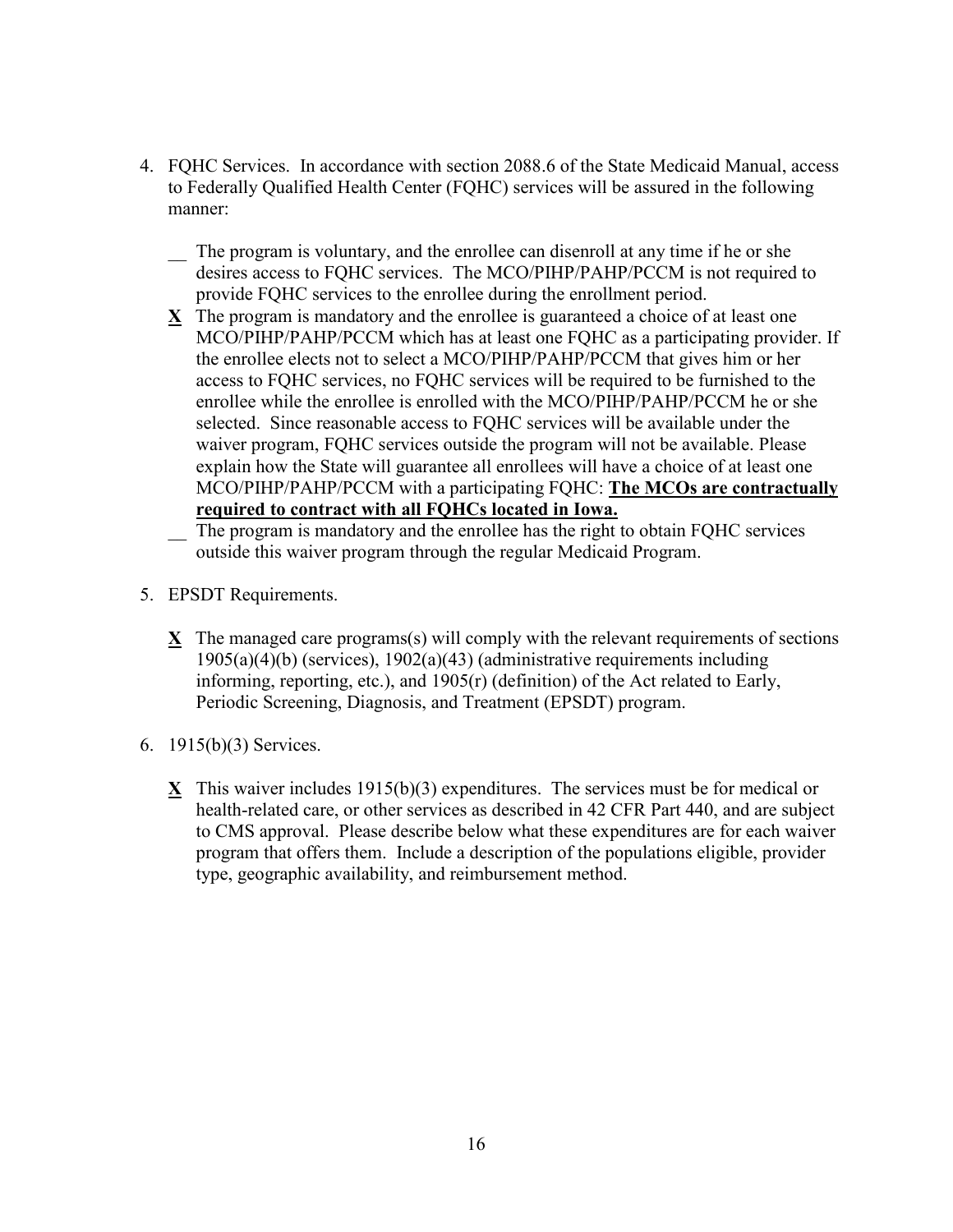| <b>Service</b> | <b>Description of Service</b>                            | <b>Provider Type/</b><br>Qualifications | <b>Duplicative</b><br>of other<br>Medicaid<br><b>State Plan</b><br><b>Service</b> | <b>Populations</b><br>Eligible | Geographic<br><b>Availability</b> | Reimbursement<br><b>Method</b> |
|----------------|----------------------------------------------------------|-----------------------------------------|-----------------------------------------------------------------------------------|--------------------------------|-----------------------------------|--------------------------------|
| Intensive      | Rehabilitation and Support Services are                  | Community                               | N <sub>0</sub>                                                                    | Medicaid                       | Statewide                         | Negotiated                     |
| Psychiatric    | comprehensive outpatient services based in the           | Mental Health                           |                                                                                   | Eligible                       |                                   | Rates                          |
| Rehabilitation | individual's home or residence and/or community          | Centers                                 |                                                                                   | Persons Age                    |                                   |                                |
|                | setting. These services are directed toward the          | (CMHCs), other                          |                                                                                   | 18 or Older                    |                                   |                                |
|                | rehabilitation of behavioral/social/emotional deficits   | agencies                                |                                                                                   |                                |                                   |                                |
|                | and/or amelioration of symptoms of mental disorder.      | providing mental                        |                                                                                   |                                |                                   |                                |
|                | Such services are directed primarily to individuals      | health services,                        |                                                                                   |                                |                                   |                                |
|                | with severe and persisting mental disorders, and/or      | and accredited                          |                                                                                   |                                |                                   |                                |
|                | complex symptoms who require multiple mental             | organizations                           |                                                                                   |                                |                                   |                                |
|                | health and psychosocial support services. Such           | under Iowa                              |                                                                                   |                                |                                   |                                |
|                | services are active and rehabilitative in focus, and are | Administrative                          |                                                                                   |                                |                                   |                                |
|                | initiated and continued when there is a reasonable       | Code Chapter 24.                        |                                                                                   |                                |                                   |                                |
|                | likelihood that such services will lead to specific      |                                         |                                                                                   |                                |                                   |                                |
|                | observable improvements in the individual's              |                                         |                                                                                   |                                |                                   |                                |
|                | functioning.                                             |                                         |                                                                                   |                                |                                   |                                |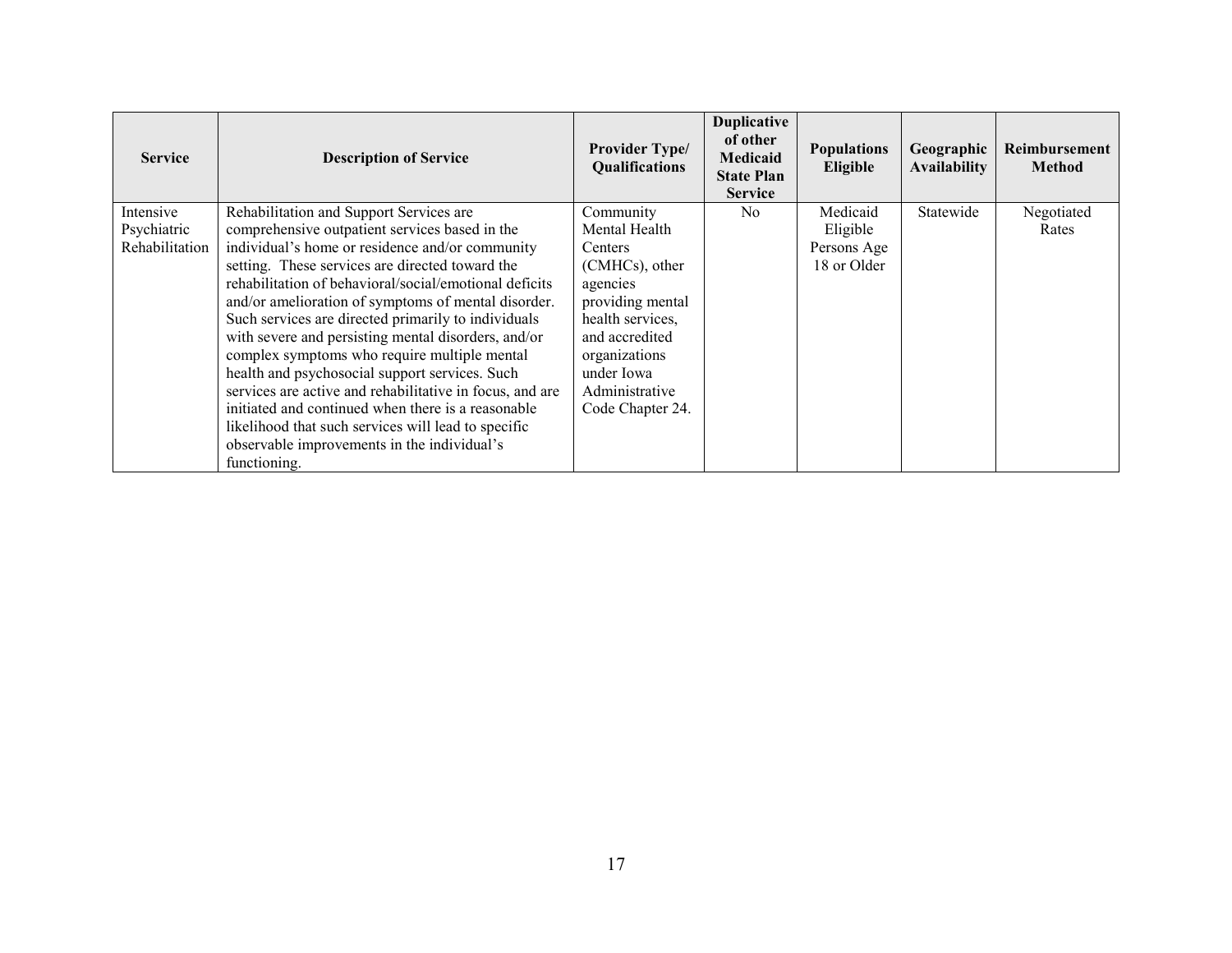| <b>Service</b>       | <b>Description of Service</b>                                                                                                                                                                                                                                                                                                                                                                                                                                                                                                                                                                                                                                                                                                                                                                                                                                                                           | <b>Provider Type/</b><br>Qualifications                                                                                              | <b>Duplicative</b><br>of other<br>Medicaid<br><b>State Plan</b><br><b>Service</b> | <b>Populations</b><br>Eligible                     | Geographic<br><b>Availability</b> | Reimbursement<br><b>Method</b> |
|----------------------|---------------------------------------------------------------------------------------------------------------------------------------------------------------------------------------------------------------------------------------------------------------------------------------------------------------------------------------------------------------------------------------------------------------------------------------------------------------------------------------------------------------------------------------------------------------------------------------------------------------------------------------------------------------------------------------------------------------------------------------------------------------------------------------------------------------------------------------------------------------------------------------------------------|--------------------------------------------------------------------------------------------------------------------------------------|-----------------------------------------------------------------------------------|----------------------------------------------------|-----------------------------------|--------------------------------|
| Community<br>Support | Required Service: Community Support Services<br>(CSS) are provided to adults with a severe and<br>persistent mental illness. These services are designed<br>to support individuals as they live and work in the<br>community. These services address mental and<br>functional disabilities that negatively affect<br>integration and stability in the community. CSS staff<br>attempt to reduce or manage symptoms/reduced<br>functioning that result from a mental illness. CSS<br>providers are expected to have knowledge and<br>experience in working with this population. Staff<br>should have the ability to create relationships with<br>this population that provide a balance between<br>support of the mental illness and allow for maximum<br>individual independence. Community support<br>program components include: (1) monitoring of<br>mental health symptoms and functioning/reality | Community<br>Mental Health<br>Centers (CMHCs)<br>and accredited<br>organizations<br>under Iowa<br>Administrative<br>Code Chapter 24. | N <sub>0</sub>                                                                    | Medicaid<br>Eligible<br>Persons Age<br>18 or Older | Statewide                         | Negotiated<br>Rates            |
|                      | orientation; $(2)$ transportation; $(3)$ supportive<br>relationship; (4) communication with other providers;<br>(5) ensuring consumer attends appointments/obtains<br>medications; (6) crisis intervention/developing crisis<br>plan; and (7) coordination and development of natural<br>support systems for mental health support.                                                                                                                                                                                                                                                                                                                                                                                                                                                                                                                                                                     |                                                                                                                                      |                                                                                   |                                                    |                                   |                                |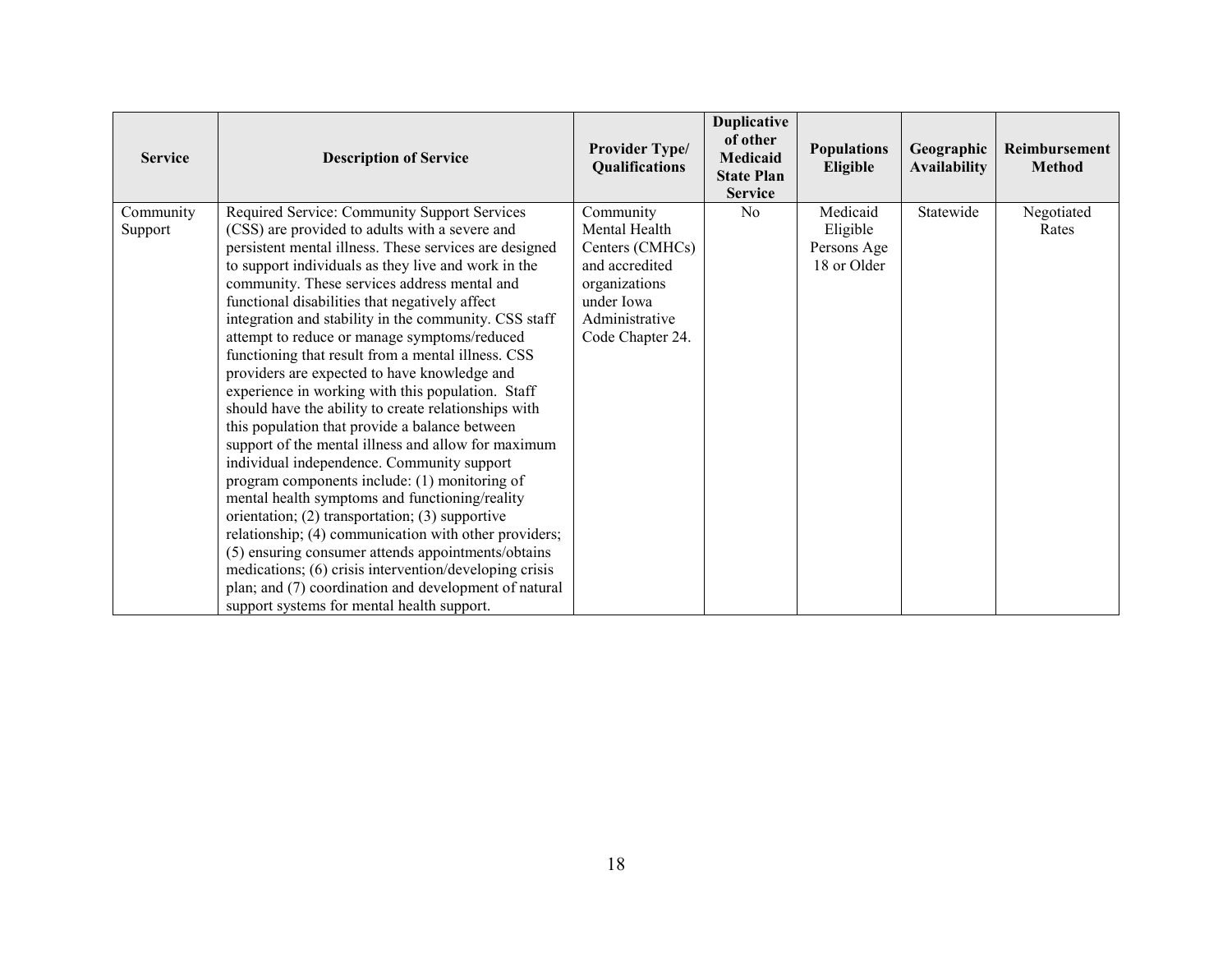| <b>Service</b>                                 | <b>Description of Service</b>                                                                                                                                                                                                                                                                                                                                                                                                                                                                                                                                                                                                                                                                                                                                         | <b>Provider Type/</b><br>Qualifications                                                                                                                                                                    | <b>Duplicative</b><br>of other<br>Medicaid<br><b>State Plan</b><br><b>Service</b> | <b>Populations</b><br>Eligible                                                                                                                                | Geographic<br><b>Availability</b> | Reimbursement<br><b>Method</b> |
|------------------------------------------------|-----------------------------------------------------------------------------------------------------------------------------------------------------------------------------------------------------------------------------------------------------------------------------------------------------------------------------------------------------------------------------------------------------------------------------------------------------------------------------------------------------------------------------------------------------------------------------------------------------------------------------------------------------------------------------------------------------------------------------------------------------------------------|------------------------------------------------------------------------------------------------------------------------------------------------------------------------------------------------------------|-----------------------------------------------------------------------------------|---------------------------------------------------------------------------------------------------------------------------------------------------------------|-----------------------------------|--------------------------------|
| Peer Support                                   | Peer Support and Parent Peer Support services. The<br>services provided to Eligible Persons by other mental<br>health consumers who are specifically trained to<br>provide peer support services. Services are targeted<br>toward the support of persons with a serious and<br>persistent mental illness or substance abuse. Peer<br>support services focus on individual support and<br>counseling from the perspective of a trained peer, and<br>may also include service coordination and advocacy<br>activities as well as rehabilitative services. Peer<br>support services are initiated when there is a<br>reasonable likelihood that such services will benefit<br>an Eligible Person's functioning and assist him or her<br>in maintaining community tenure. | Peer Support<br>Specialists at<br>accredited<br>organizations<br>contracted using<br><b>MCO</b><br>credentialing<br>standards and<br>Peer Support<br>Specialist has<br>received Georgia<br>Model training. | N <sub>0</sub>                                                                    | Medicaid<br>Eligible<br>Persons Age<br>18 or Older.<br>Parent Peer<br>Support is to<br>provide<br>support to the<br>parents of<br>children or<br>adolescents. | Statewide                         | Negotiated<br>Rates            |
| Residential<br>Substance<br>Abuse<br>Treatment | See below – to III.1, III.3 & III.5                                                                                                                                                                                                                                                                                                                                                                                                                                                                                                                                                                                                                                                                                                                                   |                                                                                                                                                                                                            |                                                                                   |                                                                                                                                                               |                                   |                                |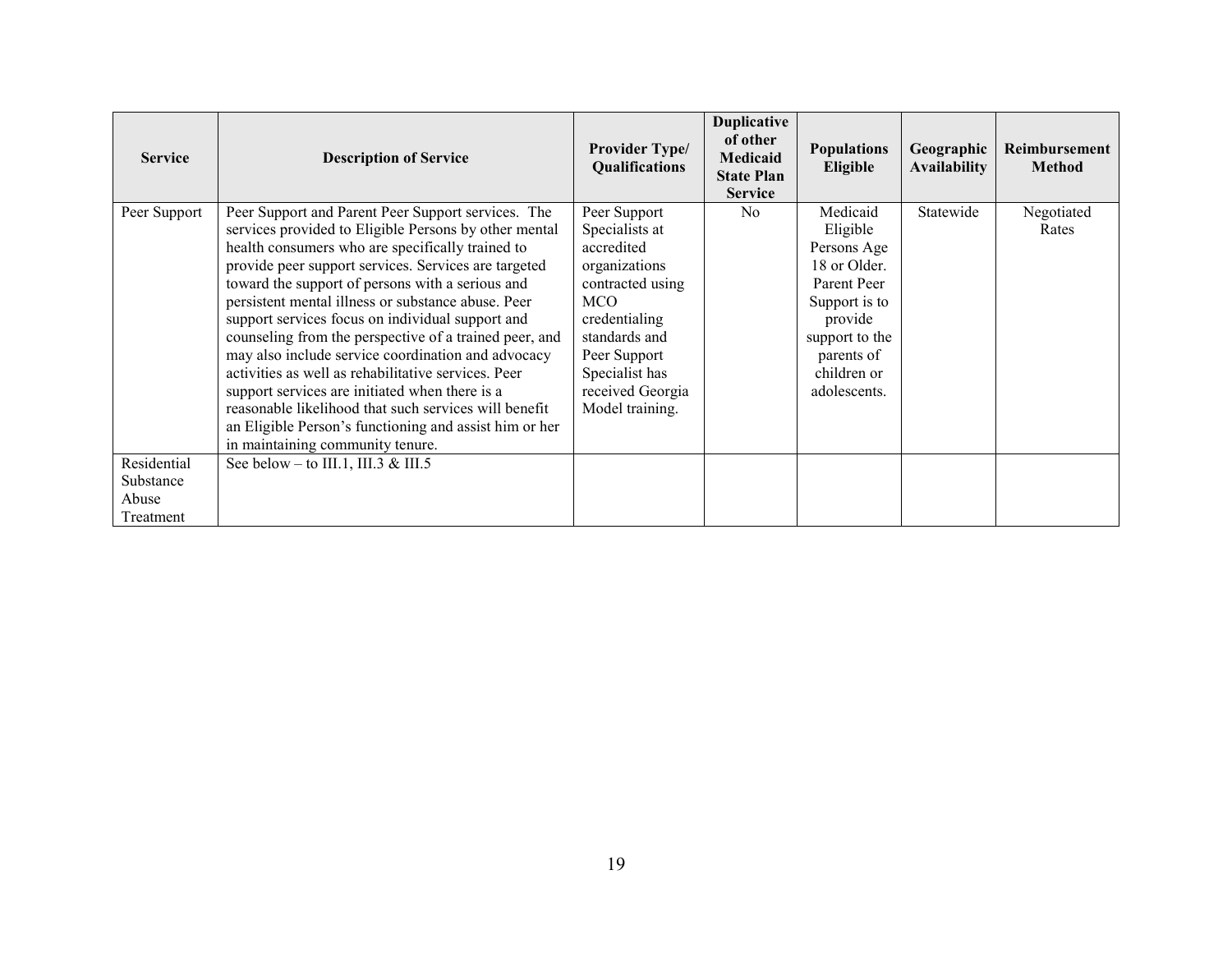| <b>Service</b>             | <b>Description of Service</b>                                                                            | Provider Type/<br>Qualifications | <b>Duplicative</b><br>of other<br><b>Medicaid</b><br><b>State Plan</b><br><b>Service</b> | <b>Populations</b><br>Eligible | Geographic<br><b>Availability</b> | Reimbursement<br><b>Method</b> |
|----------------------------|----------------------------------------------------------------------------------------------------------|----------------------------------|------------------------------------------------------------------------------------------|--------------------------------|-----------------------------------|--------------------------------|
| Integrated<br>Services and | Informal services/supports that are offered by<br>providers, family/friends and other members of the     | Entire provider<br>network       | N <sub>0</sub>                                                                           | Medicaid<br>Eligible           | Statewide                         | Negotiated<br>Rates            |
| Supports                   | natural support community. The services/supports                                                         | contracted using                 |                                                                                          | Persons                        |                                   |                                |
| (Wrap-around               | must be integrated into the treatment plan. These                                                        | <b>MCO</b>                       |                                                                                          |                                |                                   |                                |
| Services)                  | interventions help individuals to remain in or return to                                                 | credentialing                    |                                                                                          |                                |                                   |                                |
|                            | their home and limit the need for more intensive out-                                                    | standards.                       |                                                                                          |                                |                                   |                                |
|                            | of home mental health treatment. Integrated services                                                     |                                  |                                                                                          |                                |                                   |                                |
|                            | and supports are specifically tailored to an individual                                                  |                                  |                                                                                          |                                |                                   |                                |
|                            | consumer's needs at a particular point in time, and are                                                  |                                  |                                                                                          |                                |                                   |                                |
|                            | not a set menu of services. A joint treatment planning                                                   |                                  |                                                                                          |                                |                                   |                                |
|                            | process may identify the need for integrated                                                             |                                  |                                                                                          |                                |                                   |                                |
|                            | services/supports. The consumer/family member must<br>lead the planning process and other members of the |                                  |                                                                                          |                                |                                   |                                |
|                            | team giving their input as well. Individual contacts                                                     |                                  |                                                                                          |                                |                                   |                                |
|                            | with the consumer/family may also identify the need.                                                     |                                  |                                                                                          |                                |                                   |                                |
|                            | Ideally this provides more flexibility to provide                                                        |                                  |                                                                                          |                                |                                   |                                |
|                            | consumers unique services to address the mental                                                          |                                  |                                                                                          |                                |                                   |                                |
|                            | health needs to augment and complement those                                                             |                                  |                                                                                          |                                |                                   |                                |
|                            | provided through other funders and systems. There is                                                     |                                  |                                                                                          |                                |                                   |                                |
|                            | natural support involvement that may require                                                             |                                  |                                                                                          |                                |                                   |                                |
|                            | reimbursement and at other times be part of the family                                                   |                                  |                                                                                          |                                |                                   |                                |
|                            | process. Examples include: peer mentor, family                                                           |                                  |                                                                                          |                                |                                   |                                |
|                            | support person, transportation for treatment, hotel for                                                  |                                  |                                                                                          |                                |                                   |                                |
|                            | parent to attend treatment of child.                                                                     |                                  |                                                                                          |                                |                                   |                                |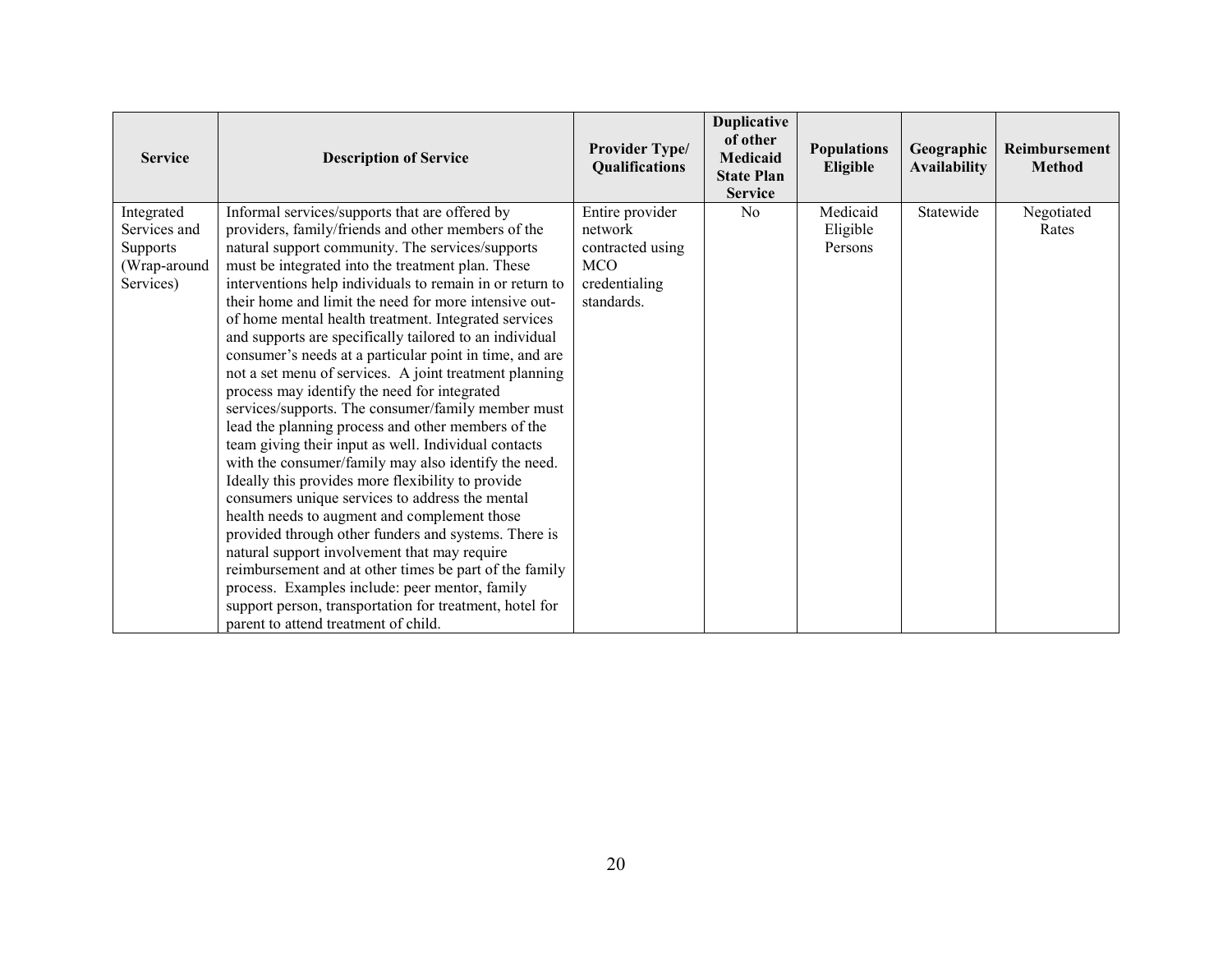| <b>Service</b> | <b>Description of Service</b>                                                                                                                                                                                                                                                                                                                                                                                                                                                                                                                                                                                                                                                                                                                                                                                                                                                                                                                                                                                                                                                                                                                                                                                                  | <b>Provider Type/</b><br>Qualifications                                                                                                                                                                                                            | <b>Duplicative</b><br>of other<br><b>Medicaid</b><br><b>State Plan</b><br><b>Service</b> | <b>Populations</b><br>Eligible  | Geographic<br><b>Availability</b> | Reimbursement<br><b>Method</b> |
|----------------|--------------------------------------------------------------------------------------------------------------------------------------------------------------------------------------------------------------------------------------------------------------------------------------------------------------------------------------------------------------------------------------------------------------------------------------------------------------------------------------------------------------------------------------------------------------------------------------------------------------------------------------------------------------------------------------------------------------------------------------------------------------------------------------------------------------------------------------------------------------------------------------------------------------------------------------------------------------------------------------------------------------------------------------------------------------------------------------------------------------------------------------------------------------------------------------------------------------------------------|----------------------------------------------------------------------------------------------------------------------------------------------------------------------------------------------------------------------------------------------------|------------------------------------------------------------------------------------------|---------------------------------|-----------------------------------|--------------------------------|
| Respite        | Required Service: In/Out of Home Respite are<br>community and home-based services that can be<br>provided in a variety of settings. Respite care is a<br>brief period of rest and support for individuals and/or<br>families. Respite care is intended to provide a safe<br>environment with staff assistance for individuals who<br>lack an adequate support system to address current<br>problems/issues related to a mental health diagnosis.<br>Respite may be provided for up to 72 hours and can<br>be planned or in response to a crisis. A<br>comprehensive respite program must provide or<br>ensure linkages to a variety of residential alternatives<br>for stabilizing and maintaining consumers who<br>require short-term respite in a safe, secure<br>environment with twenty four hour supervision<br>outside a hospital setting. Respite is a community-<br>based alternative to inpatient hospitalization that<br>provides a temporary, safe, and secure environment<br>with a flexible level of supervision and structure.<br>These services are designed to divert individuals from<br>an acute hospitalization to a safe environment where<br>monitoring of medical and psychiatric symptoms can<br>occur. | Hospitals,<br>agencies,<br><b>CMHCs</b><br>contracted using<br><b>MCO</b><br>credentialing<br>standards and<br>holding national<br>accreditation<br>(JCAHO, CARF,<br>COA, AOA, or<br>AAAHC) or<br>under Iowa<br>Administrative<br>Code Chapter 24. | N <sub>0</sub>                                                                           | Medicaid<br>Eligible<br>Persons | Statewide                         | Negotiated<br>Rates            |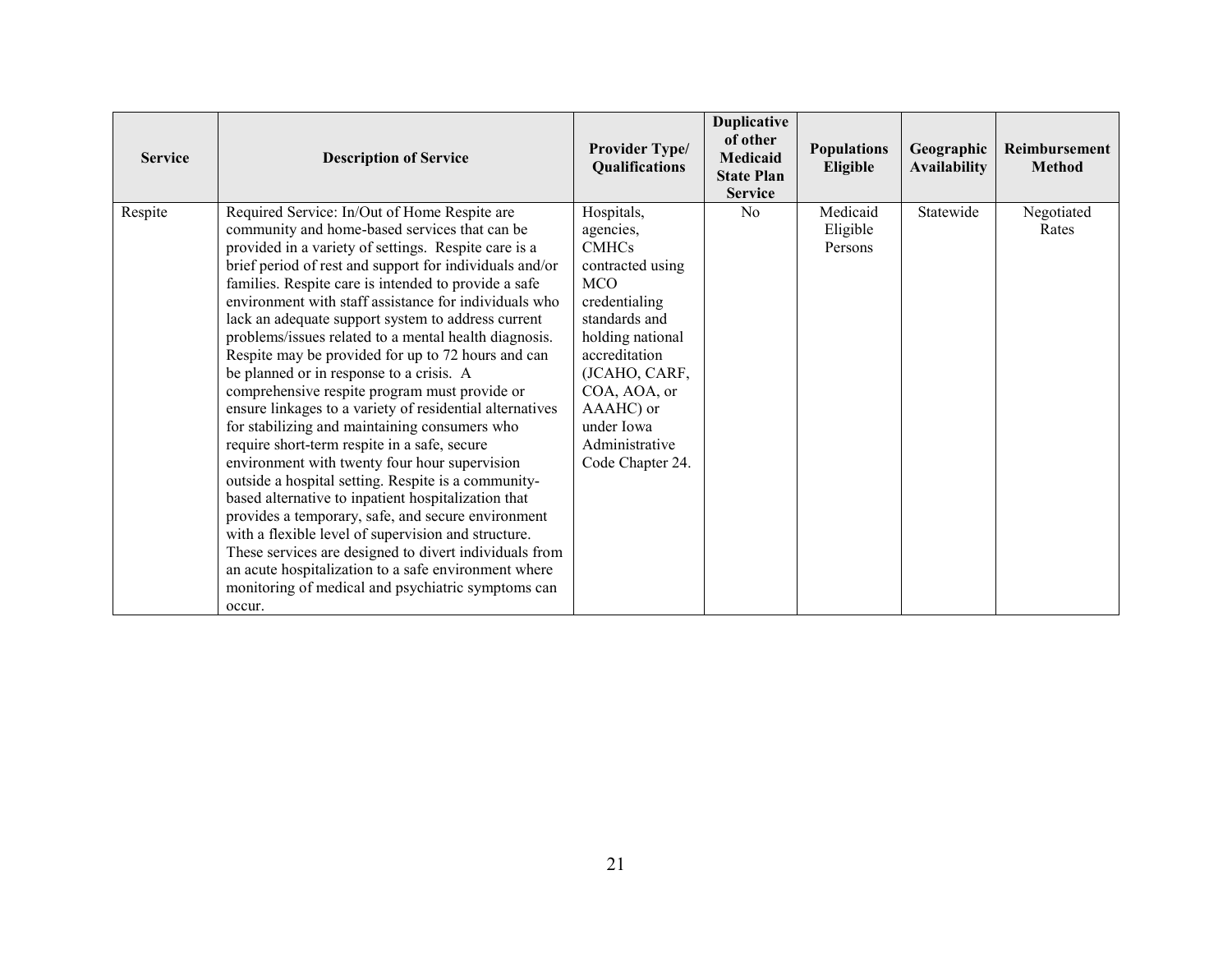| <b>Service</b>                                                                                                                         | <b>Description of Service</b>                                                                                                                                                                                                                                                                                                                                                                                                                                                                                                                                                                                                                                                                                                                       | <b>Provider Type/</b><br>Qualifications                                                                                     | <b>Duplicative</b><br>of other<br><b>Medicaid</b><br><b>State Plan</b><br><b>Service</b> | <b>Populations</b><br>Eligible  | Geographic<br><b>Availability</b> | Reimbursement<br><b>Method</b> |
|----------------------------------------------------------------------------------------------------------------------------------------|-----------------------------------------------------------------------------------------------------------------------------------------------------------------------------------------------------------------------------------------------------------------------------------------------------------------------------------------------------------------------------------------------------------------------------------------------------------------------------------------------------------------------------------------------------------------------------------------------------------------------------------------------------------------------------------------------------------------------------------------------------|-----------------------------------------------------------------------------------------------------------------------------|------------------------------------------------------------------------------------------|---------------------------------|-----------------------------------|--------------------------------|
| Level<br>III.1.<br>Clinically<br>Managed<br>Low<br>Intensity<br>Residential<br>Treatment<br>(Halfway<br>House)<br>Substance<br>Abuse   | From ASAM Patient Placement Criteria: Level III<br>services offer organized treatment services that<br>feature a planned regimen of care in a 24 hour<br>residential setting. All Level III programs serve<br>individuals who, because of their specific functional<br>deficits, need a safe and stable environment in order<br>to develop their recovery skills. The sublevels within<br>Level III exist on a continuum ranging from the least<br>intensive to the most intensive medically monitored<br>intensive inpatient services. The term "clinically<br>managed" (Levels 1-3 have relatively stable problems<br>in Axis I and/or less stable problems in Axis II of the<br>DSM.<br>Level III. $1 - at$ least 5 hours/week of treatment plus | Substance Abuse<br>programs licensed<br>by Iowa<br>Department of<br>Public Health<br>under Iowa Code<br>Chapter 125.        | No                                                                                       | Medicaid<br>Eligible<br>Persons | Statewide                         | Negotiated<br>Rates            |
|                                                                                                                                        | the structured recovery environment.                                                                                                                                                                                                                                                                                                                                                                                                                                                                                                                                                                                                                                                                                                                |                                                                                                                             |                                                                                          |                                 |                                   |                                |
| Level<br>III.3 $&$<br>III.5<br>Clinically<br>Managed<br>Medium/<br>High<br>Intensity<br>Residential<br>Treatment<br>Substance<br>Abuse | Structured recovery environment in combination with<br>clinical services. Functional deficits seen in<br>individuals are primarily cognitive and based on a<br>behavioral assessment (Level III.3). Level III.5 are<br>designed to treat persons who have significant social<br>and psychological problems. Services are based on a<br>therapeutic treatment community.<br>A step-down or alternative to Level III.7.                                                                                                                                                                                                                                                                                                                               | <b>Substance Abuse</b><br>programs licensed<br>by Iowa<br>Department of<br>Public Health<br>under Iowa Code<br>Chapter 125. | No                                                                                       | Medicaid<br>Eligible<br>Persons | Statewide                         | Negotiated<br>Rates            |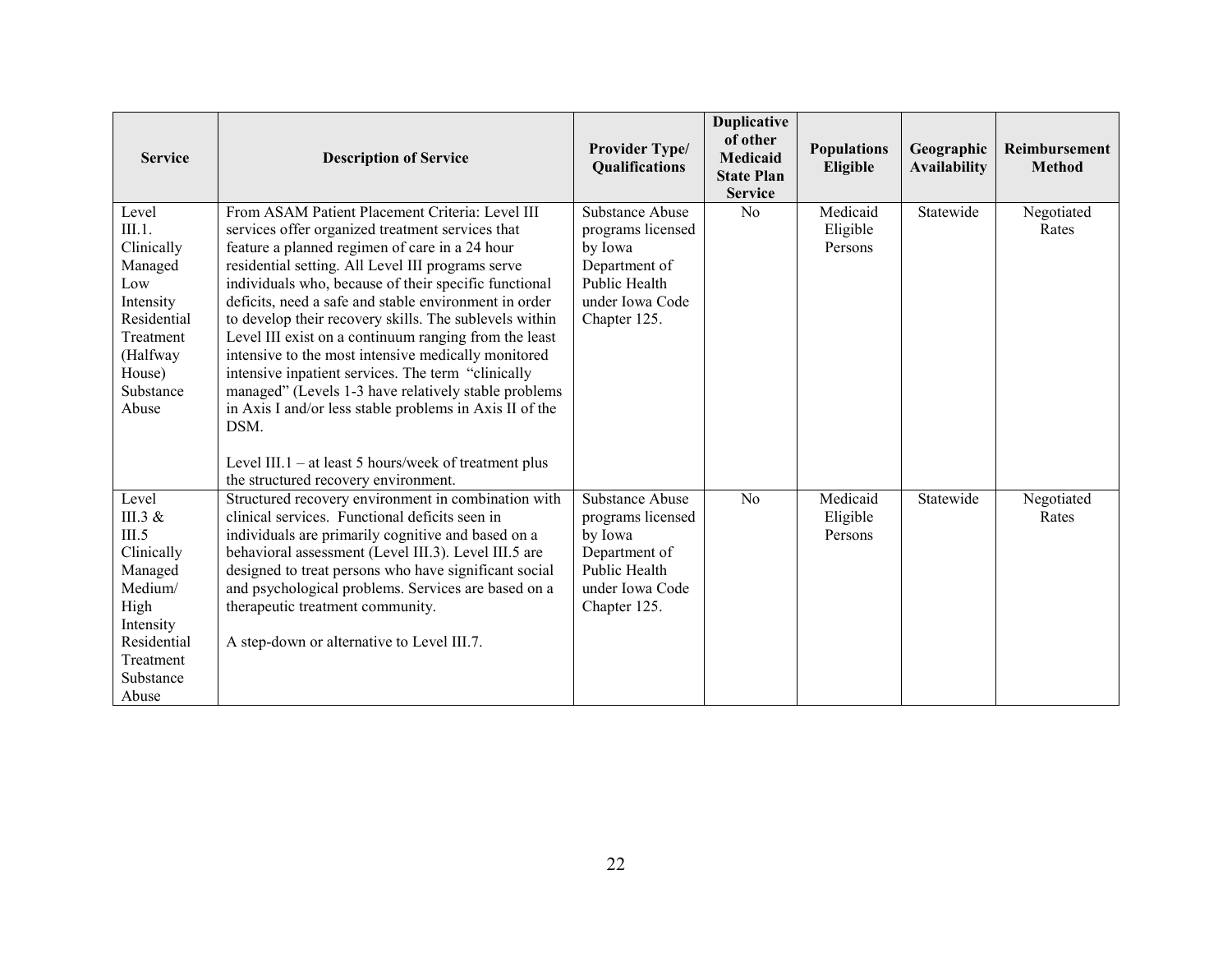| <b>Service</b>                                                                                                                                              | <b>Description of Service</b>                                                                                                                                                                                                                                                                                                                                                                                         | Provider Type/<br>Qualifications                                                                                     | <b>Duplicative</b><br>of other<br><b>Medicaid</b><br><b>State Plan</b><br><b>Service</b> | <b>Populations</b><br>Eligible  | Geographic<br><b>Availability</b> | Reimbursement<br><b>Method</b> |
|-------------------------------------------------------------------------------------------------------------------------------------------------------------|-----------------------------------------------------------------------------------------------------------------------------------------------------------------------------------------------------------------------------------------------------------------------------------------------------------------------------------------------------------------------------------------------------------------------|----------------------------------------------------------------------------------------------------------------------|------------------------------------------------------------------------------------------|---------------------------------|-----------------------------------|--------------------------------|
| Level<br>III.3 & $5$<br>Clinically<br>Managed<br>Medium/<br>High<br>Intensity<br>Residential<br>Treatment<br>Substance<br>Abuse<br>Hospital<br><b>Based</b> | Structured recovery environment in combination with<br>clinical services. Functional deficits seen in<br>individuals are primarily cognitive and based on a<br>behavioral assessment (Level III.3). Level III.5 are<br>designed to treat persons who have significant social<br>and psychological problems. Services are based on a<br>therapeutic treatment community.<br>A step-down or alternative to Level III.7. | Substance Abuse<br>programs licensed<br>by Iowa<br>Department of<br>Public Health<br>under Iowa Code<br>Chapter 125. | N <sub>0</sub>                                                                           | Medicaid<br>Eligible<br>Persons | Statewide                         | Negotiated<br>Rates            |
| Level<br>III.7<br>Substance<br>Abuse<br>Residential<br>Community-<br>based                                                                                  | 24-hour professionally directed evaluation,<br>observation, medical monitoring and addiction<br>treatment in a licensed substance abuse facility                                                                                                                                                                                                                                                                      | Substance Abuse<br>programs licensed<br>by Iowa<br>Department of<br>Public Health<br>under Iowa Code<br>Chapter 125. | N <sub>0</sub>                                                                           | Medicaid<br>Eligible<br>Persons | Statewide                         | Negotiated<br>Rates            |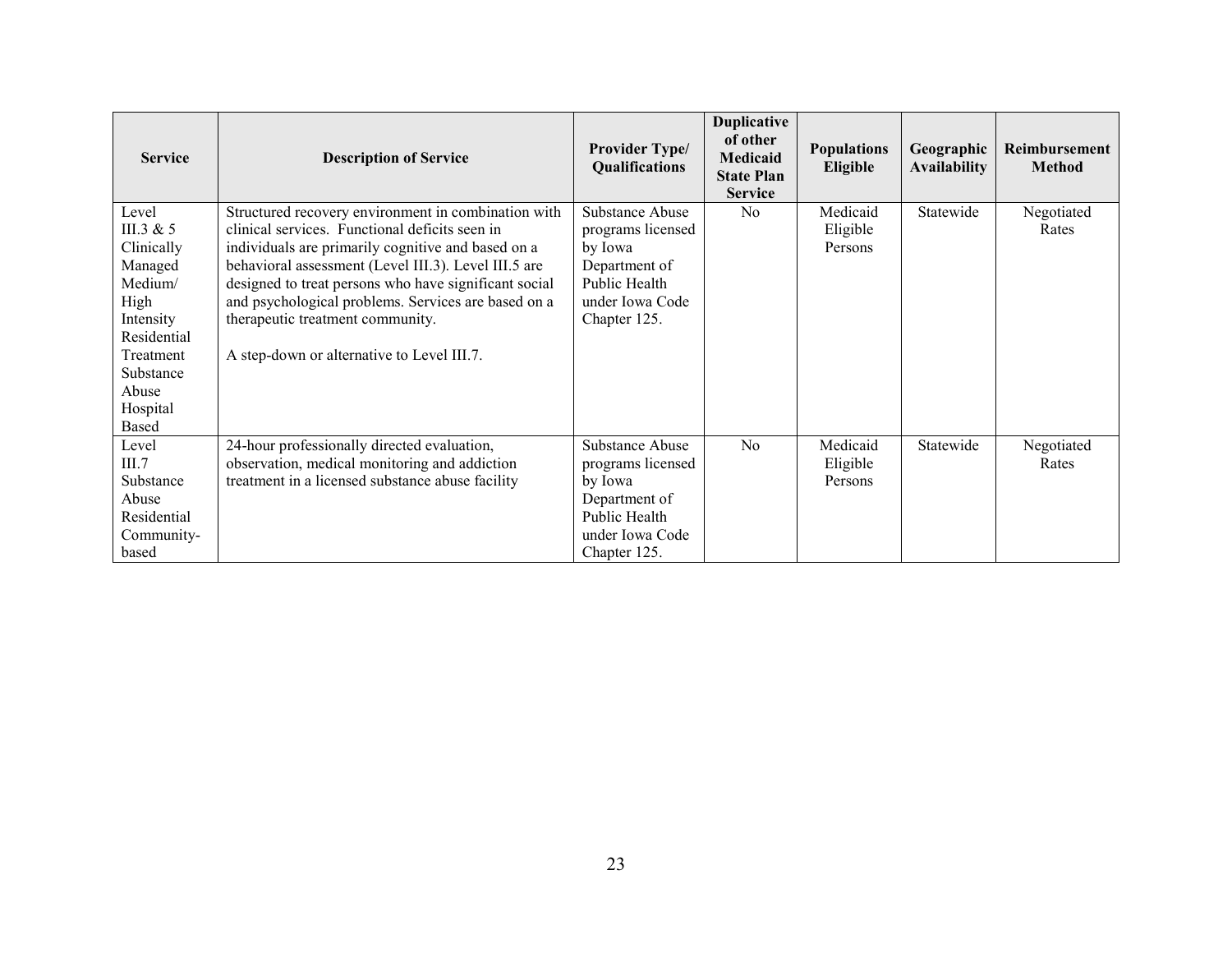- 7. Self-referrals.
	- **X** The State requires MCOs/PIHPs/PAHPs/PCCMs to allow enrollees to self-refer (i.e. access without prior authorization) under the following circumstances or to the following subset of services in the MCO/PIHP/PAHP/PCCM contract:

*Emergency Services –* **In accordance with 42 CFR 422.113, the MCO shall provide members with access to emergency services without requiring prior authorization or primary care physician referral, regardless of whether these services are provided by a contract or non-contract provider. Post-stabilization services will be provided consistent with 42 CFR 422.113(c)(2).** 

*Family Planning Services –* **In accordance with 42 CFR 431.51(b)(2), the MCO shall provide members with access to providers of family planning services without requiring prior authorization or primary care physician referral, regardless of whether these services are provided by a contract or non-contract provider.** 

*Women's Health* **– In accordance with 42 CFR 438.206(b)(2), the MCO shall provide female members with direct access to a women's health specialist within the network for covered care necessary to provide women's routine and preventive health care services. This is in addition to the enrollee's designated source of primary care if that source is not a women's health specialist.**

*Post-Partum Hospital Stays –* **The MCO shall not require a provider to obtain prior authorization for post-partum hospital stays up to forty- eight (48) hours for normal vaginal deliveries or ninety-six (96) hours following a cesarean section.**

*EPSDT –* **The MCO shall provide members with access EPSDT screening services without prior authorization or a primary care physician referral.** 

*Behavioral Health –* **The MCO shall provide members with access to behavioral health providers without a primary care physician referral.** 

*Program Implementation Continuity of Care Provisions:* **The MCOs shall permit members to self-refer to out-of-network providers during initial program implementation. Specifically, members may continue out-of-network form their current LTSS residential provider for 1 year, and all other provider types (e.g., behavioral health, physical health, pharmacy, home health) for 90 days without a referral required.**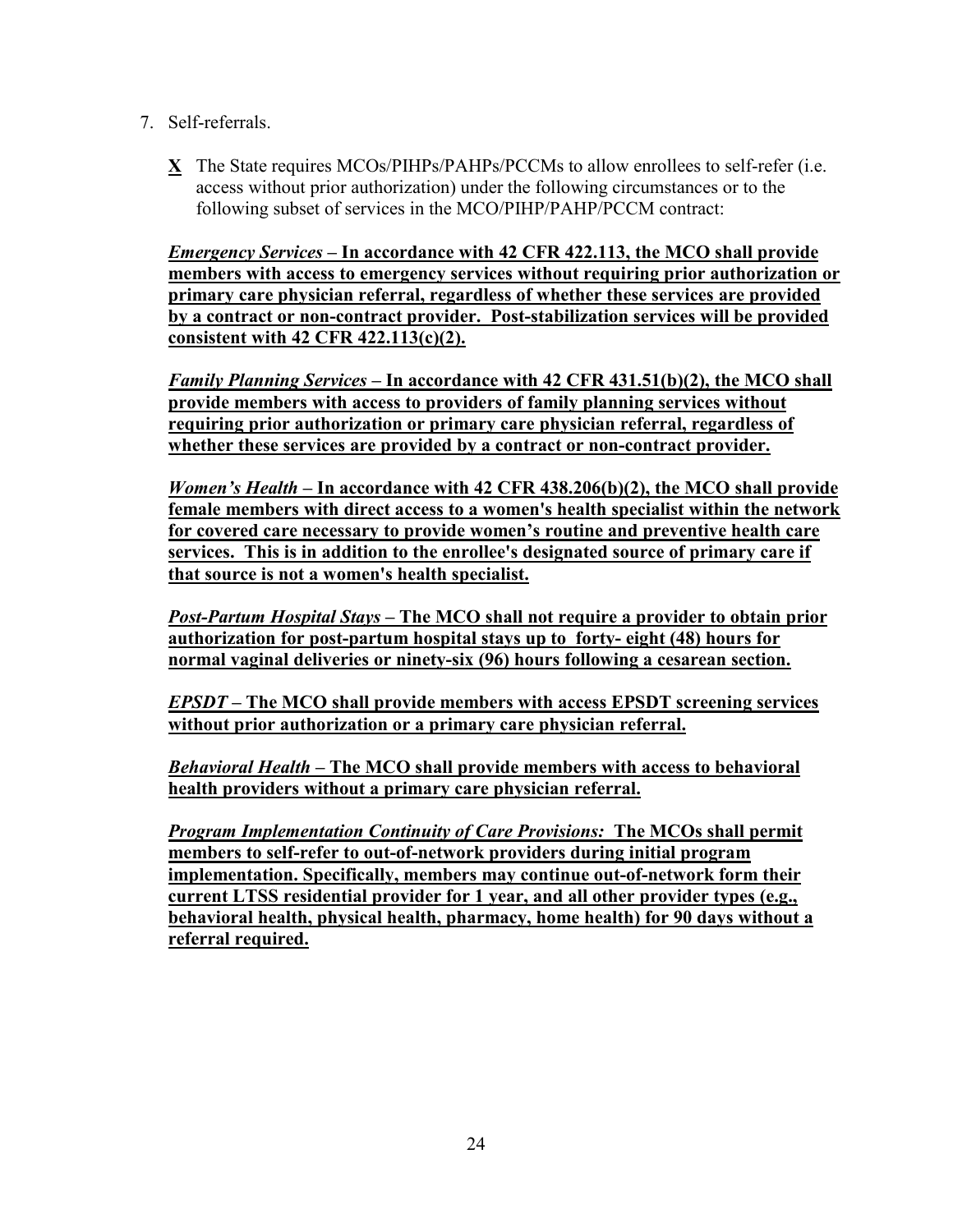## *Part II: Access*

Each State must ensure that all services covered under the State plan are available and accessible to enrollees of the 1915(b) Waiver Program. Section 1915(b) of the Act prohibits restrictions on beneficiaries' access to emergency services and family planning services.

## A. Timely Access Standards

- 1. Assurances for MCO, PIHP, or PAHP programs.
	- **X** The State assures CMS that it complies with section  $1932(c)(1)(A)(i)$  of the Act and 42 CFR 438.206 Availability of Services; in so far as these requirements are applicable.
	- $\sum$  The State seeks a waiver of a waiver of section 1902(a)(4) of the Act, to waive one or more of more of the regulatory requirements listed above for PIHP or PAHP programs. Please identify each regulatory requirement for which a waiver is requested, the managed care program(s) to which the waiver will apply, and what the State proposes as an alternative requirement, if any.
	- **X** The CMS Regional Office has reviewed and approved the MCO, PIHP, or PAHP contracts for compliance with the provisions of section  $1932(c)(1)(A)(i)$  of the Act and 42 CFR 438.206 Availability of Services. If this is an initial waiver, the State assures that contracts that comply with these provisions will be submitted to the CMS Regional Office for approval prior to enrollment of beneficiaries in the MCO, PIHP, PAHP, or PCCM.

If the 1915(b) Waiver Program does not include a PCCM component, please continue with Part II.B. Capacity Standards.

- 2. Details for PCCM program. The State must assure that Waiver Program enrollees have reasonable access to services. Please note below the activities the State uses to assure timely access to services.
	- a. \_\_ Availability Standards. The State's PCCM Program includes established maximum distance and/or travel time requirements, given beneficiary's normal means of transportation, for waiver enrollees' access to the following providers. For each provider type checked, please describe the standard.
		- \_\_ PCPs (please describe):
		- \_\_ Specialists (please describe):
		- \_\_ Ancillary providers (please describe):
		- \_\_ Dental (please describe):
		- \_\_ Hospitals (please describe):
		- \_\_ Mental Health (please describe):
		- \_\_ Pharmacies (please describe):
		- \_\_ Substance Abuse Treatment Providers (please describe):
		- Other providers (please describe):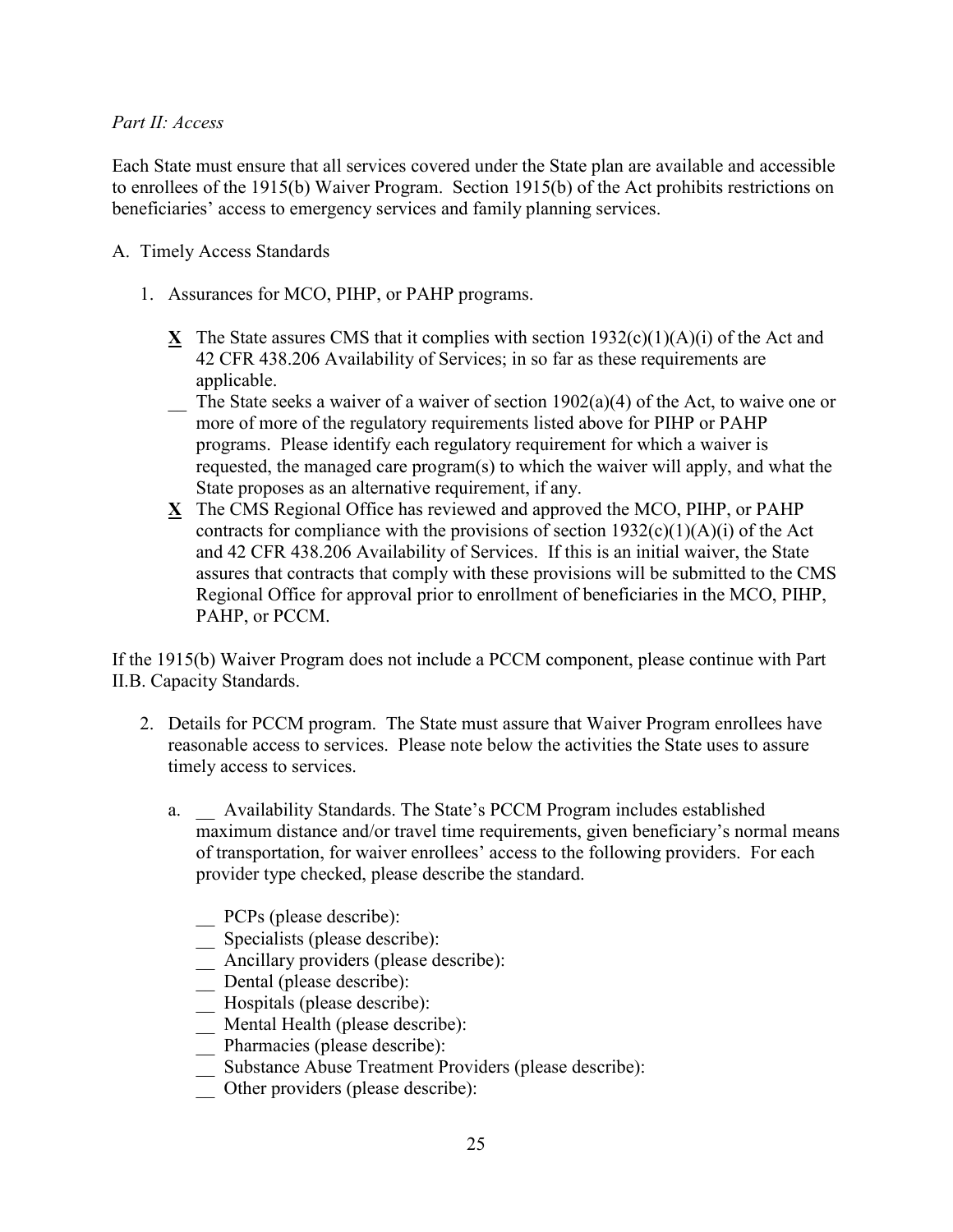- b. \_\_ Appointment Scheduling means the time before an enrollee can acquire an appointment with his or her provider for both urgent and routine visits. The State's PCCM Program includes established standards for appointment scheduling for waiver enrollee's access to the following providers.
	- \_\_ PCPs (please describe):
	- \_\_ Specialists (please describe):
	- \_\_ Ancillary providers (please describe):
	- \_\_ Dental (please describe):
	- \_\_ Mental Health (please describe):
	- \_\_ Substance Abuse Treatment Providers (please describe):
	- \_\_ Urgent care (please describe):
	- \_\_ Other providers (please describe):
- c. \_\_ In-Office Waiting Times: The State's PCCM Program includes established standards for in-office waiting times. For each provider type checked, please describe the standard.
	- \_\_ PCPs (please describe):
	- \_\_ Specialists (please describe):
	- \_\_ Ancillary providers (please describe):
	- \_\_ Dental (please describe):
	- \_\_ Mental Health (please describe):
	- \_\_ Substance Abuse Treatment Providers (please describe):
	- \_\_ Other providers (please describe):
- d. \_\_ Other Access Standards (please describe):
- 3. Details for 1915(b)(4) FFS selective contracting programs: Please describe how the State assures timely access to the services covered under the selective contracting program.
- B. Capacity Standards
	- 1. Assurances for MCO, PIHP, or PAHP programs.
		- **X** The State assures CMS that it complies with section 1932(b)(5) of the Act and 42 CFR 438.207 Assurances of adequate capacity and services, in so far as these requirements are applicable.
		- $\sum$  The State seeks a waiver of a waiver of section 1902(a)(4) of the Act, to waive one or more of more of the regulatory requirements listed above for PIHP or PAHP programs. Please identify each regulatory requirement for which a waiver is requested, the managed care program(s) to which the waiver will apply, and what the State proposes as an alternative requirement, if any.
		- **X** The CMS Regional Office has reviewed and approved the MCO, PIHP, or PAHP contracts for compliance with the provisions of section 1932(b)(5) and 42 CFR 438.207 Assurances of adequate capacity and services. If this is an initial waiver, the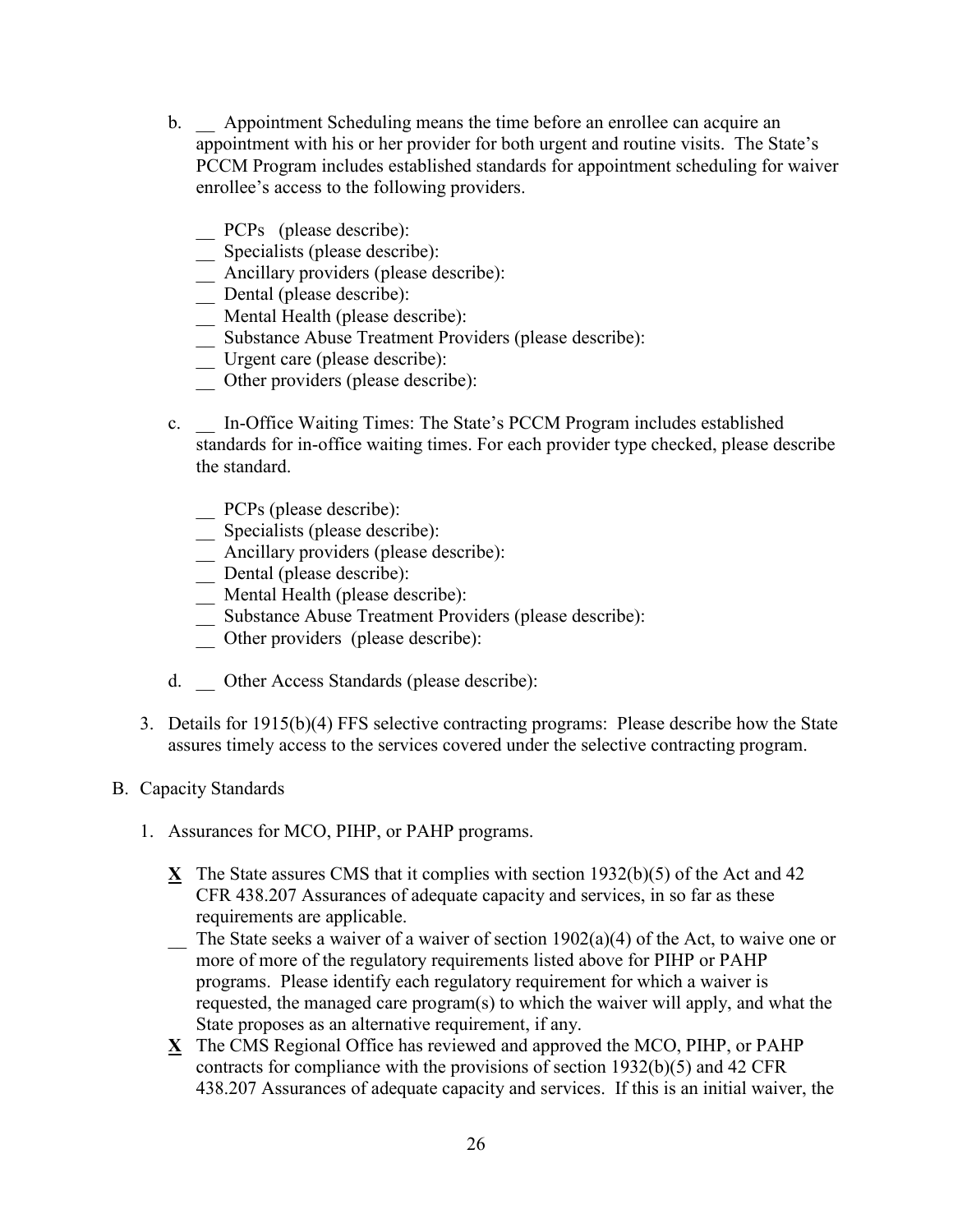State assures that contracts that comply with these provisions will be submitted to the CMS Regional Office for approval prior to enrollment of beneficiaries in the MCO, PIHP, PAHP, or PCCM.

If the 1915(b) Waiver Program does not include a PCCM component, please continue with Part II, C. Coordination and Continuity of Care Standards.

- 2. Details for PCCM program. The State must assure that Waiver Program enrollees have reasonable access to services. Please note below which of the strategies the State uses assure adequate provider capacity in the PCCM program.
	- a. The State has set enrollment limits for each PCCM primary care provider. Please describe the enrollment limits and how each is determined.
	- b. The State ensures that there are adequate number of PCCM PCPs with open panels. Please describe the State's standard.
	- c. \_\_ The State ensures that there is an adequate number of PCCM PCPs under the waiver assure access to all services covered under the Waiver. Please describe the State's standard for adequate PCP capacity.
	- d. \_\_ The State compares numbers of providers before and during the Waiver. Please modify the chart below to reflect your State's PCCM program and complete the following.

| Providers                            | # Before Waiver | $#$ In Current | # Expected in |
|--------------------------------------|-----------------|----------------|---------------|
|                                      |                 | Waiver         | Renewal       |
| Pediatricians                        |                 |                |               |
| <b>Family Practitioners</b>          |                 |                |               |
| Internists                           |                 |                |               |
| <b>General Practitioners</b>         |                 |                |               |
| OB/GYN and GYN                       |                 |                |               |
| <b>FQHCs</b>                         |                 |                |               |
| <b>RHCs</b>                          |                 |                |               |
| <b>Nurse Practitioners</b>           |                 |                |               |
| Nurse Midwives                       |                 |                |               |
| <b>Indian Health Service Clinics</b> |                 |                |               |
| Additional Types of Provider         |                 |                |               |
| to be in PCCM                        |                 |                |               |
| Others                               |                 |                |               |

\* Please note any limitations to the data in the chart above here:

e. \_\_ The State ensures adequate geographic distribution of PCCMs. Please describe the State's standard.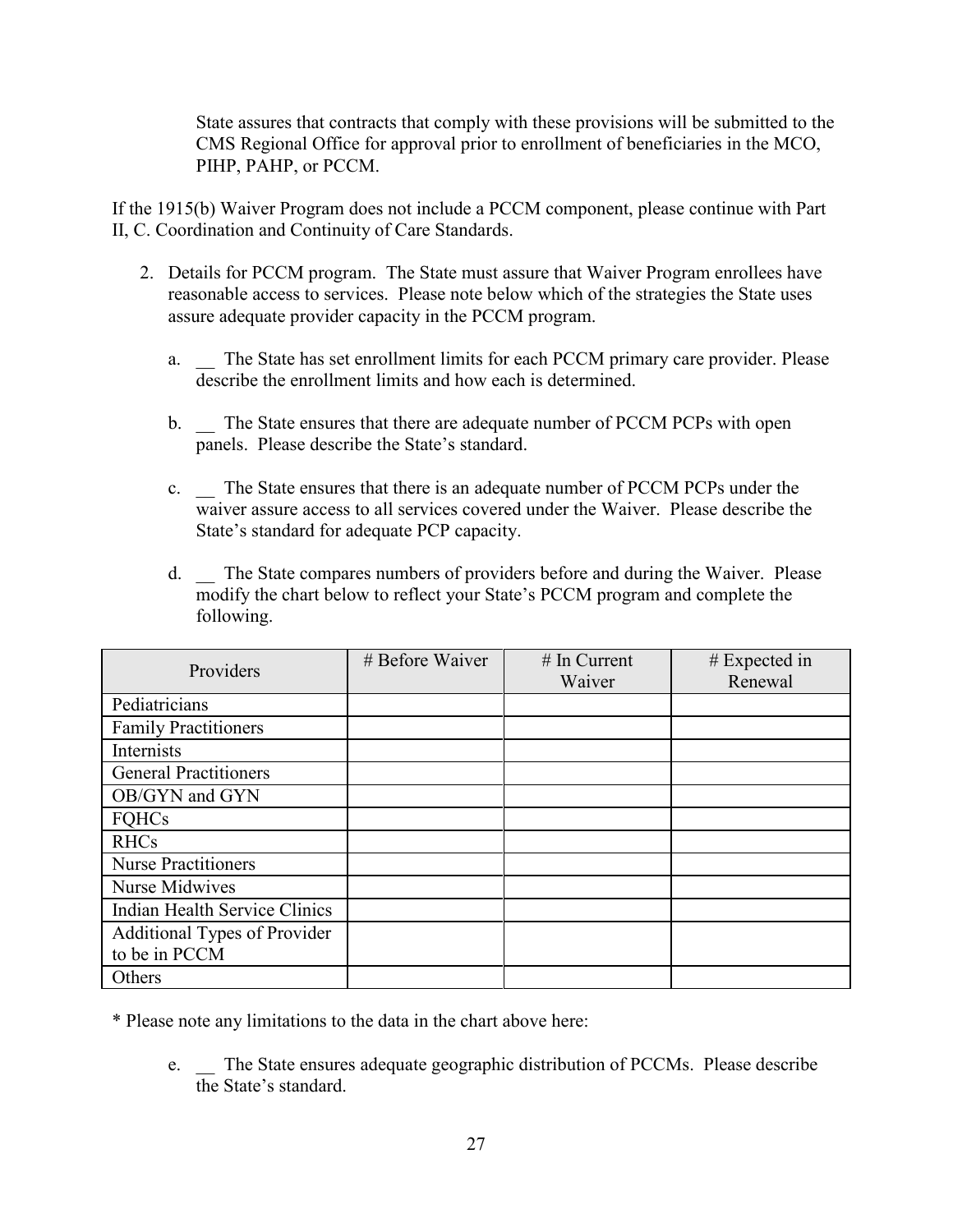- f. \_\_ PCP: Enrollee Ratio. The State establishes standards for PCP to enrollee ratios. Please calculate and list below the expected average PCP/Enrollee ratio for each area or county of the program, and then provide a statewide average. Please note any changes that will occur due to the use of physician extenders.
- g. \_\_ Other capacity standards (please describe):
- 3. Details for 1915(b)(4) FFS selective contracting programs: Please describe how the State assures provider capacity has not been negatively impacted by the selective contracting program. Also, please provide a detailed capacity analysis of the number of beds (by type, per facility) – for facility programs, or vehicles (by type, per contractor) – for nonemergency transportation programs, needed per location to assure sufficient capacity under the waiver program. This analysis should consider increased enrollment and/or utilization expected under the waiver.
- C. Coordination and Continuity of Care Standards
	- 1. Assurances For MCO, PIHP, or PAHP programs.
		- **X** The State assures CMS that it complies with section  $1932(c)(1)(A)(i)$  of the Act and 42 CFR 438.208 Coordination and Continuity of Care, in so far as these regulations are applicable.
		- $\Box$  The State seeks a waiver of a waiver of section 1902(a)(4) of the Act, to waive one or more of more of the regulatory requirements listed above for PIHP or PAHP programs. Please identify each regulatory requirement for which a waiver is requested, the managed care program(s) to which the waiver will apply, and what the State proposes as an alternative requirement, if any.
		- **X** The CMS Regional Office has reviewed and approved the MCO, PIHP, or PAHP contracts for compliance with the provisions of section  $1932(c)(1)(A)(i)$  of the Act and 42 CFR 438.208 Coordination and Continuity of Care. If this is an initial waiver, the State assures that contracts that comply with these provisions will be submitted to the CMS Regional Office for approval prior to enrollment of beneficiaries in the MCO, PIHP, PAHP, or PCCM.
	- 2. Details on MCO/PIHP/PAHP enrollees with special health care needs. The following items are required.
		- a. The plan is a PIHP/PAHP, and the State has determined that based on the plan's scope of services, and how the State has organized the delivery system, that the PIHP/PAHP need not meet the requirements for additional services for enrollees with special health care needs in 42 CFR 438.208. Please provide justification for this determination.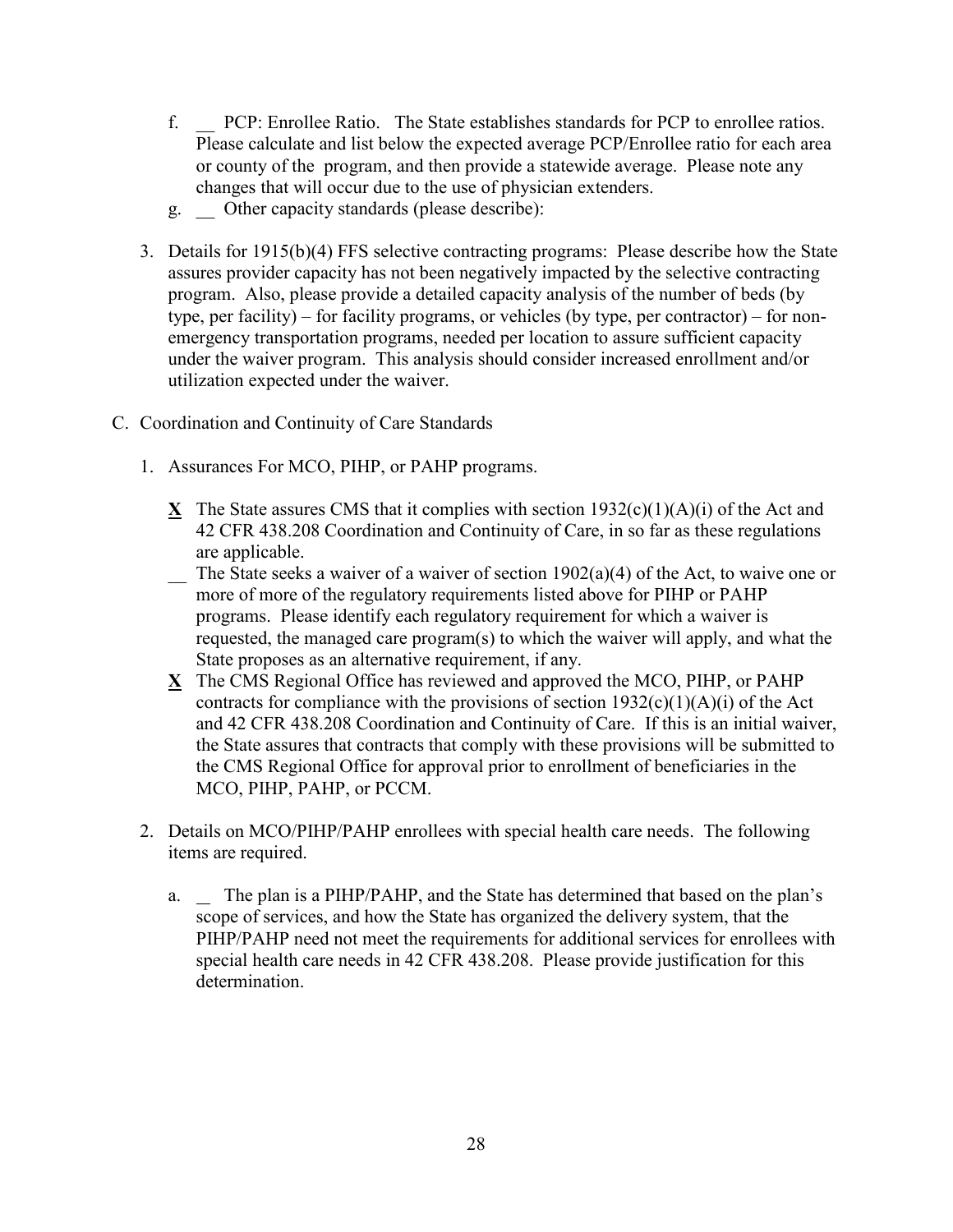b. **X** Identification. The State has a mechanism to identify persons with special health care needs to MCOs, PIHPs, and PAHPs, as those persons are defined by the State. Please describe.

**MCOs are responsible for conducting a health risk screening for every enrolled member (within ninety (90) days of enrollment for new members). The screening is designed to identify a member's physical, behavioral, social, functional and psychological status and needs, using a tool that complies with National Committee for Quality Assurance (NCQA) standards for health risk screenings and contains questions tied to social determinants of health. During the initial health risk screening, members are offered assistance in arranging a visit with their primary care physician for preventive services, a baseline medical assessment, and screening for potential risk of specific diseases or conditions. In addition MCOs utilize industry standard predictive modeling, claims review, member and caregiver requests and physician referrals to identify persons with special health care needs.**

c. **X** Assessment. Each MCO/PIHP/PAHP will implement mechanisms, using appropriate health care professionals, to assess each enrollee identified by the State to identify any ongoing special conditions that require a course of treatment or regular care monitoring. Please describe.

**Following the health screening noted above, MCOs are responsible for conducting a comprehensive health assessment when a member is identified as having a special health care need, or when there is a need to follow-up on problem areas. The assessment incorporates a review of the member's claims history, contact with the member and his/her family, caregivers or representative and health care providers, and includes an evaluation of a member's need for assignment to a health home.**

- d. **X** Treatment Plans. For enrollees with special health care needs who need a course of treatment or regular care monitoring, the State requires the MCO/PIHP/PAHP to produce a treatment plan. If so, the treatment plan meets the following requirements:
	- **X** Developed by enrollees' primary care provider with enrollee participation, and in consultation with any specialists' care for the enrollee
	- **X** Approved by the MCO/PIHP/PAHP in a timely manner (if approval required by plan)
	- **X** In accord with any applicable State quality assurance and utilization review standards.

**Following the identification and assessment noted above, MCOs utilize risk stratification levels to determine the intensity and frequency of follow-up care required for each member. A plan is developed by the MCO to coordinate care according to the individual member's needs and is developed in consultation with a multidisciplinary team of qualified health care**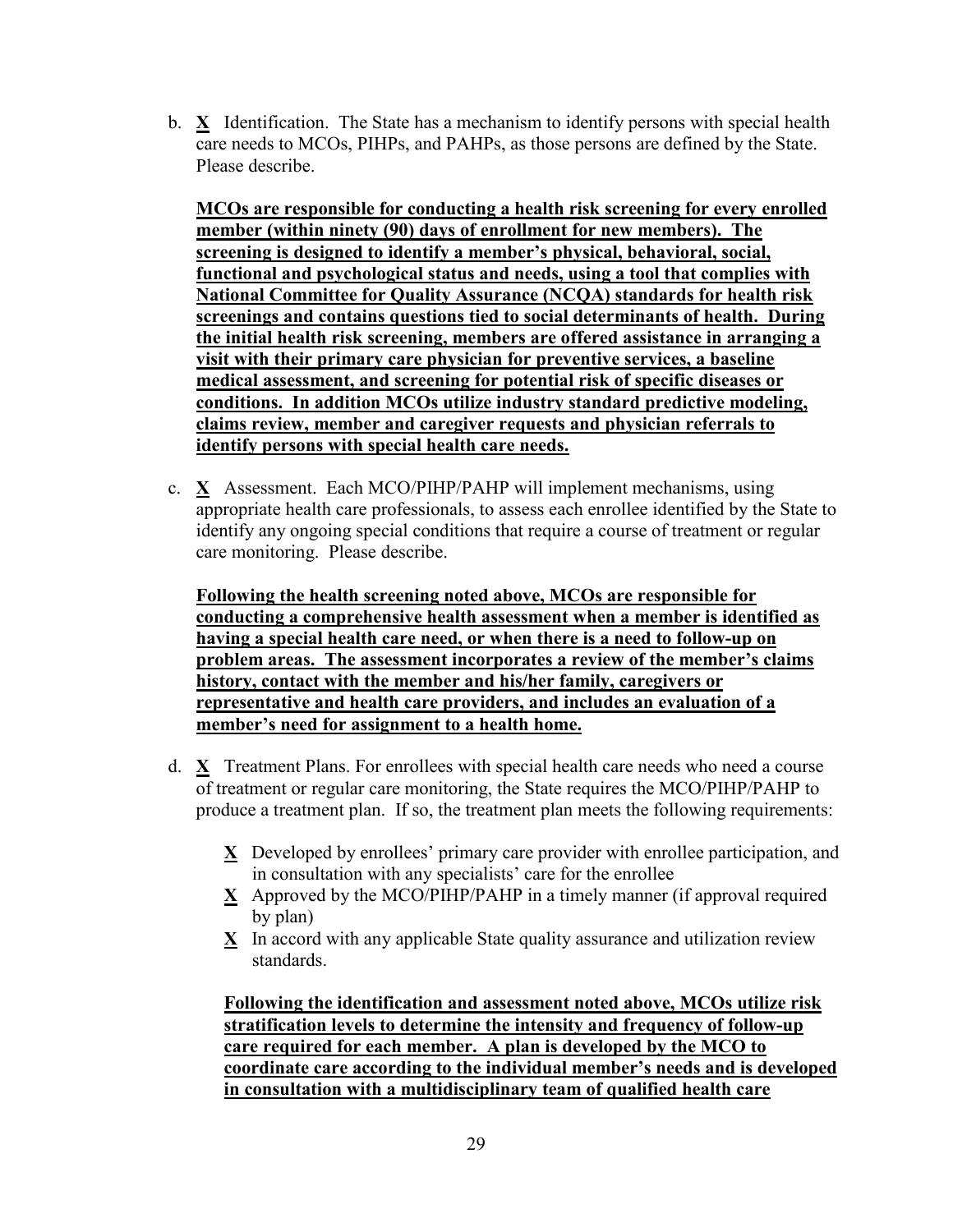**professionals, members, their families and/or advocates and caregivers, and others chosen by the member. MCOs are responsible for developing plans that reflect the cultural considerations of the member, and the plan development process must be conducted in plain language, and must be accessible to members with disabilities and/or limited English proficiency. MCOs are also required to communicate the plan to members' primary care physician or other significant providers.** 

e. **X** Direct access to specialists. If treatment plan or regular care monitoring is in place, the MCO/PIHP/PAHP has a mechanism in place to allow enrollees to directly access specialists as appropriate for enrollee's condition and identified needs.

**In accordance with 42 CFR 438.208(c), MCOs are required to provide members with special needs who are determined to need a course of treatment or regular care monitoring with direct access specialist treatment through an established mechanism (e.g., standing referral form the member's PCP, approved number of visits).** 

- 3. Details for PCCM program. The State must assure that Waiver Program enrollees have reasonable access to services. Please note below the strategies the State uses assure coordination and continuity of care for PCCM enrollees.
	- a. \_\_ Each enrollee selects or is assigned to a primary care provider appropriate to the enrollee's needs.
	- b. Each enrollee selects or is assigned to a designated health care practitioner who is primarily responsible for coordinating the enrollee's overall health care.
	- c. \_\_ Each enrollee is receives health education/promotion information. Please explain.
	- d. \_\_ Each provider maintains, for Medicaid enrollees, health records that meet the requirements established by the State, taking into account professional standards.
	- e. There is appropriate and confidential exchange of information among providers.
	- f. \_\_ Enrollees receive information about specific health conditions that require followup and, if appropriate, are given training in self-care.
	- g. \_\_ Primary care case managers address barriers that hinder enrollee compliance with prescribed treatments or regimens, including the use of traditional and/or complementary medicine.
	- h.  $\Box$  Additional case management is provided (please include how the referred services and the medical forms will be coordinated among the practitioners, and documented in the primary care case manager's files).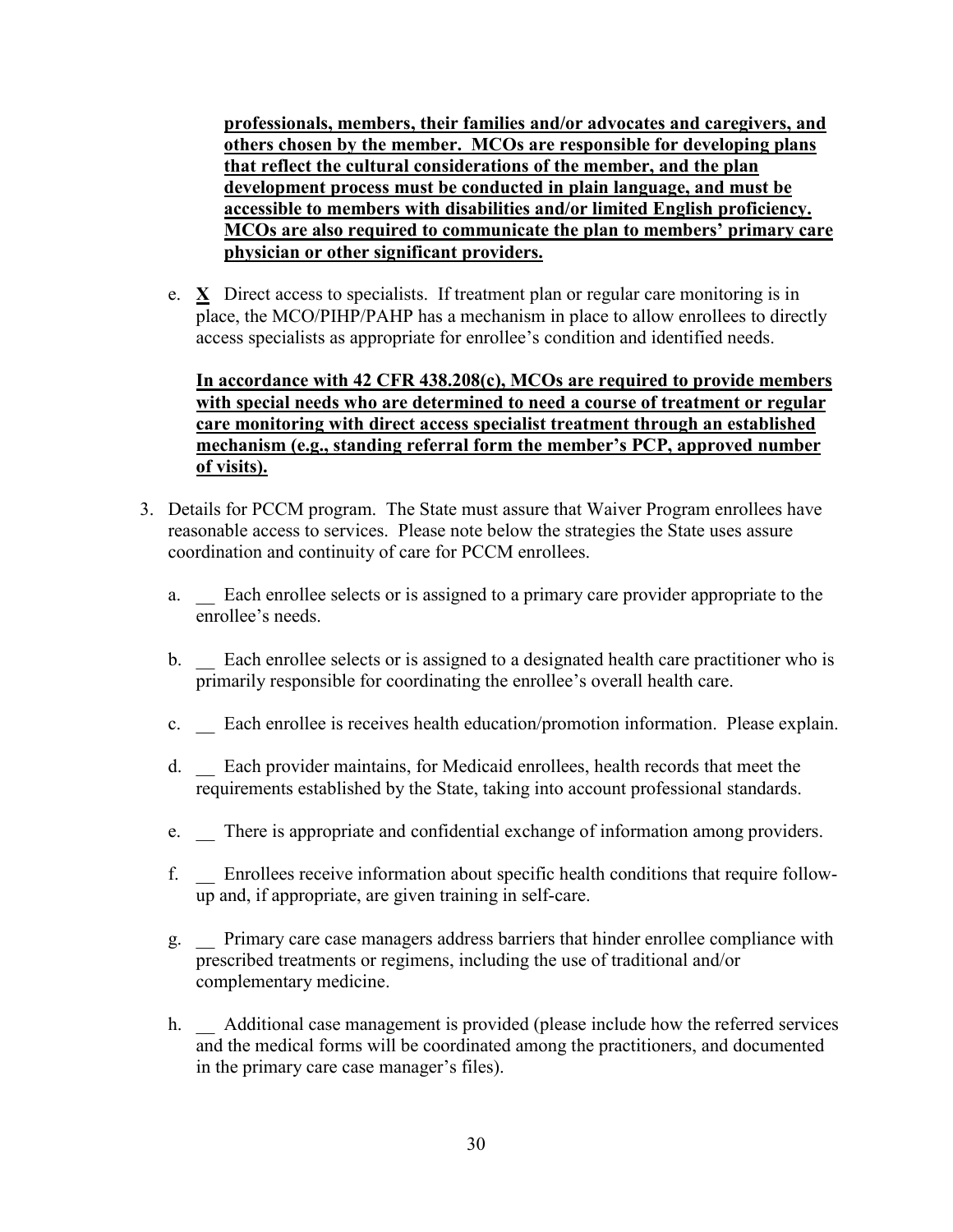- i. \_\_ Referrals: Please explain in detail the process for a patient referral. In the description, please include how the referred services and the medical forms will be coordinated among the practitioners, and documented in the primary care case managers' files.
- 4. Details for 1915(b)(4) only programs: If applicable, please describe how the State assures that continuity and coordination of care are not negatively impacted by the selective contracting program.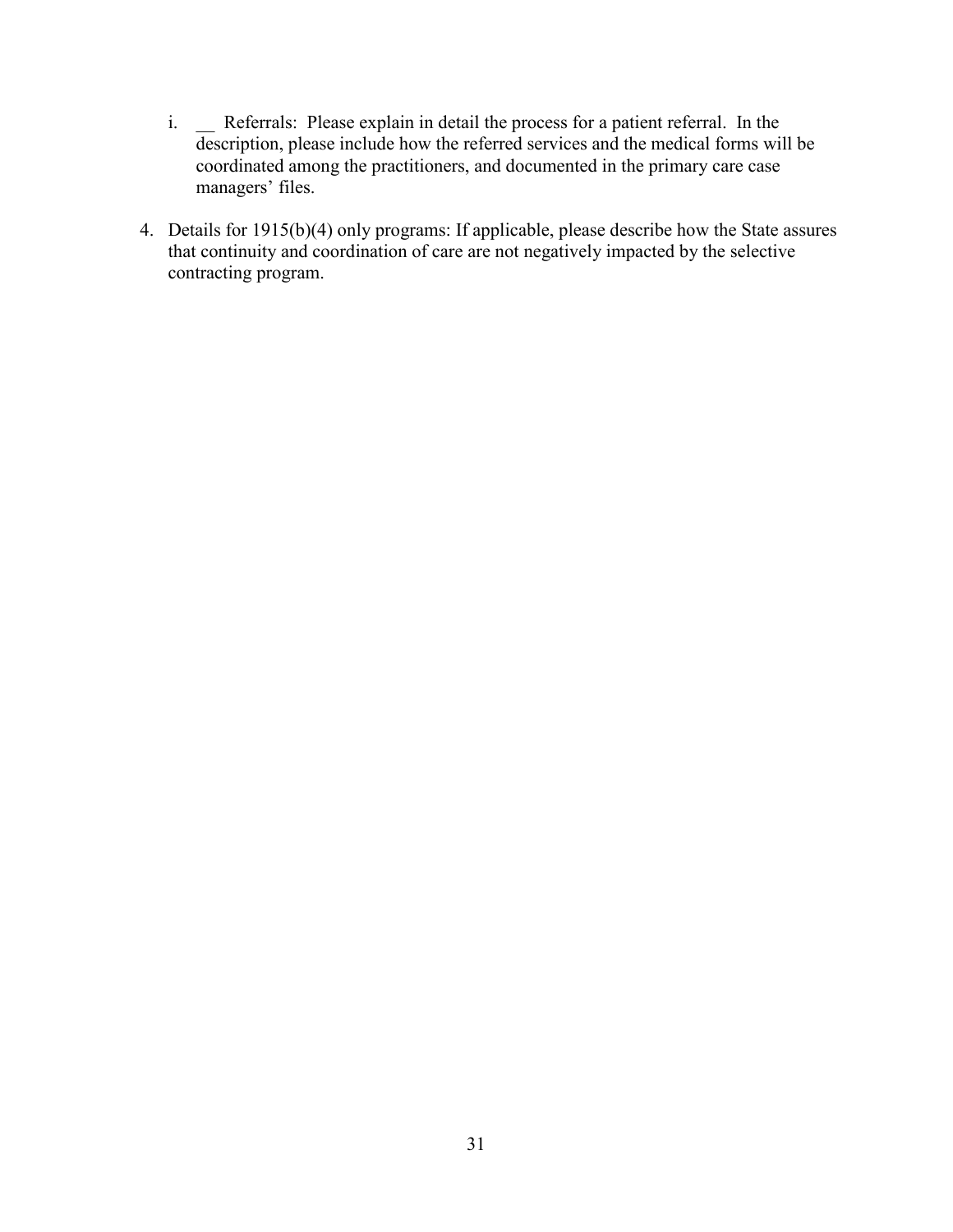## *Part III: Quality*

- 1. Assurances for MCO or PIHP programs.
	- **X** The State assures CMS that it complies with section  $1932(c)(1)(A)(iii)-(iv)$  of the Act and 42 CFR 438.202, 438.204, 438.210, 438.214, 438.218, 438.224, 438.226, 438.228, 438.230, 438.236, 438.240, and 438.242 in so far as these regulations are applicable.
	- $\sum$  The State seeks a waiver of a waiver of section 1902(a)(4) of the Act, to waive one or more of more of the regulatory requirements listed above for PIHP programs. Please identify each regulatory requirement for which a waiver is requested, the managed care program(s) to which the waiver will apply, and what the State proposes as an alternative requirement, if any.
	- **X** The CMS Regional Office has reviewed and approved the MCO, PIHP, or PAHP contracts for compliance with the provisions of section  $1932(c)(1)(A)(iii)-(iv)$  of the Act and 42 CFR 438.202, 438.204, 438.210, 438.214, 438.218, 438.224, 438.226, 438.228, 438.230, 438.236, 438.240, and 438.242. If this is an initial waiver, the State assures that contracts that comply with these provisions will be submitted to the CMS Regional Office for approval prior to enrollment of beneficiaries in the MCO, PIHP, PAHP, or PCCM.
	- **X** Section 1932(c)(1)(A)(iii)-(iv) of the Act and 42 CFR 438.202 requires that each State Medicaid agency that contracts with MCOs and PIHPs submit to CMS a written strategy for assessing and improving the quality of managed care services offered by all MCOs and PIHPs. The State assures CMS that this quality strategy was initially submitted to the CMS Regional Office on: **The State's current MCO quality strategy is submitted annually in July. The State will submit a revised quality strategy that includes the waiver by December 31, 2015.**
	- **X** The State assures CMS that it complies with section  $1932(c)(2)$  of the Act and 42 CFR 438 Subpart E, to arrange for an annual, independent, external quality review of the outcomes and timeliness of, and access to the services delivered under each MCO/ PIHP contract. Note: EQR for PIHPs is required beginning March 2004. Please provide the information below (modify chart as necessary):

|            | Name of                                                | <b>Activities Conducted</b> |                         |                                                          |
|------------|--------------------------------------------------------|-----------------------------|-------------------------|----------------------------------------------------------|
| Program    | Organization                                           | <b>EQR Study</b>            | Mandatory<br>Activities | Optional<br>Activities                                   |
| <b>MCO</b> | The State is in the<br>process of<br>procuring an EQRO |                             |                         | To be<br>determined<br>through<br>procurement<br>process |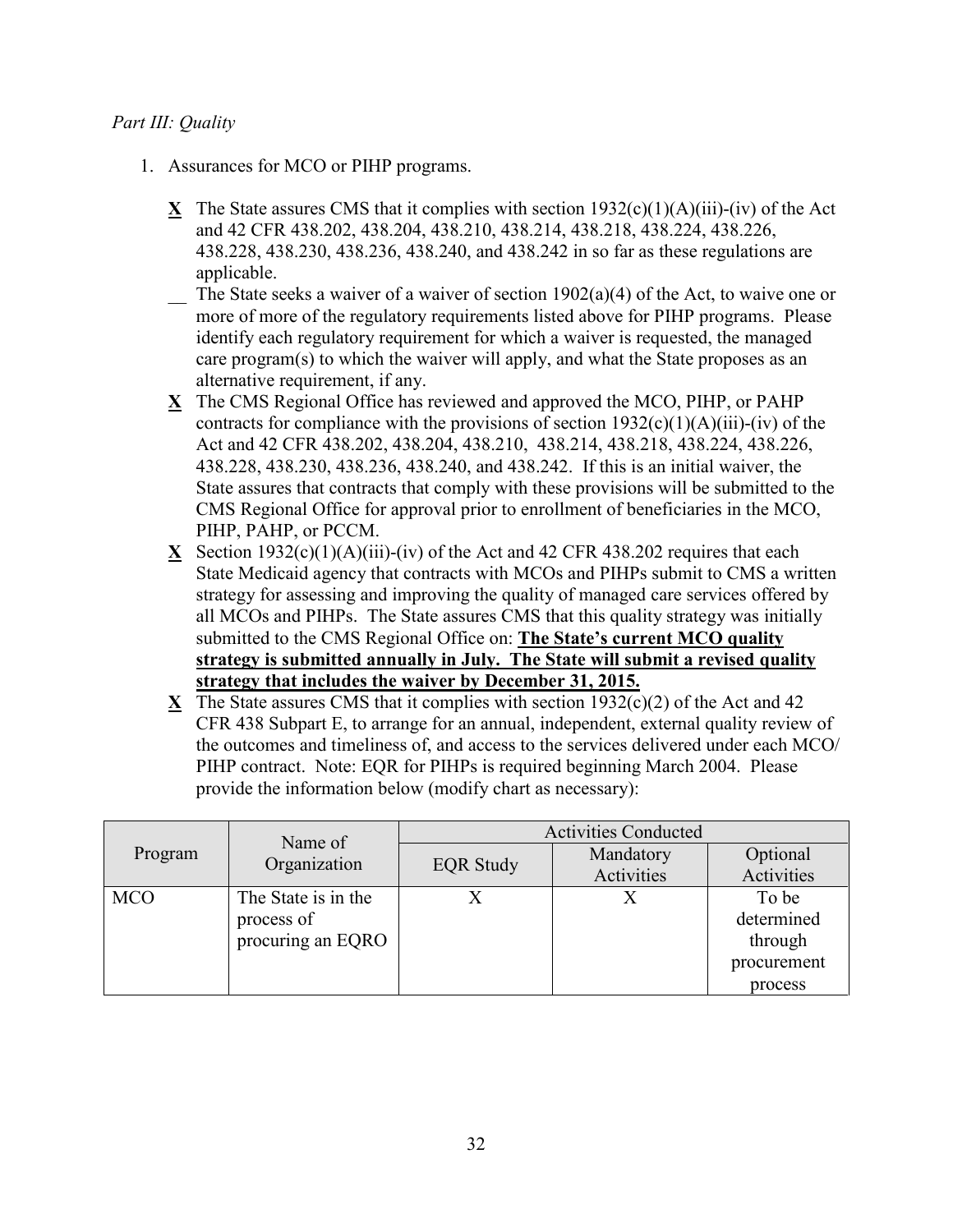- 2. Assurances For PAHP program.
	- The State assures CMS that it complies with section  $1932(c)(1)(A)(iii)$ -(iv) of the Act and 42 CFR 438.210, 438.214, 438.218, 438.224, 438.226, 438.228, 438.230 and 438.236, in so far as these regulations are applicable.
	- $\sum$  The State seeks a waiver of a waiver of section 1902(a)(4) of the Act, to waive one or more of more of the regulatory requirements listed above for PAHP programs. Please identify each regulatory requirement for which a waiver is requested, the managed care program(s) to which the waiver will apply, and what the State proposes as an alternative requirement, if any.
	- The CMS Regional Office has reviewed and approved the PAHP contracts for compliance with the provisions of section 1932(c)  $(1)(A)(iii)$ -(iv) of the Act and 42 CFR 438.210, 438.214, 438.218, 438.224, 438.226, 438.228, 438.230 and 438.236. If this is an initial waiver, the State assures that contracts that comply with these provisions will be submitted to the CMS Regional Office for approval prior to enrollment of beneficiaries in the MCO, PIHP, PAHP, or PCCM.
- 3. \_\_ Details for PCCM program. The State must assure that Waiver Program enrollees have access to medically necessary services of adequate quality. Please note below the strategies the State uses to assure quality of care in the PCCM program.
	- a. The State has developed a set of overall quality improvement guidelines for its PCCM program. Please attach.
	- b. \_\_ State Intervention: If a problem is identified regarding the quality of services received, the State will intervene as indicated below. Please check which methods the State will use to address any suspected or identified problems.
		- \_\_ Provide education and informal mailings to beneficiaries and PCCMs;
		- \_\_ Initiate telephone and/or mail inquiries and follow-up;
		- \_\_ Request PCCM's response to identified problems;
		- \_\_ Refer to program staff for further investigation;
		- \_\_ Send warning letters to PCCMs;
		- \_\_ Refer to State's medical staff for investigation;
		- \_\_ Institute corrective action plans and follow-up;
		- \_\_ Change an enrollee's PCCM;
		- \_\_ Institute a restriction on the types of enrollees;
		- \_\_ Further limit the number of assignments;
		- \_\_ Ban new assignments;
		- \_\_ Transfer some or all assignments to different PCCMs;
		- \_\_ Suspend or terminate PCCM agreement;
		- \_\_ Suspend or terminate as Medicaid providers; and
		- \_\_ Other (explain):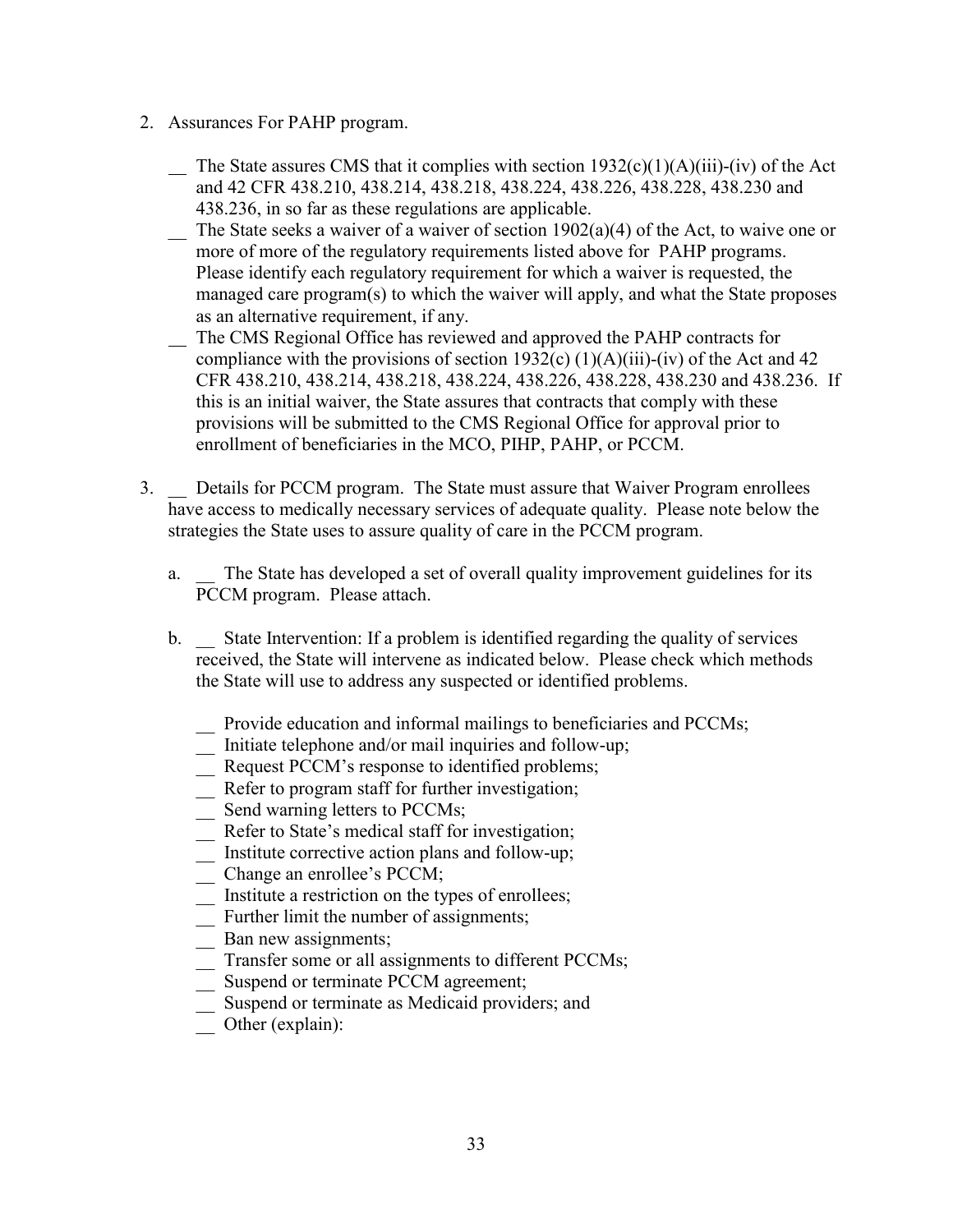c. \_\_ Selection and Retention of Providers: This section provides the State the opportunity to describe any requirements, policies or procedures it has in place to allow for the review and documentation of qualifications and other relevant information pertaining to a provider who seeks a contract with the State or PCCM administrator as a PCCM. This section is required if the State has applied for a 1915(b)(4) waiver that will be applicable to the PCCM program.

Please check any processes or procedures listed below that the State uses in the process of selecting and retaining PCCMs. The State (please check all that apply):

- \_\_ Has a documented process for selection and retention of PCCMs (please submit a copy of that documentation).
- \_\_ Has an initial credentialing process for PCCMs that is based on a written application and site visits as appropriate, as well as primary source verification of licensure, disciplinary status, and eligibility for payment under Medicaid.
- \_\_ Has a recredentialing process for PCCMs that is accomplished within the time frame set by the State and through a process that updates information obtained through the following (check all that apply):
	- \_\_ Initial credentialing
	- \_\_ Performance measures, including those obtained through the following (check all that apply):
		- \_\_ The utilization management system.
		- \_\_ The complaint and appeals system.
		- \_\_ Enrollee surveys.
		- Other (please describe):
- \_\_ Uses formal selection and retention criteria that do not discriminate against
- particular providers such as those who serve high risk populations or specialize in conditions that require costly treatment.
- \_\_ Has an initial and recredentialing process for PCCMs other than individual practitioners (e.g., rural health clinics, federally qualified health centers) to ensure that they are and remain in compliance with any Federal or State requirements (e.g., licensure).
- \_\_ Notifies licensing and/or disciplinary bodies or other appropriate authorities when suspensions or terminations of PCCMs take place because of quality deficiencies. Other (please describe):
- d. \_\_ Other quality standards (please describe):
- 4. Details for 1915(b)(4) only programs: Please describe how the State assures quality in the services that are covered by the selective contracting program. Please describe the provider selection process, including the criteria used to select the providers under the waiver. These include quality and performance standards that the providers must meet. Please also describe how each criteria is weighted: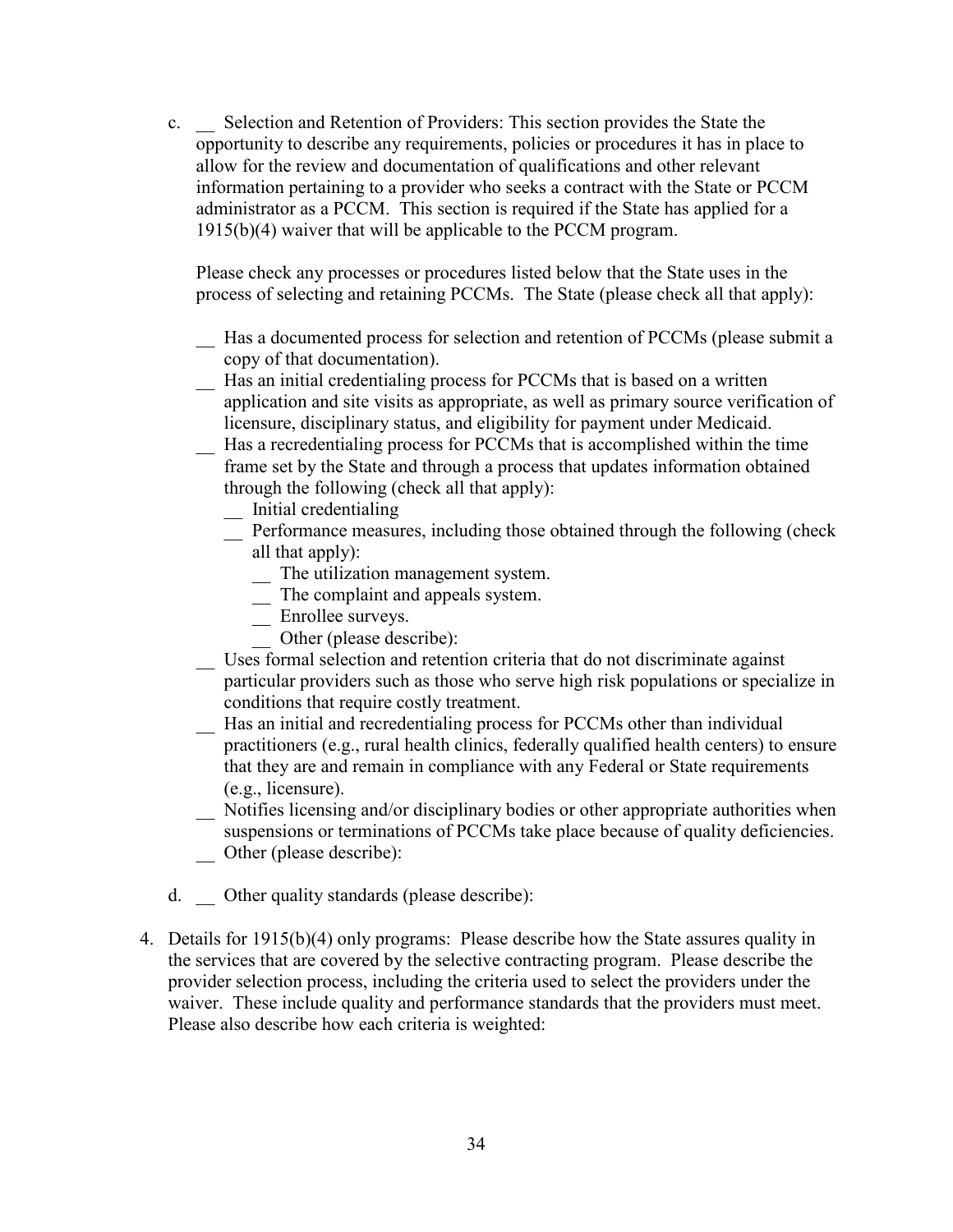## *Part IV: Program Operations*

## A. Marketing

Marketing includes indirect MCO/PIHP/PAHP or PCCM administrator marketing (e.g., radio and TV advertising for the MCO/PIHP/PAHP or PCCM in general) and direct MCO/PIHP/PAHP or PCCM marketing (e.g., direct mail to Medicaid beneficiaries).

- 1. Assurances
	- **X** The State assures CMS that it complies with section 1932(d)(2) of the Act and 42 CFR 438.104 Marketing activities; in so far as these regulations are applicable.
	- $\sum$  The State seeks a waiver of a waiver of section 1902(a)(4) of the Act, to waive one or more of more of the regulatory requirements listed above for PIHP or PAHP programs. Please identify each regulatory requirement for which a waiver is requested, the managed care program(s) to which the waiver will apply, and what the State proposes as an alternative requirement, if any.
	- **X** The CMS Regional Office has reviewed and approved the MCO, PIHP, PAHP, or PCCM contracts for compliance with the provisions of section 1932(d)(2) of the Act and 42 CFR 438.104 Marketing activities. If this is an initial waiver, the State assures that contracts that comply with these provisions will be submitted to the CMS Regional Office for approval prior to enrollment of beneficiaries in the MCO, PIHP, PAHP, or PCCM.
	- \_\_ This is a proposal for a 1915(b)(4) FFS Selective Contracting Program only and the managed care regulations do not apply.
- 2. Details
	- a. Scope of Marketing
		- \_\_ The State does not permit direct or indirect marketing by
		- MCO/PIHP/PAHP/PCCM or selective contracting FFS providers.
		- **X** The State permits indirect marketing by MCO/PIHP/PAHP/PCCM or selective contracting FFS providers (e.g., radio and TV advertising for the MCO/PIHP/PAHP or PCCM in general). Please list types of indirect marketing permitted.
		- **X** The State permits direct marketing by MCO/PIHP/PAHP/PCCM or selective contracting FFS providers (e.g., direct mail to Medicaid beneficiaries). Please list types of direct marketing permitted.

**MCOs are encouraged to market to the general community and potential enrollees, while complying with all applicable laws and regulations regarding marketing by health insurance issuers. All marketing materials must be distributed to the MCO's entire service area and shall comply with the information requirements at 42 CFR 438.10. MCOs may conduct both indirect and direct marketing. Permitted indirect marketing activities include mass**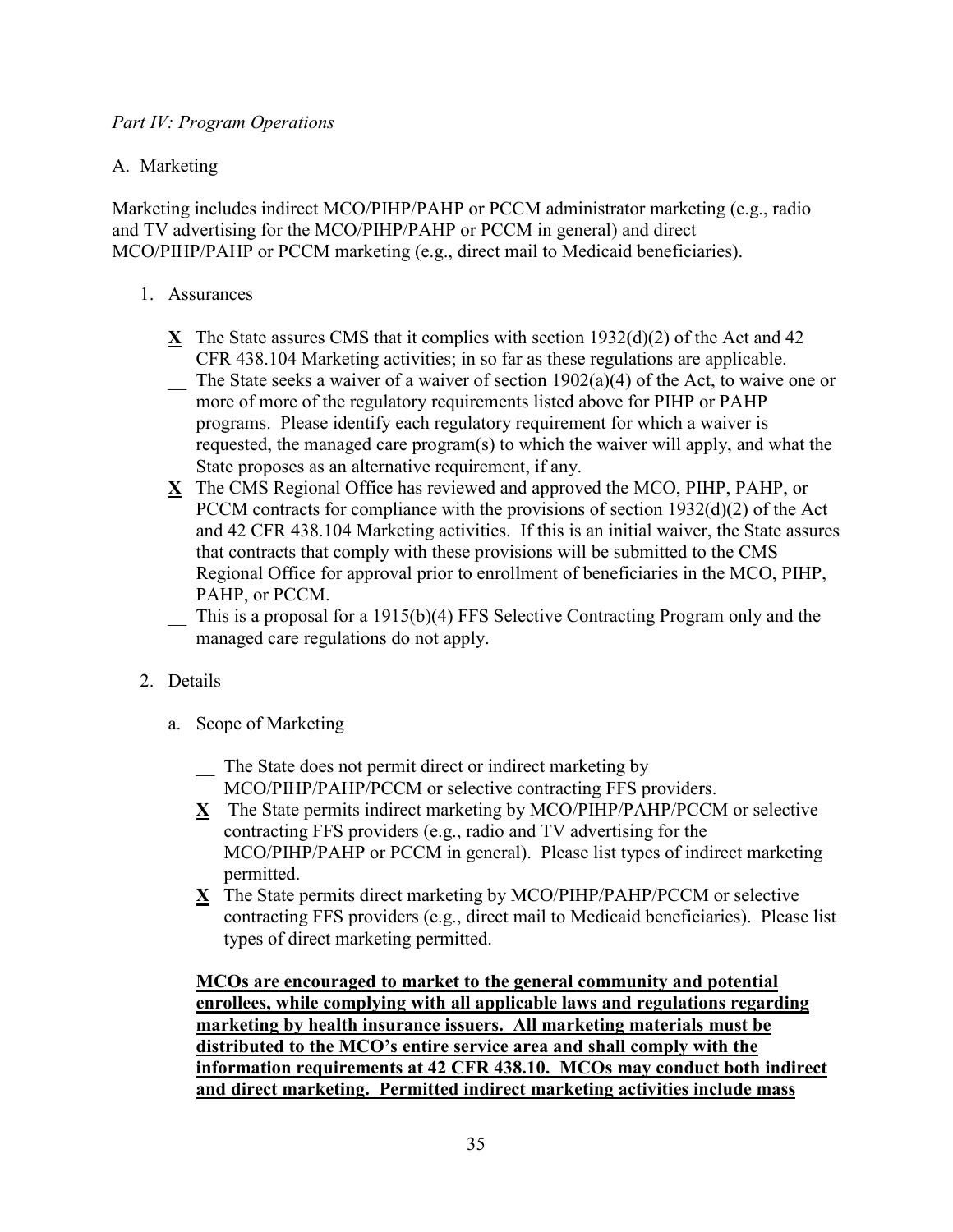**media advertising such as radio, television and billboards, while permitted direct marketing activities include direct mail and participation in community oriented marketing (i.e., community health fairs). MCOs are not permitted to directly or indirectly engage in door-to-door, telephone or other cold-call marketing activities.**

- b. Description. Please describe the State's procedures regarding direct and indirect marketing by answering the following questions, if applicable.
	- **X** The State prohibits or limits MCOs/PIHPs/PAHPs/PCCMs/selective contracting FFS providers from offering gifts or other incentives to potential enrollees. Please explain any limitation or prohibition and how the State monitors this.

**MCOs are encouraged to participate in community oriented marketing (i.e., community health fairs). Tokens or gifts of nominal value may be distributed at such events to potential enrollees. MCOs are subject to penalties under the Social Security Act §1128(a)(5) regarding inducements, remunerations, and gifts to Medicaid recipients, and must comply with all marketing provisions in 42 CFR 438.104, and other federal and state regulations and guidance regarding inducements. The State monitors MCO activities by requiring approval of all marketing materials and plans prior to distribution.**

- \_\_ The State permits MCOs/PIHPs/PAHPs/PCCMs/selective contracting FFS providers to pay their marketing representatives based on the number of new Medicaid enrollees he/she recruited into the plan. Please explain how the State monitors marketing to ensure it is not coercive or fraudulent.
- **X** The State requires MCO/PIHP/PAHP/PCCM/selective contracting FFS providers to translate marketing materials into the languages listed below (If the State does not translate or require the translation of marketing materials, please explain):

**MCOs are required to provide all written materials in English and Spanish, and any additional prevalent languages identified by the State in the future. Per 42 CFR 438.204, at the time of enrollment with the MCO, the State shall provide the primary language of each enrollee. MCOs shall utilize this information to ensure communication materials are distributed in the appropriate language. MCOs shall also identify additional languages that are prevalent among the MCOs membership. Written information must be provided in any such prevalent languages identified by the MCOs. Written materials must include taglines in prevalent languages regarding how to access materials in alternative languages.**

The State has chosen these languages because (check any that apply):

\_\_ The languages comprise all prevalent languages in the service area. Please describe the methodology for determining prevalent languages.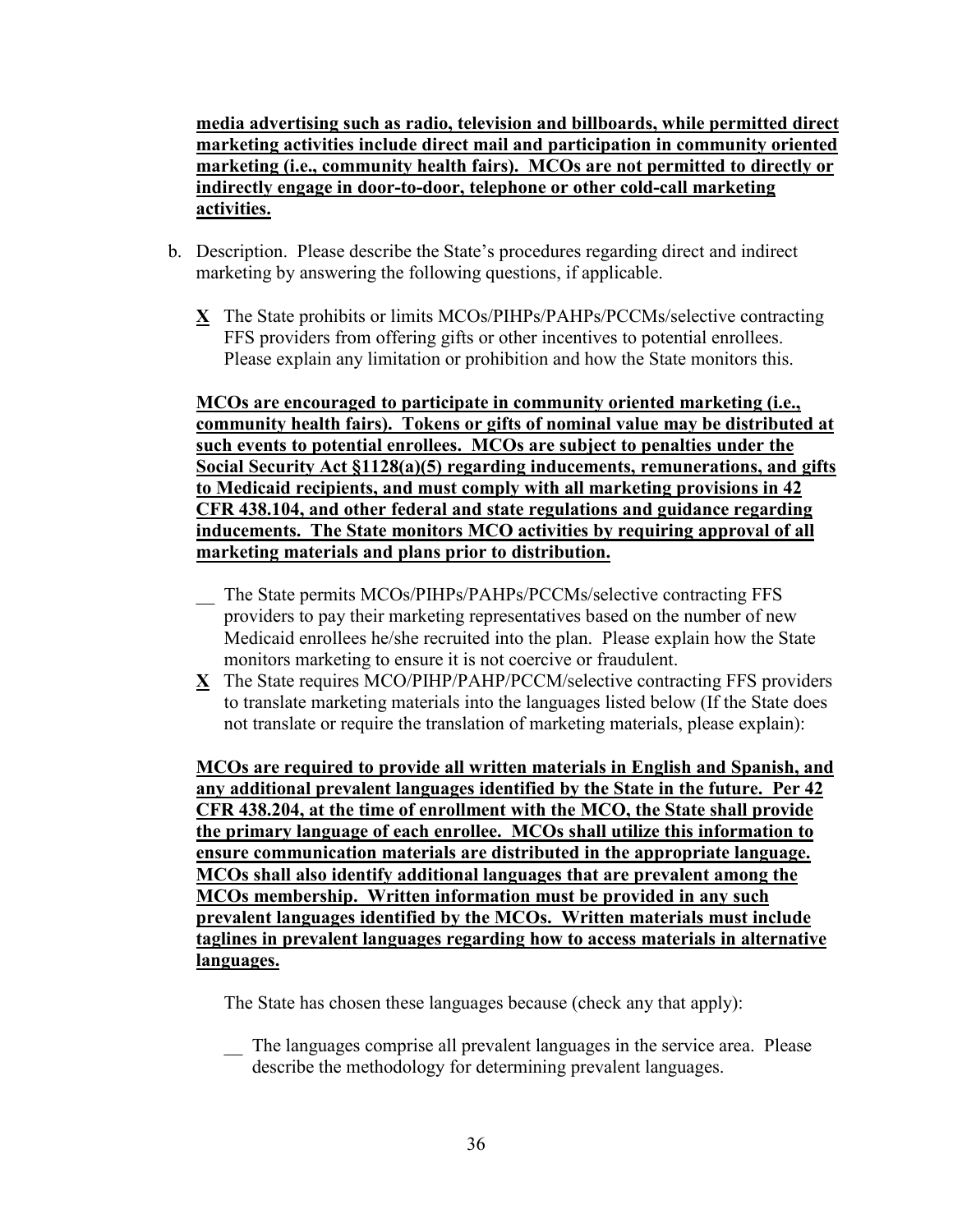- **X** The languages comprise all languages in the service area spoken by approximately **5%** percent or more of the population.
- Other (please explain):
- B. Information to Potential Enrollees and Enrollees
	- 1. Assurances
		- **X** The State assures CMS that it complies with Federal Regulations found at section 1932(a)(5) of the Act and 42 CFR 438.10 Information requirements; in so far as these regulations are applicable.
		- $\sum$  The State seeks a waiver of a waiver of section 1902(a)(4) of the Act, to waive one or more of more of the regulatory requirements listed above for PIHP or PAHP programs. Please identify each regulatory requirement for which a waiver is requested, the managed care program(s) to which the waiver will apply, and what the State proposes as an alternative requirement, if any.
		- **X** The CMS Regional Office has reviewed and approved the MCO, PIHP, PAHP, or PCCM contracts for compliance with the provisions of section 1932(a)(5) of the Act and 42 CFR 438.10 Information requirements. If this is an initial waiver, the State assures that contracts that comply with these provisions will be submitted to the CMS Regional Office for approval prior to enrollment of beneficiaries in the MCO, PIHP, PAHP, or PCCM.
		- \_\_ This is a proposal for a 1915(b)(4) FFS Selective Contracting Program only and the managed care regulations do not apply.
	- 2. Details.
		- a. Non-English Languages
		- **X** Potential enrollee and enrollee materials will be translated into the prevalent non-English languages listed below (If the State does not require written materials to be translated, please explain): **Materials will be translated into Spanish and any additional prevalent languages identified by the State. MCOs shall also identify additional languages that are prevalent among the MCOs membership.**

The State defines prevalent non-English language as: (check any that apply):

- \_\_ The languages spoken by significant number of potential enrollees and enrollees. Please explain how the State defines "significant."
- **X** The languages spoken by approximately **5%** percent or more of the potential enrollee/ enrollee population.
- Other (please explain):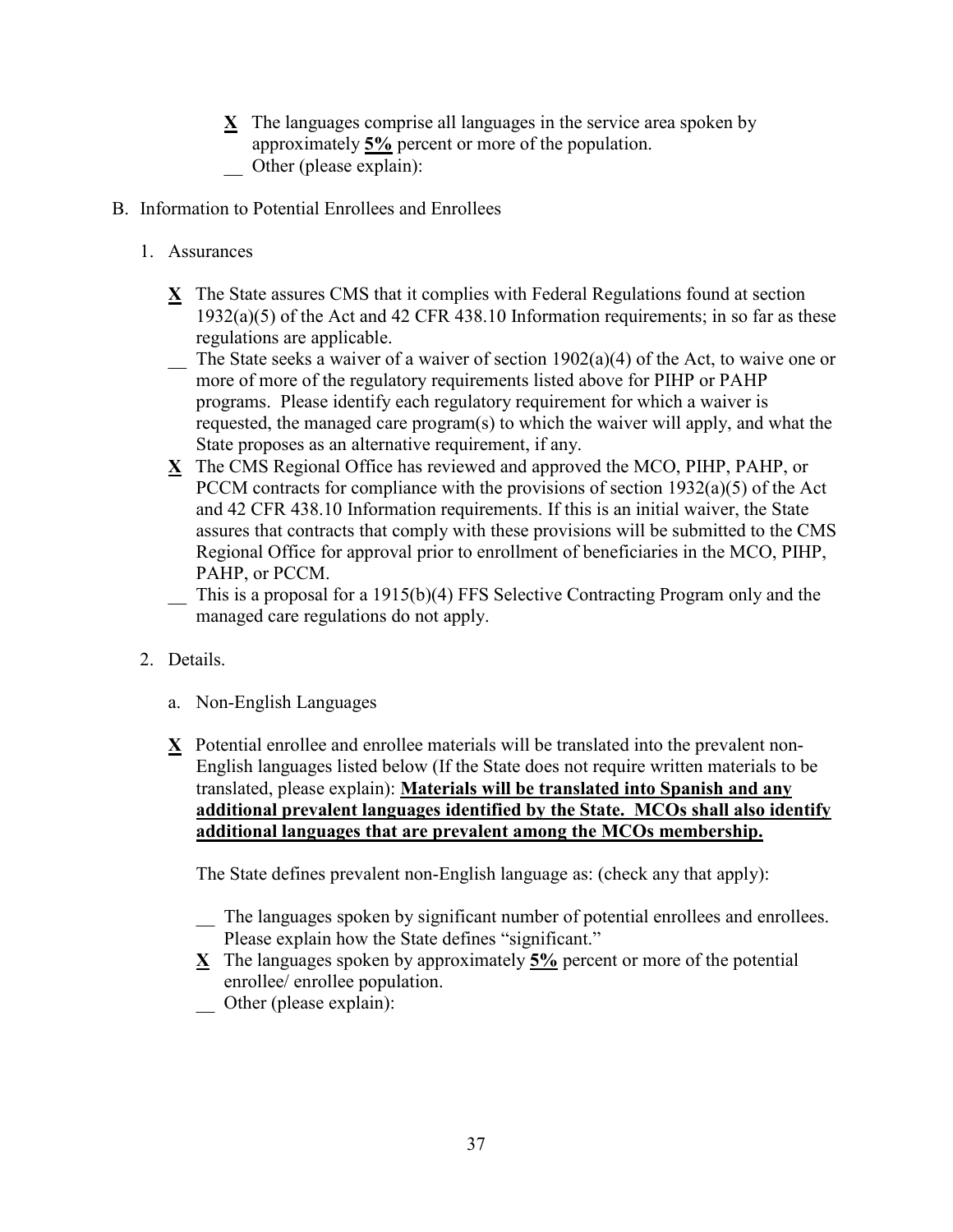Please describe how oral translation services are available to all potential enrollees and enrollees, regardless of language spoken.

**MCOs are required to make oral interpretation services available free of charge to each member. This applies to all non-English languages, and is not limited to prevalent languages. MCOs must notify all members that oral interpretation is available and how to access those services. The Enrollment Broker provides oral translation services to potential enrollees.**

 $X$  The State will have a mechanism in place to help enrollees and potential enrollees understand the managed care program. Please describe.

## **The State utilizes websites, the Enrollment Broker, MCO helplines and Iowa Department of Human Services (DHS) offices to educate enrollees and potential enrollees on managed care.**

b. Potential Enrollee Information

Information is distributed to potential enrollees by:

- \_\_ State
- **X** Contractor (please specify): **Enrollment Broker**
- There are no potential enrollees in this program. (Check this if State automatically enrolls beneficiaries into a single PIHP or PAHP)
- c. Enrollee Information

The State has designated the following as responsible for providing required information to enrollees:

\_\_ the State

- **X** State contractor (please specify): **DHS currently contracts with Maximus for Enrollment Broker services. In accordance with 42 CFR 438.810, the Enrollment Broker is independent of any MCO, PIHP, PAHP, PCCM or other health care provider in Iowa, and is free from conflict of interest. The State's current contract with Maximus (MED-10-001-A) was approved by CMS on April 8, 2010. Maximus will also be providing Enrollment Broker services for the High Quality Healthcare Initiative, including providing enrollment activities and choice counseling. DHS is in the process of amending its current contract for managed care transition activities, and will be sending to CMS for approval by September 1, 2015.**
- **X** the MCO/PIHP/PAHP/PCCM/FFS selective contracting provider
- C. Enrollment and Disenrollment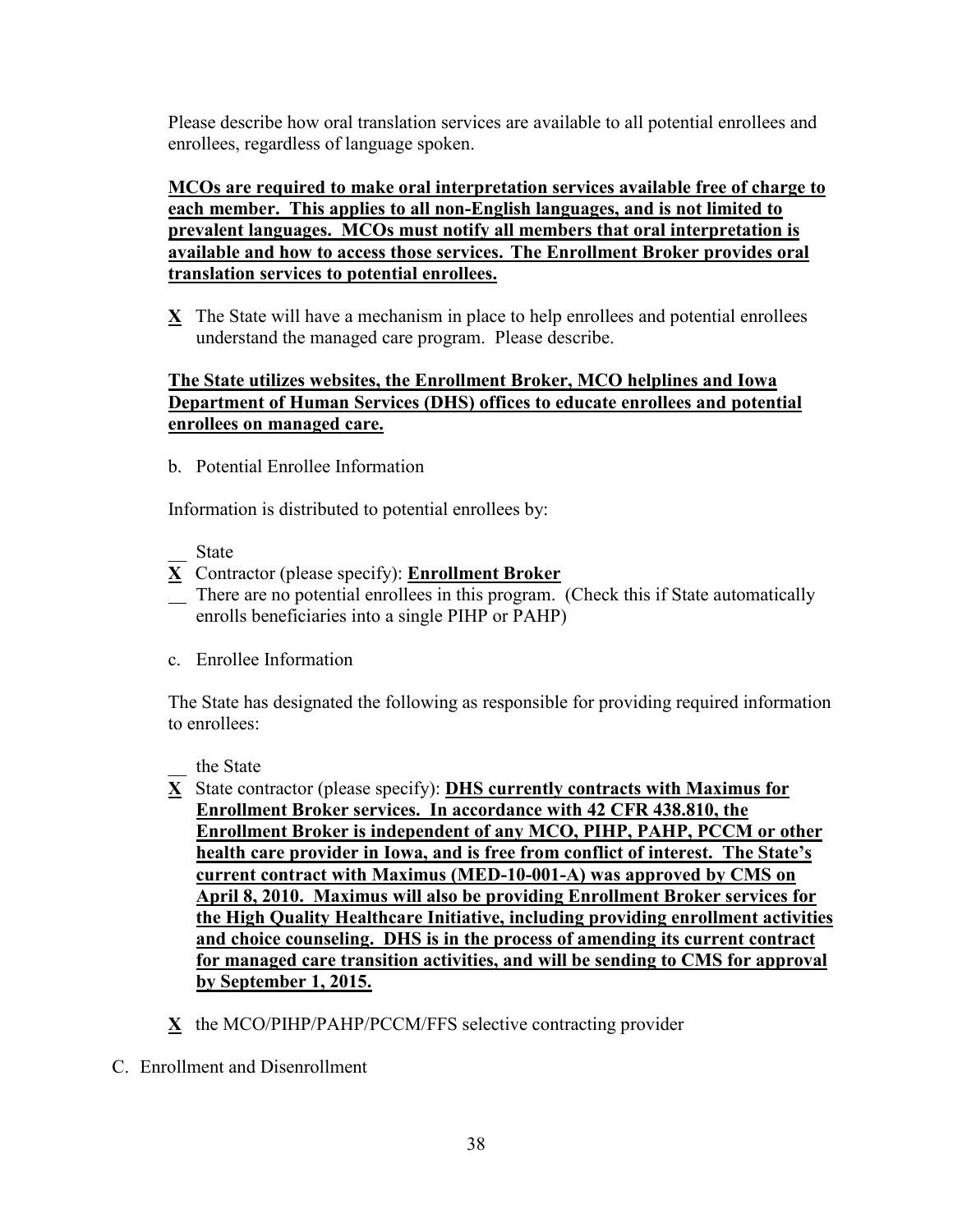- 1. Assurances.
	- **X** The State assures CMS that it complies with section 1932(a)(4) of the Act and 42 CFR 438.56 Disenrollment; in so far as these regulations are applicable.
	- $\sum$  The State seeks a waiver of a waiver of section 1902(a)(4) of the Act, to waive one or more of more of the regulatory requirements listed above for PIHP or PAHP programs. Please identify each regulatory requirement for which a waiver is requested, the managed care program(s) to which the waiver will apply, and what the State proposes as an alternative requirement, if any. (Please check this item if the State has requested a waiver of the choice of plan requirements in section A.I.C)
	- **X** The CMS Regional Office has reviewed and approved the MCO, PIHP, PAHP, or PCCM contracts for compliance with the provisions of section 1932(a)(4) of the Act and 42 CFR 438.56 Disenrollment requirements. If this is an initial waiver, the State assures that contracts that comply with these provisions will be submitted to the CMS Regional Office for approval prior to enrollment of beneficiaries in the MCO, PIHP, PAHP, or PCCM.
	- \_\_ This is a proposal for a 1915(b)(4) FFS Selective Contracting Program only and the managed care regulations do not apply.
- 2. Details. Please describe the State's enrollment process for MCOs/PIHPs/PAHP/PCCMs and FFS selective contracting provider by checking the applicable items below.
	- a. **X** Outreach. The State conducts outreach to inform potential enrollees, providers, and other interested parties of the managed care program. Please describe the outreach process, and specify any special efforts made to reach and provide information to special populations included in the waiver program:

**Education and outreach efforts regarding the managed care program to potential enrollees is primarily maintained by the Enrollment Broker through written materials and oral communications. The Enrollment Broker is available to provide information about the basic features of the program and information specific to each contractor operating in the potential enrollee's service area.** 

**Providers are informed of the Initiative through a variety of strategies. For example, the State maintains a website through which information on all Iowa Medicaid Enterprise (IME) programs, including the Iowa High Quality Healthcare Initiative is provided. Information is also provided via technical and instructional manuals, provider manuals, informational/policy update letters, online provider portals, and training sessions. The Department has developed a comprehensive outreach and education plan for the transition to managed care, to guide all communications with members, providers, stakeholders and the general public. The plan includes strategies and tactics to support the communication needs of individual groups.**

**Other interested parties, such as advocates and provider associations, were engaged during the development of the Initiative through a series of statewide**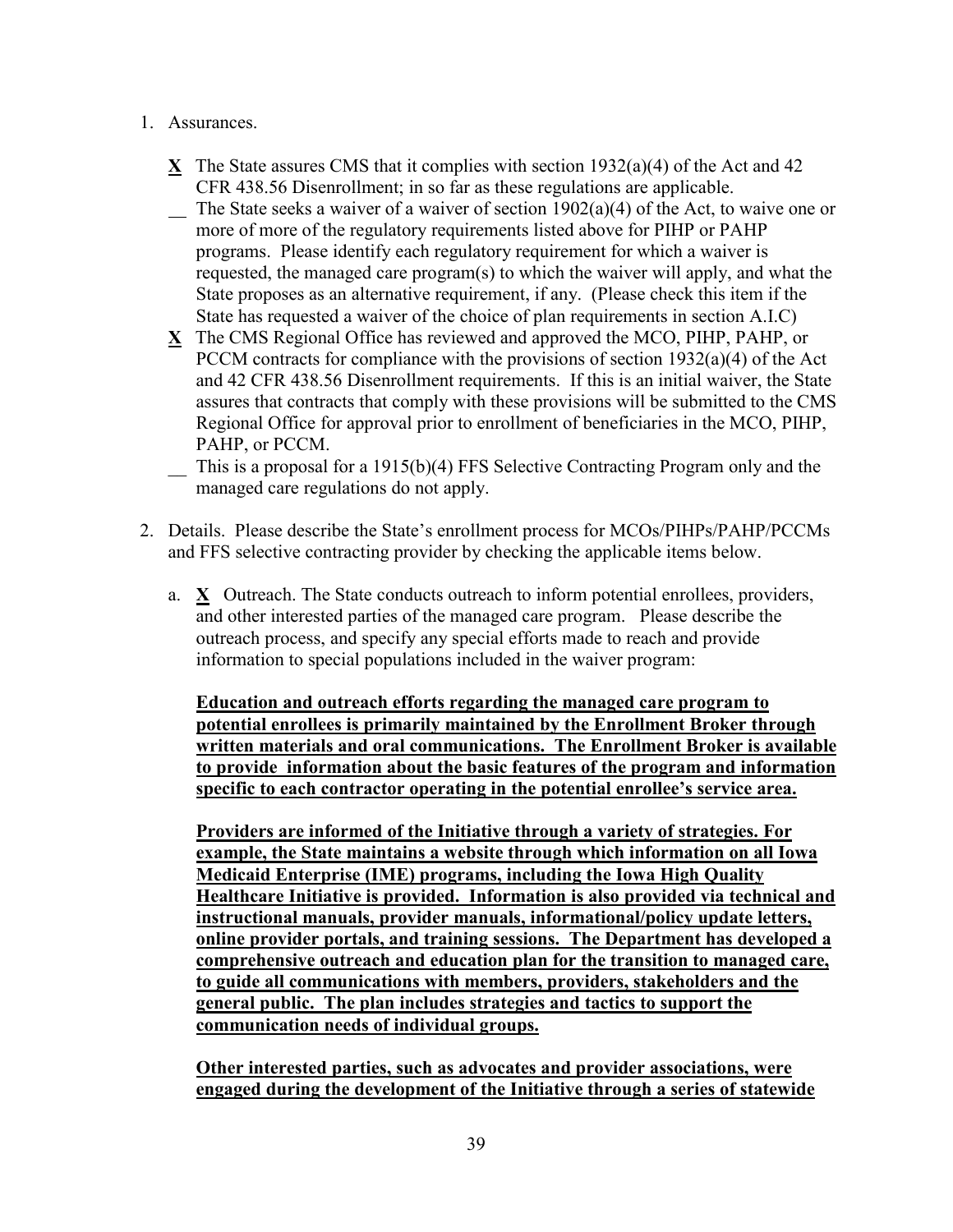**public meetings—Cedar Rapids, Des Moines, Davenport, Iowa City, Council Bluffs, Mason City and Sioux City. In total, close to 1,000 people attended the meetings in person or via phone and provided the State with valuable comments and questions. In addition, stakeholders and the public were requested to submit questions and comments directly to the State via email. During the implementation phase of the Initiative, these relationships will continue to be leveraged.** 

**The public has also had the opportunity to comment on this waiver application through a public notice and comment process. Public notice was provided on July 20, 2015. This notice, waiver documents, and information about the Iowa High Quality Healthcare Initiative were posted on a website dedicated to the Initiative and non-electronic copies were made available for review at DHS Field Offices. In addition, a summary notice was published in several newspapers with statewide circulation. The notice provided the option for any individual to submit written feedback to the State by email or by USPS mail. Comments were accepted electronically through a dedicated email address and a physical address was provided for written comments to be submitted by mail or in person.**

**In addition, the State held four public hearings to offer an opportunity for the public to provide written or verbal comments about the waiver. Hearings were held on July 27, 2015 (Bettendorf, IA), July 31, 2015 (Des Moines, IA), August 3, 2015 (Cedar Rapids, IA), and August 5, 2015 (Sioux City, IA). Toll free conference call capabilities were made available for the August 3rd and 5th dates in order to accommodate interested parties who were unable to attend a hearing in person. Hearings followed the same format, beginning with a brief presentation by State staff about the Initiative, a short question and answer session, and at least one hour of public comments. Time permitting, State staff fielded additional questions at the end of the hearing. The public comment period ended on August 24, 2015 (35-days from the date of publication), at which time comments were cataloged, summarized, and organized.** 

**Throughout the public comment period, a total of 162 questions and comments were received (51 questions, 42 verbal comments, and 69 written comments). Very few comments were waiver specific, as the vast majority were aimed at the Initiative in general. Of these questions and comments, a broad range of topics were addressed including eligibility/included benefits, member choice, MCO standardization, quality/safety, enrollment, outreach, reimbursement, provider issues, MCO oversight/evaluation, implementation timeline, case management, home and community based services, and service delivery/access. A summary of these comments and State Responses can be found online at**  <http://dhs.iowa.gov/ime/about/initiatives/MedicaidModernization>

- b. Administration of Enrollment Process.
	- State staff conducts the enrollment process.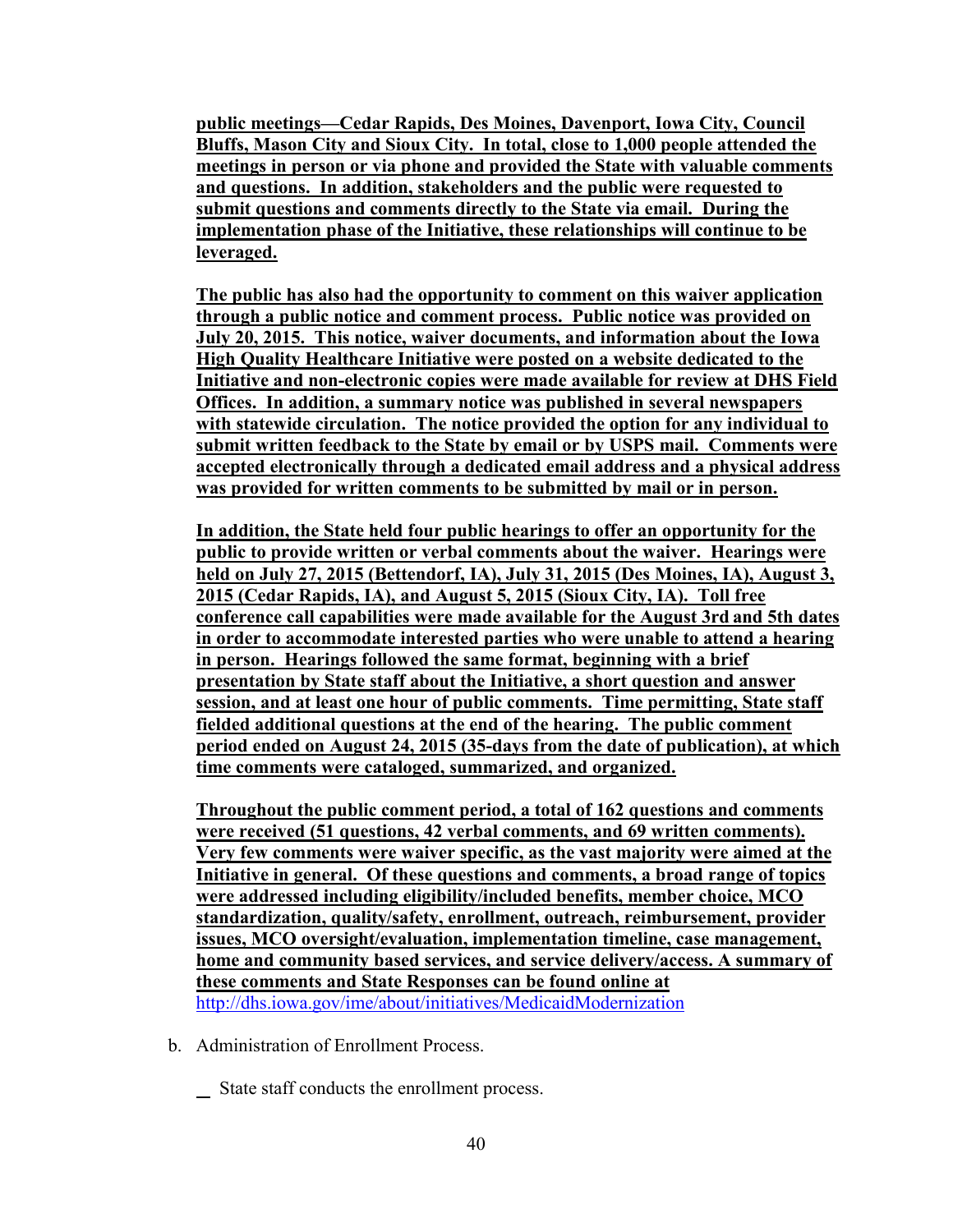- **X** The State contracts with an independent contractor(s) (i.e., enrollment broker) to conduct the enrollment process and related activities.
- **X** The State assures CMS the enrollment broker contract meets the independence and freedom from conflict of interest requirements in section 1903(b) of the Act and 42 CFR 438.810.

### Broker name: **Maximus**

Please list the functions that the contractor will perform:

- **X** choice counseling
- **X** enrollment
- **X** other (please describe): **The Enrollment Broker also administers a Healthy Behaviors program and fee-for-service functions prior to a member's enrollment with an MCO. The Healthy Behaviors program will continue to be administered by IME in the manner previously approved by CMS. Iowa Medicaid Healthy Behaviors Program and Premium Monitoring Protocols for Year 2 are part of both the Iowa Wellness Plan Waiver Amendment Special Terms and Conditions-Corrected and the [Iowa Marketplace Choice](http://dhs.iowa.gov/sites/default/files/MarketplaceChoiceSTCsTechnicalCorrections_02022015.pdf)  [Plan Waiver Amendment Special Terms and Conditions-](http://dhs.iowa.gov/sites/default/files/MarketplaceChoiceSTCsTechnicalCorrections_02022015.pdf) Corrected. The waivers are available at the links below:**

**http://dhs.iowa.gov/sites/default/files/WellnessSTCsTechnicalCorrections\_02 0215.pdf**

**[http://dhs.iowa.gov/sites/default/files/MarketplaceChoiceSTCsTechnicalCorr](http://dhs.iowa.gov/sites/default/files/MarketplaceChoiceSTCsTechnicalCorrections_02022015.pdf) [ections\\_02022015.pdf](http://dhs.iowa.gov/sites/default/files/MarketplaceChoiceSTCsTechnicalCorrections_02022015.pdf)**

**The Enrollment Broker will continue the function of educating members, providers and stakeholders about the Healthy Behaviors program. The Enrollment Broker will also continue the function of notifying members who become subject to premiums if they do not complete their healthy behaviors. More information about the healthy behaviors program is available at: [http://dhs.iowa.gov/ime/about/iowa-health-and-wellness](http://dhs.iowa.gov/ime/about/iowa-health-and-wellness-plan/healthybehaviorsprogram)[plan/healthybehaviorsprogram.](http://dhs.iowa.gov/ime/about/iowa-health-and-wellness-plan/healthybehaviorsprogram)**

State allows MCO/PIHP/PAHP or PCCM to enroll beneficiaries. Please describe the process.

c. Enrollment. The State has indicated which populations are mandatorily enrolled and which may enroll on a voluntary basis in Section A.I.E.

**X** This is a new program. Please describe the implementation schedule (e.g. implemented statewide all at once; phased in by area; phased in by population, etc.):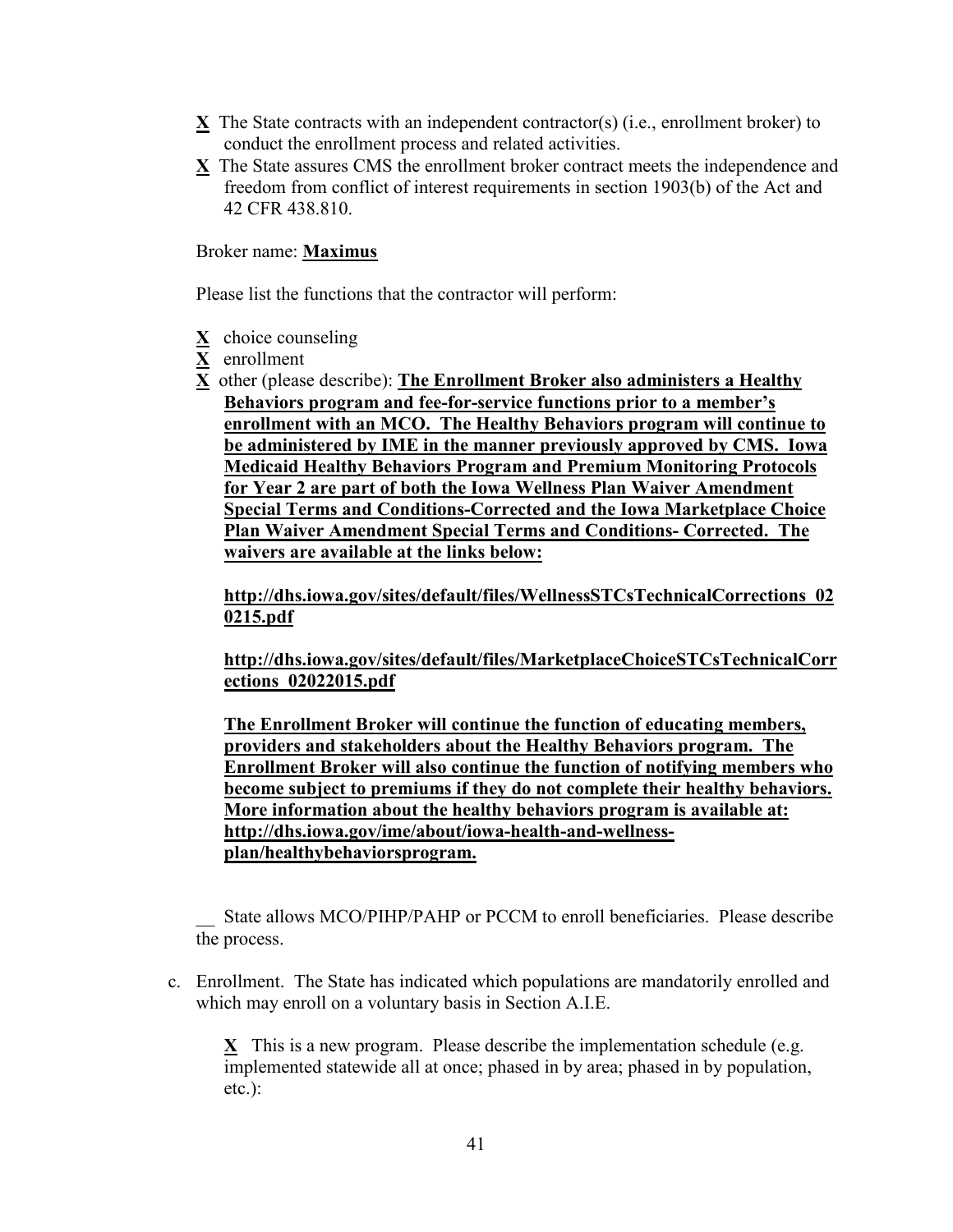**Statewide MCO enrollment in the Initiative will be effective April 1, 2016. As such, the State will begin accepting MCO selections from current Medicaid enrollees beginning in fall 2015. To facilitate the MCO selection process, enrollees will receive enrollment notices that include a tentative MCO assignment based on an algorithm designed to: (1) distribute the population evenly among the MCOs; and (2) assign all members of a particular family to the same MCO. As all MCOs are required to extend contract offers to all current Iowa Medicaid enrolled providers, existing provider-beneficiary relationships should be available as the program is implemented. The notice will also include information regarding all available MCO options and will provide the opportunity for enrollees to make an alternative selection prior to the tentative assignment becoming effective. The Enrollment Broker will take MCO selections and provide choice counseling to assist enrollees. Enrollees will be fully enrolled based on their tentative assignment in the absence of an alternative choice made by the required response date listed in the notice. Once fully enrolled, members will have the opportunity to change MCOs in the first 90 days of enrollment without cause.**

**The timeline for sending these notices will be staggered based on Medicaid eligibility groups. To permit additional time and assistance for members receiving long-term services and supports, these notices will first be sent to individuals in an institution, individuals enrolled in a §1915(c) waiver, and individuals receiving §1915(i) home and community based services under the Iowa Medicaid State Plan.** 

- This is an existing program that will be expanded during the renewal period. Please describe the implementation schedule (e.g. new population implemented statewide all at once; phased in by area; phased in by population, etc.):
- **X** If a potential enrollee does not select an MCO/PIHP/PAHP or PCCM within the given time frame, the potential enrollee will be auto-assigned or default assigned to a plan.
	- **X** Potential enrollees will have **10 to 45 days** days/month(s) to choose a plan.
	- **X** Please describe the auto-assignment process and/or algorithm. In the description please indicate the factors considered and whether or not the autoassignment process assigns persons with special health care needs to an MCO/PIHP/PAHP/PCCM who is their current provider or who is capable of serving their particular needs.

**After the initial waiver implementation, upon receiving a new Medicaid eligibility determination, the Enrollment Broker will send the member information about each MCO available. In accordance with Iowa Administrative Code, the member will have a minimum of 10 days to make an MCO selection. Members will have a maximum of 45 days to make a**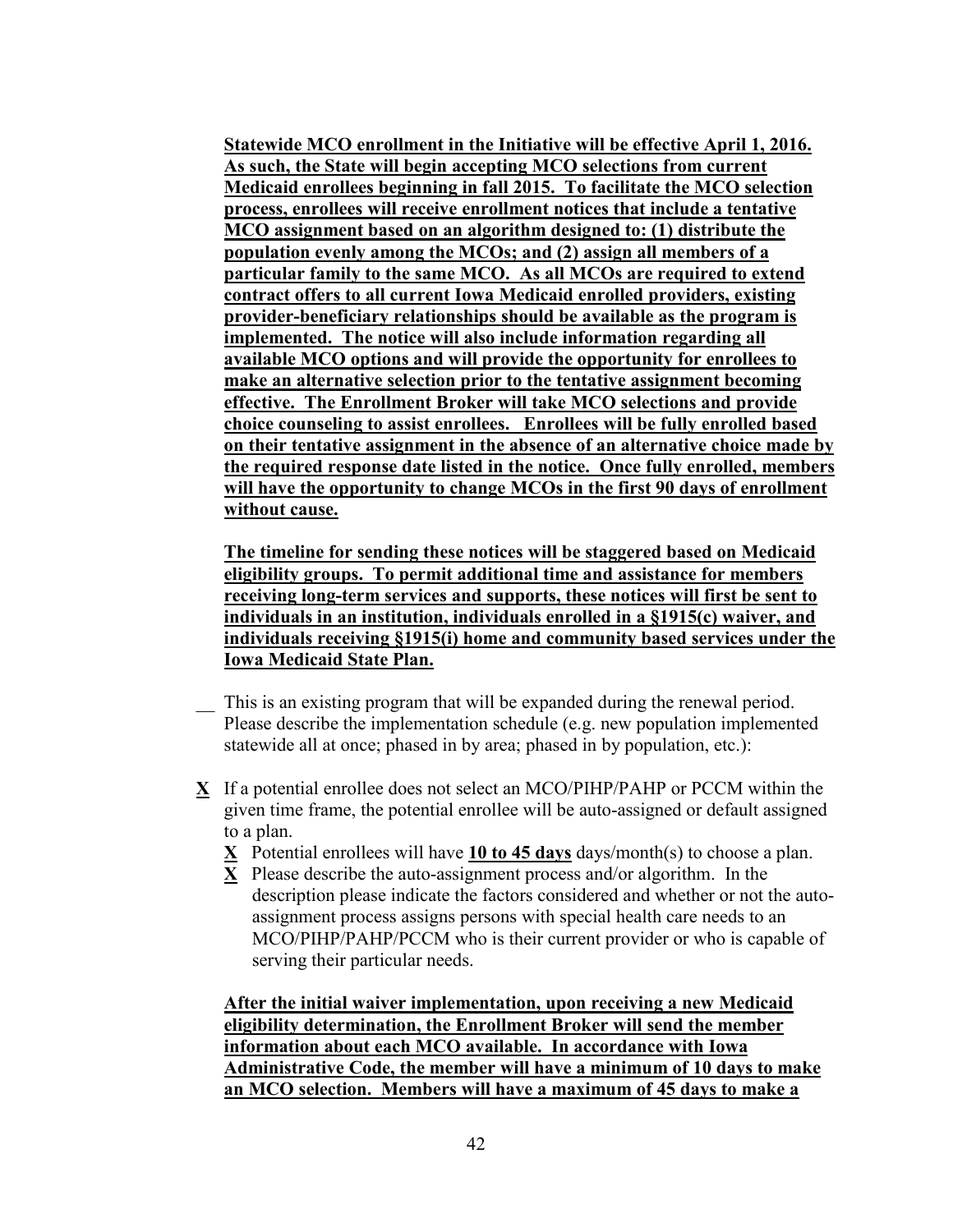**selection. An individual's maximum timeframe for selection will be based on the date of his or her Medicaid eligibility notice. This is because the 25th day of the month is the cut-off date for MCO assignments to be effective the 1st of the following month. Any MCO selections made after the 25th of a month will be effective the first day of the second following month. The member will have 10 to 45 days to select the MCO of their choice. If the member does not make a choice, the IME will auto-assign the member to an MCO. Members will be auto-assigned to each MCO on an alternating basis.**

The State automatically enrolls beneficiaries

- on a mandatory basis into a single MCO, PIHP, or PAHP in a rural area (please also check item A.I.C.3)
- $\overline{\phantom{a}}$  on a mandatory basis into a single PIHP or PAHP for which it has requested a waiver of the requirement of choice of plans (please also check item A.I.C.1):
- \_\_ on a voluntary basis into a single MCO, PIHP, or PAHP. The State must first offer the beneficiary a choice. If the beneficiary does not choose, the State may enroll the beneficiary as long as the beneficiary can opt out at any time without cause. Please specify geographic areas where this occurs:
- $\overline{\phantom{a}}$  The State provides guaranteed eligibility of [X] months (maximum of 6 months permitted) for MCO/PCCM enrollees under the State plan.
- \_\_ The State allows otherwise mandated beneficiaries to request exemption from enrollment in an MCO/PIHP/PAHP/PCCM. Please describe the circumstances under which a beneficiary would be eligible for exemption from enrollment. In addition, please describe the exemption process:
- **X** The State automatically re-enrolls a beneficiary with the same PCCM or MCO/PIHP/PAHP if there is a loss of Medicaid eligibility of 2 months or less.
- d. Disenrollment:
	- **X** The State allows enrollees to disenroll from/transfer between MCOs/PIHPs/PAHPs and PCCMs. Regardless of whether plan or State makes the determination, determination must be made no later than the first day of the second month following the month in which the enrollee or plan files the request. If determination is not made within this time frame, the request is deemed approved.
		- \_\_ Enrollee submits request to State.
		- \_\_ Enrollee submits request to MCO/PIHP/PAHP/PCCM. The entity may approve the request, or refer it to the State. The entity may not disapprove the request.
		- **X** Enrollee must seek redress through MCO/PIHP/PAHP/PCCM grievance procedure before determination will be made on disenrollment request.
	- The State does not permit disenrollment from a single PIHP/PAHP (authority under 1902 (a)(4) authority must be requested), or from an MCO, PIHP, or PAHP in a rural area.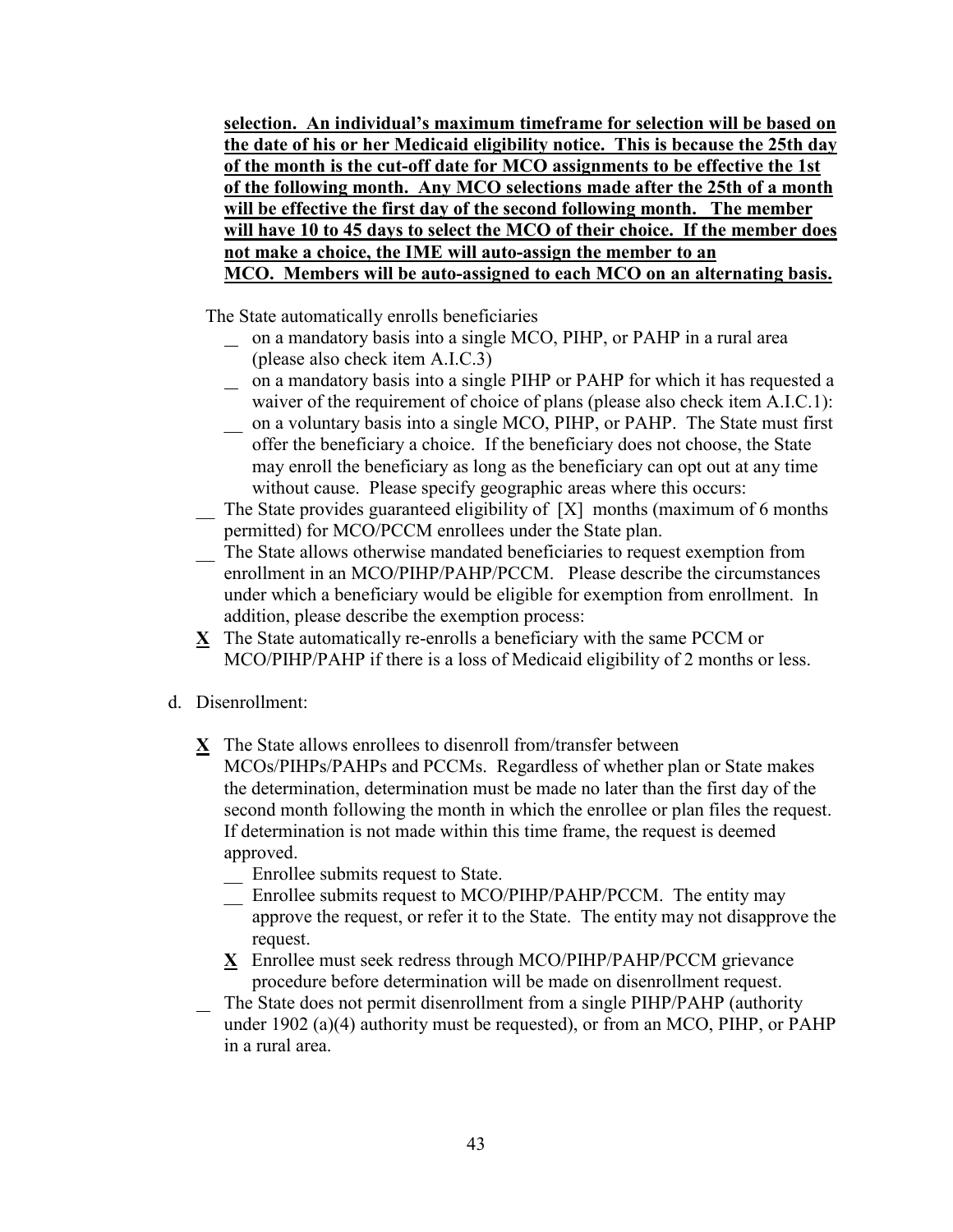**X** The State has a lock-in period (i.e. requires continuous enrollment with MCO/PIHP/PAHP/PCCM) of **12** months (up to 12 months permitted). If so, the State assures it meets the requirements of 42 CFR 438.56(c).

Please describe the good cause reasons for which an enrollee may request disenrollment during the lock-in period (in addition to required good cause reasons of poor quality of care, lack of access to covered services, and lack of access to providers experienced in dealing with enrollee's health care needs):

**For purposes of disenrollment, "cause" includes: (1) member moves out of the service area; (2) MCO does not, because of moral or religious objections, cover the services the member seeks; (3) the member needs related services to be performed at the same time, and not all related services are available within the network and the member's provider determines that receiving the services separately would subject the member to unnecessary risk; (4) when a provider disenrolls from the MCO and this termination would result in disruption to the member's residence or employment; or (5) other reasons, including but not limited to, poor quality of care, lack of access to services covered under the contract, or lack of access to providers experienced in dealing with the member's health care needs.**

The State does not have a lock-in, and enrollees in MCOs/PIHPs/PAHPs and PCCMs are allowed to terminate or change their enrollment without cause at any time. The disenrollment/transfer is effective no later than the first day of the second month following the request.

- **X** The State permits MCOs/PIHPs/PAHPs and PCCMs to request disenrollment of enrollees. Please check items below that apply:
	- **X** MCO/PIHP/PAHP and PCCM can request reassignment of an enrollee for the following reasons: **The MCO may not request disenrollment because of an adverse change in the enrollee's health status, or because of the enrollee's utilization of medical services, diminished mental capacity, or uncooperative or disruptive behavior resulting from his or her special needs, except when his or her continued enrollment in the MCO seriously impairs the MCO's ability to furnish services to either this particular enrollee or other enrollees. The MCO must provide evidence to the State that this condition has been met. Further, the MCO is required to have methods by which the State is assured that disenrollment is not requested for another reason. The State retains sole authority for determining if this condition has been met and disenrollment will be approved.**
	- **X** The State reviews and approves all MCO/PIHP/PAHP/PCCM-initiated requests for enrollee transfers or disenrollments.
- **X** If the reassignment is approved, the State notifies the enrollee in a direct and timely manner of the desire of the MCO/PIHP/PAHP/PCCM to remove the enrollee from its membership or from the PCCM's caseload.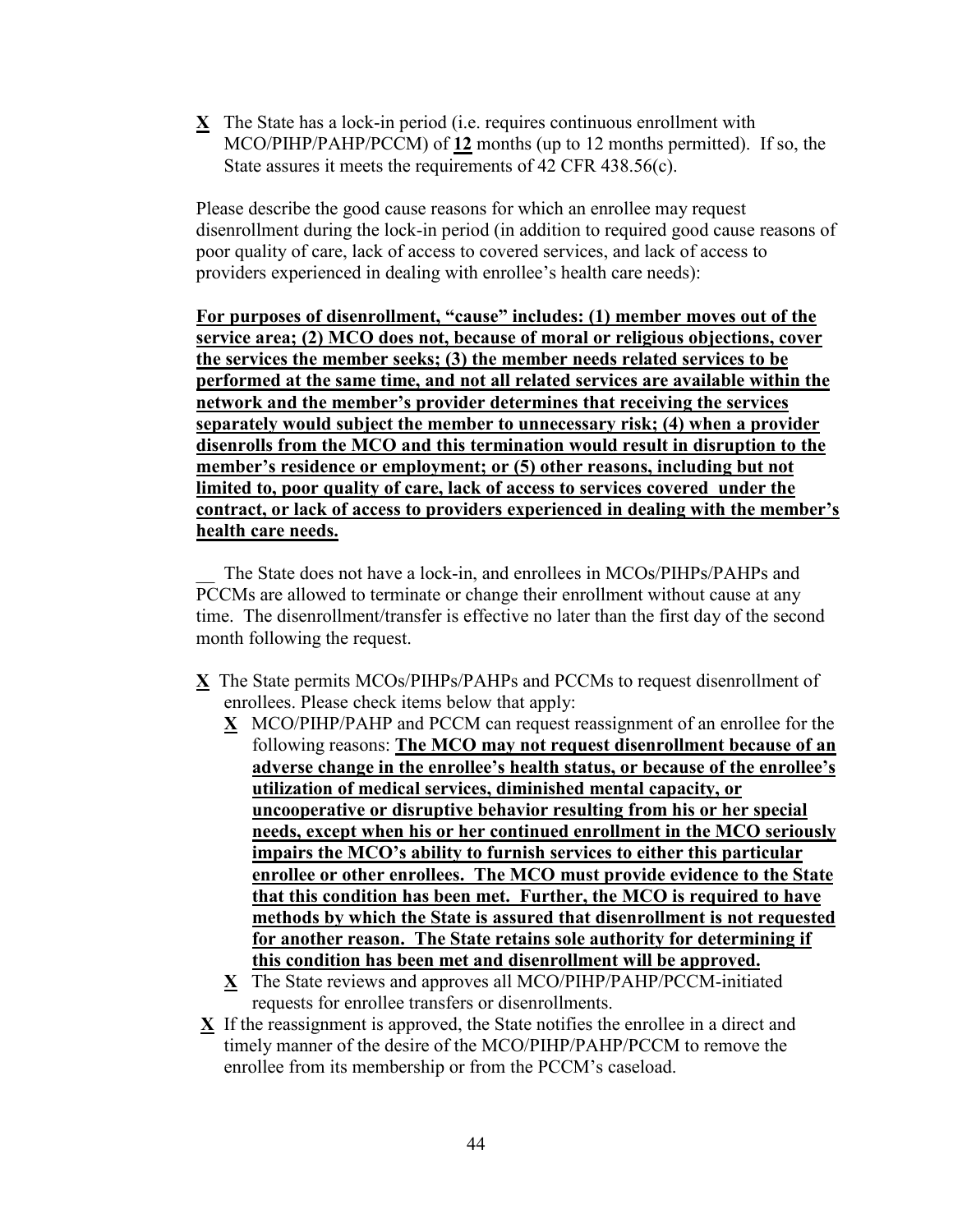- **X** The enrollee remains an enrollee of the MCO/PIHP/PAHP/PCCM until another MCO/PIHP/PAHP/PCCM is chosen or assigned.
- D. Enrollee rights.
	- 1. Assurances.
		- **X** The State assures CMS that it complies with section 1932(a)(5)(B)(ii) of the Act and 42 CFR 438 Subpart C Enrollee Rights and Protections.
		- $\sum$  The State seeks a waiver of a waiver of section 1902(a)(4) of the Act, to waive one or more of more of the regulatory requirements listed above for PIHP or PAHP programs. Please identify each regulatory requirement for which a waiver is requested, the managed care program(s) to which the waiver will apply, and what the State proposes as an alternative requirement, if any.
		- **X** The CMS Regional Office has reviewed and approved the MCO, PIHP, PAHP, or PCCM contracts for compliance with the provisions of section  $1932(a)(5)(B)(ii)$  of the Act and 42 CFR Subpart C Enrollee Rights and Protections. If this is an initial waiver, the State assures that contracts that comply with these provisions will be submitted to the CMS Regional Office for approval prior to enrollment of beneficiaries in the MCO, PIHP, PAHP, or PCCM.
		- \_\_ This is a proposal for a 1915(b)(4) FFS Selective Contracting Program only and the managed care regulations do not apply.
		- **X** The State assures CMS it will satisfy all HIPAA Privacy standards as contained in the HIPAA rules found at 45 CFR Parts 160 and 164.
- E. Grievance System
	- 1. Assurances for All Programs. States, MCOs, PIHPs, PAHPs, and States in PCCM and FFS selective contracting programs are required to provide Medicaid enrollees with access to the State fair hearing process as required under 42 CFR 431 Subpart E, including: informing Medicaid enrollees about their fair hearing rights in a manner that assures notice at the time of an action, ensuring that enrollees may request continuation of benefits during a course of treatment during an appeal or reinstatement of services if State takes action without the advance notice and as required in accordance with State Policy consistent with fair hearings. The State must also inform enrollees of the procedures by which benefits can be continued for reinstated, and other requirements for fair hearings found in 42 CFR 431, Subpart E.
		- **X** The State assures CMS that it complies with Federal Regulations found at 42 CFR 431 Subpart E.
	- 2. Assurances For MCO or PIHP programs. MCOs/PIHPs are required to have an internal grievance system that allows an enrollee or a provider on behalf of an enrollee to challenge the denial of coverage of, or payment for services as required by section 1932(b)(4) of the Act and 42 CFR 438 Subpart H.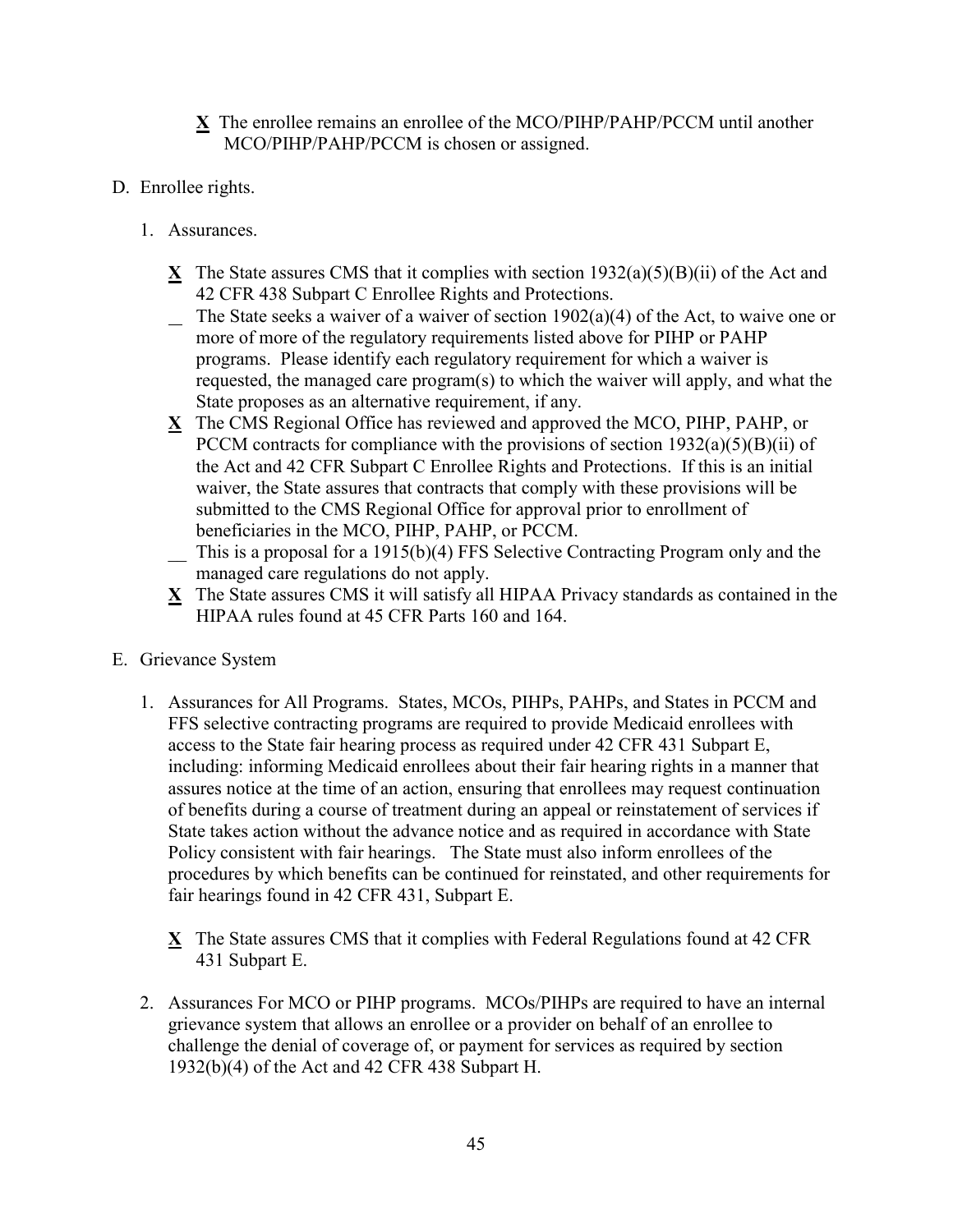- **X** The State assures CMS that it complies with section 1932(b)(4) of the Act and 42 CFR 438 Subpart F Grievance System, in so far as these regulations are applicable.
- $\sum$  The State seeks a waiver of a waiver of section 1902(a)(4) of the Act, to waive one or more of more of the regulatory requirements listed above for PIHP programs. Please identify each regulatory requirement for which a waiver is requested, the managed care program(s) to which the waiver will apply, and what the State proposes as an alternative requirement, if any.
- **X** The CMS Regional Office has reviewed and approved the MCO or PIHP contracts for compliance with the provisions of section 1932(b)(4) of the Act and 42 CFR 438 Subpart F Grievance System. If this is an initial waiver, the State assures that contracts that comply with these provisions will be submitted to the CMS Regional Office for approval prior to enrollment of beneficiaries in the MCO, PIHP, PAHP, or PCCM.
- 3. Details for MCO or PIHP programs.
	- a. Direct access to fair hearing.
		- **X** The State requires enrollees to exhaust the MCO or PIHP grievance and appeal process before enrollees may request a state fair hearing.
			- The State does not require enrollees to exhaust the MCO or PIHP grievance and appeal process before enrollees may request a state fair hearing.
	- b. Timeframes
		- **X** The State's timeframe within which an enrollee, or provider on behalf of an enrollee, must file an appeal is **30** days (between 20 and 90).
		- **X** The State's timeframe within which an enrollee must file a grievance is **No Limit** days.
	- c. Special Needs

The State has special processes in place for persons with special needs. Please describe.

- 4. Optional grievance systems for PCCM and PAHP programs. States, at their option, may operate a PCCM and/or PAHP grievance procedure (distinct from the fair hearing process) administered by the State agency or the PCCM and/or PAHP that provides for prompt resolution of issues. These grievance procedures are strictly voluntary and may not interfere with a PCCM, or PAHP enrollee's freedom to make a request for a fair hearing or a PCCM or PAHP enrollee's direct access to a fair hearing in instances involving terminations, reductions, and suspensions of already authorized Medicaid covered services.
	- \_\_ The State has a grievance procedure for its **[X]** PCCM and/or **[X]** PAHP program characterized by the following (please check any of the following optional procedures that apply to the optional PCCM/PAHP grievance procedure):
	- $\sum$  The grievance procedures is operated by:
		- \_\_ the State
			- $\overline{\phantom{a}}$  the State's contractor (please identify):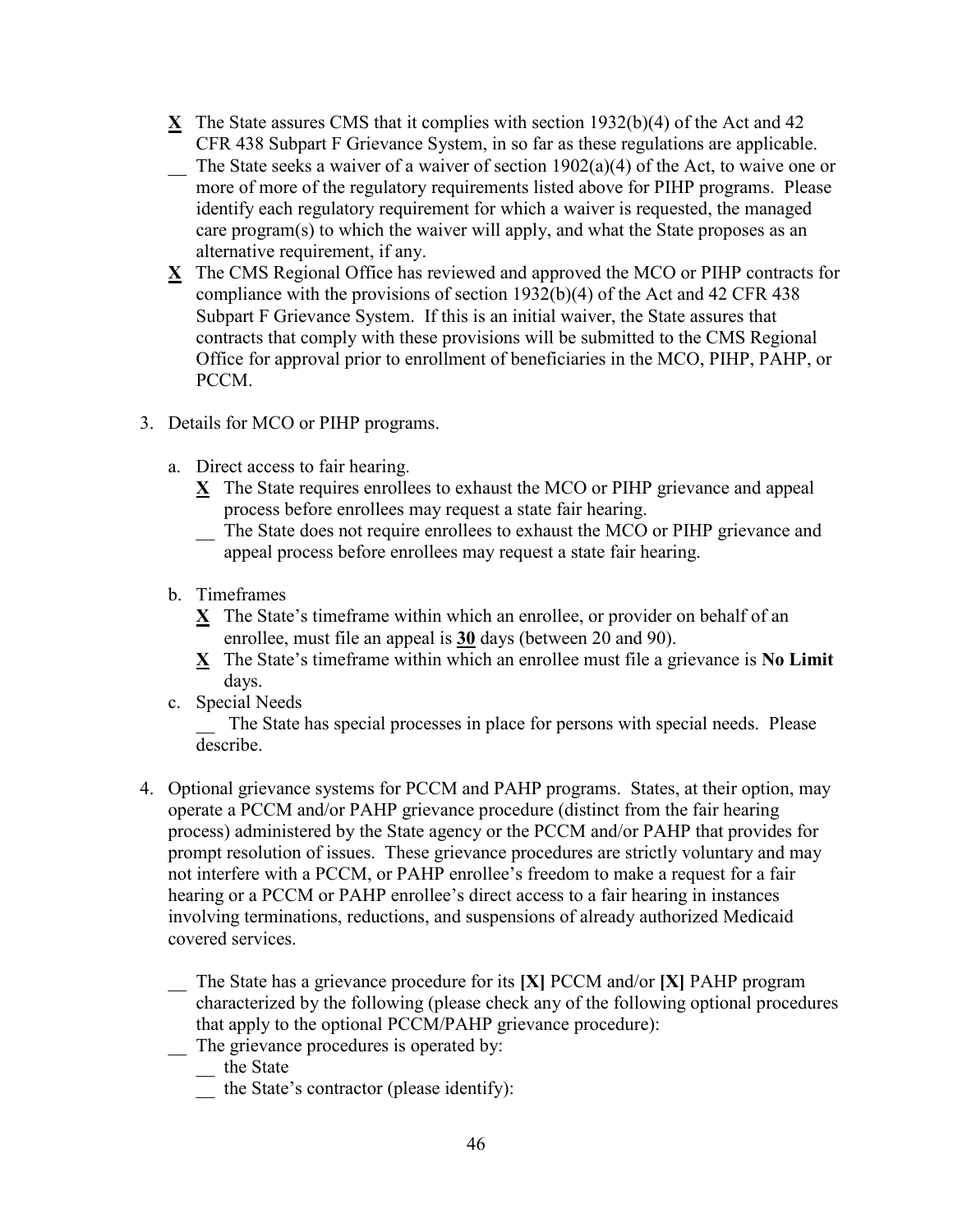\_\_ the PCCM

- the PAHP.
- Please describe the types of requests for review that can be made in the PCCM and/or PAHP grievance system (e.g. grievance, appeals)
- \_\_ Has a committee or staff who review and resolve requests for review. Please describe if the State has any specific committee or staff composition or if this is a fiscal agent, enrollment broker, or PCCM administrator function.
	- \_\_ Specifies a time frame from the date of action for the enrollee to file a request for review, which is: **[X]** (please specify for each type of request for review)
	- \_\_ Has time frames for resolving requests for review. Specify the time period set: **[X]** (please specify for each type of request for review)
	- \_\_ Establishes and maintains an expedited review process for the following reasons: [**X]**. Specify the time frame set by the State for this process **[X]**.
	- \_\_ Permits enrollees to appear before State PCCM/ PAHP personnel responsible for resolving the request for review.
	- \_\_ Notifies the enrollee in writing of the decision and any further opportunities for additional review, as well as the procedures available to challenge the decision. \_\_ Other (please explain):
- F. Program Integrity
	- 1. Assurances.
		- **X** The State assures CMS that it complies with section 1932(d)(1) of the Act and 42 CFR 438.610 Prohibited Affiliations with Individuals Barred by Federal Agencies. The State assures that it prohibits an MCO, PCCM, PIHP, or PAHP from knowingly having a relationship listed below with: an individual who is debarred, suspended, or otherwise excluded from participating in procurement activities under the Federal Acquisition Regulation or from participating in nonprocurement activities under regulations issued under Executive Order No. 12549 or under guidelines implementing Executive Order No. 12549, or an individual who is an affiliate, as defined in the Federal Acquisition Regulation, of a person described above. The prohibited relationships are: (1) a director, officer, or partner of the MCO, PCCM, PIHP, or PAHP; (2) a person with beneficial ownership of five percent or more of the MCO's, PCCM's, PIHP's, or PAHP's equity; a person with an employment, consulting or other arrangement with the MCO, PCCM, PIHP, or PAHP for the provision of items and services that are significant and material to the MCO's, PCCM's, PIHP's, or PAHP's obligations under its contract with the State.
		- **X** The State assures that it complies with section  $1902(p)(2)$  and 42 CFR 431.55, which require section 1915(b) waiver programs to exclude entities that: could be excluded under section 1128(b)(8) of the Act as being controlled by a sanctioned individual; has a substantial contractual relationship (direct or indirect) with an individual convicted of certain crimes described in section 1128(b)(8)(B) of the Act; employs or contracts directly or indirectly with an individual or entity that is precluded from furnishing health care, utilization review, medical social services, or administrative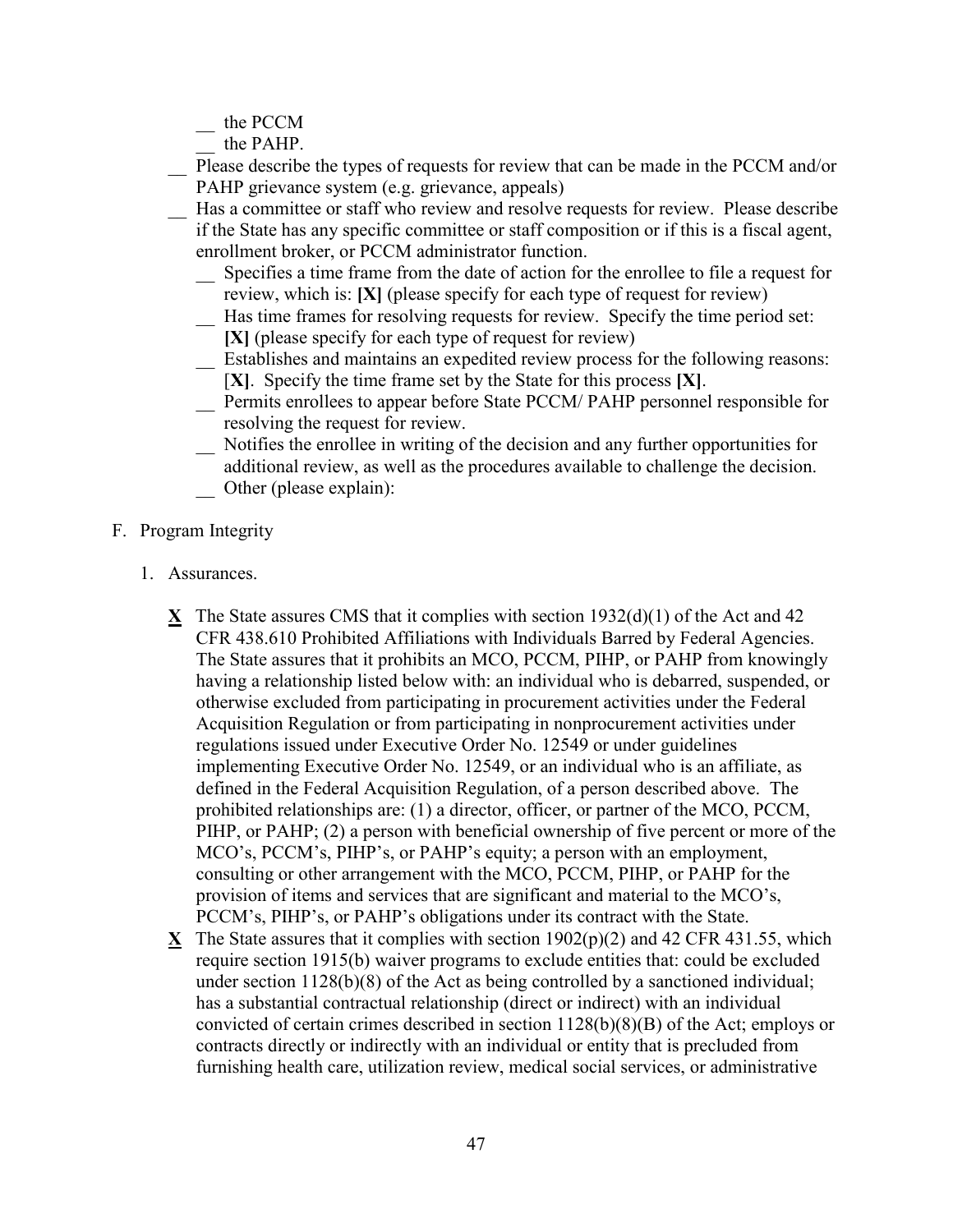services pursuant to section 1128 or 1128A of the Act, or could be exclude under 1128(b)(8) as being controlled by a sanctioned individual.

- 2. Assurances For MCO or PIHP programs
	- **X** The State assures CMS that it complies with section 1932(d)(1) of the Act and 42 CFR 438.608 Program Integrity Requirements, in so far as these regulations are applicable.
	- **X** State payments to an MCO or PIHP are based on data submitted by the MCO or PIHP. If so, the State assures CMS that it is in compliance with 42 CFR 438.604 Data that must be Certified, and 42 CFR 438.606 Source, Content, Timing of Certification.
	- $\sum$  The State seeks a waiver of a waiver of section 1902(a)(4) of the Act, to waive one or more of more of the regulatory requirements listed above for PIHP or PAHP programs. Please identify each regulatory requirement for which a waiver is requested, the managed care program(s) to which the waiver will apply, and what the State proposes as an alternative requirement, if any.
	- **X** The CMS Regional Office has reviewed and approved the MCO or PIHP contracts for compliance with the provisions of section 1932(d)(1) of the Act and 42 CFR 438.604 Data that must be Certified; 438.606 Source, Content , Timing of Certification; and 438.608 Program Integrity Requirements. If this is an initial waiver, the State assures that contracts that comply with these provisions will be submitted to the CMS Regional Office for approval prior to enrollment of beneficiaries in the MCO, PIHP, PAHP, or PCCM.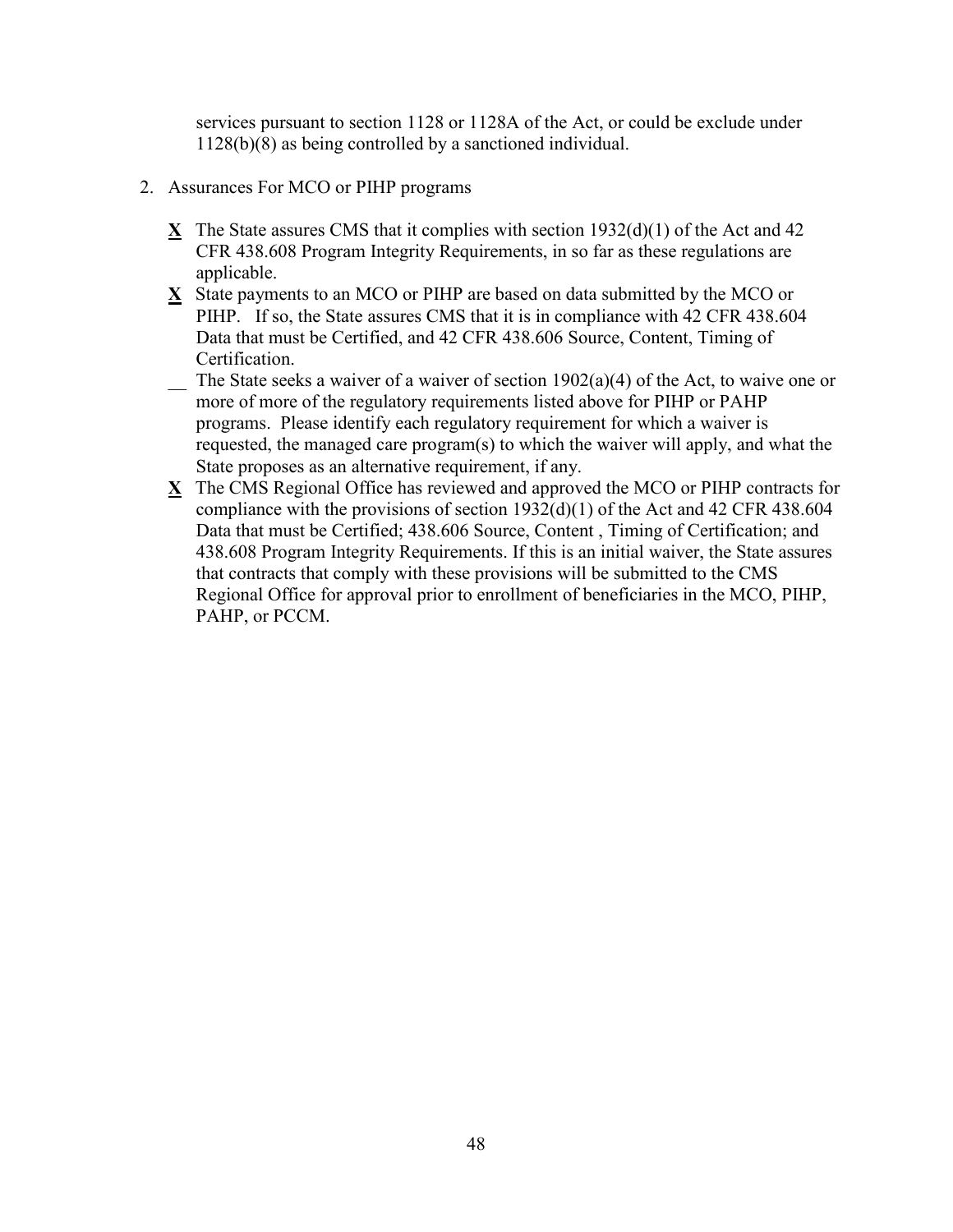### **Section B: Monitoring Plan**

Per section 1915(b) of the Act and 42 CFR 431.55, states must assure that 1915(b) waiver programs do not substantially impair access to services of adequate quality where medically necessary. To assure this, states must actively monitor the major components of their waiver program described in Part I of the waiver preprint: (1) program Impact (Choice, Marketing, Enrollment/Disenrollment, Program Integrity, Information to Beneficiaries, Grievance Systems); (2) access (Timely Access, PCP/Specialist Capacity, Coordination and Continuity of Care); and (3) quality (Coverage and Authorization, Provider Selection, Quality of Care).

For each of the programs authorized under this waiver, this Part identifies how the state will monitor the major areas within Program Impact, Access, and Quality. It acknowledges that a given monitoring activity may yield information about more than one component of the program. For instance, consumer surveys may provide data about timely access to services as well as measure ease of understanding of required enrollee information. As a result, this Part of the waiver preprint is arranged in two sections. The first is a chart that summarizes the activities used to monitor the major areas of the waiver. The second is a detailed description of each activity.

MCO and PIHP programs. The Medicaid Managed Care Regulations in 42 CFR Part 438 put forth clear expectations on how access and quality must be assured in capitated programs. Subpart D of the regulation lays out requirements for MCOs and PIHPs, and stipulates they be included in the contract between the state and plan. However, the regulations also make clear that the State itself must actively oversee and ensure plans comply with contract and regulatory requirements (see 42 CFR 438.66, 438.202, and 438.726). The state must have a quality strategy in which certain monitoring activities are required: network adequacy assurances, performance measures, review of MCO/PIHP QAPI programs, and annual external quality review. States may also identify additional monitoring activities they deem most appropriate for their programs.

For MCO and PIHP programs, a state must check the applicable monitoring activities in Section II below, but may attach and reference sections of their quality strategy to provide details. If the quality strategy does not provide the level of detail required below, (e.g. frequency of monitoring or responsible personnel), the state may still attach the quality strategy, but must supplement it to be sure all the required detail is provided.

PAHP programs. The Medicaid Managed Care regulations in 42 CFR 438 require the state to establish certain access and quality standards for PAHP programs, including plan assurances on network adequacy. States are not required to have a written quality strategy for PAHP programs. However, states must still actively oversee and monitor PAHP programs (see 42 CFR 438.66 and 438.202(c)).

PCCM programs. The Medicaid Managed Care regulations in 42 CFR Part 438 establishes certain beneficiary protections for PCCM programs that correspond to the waiver areas under "Program Impact." However, generally the regulations do not stipulate access or quality standards for PCCM programs. State must assure access and quality in PCCM waiver programs, but have the flexibility to determine how to do so and which monitoring activities to use.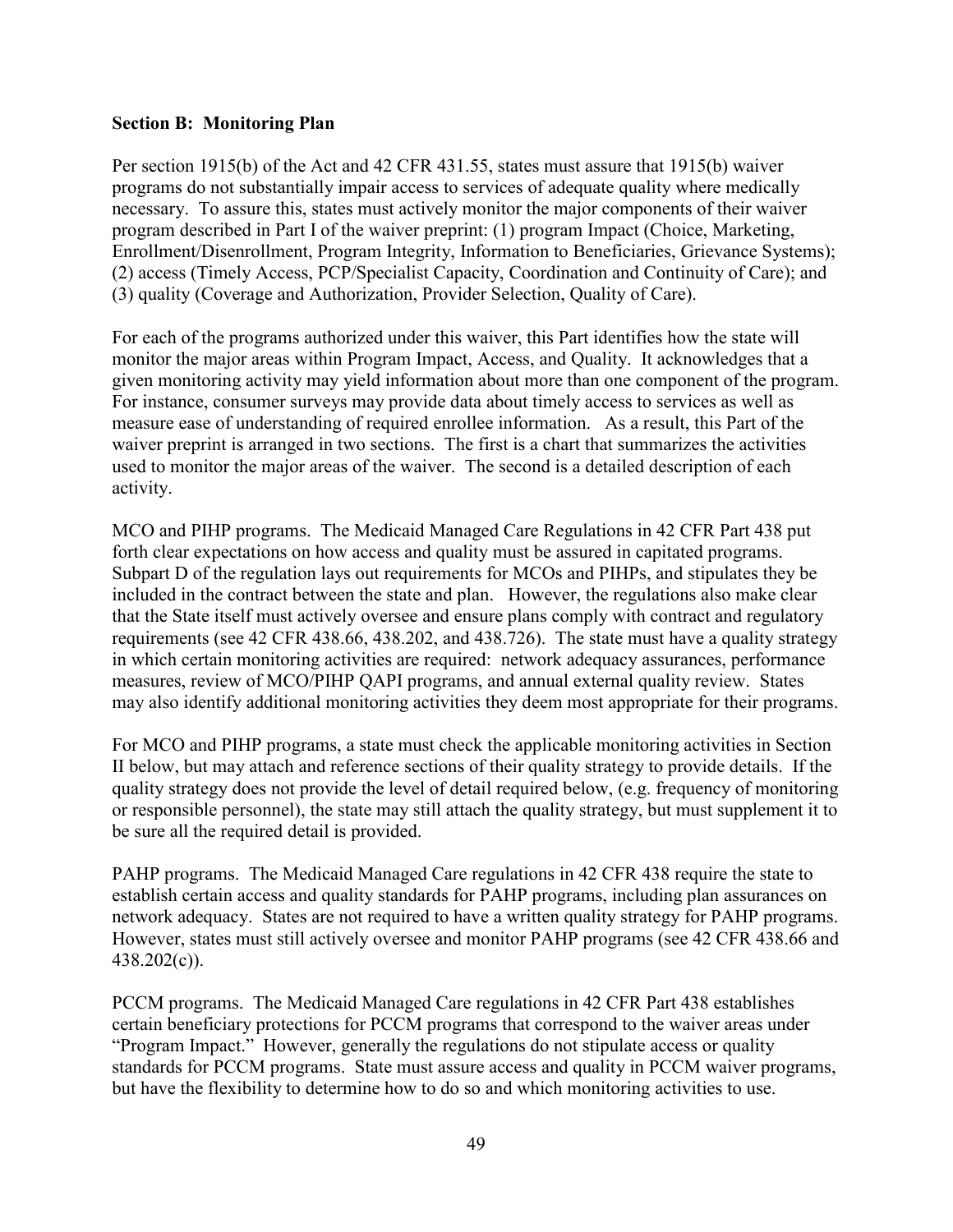1915(b)(4) FFS Selective Contracting Programs: The Medicaid Managed Care Regulations do not govern fee-for-service contracts with providers. States are still required to ensure that selective contracting programs do not substantially impair access to services of adequate quality where medically necessary.

### *Part I: Summary Chart of Monitoring Activities*

Please use the chart on the next page to summarize the activities used to monitor major areas of the waiver program. The purpose is to provide a "big picture" of the monitoring activities, and that the State has at least one activity in place to monitor each of the areas of the waiver that must be monitored. Please note: (1) MCO, PIHP, and PAHP programs—there must be at least one checkmark in each column; and (2) PCCM and FFS selective contracting programs—there must be at least on checkmark in each sub-column under "Evaluation of Program Impact." There must be at least one check mark in one of the three sub-columns under "Evaluation of Access." There must be at least one check mark in one of the three sub-columns under "Evaluation of Quality." If this waiver authorizes multiple programs, the state may use a single chart for all programs or replicate the chart and fill out a separate one for each program. If using one chart for multiple programs, the state should enter the program acronyms (MCO, PIHP, etc.) in the relevant box.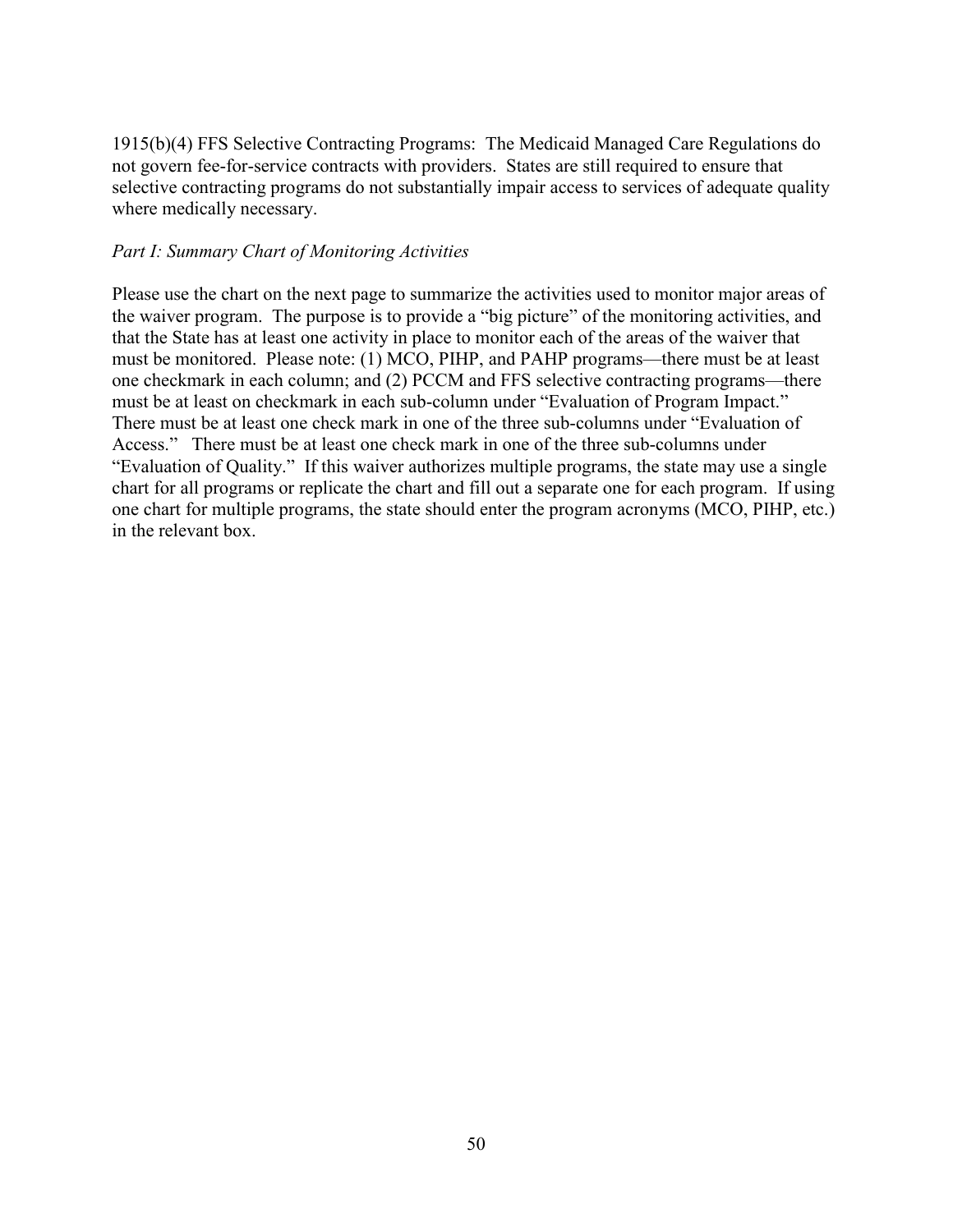|                                                             | <b>Evaluation of Program Impact</b> |                  |                         |                   |                                        | <b>Evaluation of Access</b> |                |                            | <b>Evaluation of Quality</b> |                            |                           |                                     |
|-------------------------------------------------------------|-------------------------------------|------------------|-------------------------|-------------------|----------------------------------------|-----------------------------|----------------|----------------------------|------------------------------|----------------------------|---------------------------|-------------------------------------|
| Monitoring<br>Activity                                      | <b>Choice</b>                       | Marketing        | <b>Enroll Disenroll</b> | Program Integrity | Information to<br><b>Beneficiaries</b> | Grievance                   | Timely Access  | PCP/Specialist<br>Capacity | Coordination<br>Continuity   | Authorization<br>Coverage/ | Provider Selection        | Quality of Care                     |
| Accreditation for<br>Non-duplication                        |                                     |                  |                         |                   |                                        |                             |                |                            |                              |                            |                           |                                     |
| Accreditation for<br>Participation                          | X                                   |                  |                         |                   | X                                      | X                           | X              | X                          | X                            | X                          | X                         | $\mathbf X$                         |
| Consumer Self-<br>Report data                               | X                                   |                  |                         |                   | X                                      |                             | $\mathbf X$    |                            | X                            |                            | X                         | X                                   |
| Data Analysis<br>(non-claims)                               |                                     |                  | X                       | $\mathbf X$       |                                        | X                           |                |                            |                              | X                          |                           | $\mathbf X$                         |
| <b>Enrollee Hotlines</b>                                    |                                     |                  |                         |                   | $\overline{\text{X}}$                  |                             |                |                            |                              |                            |                           |                                     |
| <b>Focused Studies</b>                                      |                                     |                  |                         |                   |                                        |                             |                |                            |                              |                            |                           |                                     |
| Geographic<br>mapping                                       | X                                   |                  |                         |                   |                                        |                             |                | X                          |                              |                            |                           |                                     |
| Independent<br>Assessment                                   | $\mathbf X$                         |                  |                         |                   |                                        | X                           | X              | X                          | X                            | X                          | X                         | X                                   |
| Measure any<br>Disparities by<br>Racial or Ethnic<br>Groups |                                     |                  |                         |                   |                                        |                             |                |                            |                              |                            |                           | X                                   |
| Network<br>Adequacy<br>Assurance by<br>Plan                 | $\boldsymbol{\mathrm{X}}$           |                  |                         |                   |                                        |                             |                |                            |                              |                            |                           |                                     |
| Ombudsman                                                   |                                     |                  | $\overline{X}$          |                   |                                        | $\overline{\text{X}}$       |                |                            | $\boldsymbol{\mathrm{X}}$    | $\overline{\text{X}}$      |                           | $\boldsymbol{\mathrm{X}}$           |
| <b>On-Site Review</b>                                       | $\boldsymbol{\mathrm{X}}$           | $\boldsymbol{X}$ | $\mathbf X$             | $\mathbf X$       | $\mathbf X$                            | $\overline{X}$              | $\mathbf X$    | $\boldsymbol{\mathrm{X}}$  | $\mathbf X$                  | $\mathbf X$                | $\boldsymbol{\mathrm{X}}$ | $\frac{\overline{X}}{\overline{X}}$ |
| Performance                                                 | $\overline{X}$                      |                  | $\overline{X}$          | $\overline{X}$    |                                        | $\overline{\text{X}}$       | $\overline{X}$ | $\overline{X}$             | $\overline{X}$               | $\overline{\text{X}}$      | $\overline{X}$            |                                     |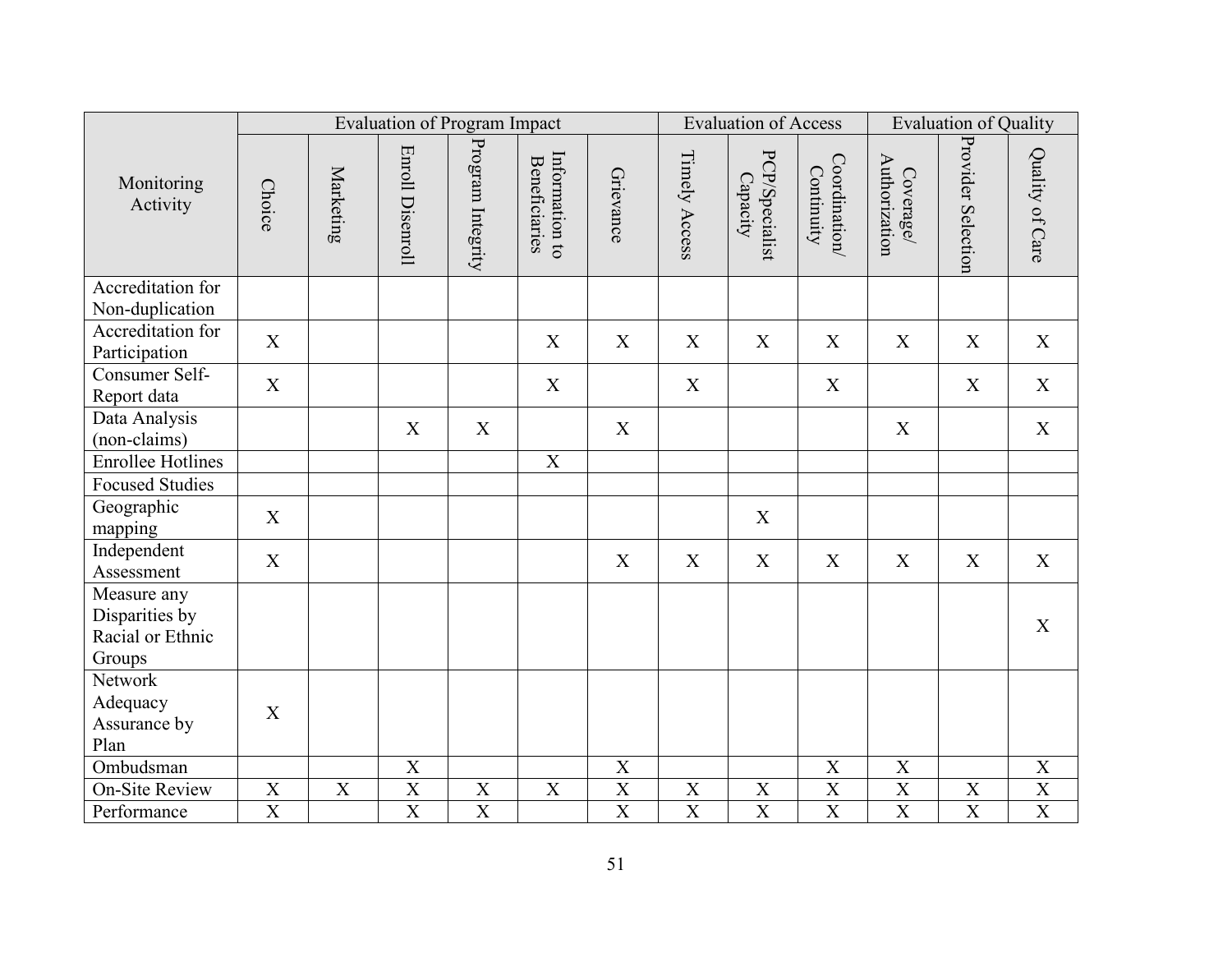|                                                | <b>Evaluation of Program Impact</b> |                |                  |                   |                                 | <b>Evaluation of Access</b> |               | <b>Evaluation of Quality</b> |                            |                           |                    |                 |
|------------------------------------------------|-------------------------------------|----------------|------------------|-------------------|---------------------------------|-----------------------------|---------------|------------------------------|----------------------------|---------------------------|--------------------|-----------------|
| Monitoring<br>Activity                         | <b>Choice</b>                       | Marketing      | Enroll Disenroll | Program Integrity | Information to<br>Beneficiaries | Grievance                   | Timely Access | PCP/Specialist<br>Capacity   | Coordination<br>Continuity | Authorization<br>Coverage | Provider Selection | Quality of Care |
| Improvement<br>Projects                        |                                     |                |                  |                   |                                 |                             |               |                              |                            |                           |                    |                 |
| Performance<br>Measures                        | X                                   |                | X                | X                 |                                 | X                           | X             | X                            | X                          | X                         | X                  | X               |
| Periodic<br>Comparison of #<br>of Providers    |                                     |                |                  |                   |                                 |                             |               |                              |                            |                           |                    |                 |
| Profile Utilization<br>by Provider<br>Caseload |                                     |                |                  |                   |                                 |                             |               |                              |                            |                           |                    |                 |
| Provider Self-<br>Report Data                  |                                     |                |                  |                   |                                 |                             |               |                              |                            |                           |                    |                 |
| Test 24/7 PCP<br>Availability                  |                                     |                |                  |                   |                                 |                             | X             |                              |                            |                           |                    |                 |
| Utilization<br>Review                          |                                     |                |                  |                   |                                 | X                           |               |                              | X                          | X                         |                    |                 |
| Other                                          |                                     | Desk<br>Review |                  | Work<br>Plan      | Desk<br>Review                  |                             |               |                              |                            |                           |                    |                 |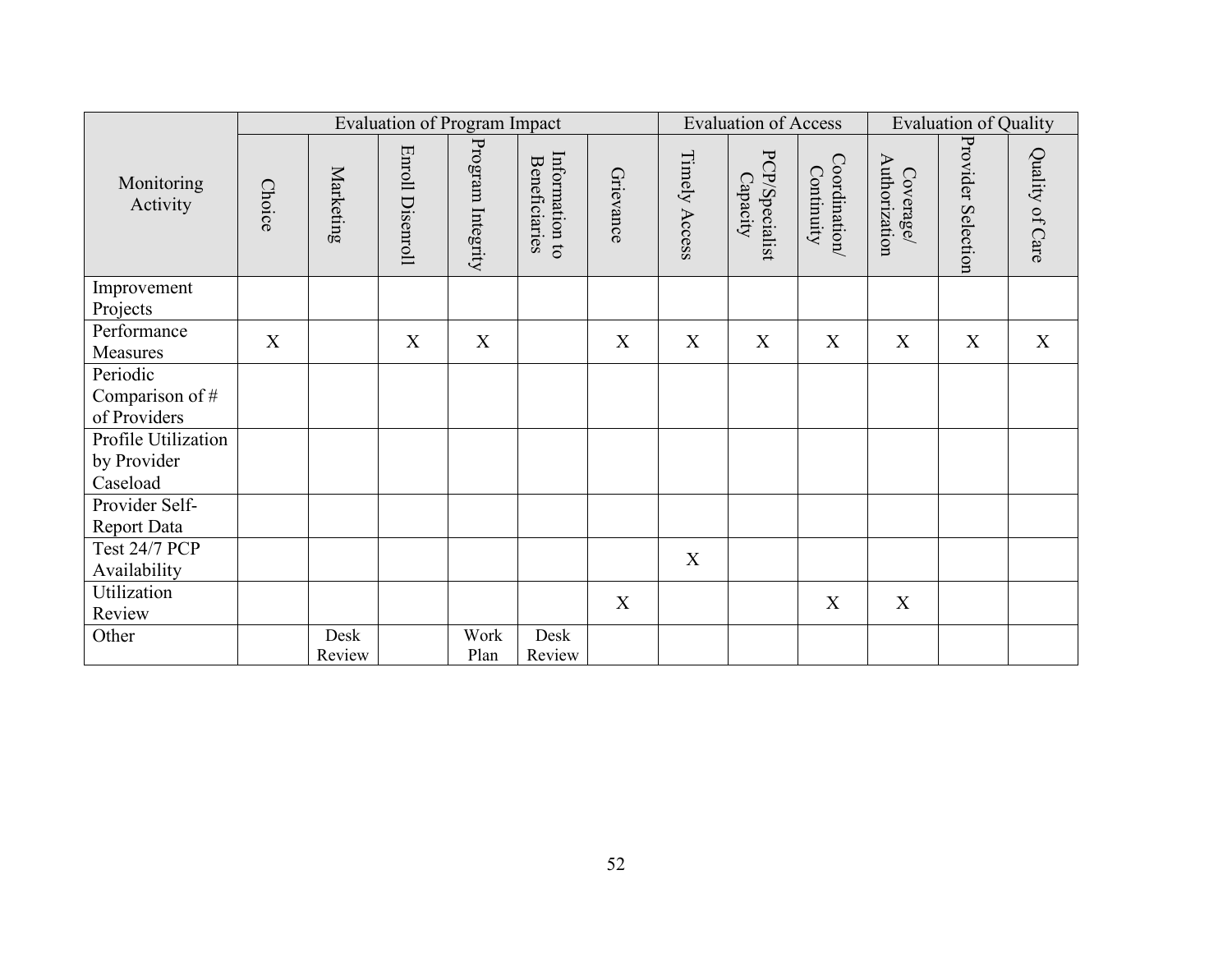## Details of Monitoring Activities

Please check each of the monitoring activities below used by the State. A number of common activities are listed below, but the State may identify any others it uses. If federal regulations require a given activity, this is indicated just after the name of the activity. If the State does not use a required activity, it must explain why. For each activity, the state must provide the following information: applicable programs (if this waiver authorizes more than one type of managed care program), personnel responsible (e.g. state Medicaid, other state agency, delegated to plan, EQR, other contractor), detailed description of activity, frequency of use, and how it yields information about the area(s) being monitored.

- a. Accreditation for Non-duplication (i.e. if the contractor is accredited by an organization to meet certain access, structure/operation, and/or quality improvement standards, and the state determines that the organization's standards are at least as stringent as the state-specific standards required in 42 CFR 438 Subpart D, the state deems the contractor to be in compliance with the state-specific standards)
	- $\equiv$  NCQA
	- \_\_ JCAHO
	- \_\_ AAAHC
	- Other (please describe):
- b. Accreditation for Participation (i.e. as prerequisite to be Medicaid plan)
	- **X** NCQA
	- $\overline{\phantom{a}}$  JCAHO
	- \_\_ AAAHC
	- **X** Other (please describe):

**MCOs must attain and maintain accreditation from the National Committee for Quality Assurance (NCQA) or Utilization Review Accreditation Commission (URAC). If not already accredited, MCOs must demonstrate initiation of the accreditation process as of the effective date of contracting with the State. MCOs must achieve accreditation at the earliest date allowed by NCQA or URAC. Accreditation must be maintained throughout the life of the MCO's contract with the State.** 

- c. Consumer Self-Report data
	- **X** CAHPS (please identify which one(s)): **Adult and Child Medicaid Surveys**
	- \_\_ State-developed survey
	- Disenrollment survey
	- \_\_ Consumer/beneficiary focus groups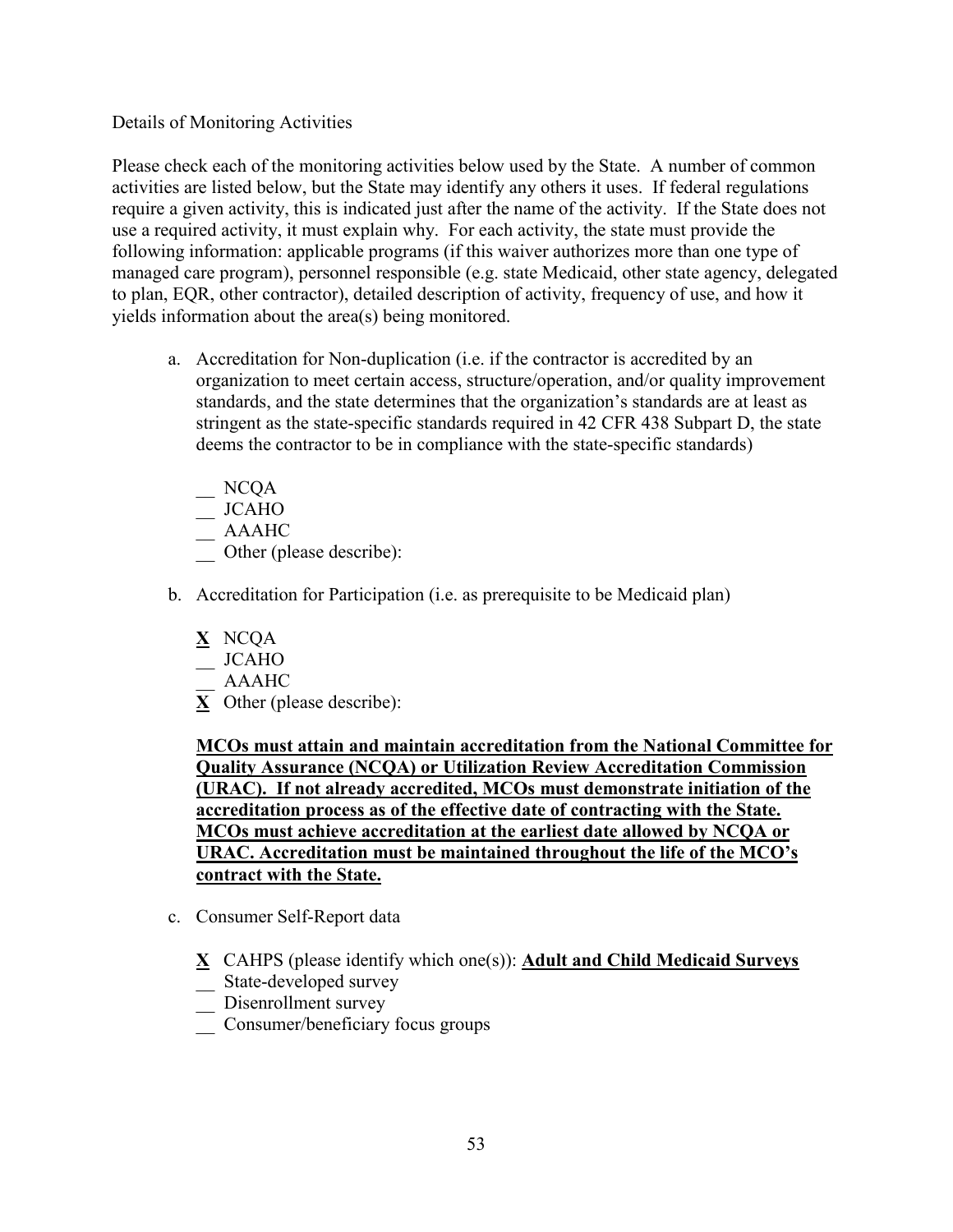**MCOs are required to provide to the State annually the survey results from its independent Consumer Assessment of Healthcare Providers and Systems (CAHPS) survey. The CAHPS survey is used to assess and document the experiences members report with their MCO as an indicator of quality of various aspects of care and customer service. The CAHPS survey is used to monitor information to beneficiaries, timely access, PCP/specialist capacity, coordination/continuity, provider selection and quality of care.**

**State staff review the CAHPS survey results and any problems, issues, or discrepancies identified are acted upon promptly. In the event of identified deficiencies, a corrective action plan or other contractually agreed upon remedy is required. Additionally, this information is utilized to identify issues for performance improvement projects.**

d. Data Analysis (non-claims)

Denials of referral requests

- **X** Disenrollment requests by enrollee
	- **X** From plan From PCP within plan
- **X** Grievances and appeals data
- PCP termination rates and reasons
- **X** Other (please describe):

**MCOs are contractually required to submit regular reports. The MCO data is utilized to monitor member disenrollment, grievances, coverage/authorization and quality of care. The data is analyzed to identify trends, ensure quality health care services are provided to enrollees and to ensure MCOs are in compliance with federal, state and contract requirements. A detailed description by report type is provided below.**

*MCO Disenrollment Requests:* **If after filing an MCO grievance an enrollee remains dissatisfied with the outcome, he or she may request MCO disenrollment through the Enrollment Broker. DHS monitors the volume of disenrollment requests received on an ongoing basis and any issues or concerns identified, such as a high volume of disenrollment requests, are acted upon promptly and would result in contractually agreed upon remedies such as corrective action.**

*Grievance and Appeals Data:* **MCOs are required to submit monthly data to permit DHS to monitor the volume and timely resolution of MCO grievances and appeals. State staff review the data and any non-compliance with timely processing requirements or concerns about volume of received and/or overturned grievances and appeals are acted upon promptly. MCOs are subject to liquidated damages for failure to resolve grievances and appeals in the required timeframe and non-compliance would trigger contractually agreed**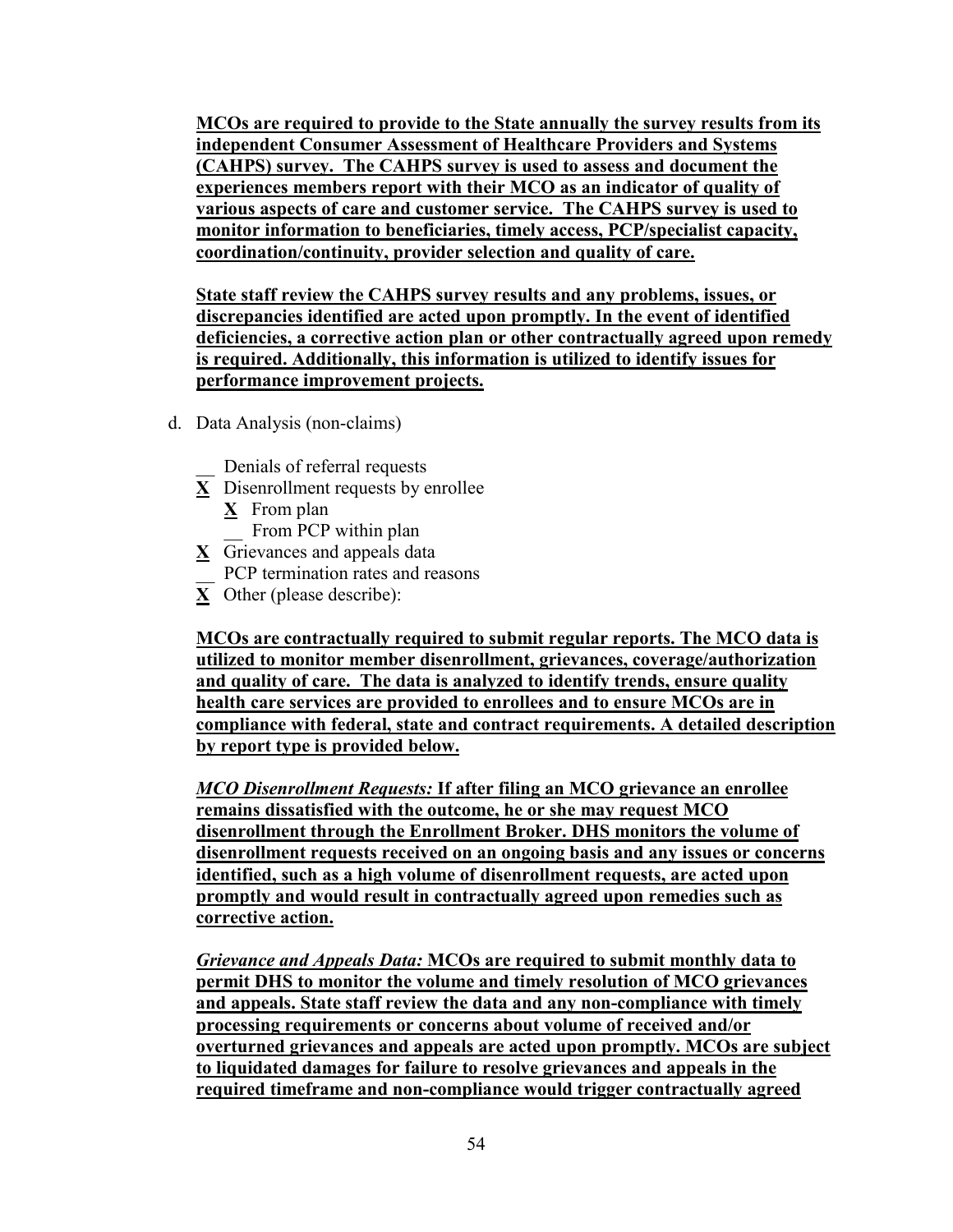**upon remedies such as corrective action plans, liquidated damages and more frequent reporting requirements.**

*Claims Reports:* **MCOs must submit claims processing and adjudication data monthly, as well as identify specific cases and trends to prevent and respond to any potential problems relating to timely and appropriate claims processing. Reports include: (1) adjudicated claims summaries, claims aging summaries, and claims lag reports; and (2) claims denial reasons. These reports assist the State in monitoring MCOs' claims processing activities to ensure appropriate member access to services and payments to providers. DHS promptly reviews the data to identify non-compliance with processing timelines and outliers on claims denial rates. MCOs are subject to liquidated damages for failure to process clean claims in the required timeframe and non-compliance would trigger other contractually agreed upon remedies.**

e. **X** Enrollee Hotlines operated by State

**IME Member Services staffs and operates a statewide telephone call center to assist Medicaid members in accessing services, identifying potential providers, explaining how services are provided, and helping address any issues the member may have with their Medicaid benefit. The call center staff assists members in enrolling in managed care, when applicable. DHS monitors calls received to identify trends such as topics which require additional member outreach strategies and communication materials.**

- f. \_\_ Focused Studies (detailed investigations of certain aspects of clinical or nonclinical services at a point in time, to answer defined questions. Focused studies differ from performance improvement projects in that they do not require demonstrable and sustained improvement in significant aspects of clinical care and non-clinical service).
- g. **X** Geographic mapping of provider network

**MCOs must submit monthly geo-access maps to allow the State to monitor member choice, PMP/specialist capacity and provider selection. This data is analyzed on a monthly basis by the IME to assess MCOs capacity to service members and access to care within reasonable travel times based on the members' residential zip code to the providers' office/facility location zip code. The State promptly reviews the geo-access reports to identify any access issues. In the event of identified deficiencies, a corrective action plan or other contractually agreed upon remedy is required.**

h. **X** Independent Assessment of program impact, access, quality, and costeffectiveness (Required for first two waiver periods)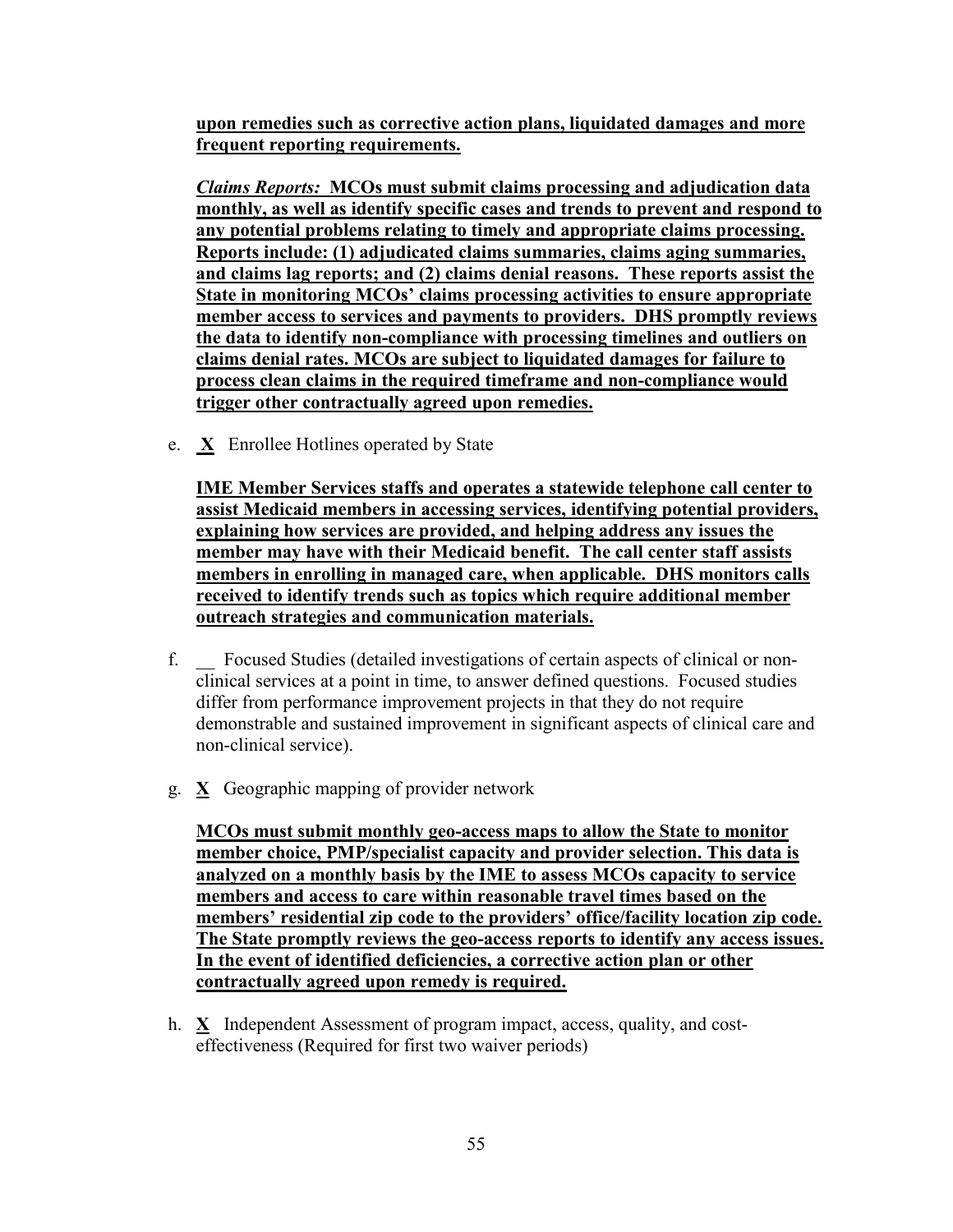# **The State will arrange for an independent assessment of the Iowa High Quality Healthcare Initiative and submit the findings when renewing the waiver program.**

- i. Measurement of any disparities by racial or ethnic groups
- j. **X** Network adequacy assurance submitted by plan [Required for MCO/PIHP/PAHP]

**The MCO is required to document adequate network capacity at the time it enters into the contract with the State, at any time there is a significant change in the MCO's operation or the program, changes in services, changes in benefits, changes in payments, enrollment of a new population, or as otherwise requested by the State. DHS requires MCOs to develop and maintain a comprehensive network prior to the effective date of the contract and prior to receiving enrollment and shall be required during the readiness review process to demonstrate network adequacy through the submission of geo access reports. MCOs are required to have an open network until the MCO demonstrates that it meets the access requirements. If an MCO does not meet network access standards, a corrective action plan or other contractually agreed upon remedy is required, and may include maintenance of an open network for the provider type for which the MCO is non-compliant. DHS reviews provider directories yearly and when necessary to determine minimum network standards. Additionally, geo access maps are reviewed monthly as described in the Geographic Mapping of Provider Network section above.** 

k. **X** Ombudsman

**The Iowa Office of the State Long-Term Care Ombudsman will provide assistance and advocacy services to eligible recipients, or the families or legal representatives of such eligible recipients, of long-term services and supports provided through the Medicaid program. Such assistance and advocacy shall include but is not limited to all of the following: (a) assisting recipients in understanding the services, coverage, and access provisions and their rights under Medicaid managed care; (b) developing procedures for the tracking and reporting of the outcomes of individual requests for assistance, the obtaining of necessary services and supports, and other aspects of the services provided to eligible recipients; and (c) providing advice and assistance relating to the preparation and filing of complaints, grievances, and appeals of complaints or grievances, including through processes available under managed care plans and the state appeals process, relating to long-term services and supports under the Medicaid program. A representative of the Office providing assistance and advocacy services, shall be provided access to the individual, and shall be provided access to the individual's medical and social records as authorized by the individual or the individual's legal representative, as necessary to carry out the duties specified in this section.**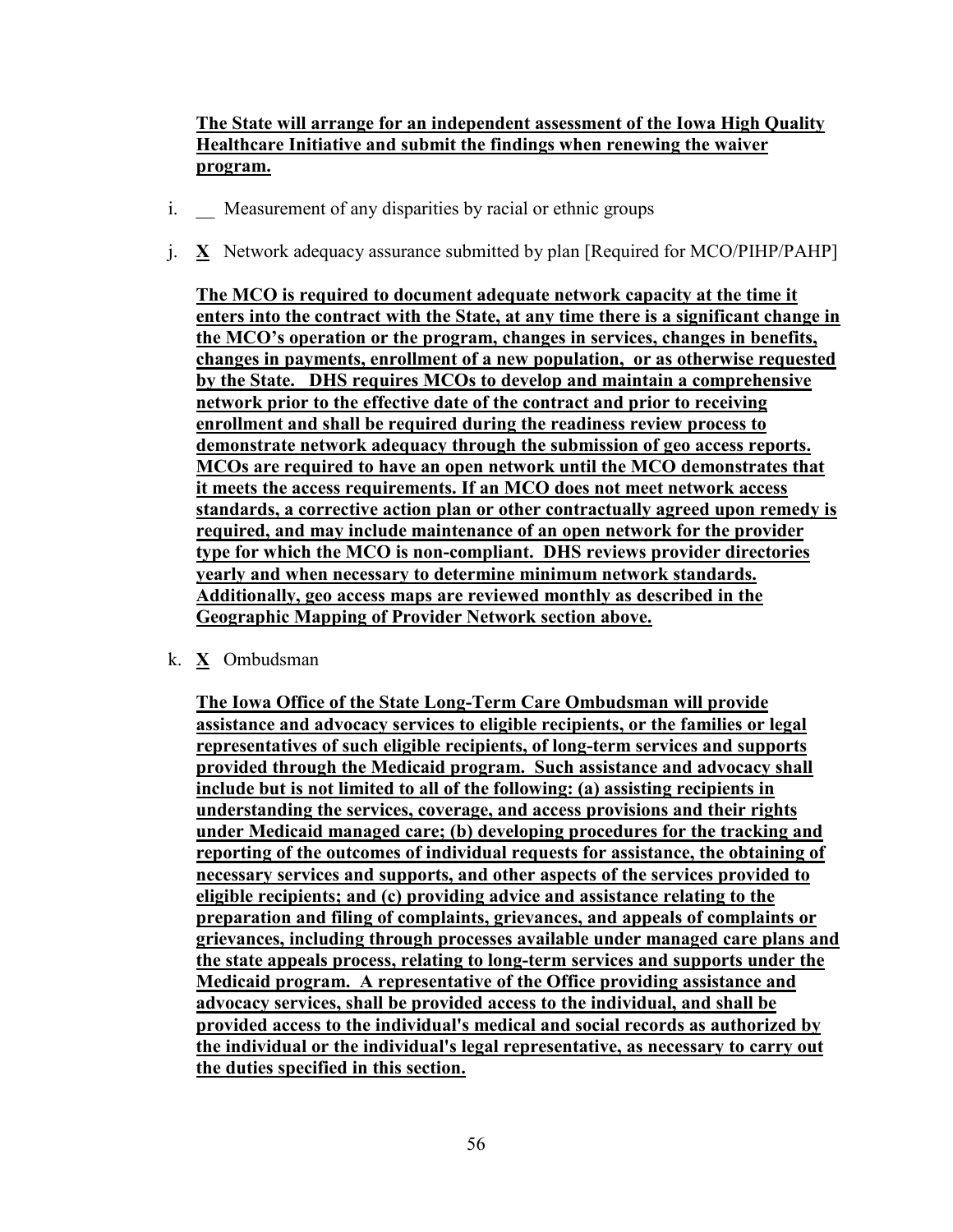## l. **X** On-site review

**MCOs are required to undergo and must pass a readiness review process and be ready to assume responsibility for program services prior to receiving member enrollment. Post-implementation, State staff conduct quarterly visits to each contracted MCO. Site visits are utilized to review MCO compliance with federal, state and contract requirements through strategies such as onsite demonstration of operational procedures, meetings and interviews with MCO personnel, monitoring helpline calls, etc. Any problems, issues or discrepancies found during onsite reviews are acted upon promptly. Typical interventions include corrective action plans and other contractually agreed upon remedies.** 

- m. **X** Performance Improvement projects [Required for MCO/PIHP]
	- **X** Clinical
	- **X** Non-clinical

**Performance improvement projects are utilized to monitor and improve the quality of care delivered to enrollees. The MCOs develop a work plan for the Quality Management and Improvement Program, which includes performance improvement projects, to identify the goals the MCO has set to address its strategy for improving the delivery of health care benefits and services to its members. The work plan identifies the steps to be taken and includes a timeline with target dates. The plan is submitted prospectively for each year, with quarterly updates and a final evaluation of the prior year.**

- n. **X** Performance measures [Required for MCO/PIHP]
	- **X** Process
	- **X** Health status/outcomes
	- **X** Access/availability of care
	- **X** Use of services/utilization
	- **X** Health plan stability/financial/cost of care
	- **X** Health plan/provider characteristics
	- **X** Beneficiary characteristics

**DHS and MCOs are responsible for the performance measurement process. DHS has established performance measures that are monitored on a regular basis. The scope of the performance monitoring measures includes quality of care, access to care, customer service, member assessment, care plan development, care coordination reporting, grievance and appeals processing, provider credentialing, encounter data, claims payment, utilization management processing, quality of life reports and health outcomes and clinical reporting, including reports documenting the MCO's quality and management outcomes for individuals residing in an institutional setting or receiving home and community-based services. Additionally, MCOs produce contractually required HEDIS measures following HEDIS specifications on an annual basis. Data is used to monitor quality of care. DHS utilizes the data obtained in setting quality**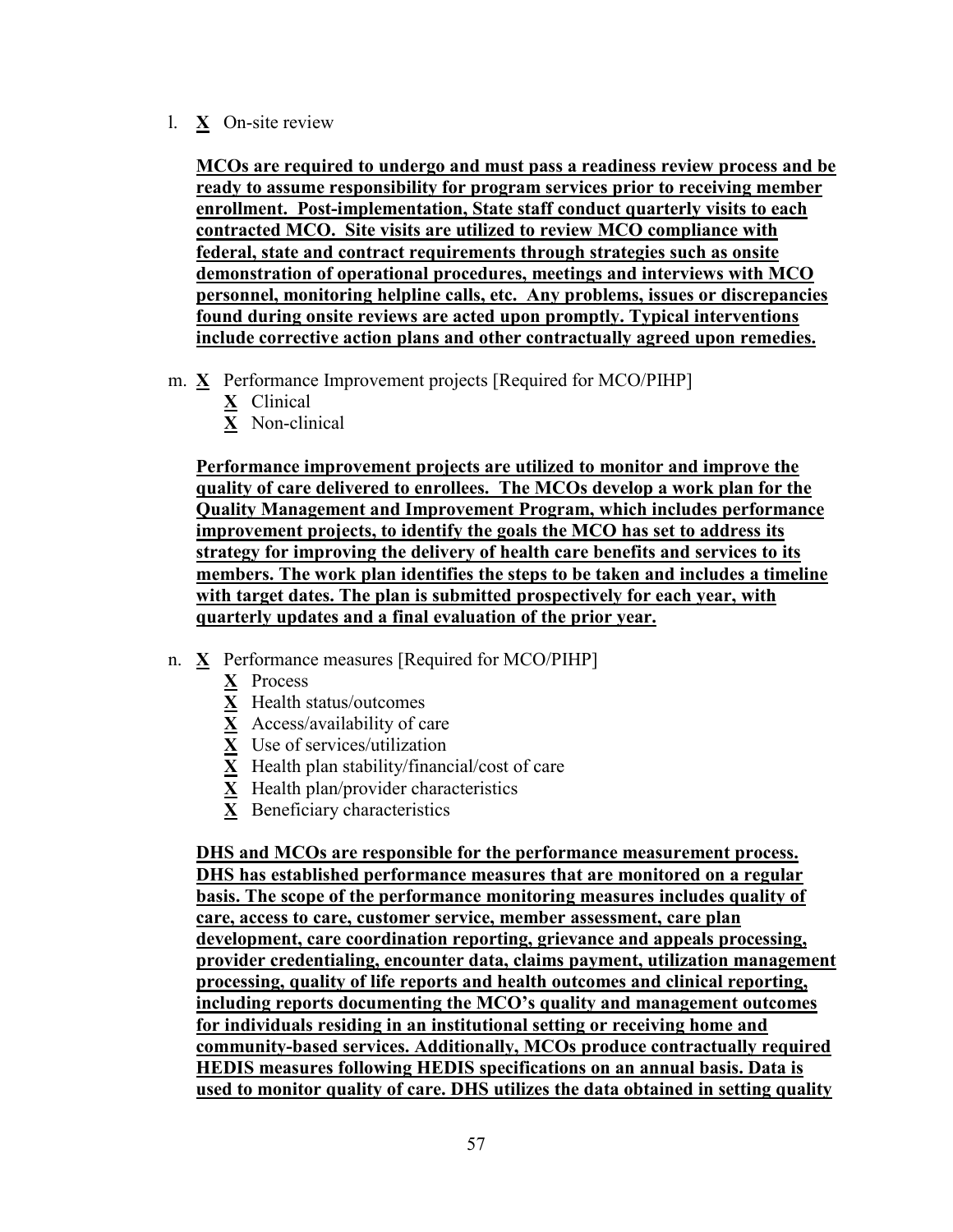# **strategy goals, performance standards, improvement plans and incentive payments.**

- o. \_\_ Periodic comparison of number and types of Medicaid providers before and after waiver
- p. \_\_ Profile utilization by provider caseload (looking for outliers)
- q. \_\_ Provider Self-report data  $\frac{1}{2}$  Survey of providers
	- Focus groups
- r.  $X$  Test 24 hours/7 days a week PCP availability

**MCOs are required to ensure primary care providers (PCP) are available to member's 24 hours/7 days a week. The MCOs must conduct a 24 hour availability audit to monitor compliance with this requirement and measure timely access. The results of this audit must be submitted annually to DHS. State staff promptly review and evaluate the results of the audit. In the event 100% of providers are not in compliance, the State monitors to ensure the required follow-up is conducted, including the MCOs implementing corrective actions for network providers identified as failing to meet the standard.**

s. **X** Utilization review (e.g. ER, non-authorized specialist requests)

**MCOs will be required to submit service utilization reports to be monitored through desk review and onsite audits. The State will monitor the MCO compliance with utilization review criteria, assess consistency of criteria application, and if services are denied, whether members are provided timely notice of grievance and appeal rights.**

t. **X** Other: (please describe):

**MCOs must submit all marketing and member communication materials to the State for review and approval prior to distribution. The State reviews for accuracy and compliance with state and federal requirements such as the information requirements enumerated at 42 CFR 438.10.**

**Additionally, the State requires MCOs to submit a Program Integrity Plan, which documents the routine methods, on-going referrals and MCO initiatives that support program integrity compliance. This is submitted prospectively for each year, along with monthly activity reports, which outline the MCO's program integrity related activities and findings and the MCO's progress in meeting goals and objectives and recoupment totals for the reporting period.**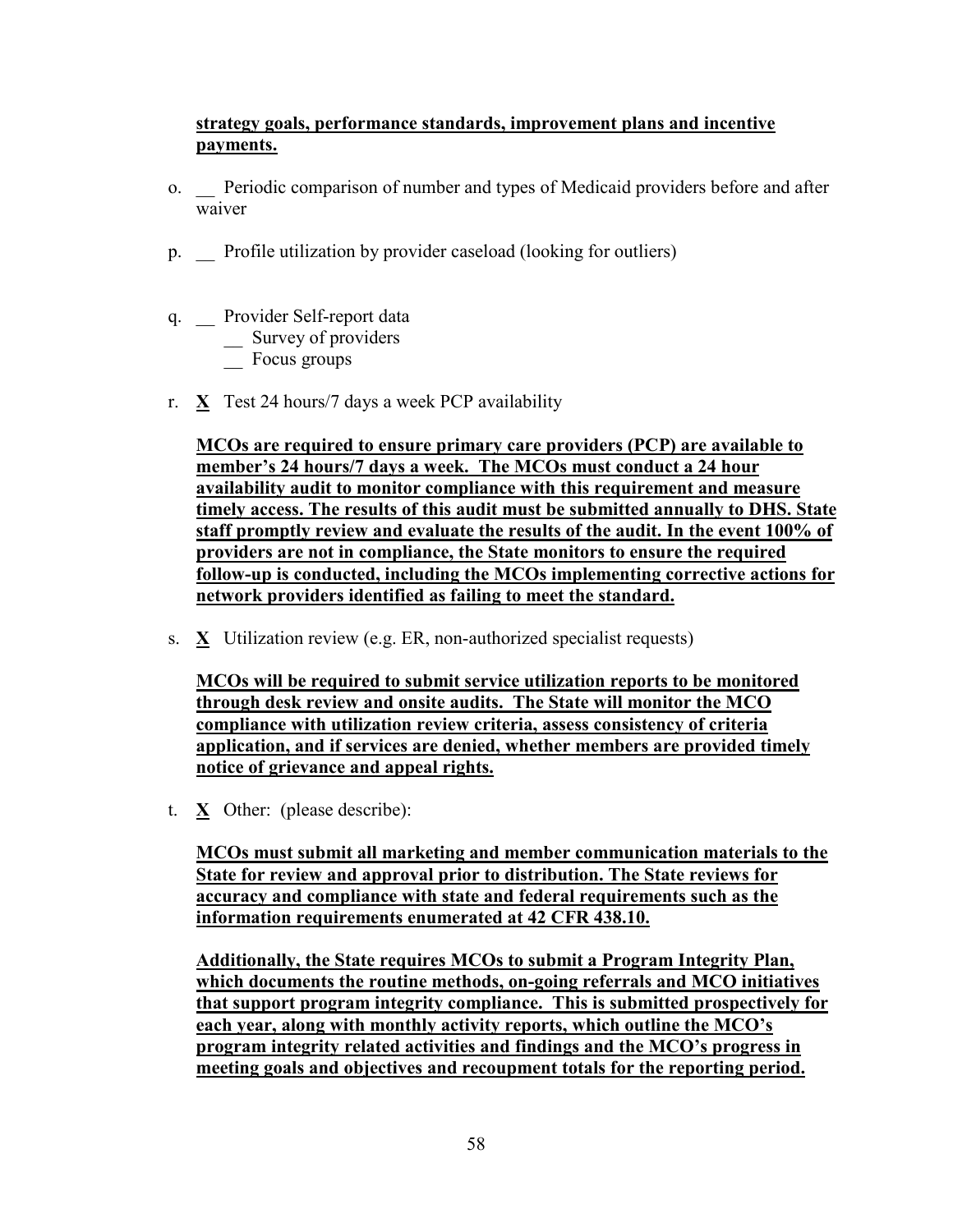**Financial reports assist the State in monitoring MCOs' financial trends to assess stability and ability to offer services to its members. Reports include, but are not limited to, the following: (1) third party liability collections reports; (2) copies of all required filings with the Iowa Insurance Division; (3) annual independent audit; (4) disclosure of physician incentive plans sufficient to determine compliance with 42 CFR 422.208 and 42 CFR 422.210; (5) certificates of insurance; (6) all contracts of reinsurance or a summary of the plan of selfinsurance; (7) any/all health care claims costs paid by the MCO's commercial reinsurer due to meeting the reinsurance attachment point; and (8) a medical loss ratio report.**

## **Section C: Monitoring Results**

Section 1915(b) of the Act and 42 CFR 431.55 require that the State must document and maintain data regarding the effect of the waiver on the accessibility and quality of services as well as the anticipated impact of the project on the State's Medicaid program. In Section B of this waiver preprint, the State describes how it will assure these requirements are met. For an initial waiver request, the State provides assurance in this Section C that it will report on the results of its monitoring plan when it submits its waiver renewal request. For a renewal request, the State provides evidence that waiver requirements were met for the most recent waiver period. Please use Section D to provide evidence of cost-effectiveness.

CMS uses a multi-pronged effort to monitor waiver programs, including rate and contract review, site visits, reviews of External Quality Review reports on MCOs/PIHPs, and reviews of Independent Assessments. CMS will use the results of these activities and reports along with this Section to evaluate whether the Program Impact, Access, and Quality requirements of the waiver were met.

- **X** This is an initial waiver request. The State assures that it will conduct the monitoring activities described in Section B, and will provide the results in Section C of its waiver renewal request.
	- This is a renewal request.
- \_\_ This is the first time the State is using this waiver format to renew an existing waiver. The State provides below the results of the monitoring activities conducted during the previous waiver period.
- \_\_ The State has used this format previously, and provides below the results of monitoring activities conducted during the previous waiver.

For each of the monitoring activities checked in Section B of the previous waiver request, the State should: (1) confirm it was conducted as described in Section B of the previous waiver preprint (if it was not done as described, please explain why); (2) summarize the results or findings of each activity (CMS may request detailed results as appropriate); (3) identify problems found, if any; (4) describe plan/provider-level corrective action, if any, that was taken (the State need not identify the provider/plan by name, but must provide the rest of the required information); and (5) describe system-level program changes, if any, made as a result of monitoring findings.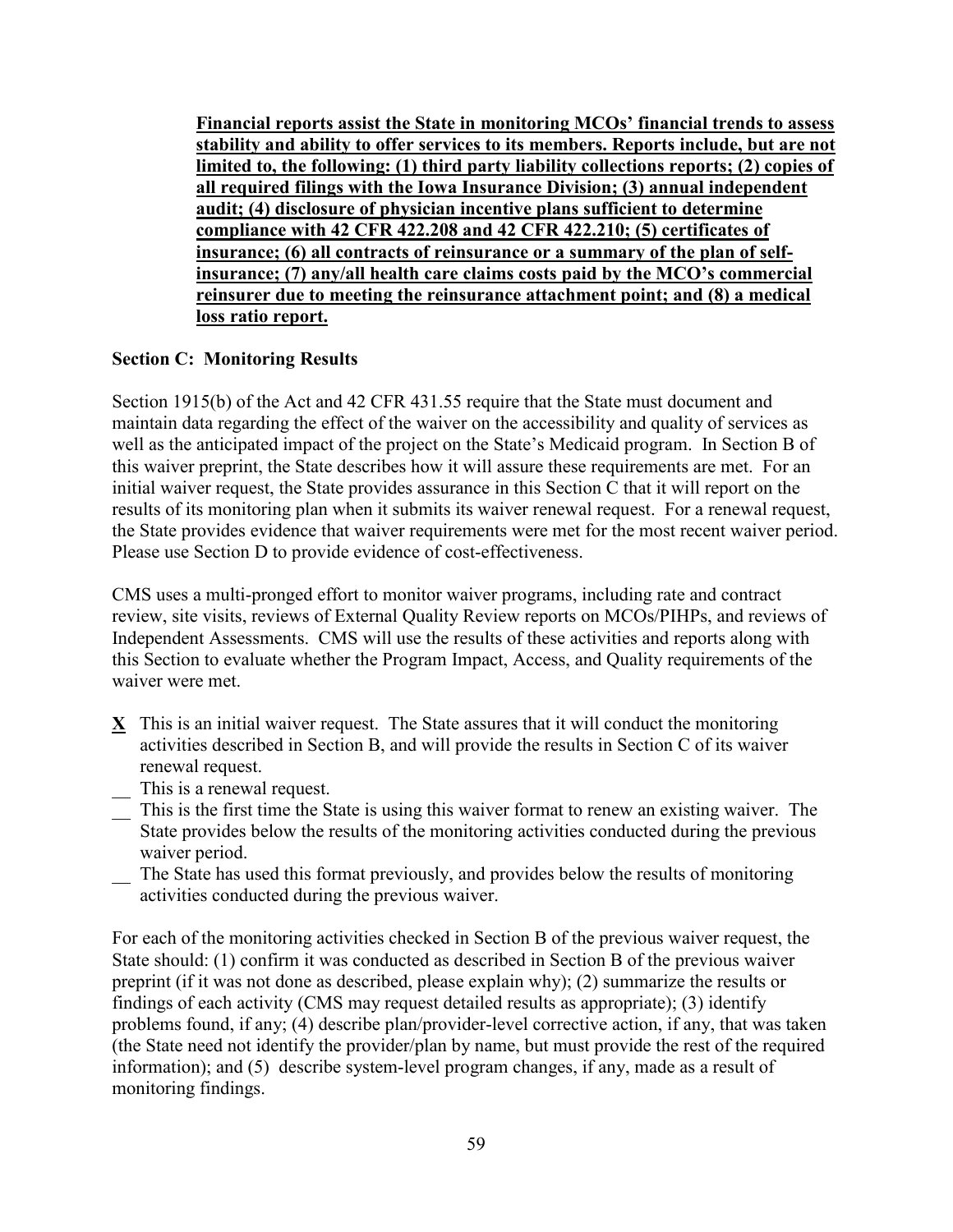Please replicate the template below for each activity identified in Section B:

Strategy: Confirmation it was conducted as described: \_\_ Yes No. Please explain: Summary of results: Problems identified: Corrective action (plan/provider level) Program change (system-wide level):

## **Section D – Cost-Effectiveness**

**Please follow the Instructions for Cost-Effectiveness (in the separate Instructions document) when filling out this section**. Cost-effectiveness is one of the three elements required of a 1915(b) waiver. States must demonstrate that their waiver cost projections are reasonable and consistent with statute, regulation and guidance. The State must project waiver expenditures for the upcoming two-year waiver period, called Prospective Year 1 (P1) and Prospective Year 2 (P2). The State must then spend under that projection for the duration of the waiver. In order for CMS to renew a 1915(b) waiver, a State must demonstrate that the waiver was less than the projection during the retrospective two-year period.

A complete application includes the State completing the seven Appendices and the Section D. State Completion Section of the Preprint:

|  | Appendix D1. Member Months                             |
|--|--------------------------------------------------------|
|  | Appendix D2.S Services in the Actual Waiver Cost       |
|  | Appendix D2.A Administration in the Actual Waiver Cost |
|  | Appendix D3. Actual Waiver Cost                        |
|  | Appendix D4. Adjustments in Projection                 |
|  | Appendix D5. Waiver Cost Projection                    |
|  | Appendix D6. RO Targets                                |
|  | Appendix D7. Summary Sheet                             |

States should complete the Appendices first and then describe the Appendices in the State Completion Section of the Preprint. Each State should modify the spreadsheets to reflect their own program structure. Technical assistance is available through each State's CMS Regional Office.

## *Part I: State Completion Section*

### **A. Assurances**

- a. [Required] Through the submission of this waiver, the State assures CMS:
	- The fiscal staff in the Medicaid agency has reviewed these calculations for accuracy and attests to their correctness.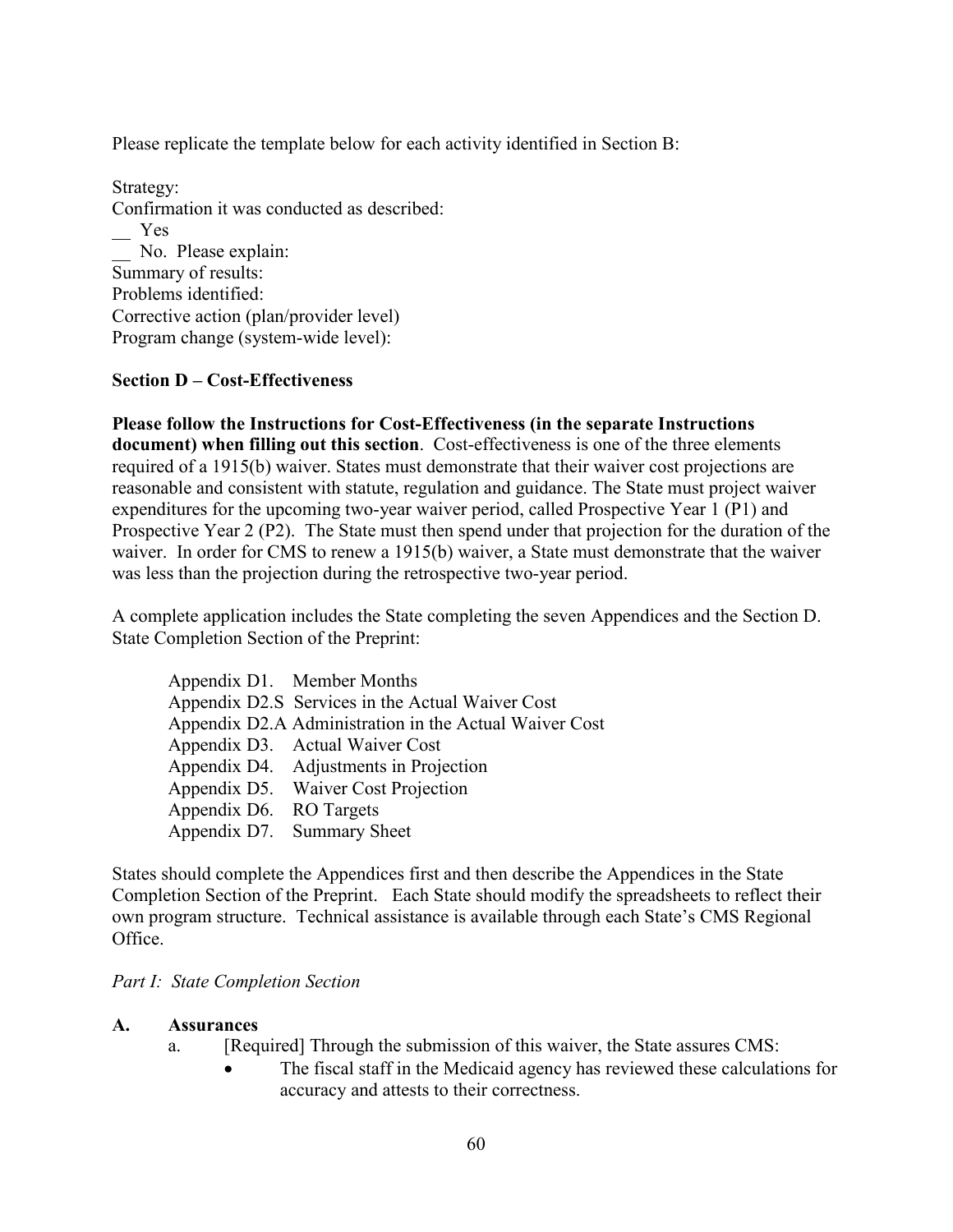- The State assures CMS that the actual waiver costs will be less than or equal to or the State's waiver cost projection.
- Capitated rates will be set following the requirements of 42 CFR 438.6(c) and will be submitted to the CMS Regional Office for approval.
- Capitated  $1915(b)(3)$  services will be set in an actuarially sound manner based only on approved 1915(b)(3) services and their administration subject to CMS RO prior approval.
- The State will monitor, on a regular basis, the cost-effectiveness of the waiver (for example, the State may compare the PMPM Actual Waiver Cost from the CMS 64 to the approved Waiver Cost Projections). If changes are needed, the State will submit a prospective amendment modifying the Waiver Cost Projections.
- The State will submit quarterly actual member month enrollment statistics by MEG in conjunction with the State's submitted CMS-64 forms.
- b. Name of Medicaid Financial Officer making these assurances: **Mikki Stier**
- c. Telephone Number: **515-256-4621**
- d. E-mail: **mstier@dhs.state.ia.us**
- e. The State is choosing to report waiver expenditures based on
	- \_**X**\_ date of payment.
	- \_\_ date of service within date of payment. The State understands the additional reporting requirements in the CMS-64 and has used the cost effectiveness spreadsheets designed specifically for reporting by date of service within day of payment. The State will submit an initial test upon the first renewal and then an initial and final test (for the preceding 4 years) upon the second renewal and thereafter.
- **B. For Renewal Waivers only (not conversion)- Expedited or Comprehensive Test**—To provide information on the waiver program to determine whether the waiver will be subject to the Expedited or Comprehensive cost effectiveness test. *Note: All waivers, even those eligible for the Expedited test, are subject to further review at the discretion of CMS and OMB.*

## **Not applicable. This is an initial waiver.**

- a.\_\_\_ The State provides additional services under 1915(b)(3) authority.
- b. The State makes enhanced payments to contractors or providers.
- c.\_\_\_ The State uses a sole-source procurement process to procure State Plan services under this waiver.
- d.\_\_\_ Enrollees in this waiver receive services under another 1915(b) waiver program that includes additional waiver services under 1915(b)(3) authority; enhanced payments to contractors or providers; or sole-source procurement processes to procure State Plan services. *Note: do not mark this box if this is a waiver for transportation services and dental pre-paid ambulatory health plans (PAHPs) that has overlapping populations with another waiver meeting one of these three criteria. For transportation and dental waivers alone, States do not need to*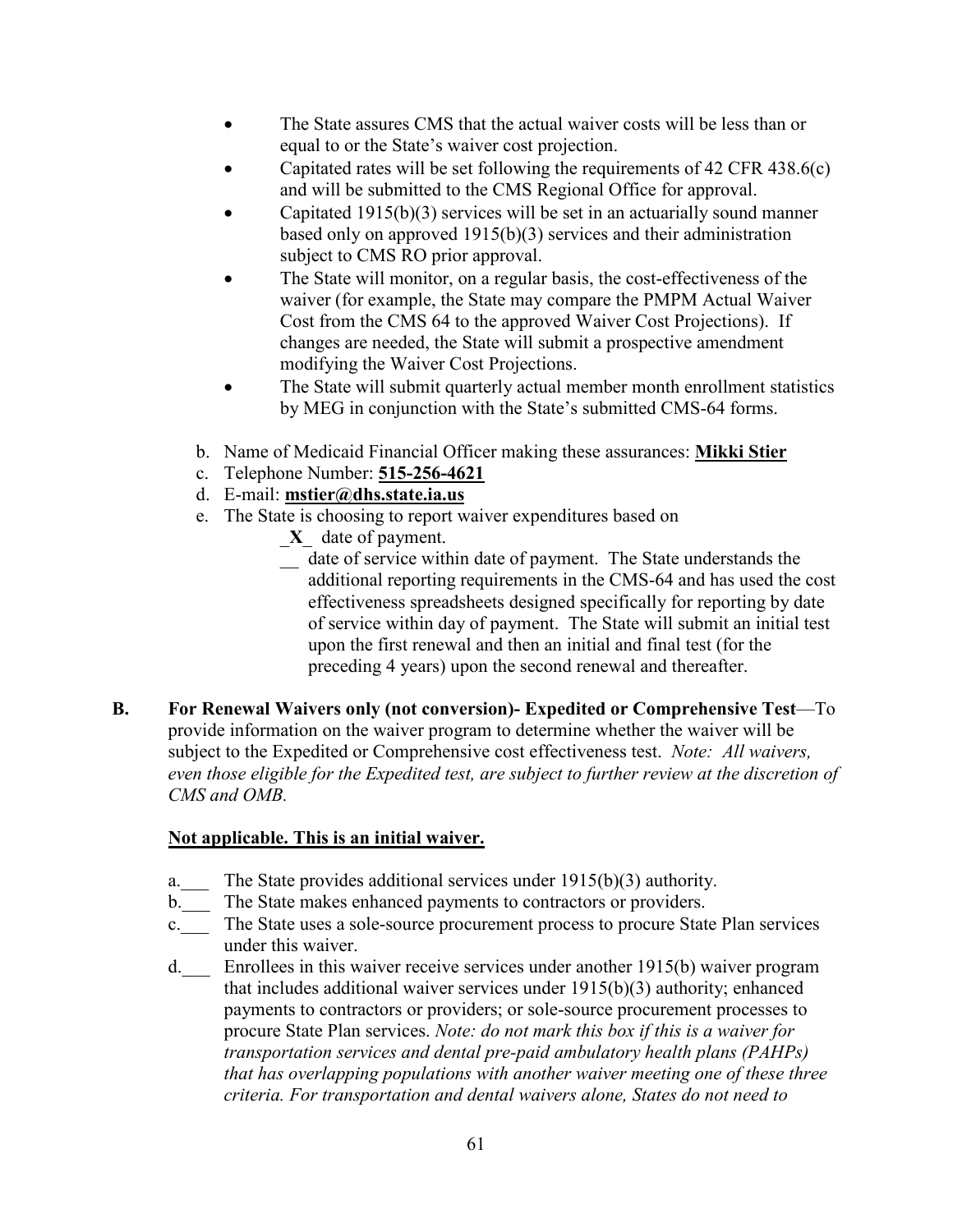*consider an overlapping population with another waiver containing additional services, enhanced payments, or sole source procurement as a trigger for the comprehensive waiver test. However, if the transportation services or dental PAHP waiver meets the criteria in a, b, or c for additional services, enhanced payments, or sole source procurement then the State should mark the appropriate box and process the waiver using the Comprehensive Test.*

If you marked any of the above, you must complete the entire preprint and your renewal waiver is subject to the Comprehensive Test. If you did not mark any of the above, your renewal waiver (not conversion or initial waiver) is subject to the Expedited Test:

- Do not complete **Appendix D3**
- Attach the most recent waiver Schedule D, and the corresponding completed quarters of CMS-64.9 waiver and CMS-64.21U Waiver and CMS 64.10 Waiver forms, and
- Your waiver will not be reviewed by OMB *at the discretion of CMS and OMB*.

The following questions are to be completed in conjunction with the Worksheet Appendices. All narrative explanations should be included in the preprint. Where further clarification was needed, we have included additional information in the preprint.

# **C. Capitated portion of the waiver only: Type of Capitated Contract**

The response to this question should be the same as in **A.I.b**.

a.\_**X**\_ MCO b.\_\_\_ PIHP

- c.\_\_\_ PAHP
- d. Other (please explain):

# **D. PCCM portion of the waiver only: Reimbursement of PCCM Providers**

Under this waiver, providers are reimbursed on a fee-for-service basis. PCCMs are reimbursed for patient management in the following manner (please check and describe):

## **Not applicable.**

- a. Management fees are expected to be paid under this waiver. The management fees were calculated as follows.
	- 1. First Year:  $\frac{1}{2}$  per member per month fee
	- 2. Second Year:  $\frac{\S}{\S}$  per member per month fee
	- $3.$  Third Year:  $\frac{\sqrt{3}}{2}$  per member per month fee
	- 4. Fourth Year:  $\frac{1}{2}$  per member per month fee
- b. Enhanced fee for primary care services. Please explain which services will be affected by enhanced fees and how the amount of the enhancement was determined.
- c.\_\_\_ Bonus payments from savings generated under the program are paid to case managers who control beneficiary utilization. Under **D.I.H.d.**, please describe the criteria the State will use for awarding the incentive payments, the method for calculating incentives/bonuses, and the monitoring the State will have in place to ensure that total payments to the providers do not exceed the Waiver Cost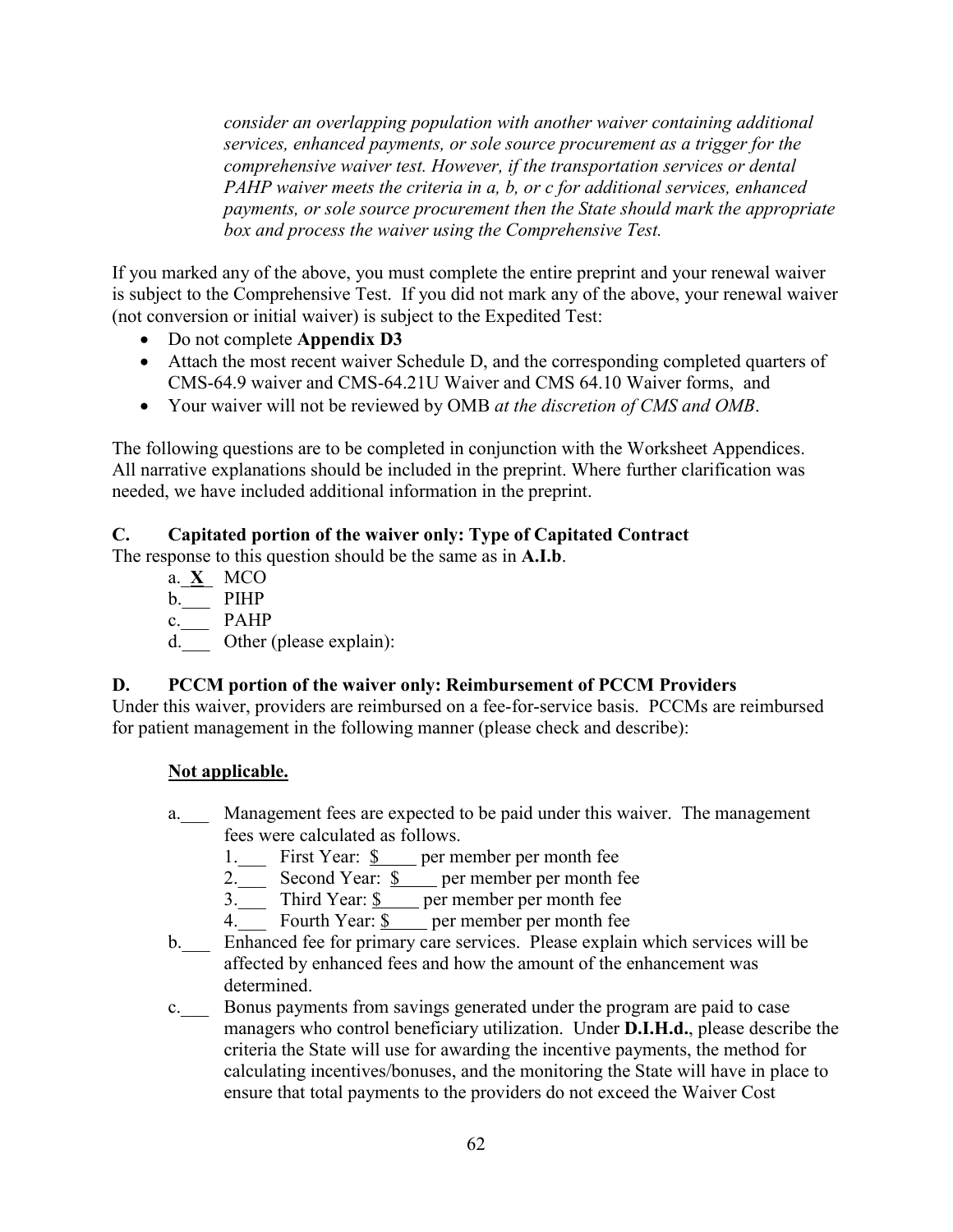Projections (Appendix D5). Bonus payments and incentives for reducing utilization are limited to savings of State Plan service costs under the waiver. Please also describe how the State will ensure that utilization is not adversely affected due to incentives inherent in the bonus payments. The costs associated with any bonus arrangements must be accounted for in Appendix D3. Actual Waiver Cost. d. Other reimbursement method/amount. \$ Please explain the State's rationale for determining this method or amount.

# **E. Appendix D1 – Member Months**

Please mark all that apply.

For Initial Waivers only:

- a.  $X$  Population in the base year data
	- 1.  $X$  Base year data is from the same population as to be included in the waiver.
		- 2. \_ Base year data is from a <u>comparable</u> population to the individuals to be included in the waiver. (Include a statement from an actuary or other explanation, which supports the conclusion that the populations are comparable.)
- b. For an initial waiver, if the State estimates that not all eligible individuals will be enrolled in managed care (i.e., a percentage of individuals will not be enrolled because of changes in eligibility status and the length of the enrollment process) please note the adjustment here.
- c.\_**X**\_\_[Required] Explain the reason for any increase or decrease in member months projections from the base year or over time: **Member month projections are based on historical state experience as well as anticipated changes between the base year and prospective years in the Medicaid, Iowa Health and Wellness, and Family Planning Waiver populations**.
- d. [Required] Explain any other variance in eligible member months from BY to P2:
- $\frac{1}{2}$ e.\_ **X** \_[Required] List the year(s) being used by the State as a base year: **State fiscal year 2014**. If multiple years are being used, please explain:
- f.  $X$  [Required] Specify whether the base year is a State fiscal year (SFY), Federal fiscal year (FFY), or other period **State fiscal year (SFY)**
- g.\_\_\_ [Required] Explain if any base year data is not derived directly from the State's MMIS fee-for-service claims data:

For Conversion or Renewal Waivers: **Not applicable.**

- a.<sub>\_\_\_\_</sub> [Required] Population in the base year and R1 and R2 data is the population under the waiver.
- b.\_\_\_\_ For a renewal waiver, because of the timing of the waiver renewal submittal, the State did not have a complete R2 to submit. Please ensure that the formulas correctly calculated the annualized trend rates. *Note: it is no longer acceptable to estimate enrollment or cost data for R2 of the previous waiver period.*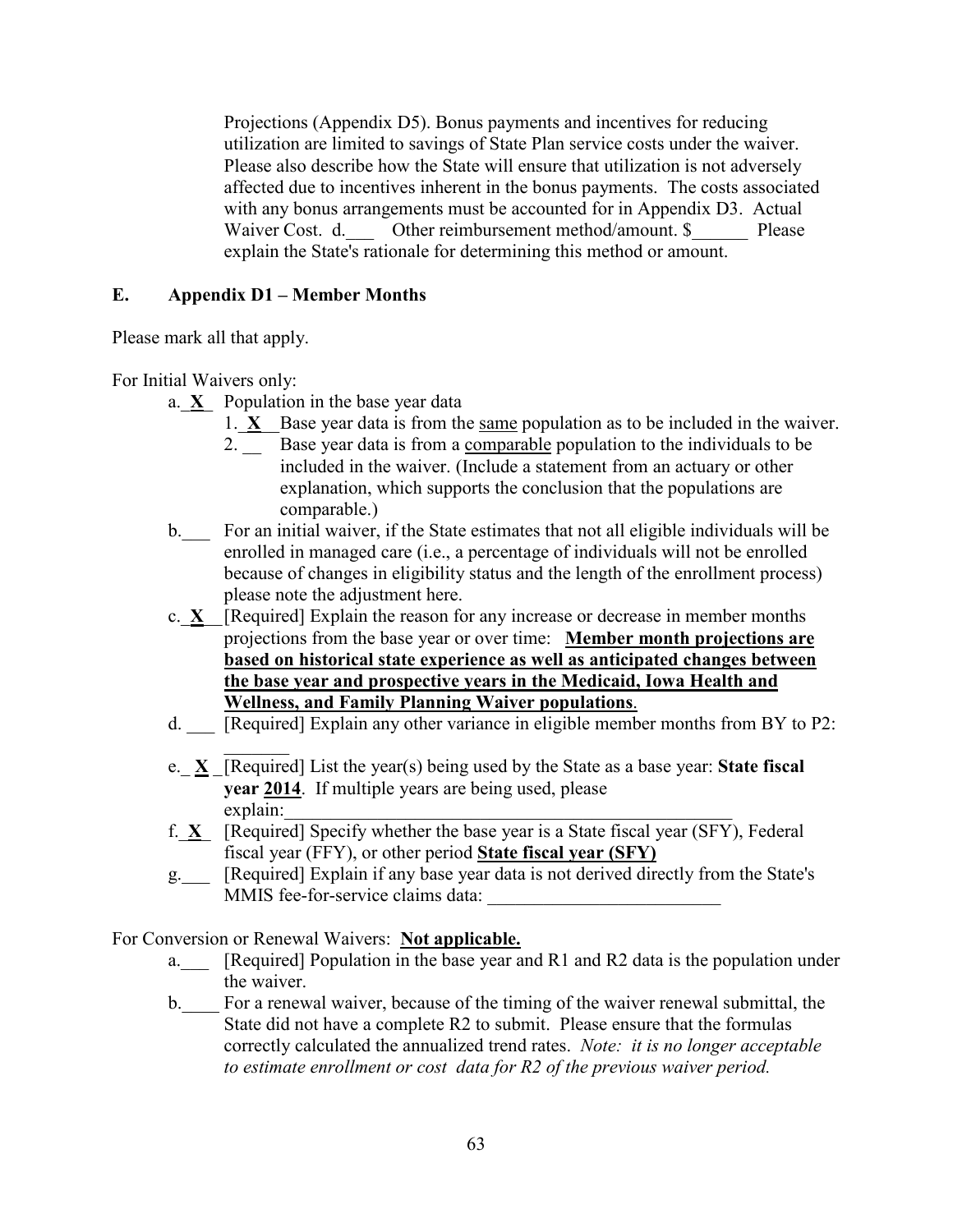- c. [Required] Explain the reason for any increase or decrease in member months projections from the base year or over time:
- $\mathcal{L}_\text{max}$  , and the set of the set of the set of the set of the set of the set of the set of the set of the set of the set of the set of the set of the set of the set of the set of the set of the set of the set of the d. \_\_\_ [Required] Explain any other variance in eligible member months from BY/R1 to  $P2$ :
- e. [Required] Specify whether the  $BY/R1/R2$  is a State fiscal year (SFY), Federal fiscal year (FFY), or other period:

**F.** Appendix D2.S - Services in Actual Waiver Cost

For Initial Waivers:

a.  $X$  [Required] Explain the exclusion of any services from the costeffectiveness analysis. For States with multiple waivers serving a single beneficiary, please document how all costs for waiver covered individuals taken into account.

## **Dental, School-Based, Money Follows the Person, and Iowa Veteran's Home services are not included in the IHQHI waiver. State supplemental payments to members residing at Residential Care Facilities are also excluded.**

For Conversion or Renewal Waivers: **Not applicable.**

 $\mathcal{L}_\text{max}$  , where  $\mathcal{L}_\text{max}$  and  $\mathcal{L}_\text{max}$  and  $\mathcal{L}_\text{max}$ 

 $\mathcal{L}_\mathcal{L}$ 

a. [Required] Explain if different services are included in the Actual Waiver Cost from the previous period in **Appendix D3** than for the upcoming waiver period in **Appendix D5**. Explain the differences here and how the adjustments were made on **Appendix D5**:

 $\mathcal{L}_\mathcal{L} = \{ \mathcal{L}_\mathcal{L} = \{ \mathcal{L}_\mathcal{L} = \{ \mathcal{L}_\mathcal{L} = \{ \mathcal{L}_\mathcal{L} = \{ \mathcal{L}_\mathcal{L} = \{ \mathcal{L}_\mathcal{L} = \{ \mathcal{L}_\mathcal{L} = \{ \mathcal{L}_\mathcal{L} = \{ \mathcal{L}_\mathcal{L} = \{ \mathcal{L}_\mathcal{L} = \{ \mathcal{L}_\mathcal{L} = \{ \mathcal{L}_\mathcal{L} = \{ \mathcal{L}_\mathcal{L} = \{ \mathcal{L}_\mathcal{$ 

- b. [Required] Explain the exclusion of any services from the cost-effectiveness analysis. For States with multiple waivers serving a single beneficiary, please document how all costs for waiver covered individuals taken into account:
- **G.** Appendix D2.A Administration in Actual Waiver Cost **[Required] The State allocated administrative costs between the fee-for-service and managed care program depending upon the program structure.** *Note: initial programs will enter only FFS costs in the BY. Renewal and Conversion waivers will enter all waiver and FFS administrative costs in the R1 and R2 or BY.*

For Initial Waivers:

a. For an initial waiver, please document the amount of savings that will be accrued in the State Plan services. Savings under the waiver must be great enough to pay for the waiver administration costs in addition to those costs in FFS. Please state the aggregate budgeted amount projected to be spent on each additional service in the upcoming waiver period in the chart below. **Appendix D5** should reflect any savings to be accrued as well as any additional administration expected. The savings should at least offset the administration.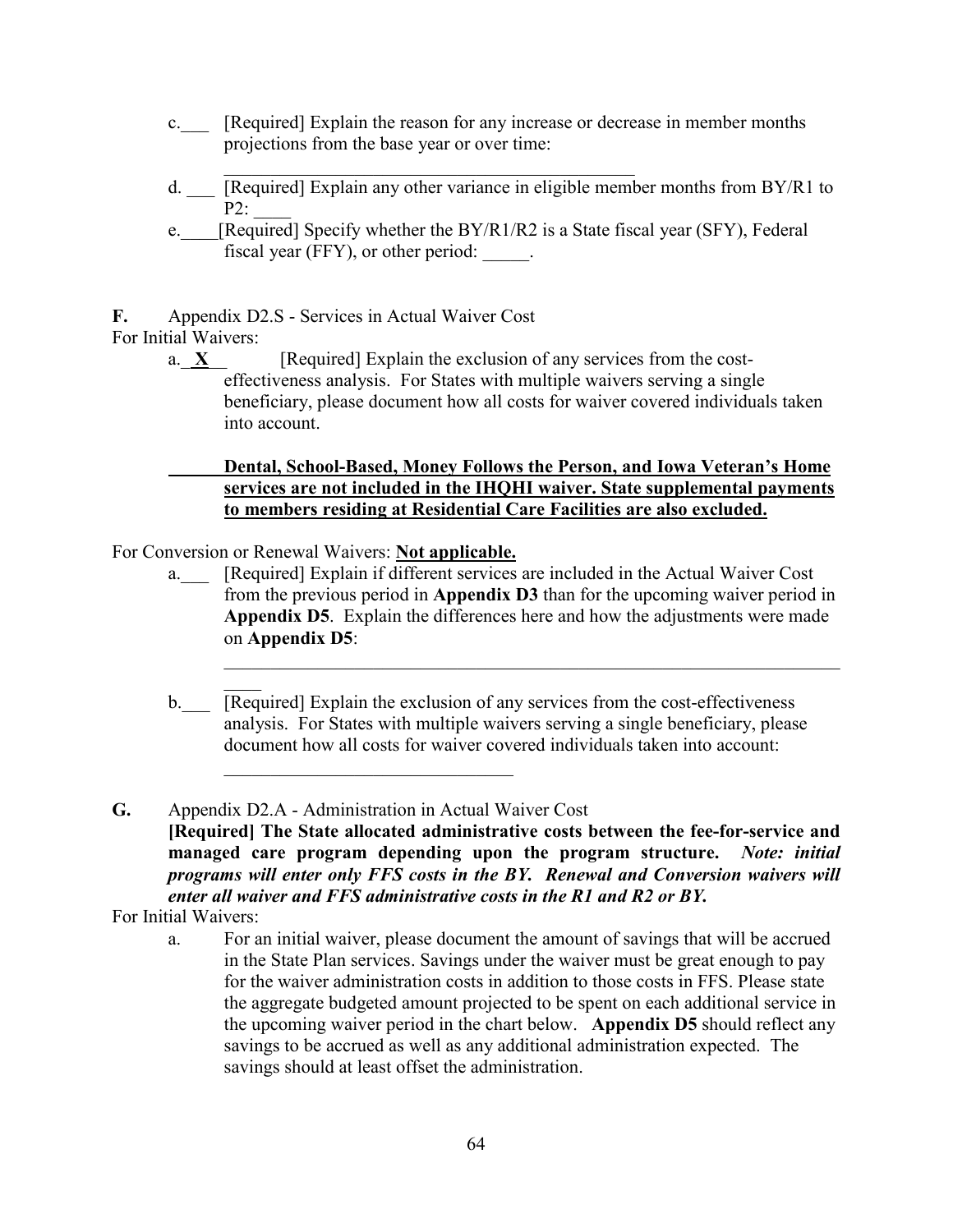## **Although this is an initial waiver, some of the services have been capitated in the past. The state's administrative costs are not expected to increase by items other than trend under the IHQHI waiver. Thus, no additional administration expenses are being reflected in the Appendix D materials.**

| <b>Additional Administration</b><br><b>Expense</b>                                 | <b>Savings</b><br>projected in<br><b>State Plan</b><br><b>Services</b> | <b>Inflation</b><br>projected | Amount projected to be<br>spent in Prospective<br><b>Period</b> |
|------------------------------------------------------------------------------------|------------------------------------------------------------------------|-------------------------------|-----------------------------------------------------------------|
| (Service Example: Actuary,<br>Independent Assessment, EQRO,                        | $$54,264$ savings<br>or $.03$ PMPM                                     | $9.97\%$ or<br>\$5,411        | \$59,675 or .03 PMPM P1                                         |
| Enrollment Broker- See attached<br>documentation for justification of<br>savings.) |                                                                        |                               | \$62,488 or .03 PMPM P2                                         |
| Total                                                                              |                                                                        |                               |                                                                 |
|                                                                                    | Appendix D5                                                            |                               | Appendix D5 should reflect                                      |
|                                                                                    | should reflect                                                         |                               | this.                                                           |
|                                                                                    | this.                                                                  |                               |                                                                 |

**The allocation method for either initial or renewal waivers is explained below:**

- **a.** X The State allocates the administrative costs to the managed care program **based upon the number of waiver enrollees as a percentage of total Medicaid enrollees.** *Note: this is appropriate for MCO/PCCM programs.*
- **b.\_\_\_ The State allocates administrative costs based upon the program cost as a percentage of the total Medicaid budget. It would not be appropriate to allocate the administrative cost of a mental health program based upon the percentage of enrollees enrolled.** *Note: this is appropriate for statewide PIHP/PAHP programs.*
- c. Other (Please explain).
- **H.** Appendix D3 Actual Waiver Cost
	- a.\_**X**\_\_The State is requesting a 1915(b)(3) waiver in **Section A.I.A.1.c** and will be providing non-state plan medical services. The State will be spending a portion of its waiver savings for additional services under the waiver.

For an initial waiver, in the chart below, please document the amount of savings that will be accrued in the State Plan services. The amount of savings that will be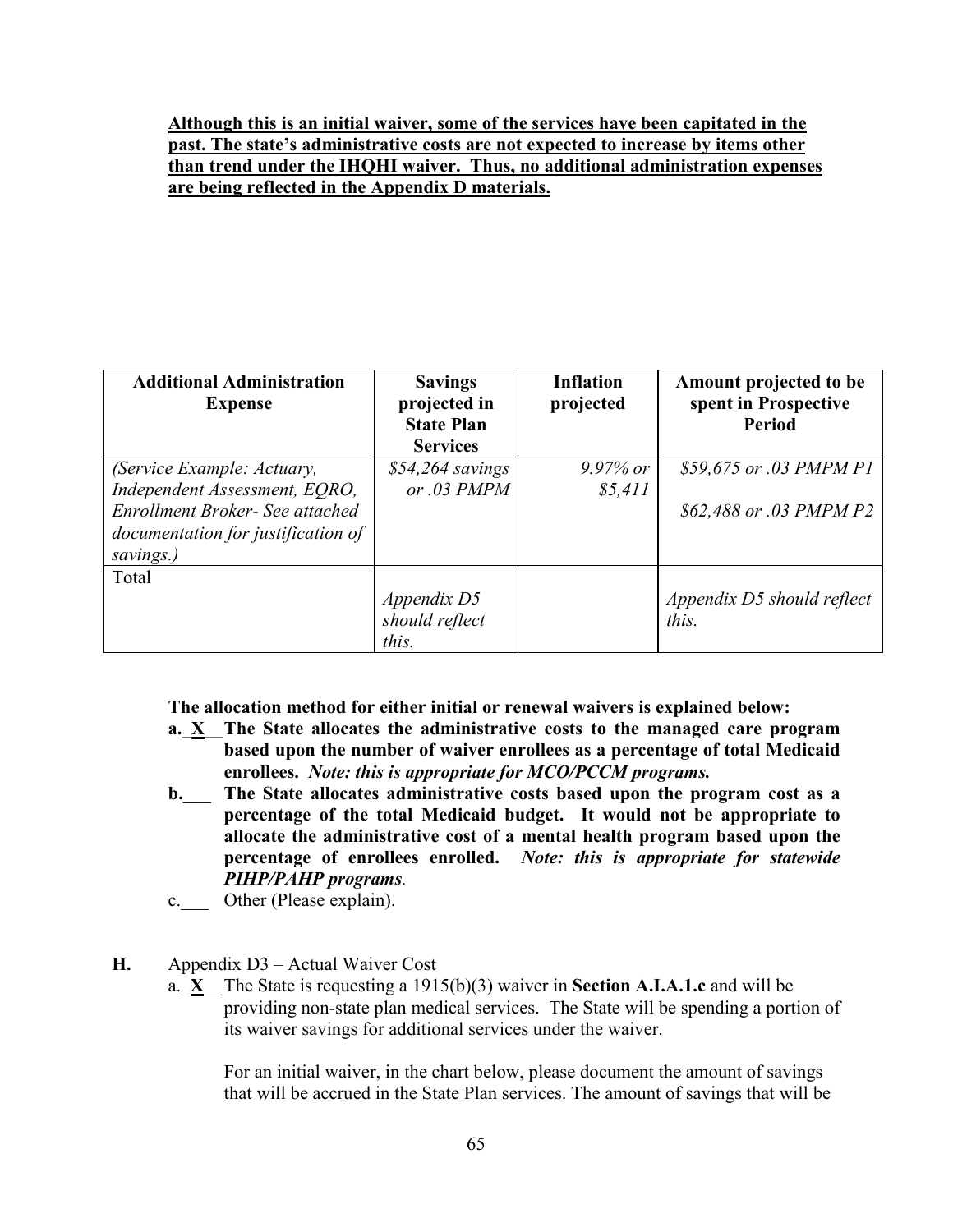spent on 1915(b)(3) services must be reflected on **Column T of Appendix D5** in the initial spreadsheet Appendices. Please include a justification of the amount of savings expected and the cost of the 1915(b)(3) services. Please state the aggregate budgeted amount projected to be spent on each additional service in the upcoming waiver period in the chart below. This amount should be reflected in the State's Waiver Cost Projection for P1 and P2 on **Column W in Appendix D5**.

**Although this is an initial waiver, the state has been providing 1915(b) services through its Iowa Plan for Behavioral Health 1915(b) waiver. The amount included in the retrospective period is the portion of the capitation payments made under the Iowa Plan for b(3) services. The PIHP's encounter data was used to split the capitations into State Plan and B(3). The information in the table below includes trend as well as the impact of any other adjustments between the retrospective period and the prospective period.**

| $1915(b)(3)$ Service                                                                       | <b>Amount Spent in</b><br><b>Retrospective Period</b> | <b>Inflation</b><br>projected | Amount<br>projected to be<br>spent in<br><b>Prospective</b><br><b>Period</b> |
|--------------------------------------------------------------------------------------------|-------------------------------------------------------|-------------------------------|------------------------------------------------------------------------------|
| 1915(b) capitations<br>paid by service were<br>not tracked separately<br>in the base year. | $$15,579,790$ or<br>\$2.72 PMPM BY                    | 6.3% in $PI$                  | \$2.89 PMPM in<br>PI                                                         |

Chart: Initial Waiver State Specific 1915(b)(3) Service Expenses and Projections **Please see the table above.**

| 1915(b)(3) Service                                                                                                     | <b>Savings</b><br>projected in<br><b>State Plan</b><br><b>Services</b> | <b>Inflation</b><br>Projected | Amount projected to be<br>spent in Prospective<br><b>Period</b> |
|------------------------------------------------------------------------------------------------------------------------|------------------------------------------------------------------------|-------------------------------|-----------------------------------------------------------------|
| (Service Example: $1915(b)(3)$<br>step-down nursing care services                                                      | $$54,264$ savings<br>or $.03$ PMPM                                     | $9.97\%$ or<br>\$5,411        | \$59,675 or .03 PMPM P1                                         |
| financed from savings from<br>inpatient hospital care. See<br>attached documentation for<br>justification of savings.) |                                                                        |                               | \$62,488 or .03 PMPM P2                                         |
|                                                                                                                        |                                                                        |                               |                                                                 |
|                                                                                                                        |                                                                        |                               |                                                                 |
| Total                                                                                                                  | $(PMPM)$ in                                                            |                               | (PMPM in Appendix D5                                            |
|                                                                                                                        | Appendix D5<br>Column $Tx$<br>projected                                |                               | Column W x projected<br>member months should<br>correspond)     |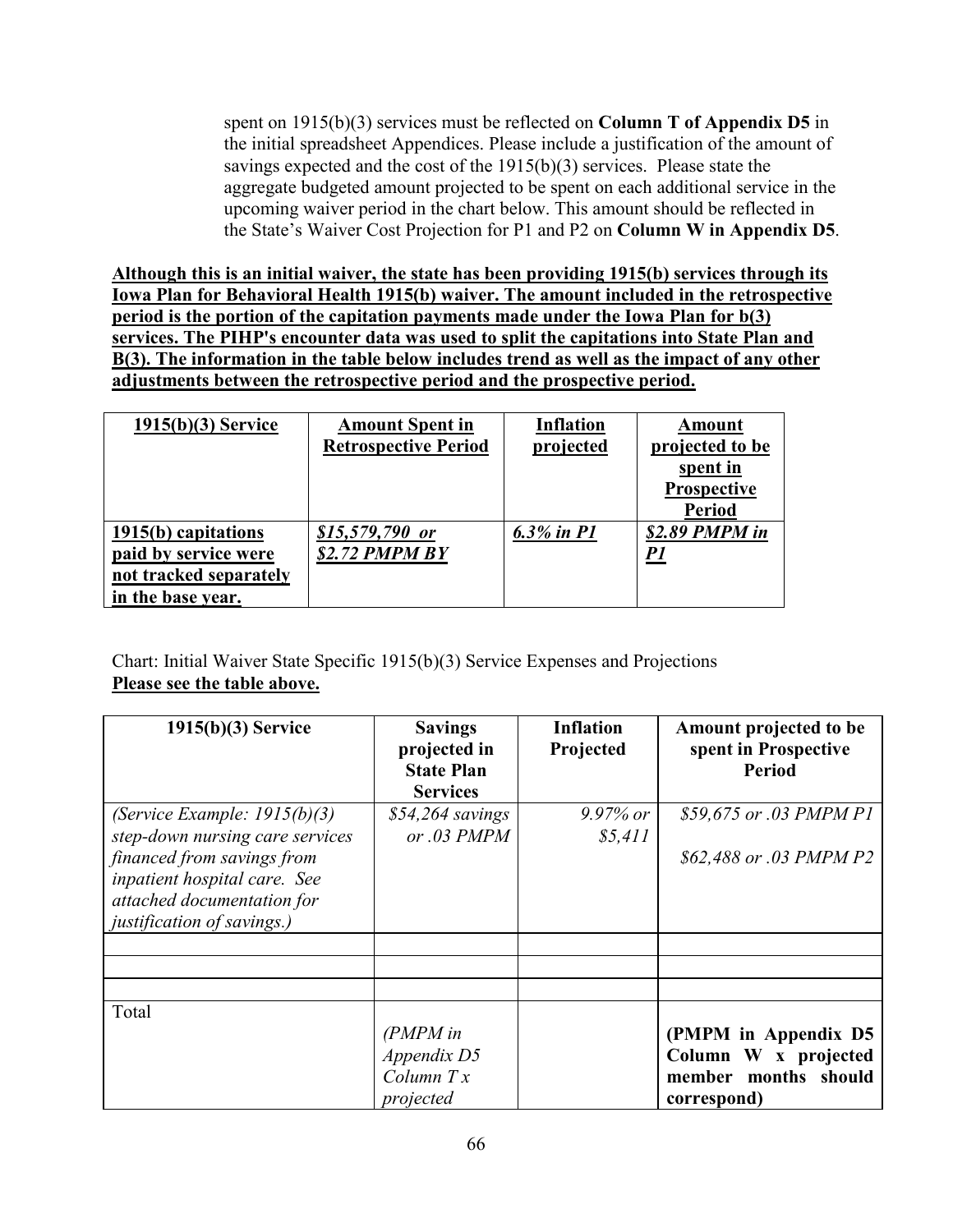| member months<br>should<br>correspond) |  |
|----------------------------------------|--|
|                                        |  |

For a renewal or conversion waiver, in the chart below, please state the actual amount spent on each 1915(b)(3) service in the retrospective waiver period. This amount must be built into the State's Actual Waiver Cost for R1 and R2 (BY for Conversion) on **Column H in Appendix D3**. Please state the aggregate amount of 1915(b)(3) savings budgeted for each additional service in the upcoming waiver period in the chart below. This amount must be built into the State's Waiver Cost Projection for P1 and P2 on **Column W in Appendix D5**.

Chart: Renewal/Conversion Waiver State Specific 1915(b)(3) Service Expenses and Projections **Not applicable.**

| $1915(b)(3)$ Service                                                                                                                                                                              | <b>Amount Spent in</b><br><b>Retrospective Period</b>                                                              | <b>Inflation</b><br>projected | <b>Amount</b><br>projected to be<br>spent in<br>Prospective<br><b>Period</b>                                                              |
|---------------------------------------------------------------------------------------------------------------------------------------------------------------------------------------------------|--------------------------------------------------------------------------------------------------------------------|-------------------------------|-------------------------------------------------------------------------------------------------------------------------------------------|
| (Service Example:<br>$1915(b)(3)$ step-down<br>nursing care services<br>financed from savings<br>from inpatient hospital<br>care. See attached<br>documentation for<br>justification of savings.) | $$1,751,500$ or<br>\$.97 PMPM R1<br>$$1,959,150$ or<br>$$1.04$ PMPM R2 or BY<br>in Conversion                      | 8.6% or<br>\$169,245          | $$2,128,395$ or<br>$1.07$ PMPM in P1<br>$$2,291,216$ or<br>$1.10$ PMPM in P2                                                              |
| <b>Total</b>                                                                                                                                                                                      | (PMPM in Appendix<br>Column<br>D <sub>3</sub><br>$\bf H$<br>$\mathbf{x}$<br>member<br>months<br>should correspond) |                               | (PMPM<br>in<br>Appendix<br>D <sub>5</sub><br>Column<br>$\mathbf W$<br>$\mathbf{x}$<br>projected<br>member months<br>should<br>correspond) |

b. The State is including voluntary populations in the waiver. Describe below how the issue of selection bias has been addressed in the Actual Waiver Cost calculations: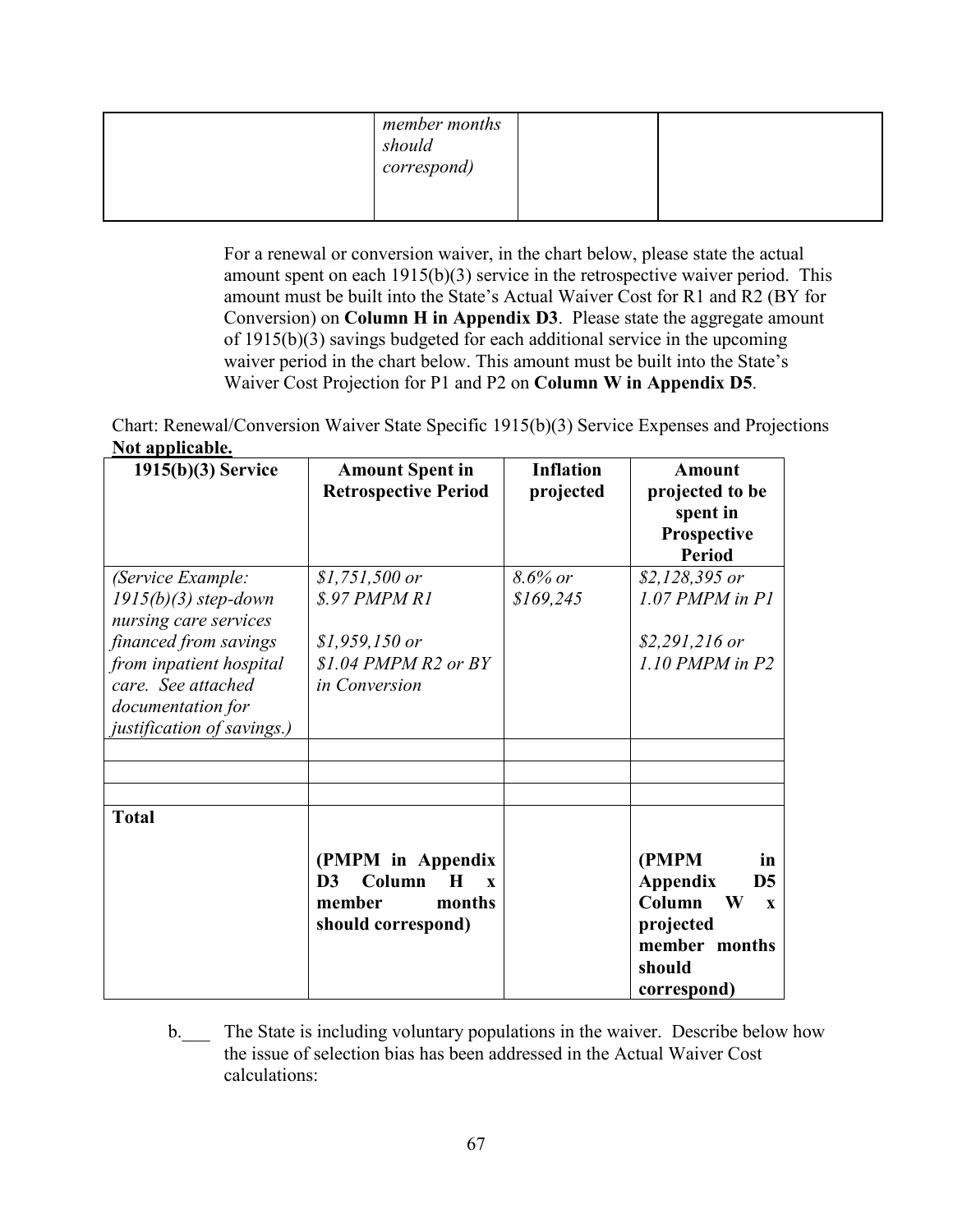c.\_**X**\_ Capitated portion of the waiver only -- Reinsurance or Stop/Loss Coverage: Please note how the State will be providing or requiring reinsurance or stop/loss coverage as required under the regulation. States may require MCOs/PIHPs/PAHPs to purchase reinsurance. Similarly, States may provide stop-loss coverage to MCOs/PIHPs/PAHPs when MCOs/PIHPs/PAHPs exceed certain payment thresholds for individual enrollees. Stop loss provisions usually set limits on maximum days of coverage or number of services for which the MCO/PIHP/PAHP will be responsible. If the State plans to provide stop/loss coverage, a description is required. The State must document the probability of incurring costs in excess of the stop/loss level and the frequency of such occurrence based on FFS experience. The expenses per capita (also known as the stoploss premium amount) should be deducted from the capitation year projected costs. In the initial application, the effect should be neutral. In the renewal report, the actual reinsurance cost and claims cost should be reported in Actual Waiver Cost.

## Basis and Method:

- 1.\_**X**\_\_The State does not provide stop/loss protection for MCOs/PIHPs/PAHPs, but requires MCOs/PIHPs/PAHPs to purchase reinsurance coverage privately **to provide for insolvency issues***.* No adjustment was necessary.
- 2. The State provides stop/loss protection (please describe):

## **The MCOs must comply with the requirements at Iowa Admin Code r. 191- 40.17(514B).**

- d.\_\_\_Incentive/bonus/enhanced Payments for both Capitated and fee-for-service Programs:
	- 1.\_\_**X**\_\_[For the capitated portion of the waiver] the total payments under a capitated contract include any incentives the State provides in addition to capitated payments under the waiver program. The costs associated with any bonus arrangements must be accounted for in the capitated costs **(Column D of Appendix D3 Actual Waiver Cost).** Regular State Plan service capitated adjustments would apply.
		- i.Document the criteria for awarding the incentive payments.
		- ii.Document the method for calculating incentives/bonuses, and
		- iii.Document the monitoring the State will have in place to ensure that total payments to the MCOs/PIHPs/PAHPs do not exceed the Waiver Cost Projection.

# **There were no incentive payments made during the BY experience and are reflected as \$0 in Appendix D.3. Under IHQHI, the MCOs will be eligible for an incentive payment of 2% of capitations, upon meeting certain performance and clinical outcomes.**

2. For the fee-for-service portion of the waiver, all fee-for-service must be accounted for in the fee-for-service incentive costs **(Column G of**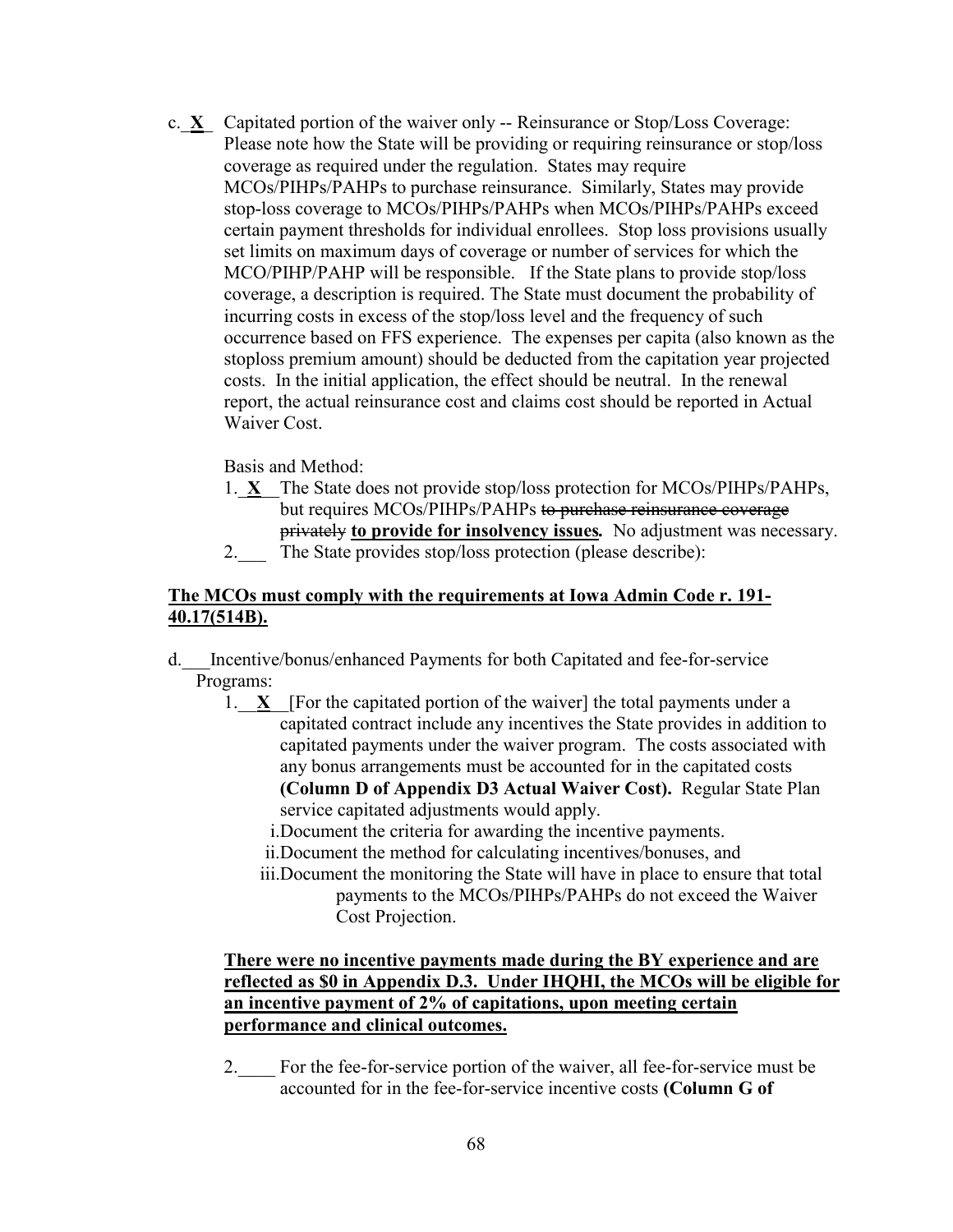**Appendix D3 Actual Waiver Cost).** For PCCM providers, the amount listed should match information provided in **D.I.D Reimbursement of Providers**. Any adjustments applied would need to meet the special criteria for fee-for-service incentives if the State elects to provide incentive payments in addition to management fees under the waiver program **(See D.I.I.e and D.I.J.e)**

- i. Document the criteria for awarding the incentive payments.
- ii. Document the method for calculating incentives/bonuses, and
- iii. Document the monitoring the State will have in place to ensure that total payments to the MCOs/PIHPs/PAHPs/PCCMs do not exceed the Waiver Cost Projection.

# **Historical amounts paid to PCCM providers is included under the MCO/PIHP capitated costs column on Appendix D.3 as instructed. The amounts were \$4,330,246 for TANF and \$740,584 for Expansion.**

### **Current Initial Waiver Adjustments in the preprint**

**I.** Appendix D4 – Initial Waiver – Adjustments in the Projection OR Conversion Waiver for DOS within DOP

**Initial Waiver Cost Projection & Adjustments (If this is a Conversion or Renewal waiver for DOP, skip to J. Conversion or Renewal Waiver Cost Projection and Adjustments): States may need to make certain adjustments to the Base Year in order to accurately reflect the waiver program in P1 and P2. If the State has made an adjustment to its Base Year, the State should note the adjustment and its location in Appendix D4, and include information on the basis and method used in this section of the preprint. Where noted, certain adjustments should be mathematically accounted for in Appendix D5.** 

The following adjustments are appropriate for initial waivers. Any adjustments that are required are indicated as such.

- a. **State Plan Services Trend Adjustment**  the State must trend the data forward to reflect cost and utilization increases. The BY data already includes the actual Medicaid cost changes to date for the population enrolled in the program. This adjustment reflects the expected cost and utilization increases in the managed care program from BY to the end of the waiver (P2). Trend adjustments may be service-specific. The adjustments may be expressed as percentage factors. Some states calculate utilization and cost increases separately, while other states calculate a single trend rate encompassing both utilization and cost increases. The State must document the method used and how utilization and cost increases are not duplicative if they are calculated separately. **This adjustment must be mutually exclusive of programmatic/policy/pricing changes and CANNOT be taken twice. The State must document how it ensures there is no duplication with programmatic/policy/pricing changes.**
	- 1.  $X$  [Required, if the State's BY is more than 3 months prior to the beginning of P1] The State is using actual State cost increases to trend past data to the current time period *(i.e., trending from 1999 to present)* The actual trend rate used is: \_**3% annually from BY to P1, and 4% thereafter**. Please document how that trend was calculated: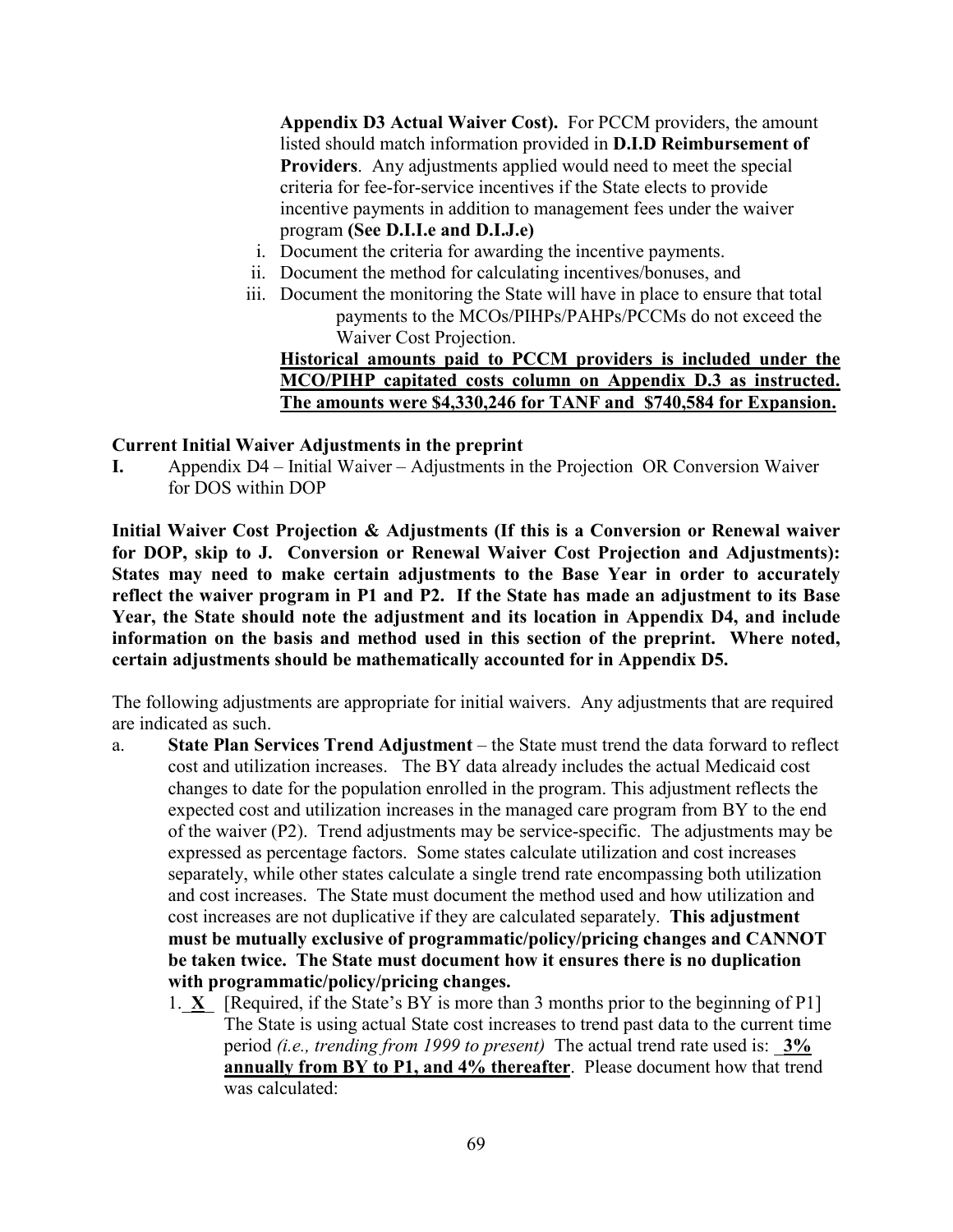**Trend is a combination of historical experience which includes legislated trend supplemented with internal trend sources and judgement. An annual state plan, 1915(b)(3), and 1915(c) trend of 3% was used. Additionally, the trend adjustment includes a one-time 2% reduction to the base costs. This 2% reduction was to shift costs to the incentive costs category, where the withhold payments may be monitored. Finally, program and policy change adjustments were included in the 1915(b)(3) and 1915(c) trend factors to avoid altering the structure of the Appendix D workbook.**

## **An annual 4% trend was used for P1 to P5.**

- 2. **X** [Required, to trend BY to P1 and P2 in the future] When cost increases are unknown and in the future, the State is using a predictive trend of either State historical cost increases or national or regional factors that are predictive of future costs (same requirement as capitated ratesetting regulations) *(i.e., trending from present into the future)*.
	- i.  $X$  State historical cost increases. Please indicate the years on which the rates are based: base years  $SFY 13-SFY14$  In addition, please indicate the mathematical method used (multiple regression, linear regression, chi-square, least squares, exponential smoothing, etc.). Finally, please note and explain if the State's cost increase calculation includes more factors than a price increase such as changes in technology, practice patterns, and/or units of service PMPM.
	- ii.  $X$  National or regional factors that are predictive of this waiver's future costs. Please indicate the services and indicators used\_**proprietary data sources**\_\_\_\_\_\_. Please indicate how this factor was determined to be predictive of this waiver's future costs. Finally, please note and explain if the State's cost increase calculation includes more factors than a price increase such as changes in technology, practice patterns, and/or units of service PMPM.

# **Cost is primarily driven by legislation. Overall trend was estimated by categories of service using historical data, proprietary data sources, and actuarial judgement.**

- 3.\_\_\_\_ The State estimated the PMPM cost changes in units of service, technology and/or practice patterns that would occur in the waiver separate from cost increase. Utilization adjustments made were service-specific and expressed as percentage factors. The State has documented how utilization and cost increases were not duplicated. This adjustment reflects the changes in utilization between the BY and the beginning of the P1 and between years P1 and P2.
	- i. Please indicate the years on which the utilization rate was based (if calculated separately only).
	- ii. Please document how the utilization did not duplicate separate cost increase trends.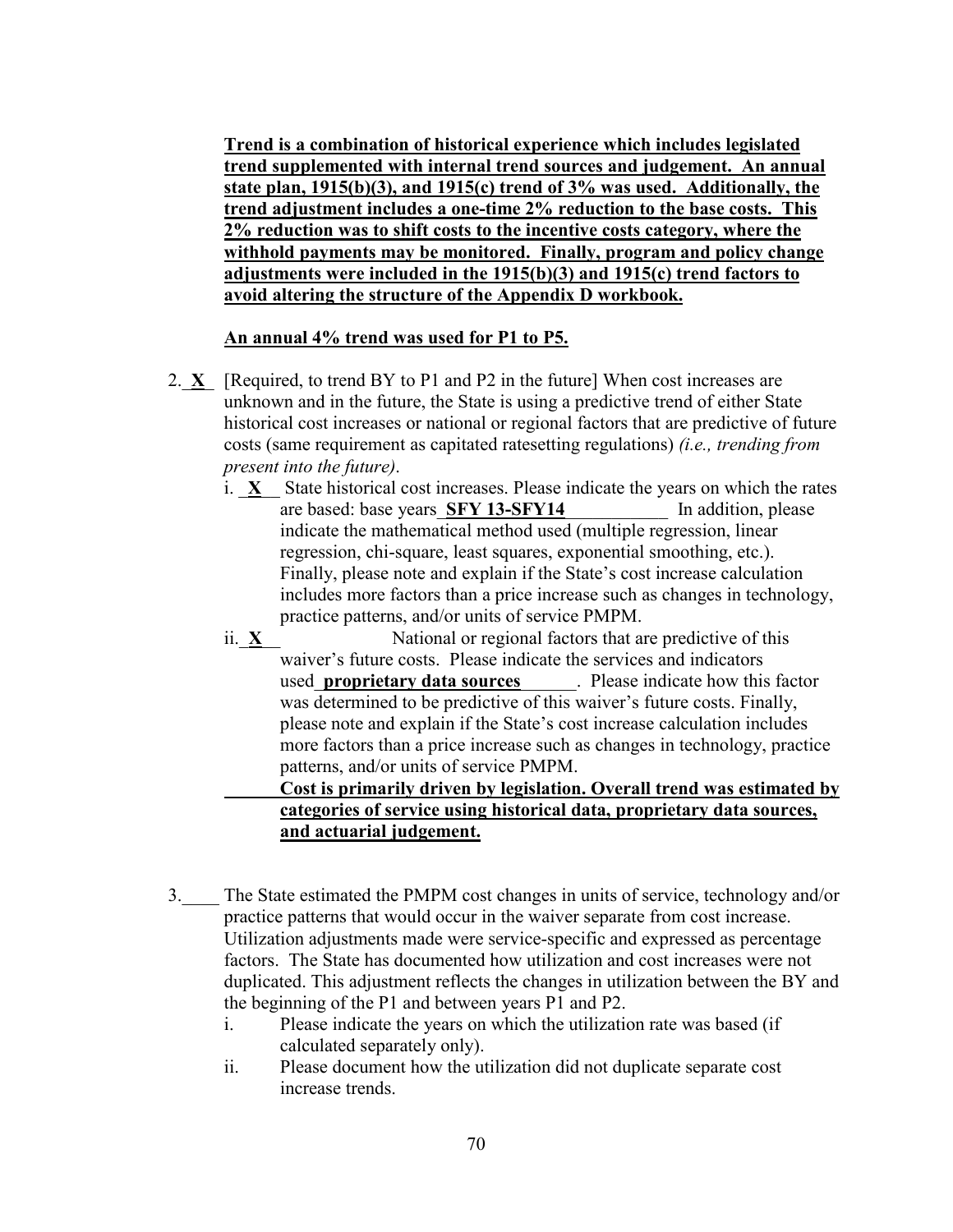- b. \_**X**\_ **State Plan Services Programmatic/Policy/Pricing Change Adjustment:** This adjustment should account for any programmatic changes that are not cost neutral and that affect the Waiver Cost Projection. Adjustments to the BY data are typically for changes that occur after the BY (or after the collection of the BY data) and/or during P1 and P2 that affect the overall Medicaid program. For example, changes in rates, changes brought about by legal action, or changes brought about by legislation. For example, Federal mandates, changes in hospital payment from per diem rates to Diagnostic Related Group (DRG) rates or changes in the benefit coverage of the FFS program. **This adjustment must be mutually exclusive of trend and CANNOT be taken twice. The State must document how it ensures there is no duplication with trend.** If the State is changing one of the aspects noted above in the FFS State Plan then the State needs to estimate the impact of that adjustment. *Note: FFP on rates cannot be claimed until CMS approves the SPA per the 1/2/01 SMD letter. Prior approval of capitation rates is contingent upon approval of the SPA*. Others:
	- Additional State Plan Services  $(+)$
	- Reductions in State Plan Services (-)
	- Legislative or Court Mandated Changes to the Program Structure or fee schedule not accounted for in cost increases or pricing (+/-)
	- 1. The State has chosen not to make an adjustment because there were no programmatic or policy changes in the FFS program after the MMIS claims tape was created. In addition, the State anticipates no programmatic or policy changes during the waiver period.
	- 2. **X** An adjustment was necessary. The adjustment(s) is(are) listed and described below:
		- i. The State projects an externally driven State Medicaid managed care rate increases/decreases between the base and rate periods.

For each change, please report the following:

- A. The size of the adjustment was based upon a newly approved State Plan Amendment (SPA). PMPM size of adjustment
- B. The size of the adjustment was based on pending SPA. Approximate PMPM size of adjustment \_\_\_\_\_\_\_
- C.\_\_\_\_Determine adjustment based on currently approved SPA. PMPM size of adjustment
- *D.\_\_\_\_Determine adjustment for Medicare Part D dual eligibles.*
- E. Other (please describe):
- ii. The State has projected no externally driven managed care rate increases/decreases in the managed care rates.
- iii.\_\_ Changes brought about by legal action (please describe): For each change, please report the following:
	- A. The size of the adjustment was based upon a newly approved State Plan Amendment (SPA). PMPM size of adjustment
	- B. The size of the adjustment was based on pending SPA. Approximate PMPM size of adjustment \_\_\_\_\_\_\_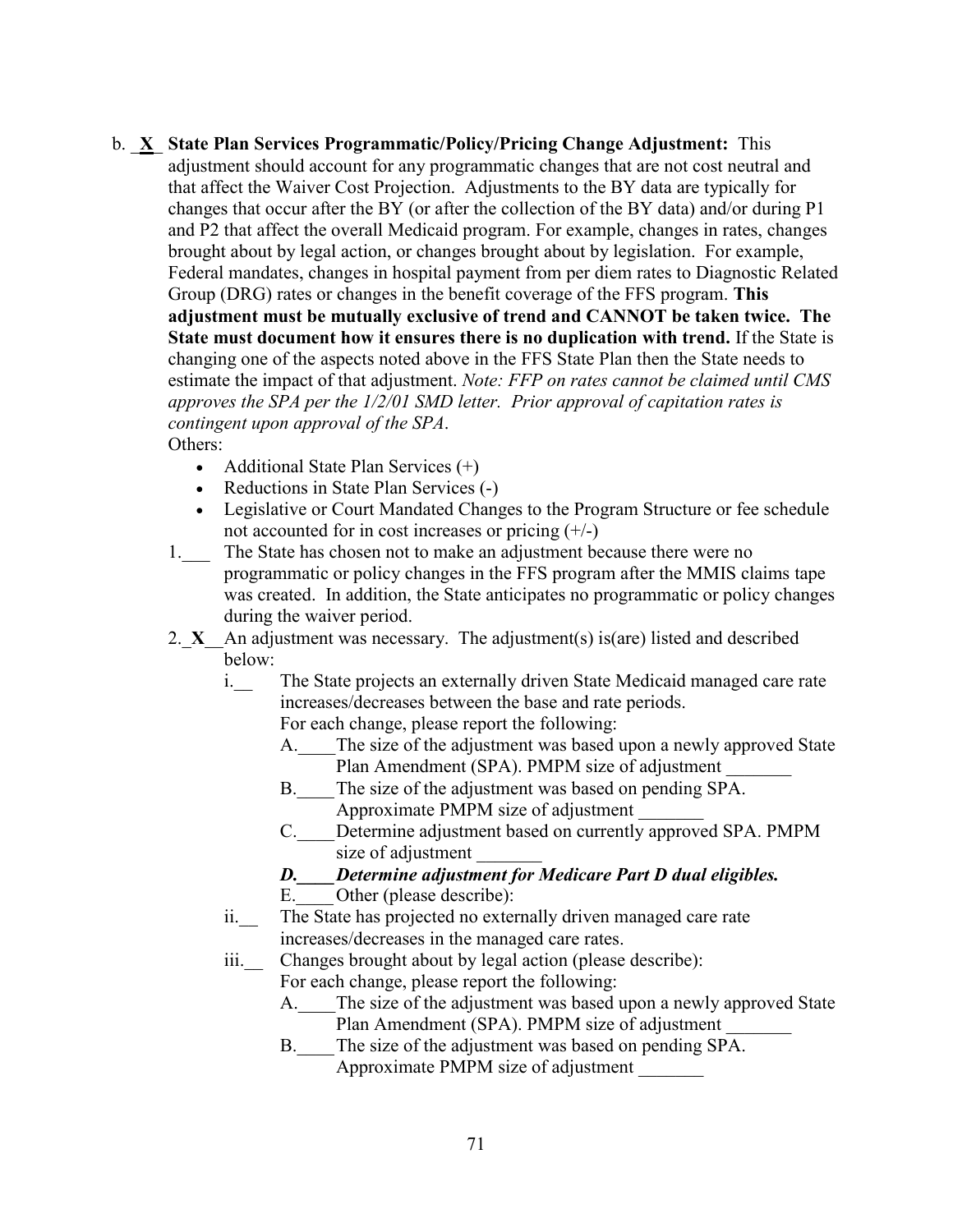- C. Determine adjustment based on currently approved SPA. PMPM size of adjustment
- D. Other (please describe):
- iv.\_\_ Changes in legislation (please describe):
	- For each change, please report the following:
		- A. The size of the adjustment was based upon a newly approved State Plan Amendment (SPA). PMPM size of adjustment
		- B. The size of the adjustment was based on pending SPA. Approximate PMPM size of adjustment \_\_\_\_\_\_\_
		- C.\_\_\_\_Determine adjustment based on currently approved SPA. PMPM size of adjustment
		- D. Other (please describe):
- v. **X** Other (please describe):
	- A. The size of the adjustment was based upon a newly approved State Plan Amendment (SPA). PMPM size of adjustment
	- B. The size of the adjustment was based on pending SPA. Approximate PMPM size of adjustment \_\_\_\_\_\_\_
	- C.\_\_\_\_Determine adjustment based on currently approved SPA. PMPM size of adjustment
	- D. Other (please describe):
	- E.\_\_\_\_
- **Pharmacy Dispensing Fee - The State of Iowa increased the pharmacy dispensing fee to \$11.73 on August 2014 (previously \$10.12). This reflected an estimated impact to the pharmacy expenditures of \$10.4 million or approximately 3.5%.**
- **Ambulance - The State of Iowa increased the reimbursement to ambulance providers by 10% on July 1, 2014.**
- **Nursing Home providers - The State of Iowa increased the reimbursement to nursing home providers by \$2.8 million or approximately 0.4% on July 1, 2014**

**The following describes the policy and program changes that occurred on July 1, 2015.**

- **Nursing Facility Rebase: Intermediate Care Facility provider category of service (COS 25) less the Iowa Veterans Home plus client participation amounts not included in the MMIS reimbursement amount. The fiscal impact was \$29.8 million.**
- **Increased Nursing Facility Spend due to Assessment Increase: Intermediate Care Facility provider category of service (COS 25) less the Iowa Veterans Home, Nursing Facility for the Mentally Ill provider category of service (COS 27), and Skilled Nursing Facility provider category of service (COS 20). The fiscal impact was \$8.1 million.**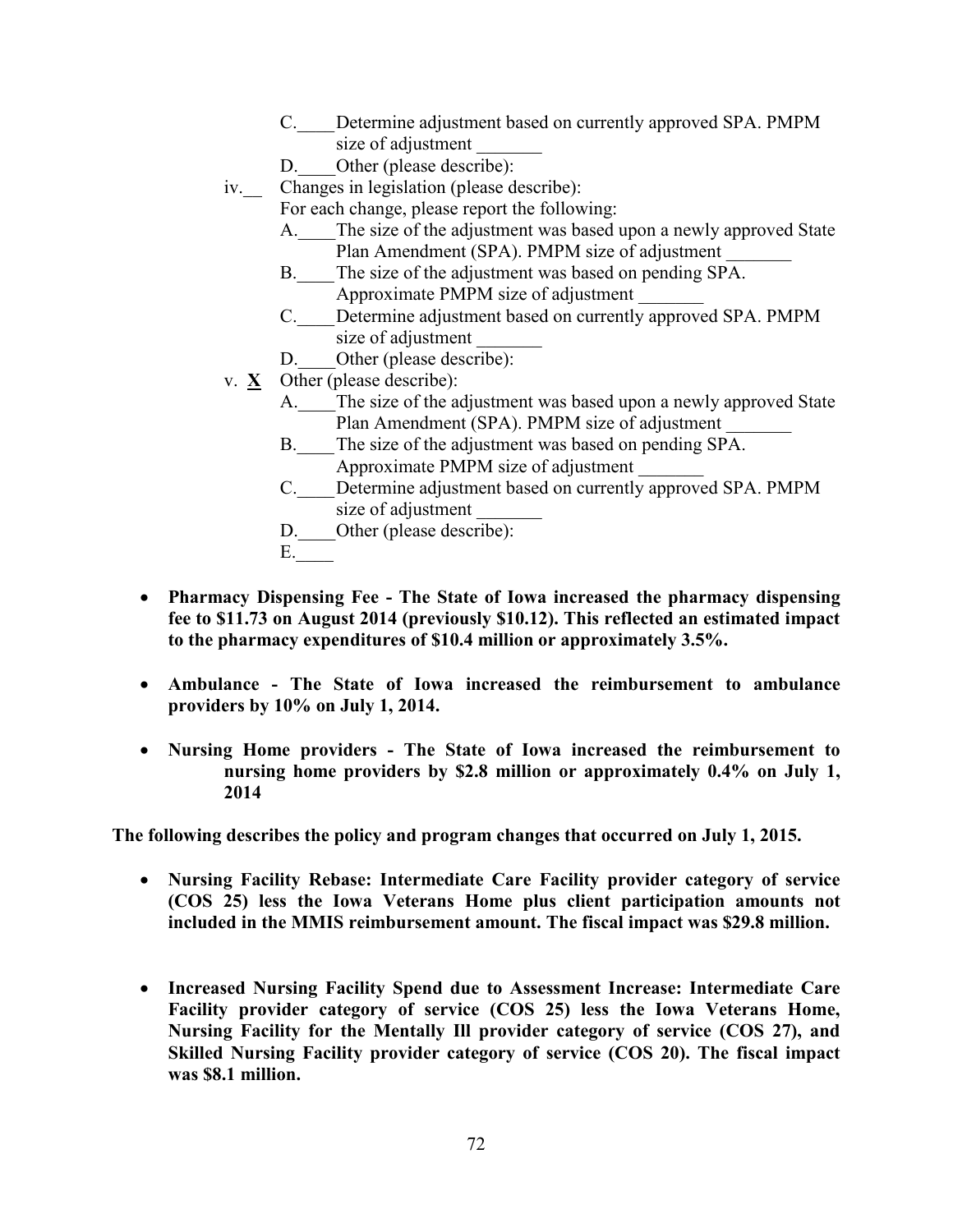• **Waiver Management: Two components: (1) thorough review of exception to policy and (2) standardized assessments. The fiscal impact was (\$8.7) million or (1.27%).**

c. **X Administrative Cost Adjustment\*:** The administrative expense factor in the initial waiver is based on the administrative costs for the eligible population participating in the waiver for fee-for-service. Examples of these costs include per claim claims processing costs, per record PRO review costs, and Surveillance and Utilization Review System (SURS) costs. *Note: one-time administration costs should not be built into the cost-effectiveness test on a long-term basis. States should use all relevant Medicaid administration claiming rules for administration costs they attribute to the managed care program.* If the State is changing the administration in the fee-for-service program then the State needs to estimate the impact of that adjustment.

- 1. No adjustment was necessary and no change is anticipated.
- 2. $X$  An administrative adjustment was made.
	- i. FFS administrative functions will change in the period between the beginning of P1 and the end of P2. Please describe:
		- A. Determine administration adjustment based upon an approved contract or cost allocation plan amendment (CAP).
		- B. Determine administration adjustment based on pending contract or cost allocation plan amendment (CAP).
		- C. Other (please describe):
	- ii.\_\_\_ FFS cost increases were accounted for.
		- A. Determine administration adjustment based upon an approved contract or cost allocation plan amendment (CAP).
		- B. Determine administration adjustment based on pending contract or cost allocation plan amendment (CAP).
		- C. Other (please describe):
	- iii.\_\_**X\_** [Required, when State Plan services were purchased through a sole source procurement with a governmental entity. No other State administrative adjustment is allowed.] If cost increase trends are unknown and in the future, the State must use the lower of: Actual State administration costs trended forward at the State historical administration trend rate or Actual State administration costs trended forward at the State Plan services trend rate. Please document both trend rates and indicate which trend rate was used.
		- A. Actual State Administration costs trended forward at the State historical administration trend rate. Please indicate the years on which the rates are based: base years Theorem In addition, please indicate the mathematical method used (multiple regression, linear regression, chi-square, least squares, exponential smoothing, etc.). Finally, please note and explain if the State's cost increase calculation includes more factors than a price increase.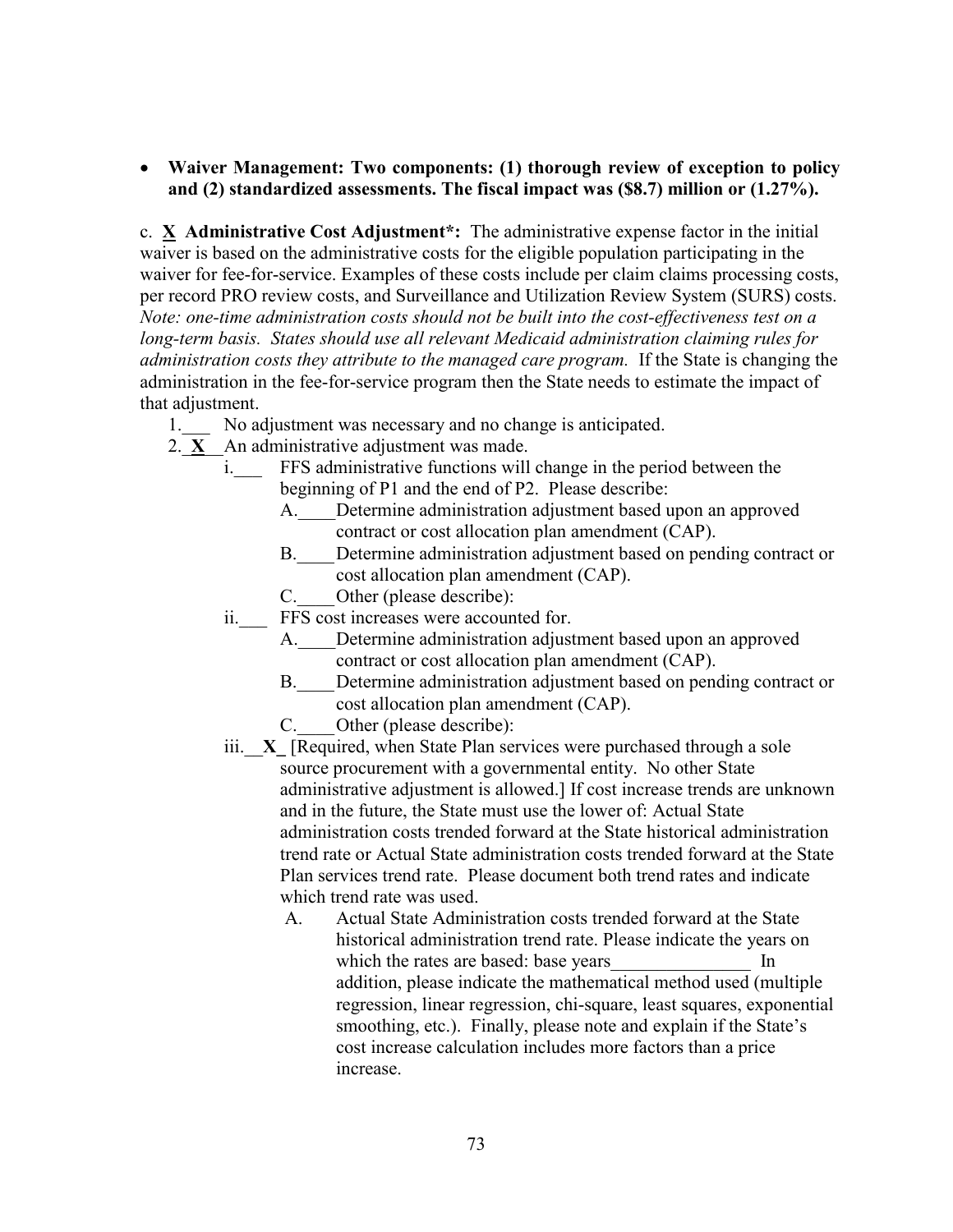B. Actual State Administration costs trended forward at the State Plan Service Trend rate. Please indicate the State Plan Service trend rate from **Section D.I.I.a**. above **\_\_\_6.3% from BY to P1 (2.2% annually) and 4% annually thereafter.**

\* For Combination Capitated and PCCM Waivers: If the capitated rates are adjusted by the amount of administration payments, then the PCCM Actual Waiver Cost must be calculated less the administration amount. For additional information, please see Special Note at end of this section.

- d. **1915(b)(3) Adjustment:** The State must document the amount of State Plan Savings that will be used to provide additional 1915(b)(3) services in **Section D.I.H.a** above. The Base Year already includes the actual trend for the State Plan services in the program. This adjustment reflects the expected trend in the 1915(b)(3) services between the Base Year and P1 of the waiver and the trend between the beginning of the program (P1) and the end of the program (P2). Trend adjustments may be service-specific and expressed as percentage factors.
	- 1.\_**X**\_ [Required, if the State's BY is more than 3 months prior to the beginning of P1 to trend BY to P1] The State is using the actual State historical trend to project past data to the current time period *(i.e., trending from 1999 to present).* The actual documented trend is: **3.0% annually based upon historical experience**\_. Please provide documentation.
	- 2. **X** [Required, when the State's BY is trended to P2. No other 1915(b)(3) adjustment is allowed] If trends are unknown and in the future *(i.e., trending from present into the future)*, the State must use the State's trend for State Plan Services.
		- i. State Plan Service trend
			- A. Please indicate the State Plan Service trend rate from **Section D.I.I.a**. above  $\qquad$ .

# **1915(B)(3) trend has been limited to the lesser of the historical B(3) experience and the state plan trend.**

- e. **Incentives (not in capitated payment) Trend Adjustment:** If the State marked **Section D.I.H.d** , then this adjustment reports trend for that factor. Trend is limited to the rate for State Plan services.
	- **1.** List the State Plan trend rate by MEG from **Section D.I.I.a**. **(see table below)**
	- **2.** List the Incentive trend rate by MEG if different from **Section D.I.I.a** \_**2% of capitations; applies to all MEGs**\_\_\_\_\_\_
	- **3.** Explain any differences:

**Under IHQHI, the MCOs will be eligible for an incentive payment of 2% of capitations, upon meeting certain performance and clinical outcomes.**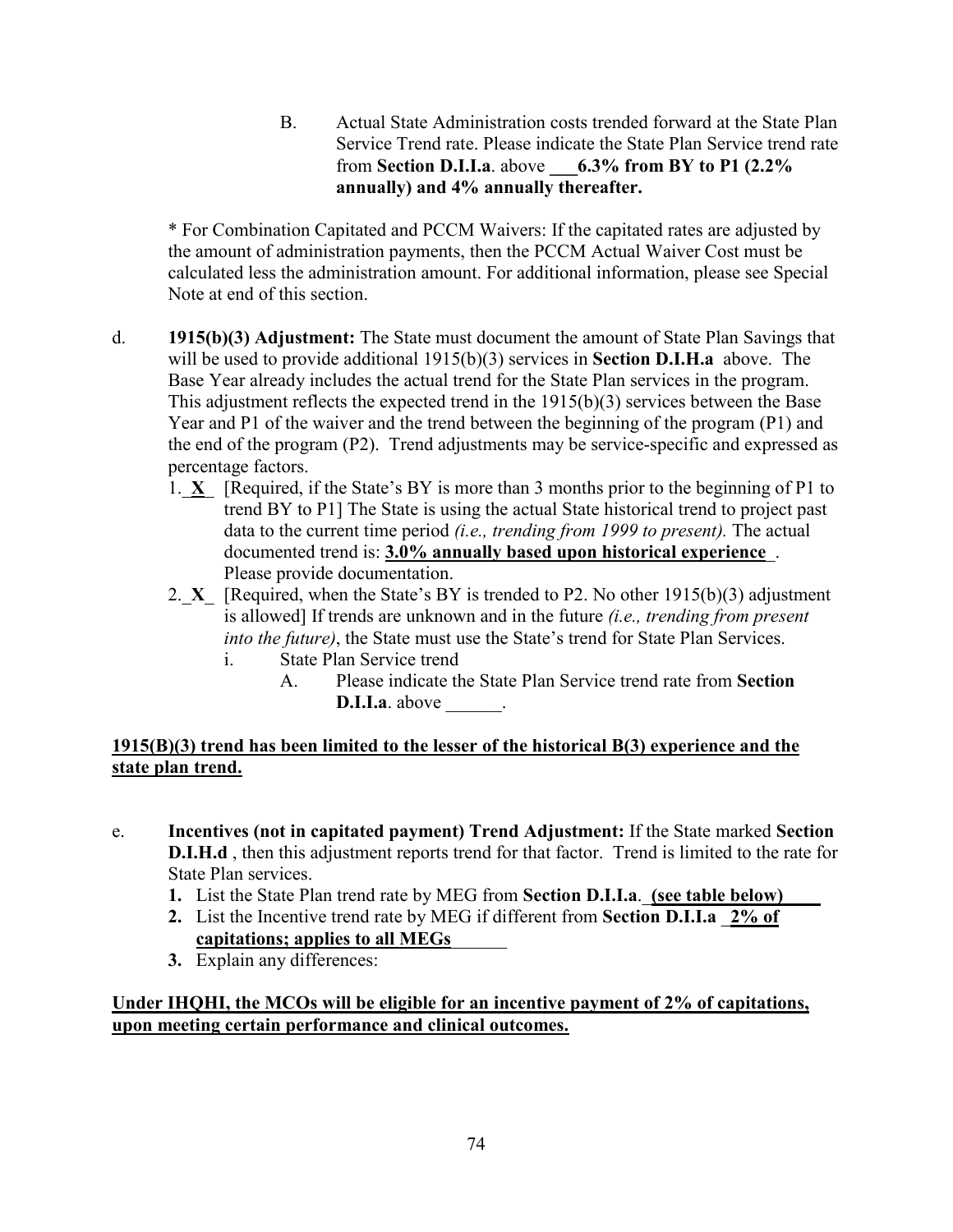- f. **Graduate Medical Education (GME) Adjustment**: 42 CFR 438.6(c)(5) specifies that States can include or exclude GME payments for managed care participant utilization in the capitation rates. However, GME payments on behalf of managed care waiver participants must be included in cost-effectiveness calculations.
	- 1. We assure CMS that GME payments are included from base year data.
	- 2.  $\overline{X}$  We assure CMS that GME payments are included from the base year data using an adjustment. (Please describe adjustment.)
	- 3. Other (please describe):

### **The base data has been adjusted to include a GME payment of \$23,000,000. GME was historically made as a lump sum payment and not tied to a particular member. Thus all historical GME payments have been allocated to the TANF MEG.**

If GME rates or the GME payment method has changed since the Base Year data was completed, the Base Year data should be adjusted to reflect this change and the State needs to estimate the impact of that adjustment and account for it in **Appendix D5**.

- 1. X GME adjustment was made.
	- i. X GME rates or payment method changed in the period between the end of the BY and the beginning of P1 (please describe).
	- ii.\_\_\_ GME rates or payment method is projected to change in the period between the beginning of P1 and the end of P2 (please describe).
- 2.\_\_\_ No adjustment was necessary and no change is anticipated.

#### *Method:*

- 1. Determine GME adjustment based upon a newly approved State Plan Amendment (SPA).
- 2. Determine GME adjustment based on a pending SPA.
- 3. Determine GME adjustment based on currently approved GME SPA.
- 4. X Other (please describe):

**Under the IHQHI, GME payments are included in the capitation rates forthe TANF and Disabled non-Dual populations along with certain nursing facility and 1915(c) waiver populations which qualify for GME payments. This impacts the TANF, Aged/Blind/Disabled non-Dual, LTSS Non-Dual and/or Pre-65, LTSS – Intellectual Disability, and LTSS-Children's Mental Health MEGs. The allocation of GME payments was on a PMPM basis for P1 of \$5.28 for an annual collection of \$21.4 million.** 

g. **Payments / Recoupments not Processed through MMIS Adjustment:** Any payments or recoupments for covered Medicaid State Plan services included in the waiver but processed outside of the MMIS system should be included in the Waiver Cost Projection. Any adjustments that would appear on the CMS-64.9 Waiver form should be reported and adjusted here. Any adjustments that would appear on the CMS summary form (line 9) would not be put into the waiver cost-effectiveness (e.g., TPL, probate, fraud and abuse). Any payments or recoupments made should be accounted for in Appendix D5.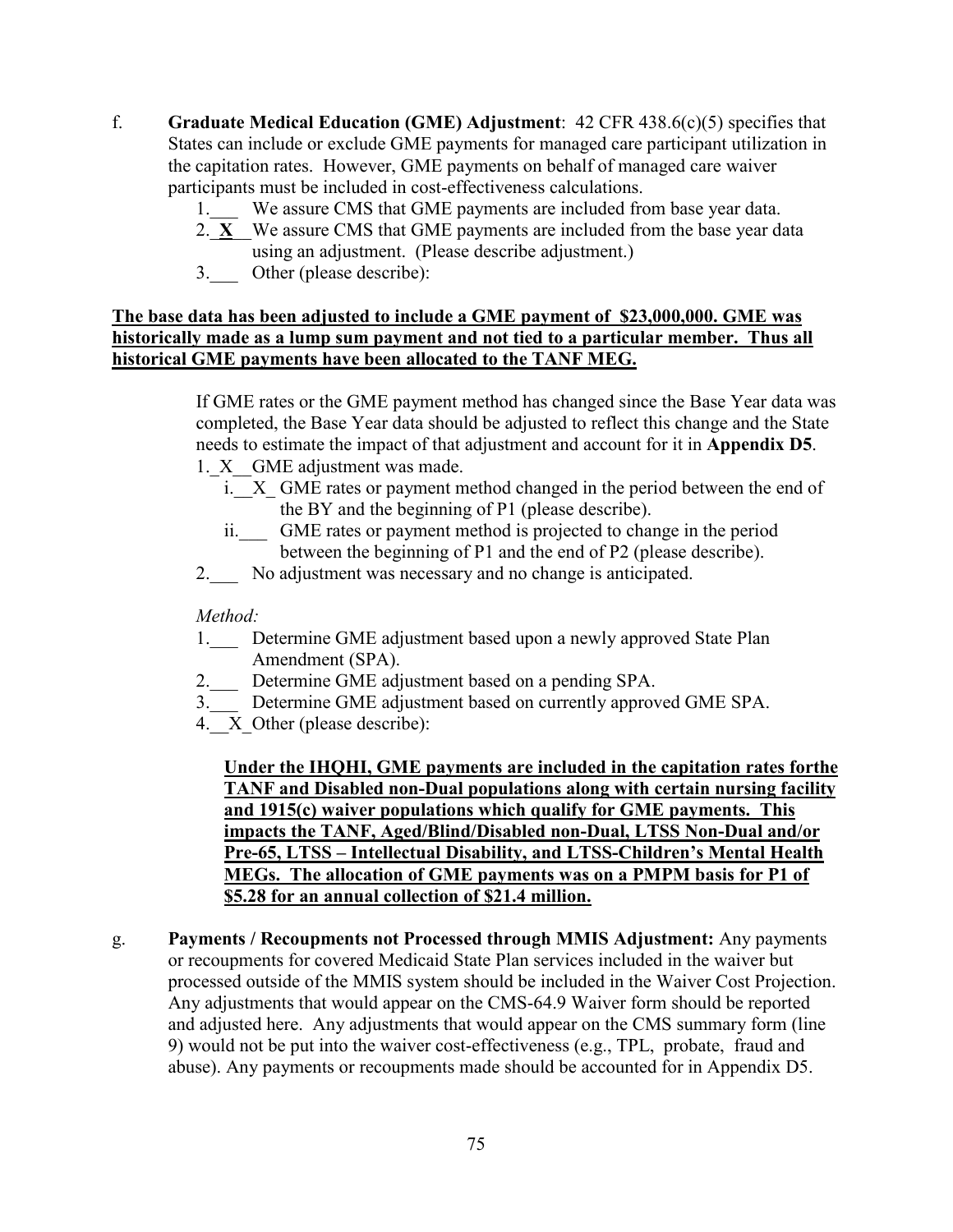- 1. **X** Payments outside of the MMIS were made. Those payments include (please describe): **Plan mass adjustments made for behavioral health services. These payments amounted to approximately \$8 million in SFY 2014. These payments were included in Appendix D3.**
- 2.  $X$  Recoupments outside of the MMIS were made. Those recoupments include (please describe): **(1) TPL; (2) program integrity; (3) claim error; (4) HCBS reviews; and (5) other recoupments. Total recoupments in SFY 2014 amounted to approximately \$24 million. Recoupments were removed from the expenditures illustrated in Appendix D3.**
- 3. The State had no recoupments/payments outside of the MMIS.
- h. **Copayments Adjustment:** This adjustment accounts for any copayments that are collected under the FFS program but will not be collected in the waiver program. States must ensure that these copayments are included in the Waiver Cost Projection if not to be collected in the capitated program.

*Basis and Method*:

- 1. Claims data used for Waiver Cost Projection development already included copayments and no adjustment was necessary.
- 2. State added estimated amounts of copayments for these services in FFS that were not in the capitated program. Please account for this adjustment in Appendix D5.
- 3.\_**X**\_ The State has not made an adjustment because the same copayments are collected in managed care and FFS.
- 4. Other (please describe):

### **The MCOs shall impose copayments following the state's current policies. Paid data (already adjusted for copays) was used in the analysis.**

If the State's FFS copayment structure has changed in the period between the end of the BY and the beginning of P1, the State needs to estimate the impact of this change adjustment.

- 1. No adjustment was necessary and no change is anticipated.
- 2 The copayment structure changed in the period between the end of the BY and the beginning of P1. Please account for this adjustment in Appendix D5.

*Method:*

- 1. Determine copayment adjustment based upon a newly approved State Plan Amendment (SPA).
- 2.\_\_\_ Determine copayment adjustment based on pending SPA.
- 3.\_\_\_ Determine copayment adjustment based on currently approved copayment SPA.
- 4. Other (please describe):
- i. **Third Party Liability (TPL) Adjustment**: This adjustment should be used only if the State is converting from fee-for-service to capitated managed care, and will delegate the collection and retention of TPL payments for post-pay recoveries to the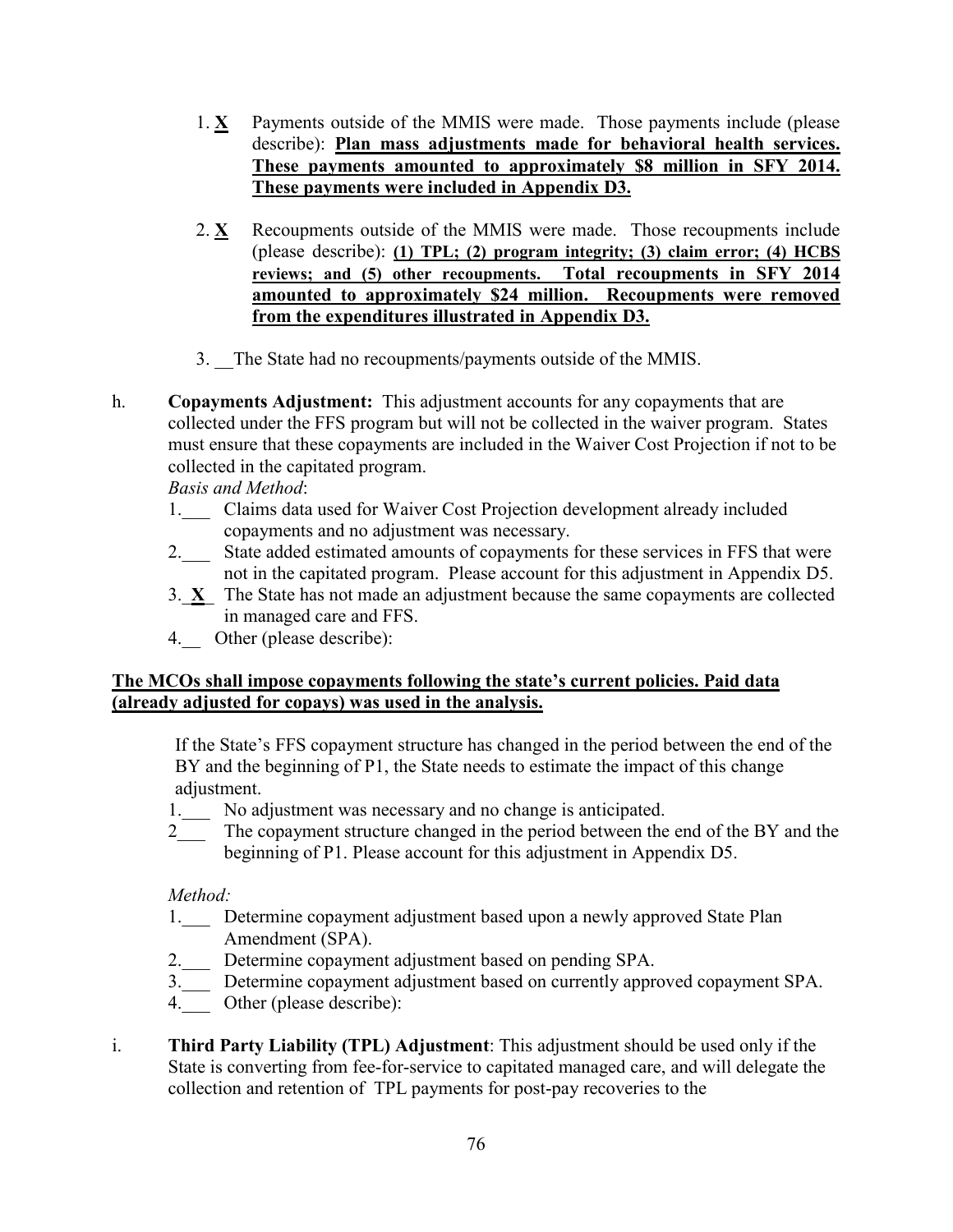MCO/PIHP/PAHP. If the MCO/PIHP/PAHP will collect and keep TPL, then the Base Year costs should be reduced by the amount to be collected. *Basis and method:*

- 1.\_**X**\_ No adjustment was necessary
- 2. Base Year costs were cut with post-pay recoveries already deducted from the database.
- 3.\_\_\_ State collects TPL on behalf of MCO/PIHP/PAHP enrollees
- 4.\_\_\_ The State made this adjustment:\*
	- i. Post-pay recoveries were estimated and the base year costs were reduced by the amount of TPL to be collected by MCOs/PIHPs/PAHPs. Please account for this adjustment in **Appendix D5.**
	- ii. Other (please describe):

### **The MCOs will collect and keep TPL. The base data was based on paid amount, after TPL was removed.**

- j. **Pharmacy Rebate Factor Adjustment** : Rebates that States receive from drug manufacturers should be deducted from Base Year costs if pharmacy services are included in the fee-for-service or capitated base. If the base year costs are not reduced by the rebate factor, an inflated BY would result. Pharmacy rebates should also be deducted from FFS costs if pharmacy services are impacted by the waiver but not capitated. *Basis and Method:*
	- 1.\_**X**\_ Determine the percentage of Medicaid pharmacy costs that the rebates represent and adjust the base year costs by this percentage. States may want to make separate adjustments for prescription versus over the counter drugs and for different rebate percentages by population. States may assume that the rebates for the targeted population occur in the same proportion as the rebates for the total Medicaid population *which includes accounting for Part D dual eligibles*. Please account for this adjustment in **Appendix D5**.
	- 2.\_\_\_ The State has not made this adjustment because pharmacy is not an included capitation service and the capitated contractor's providers do not prescribe drugs that are paid for by the State in FFS *or Part D for the dual eligibles*.
	- 3. Other (please describe):

### **Pharmacy was reduced by 48% for rebates collected in SFY 2014. This is reflected in the base data shown in Appendix D.3.**

k. **Disproportionate Share Hospital (DSH) Adjustment:** Section 4721 of the BBA specifies that DSH payments must be made solely to hospitals and not to MCOs/PIHPs/PAHPs. Section 4721(c) permits an exemption to the direct DSH payment for a limited number of States. If this exemption applies to the State, please identify and describe under "Other" including the supporting documentation. Unless the exemption in Section 4721(c) applies or the State has a FFS-only waiver (e.g., selective contracting waiver for hospital services where DSH is specifically included), DSH payments are not to be included in cost-effectiveness calculations.

1.\_**X**\_ We assure CMS that DSH payments are excluded from base year data.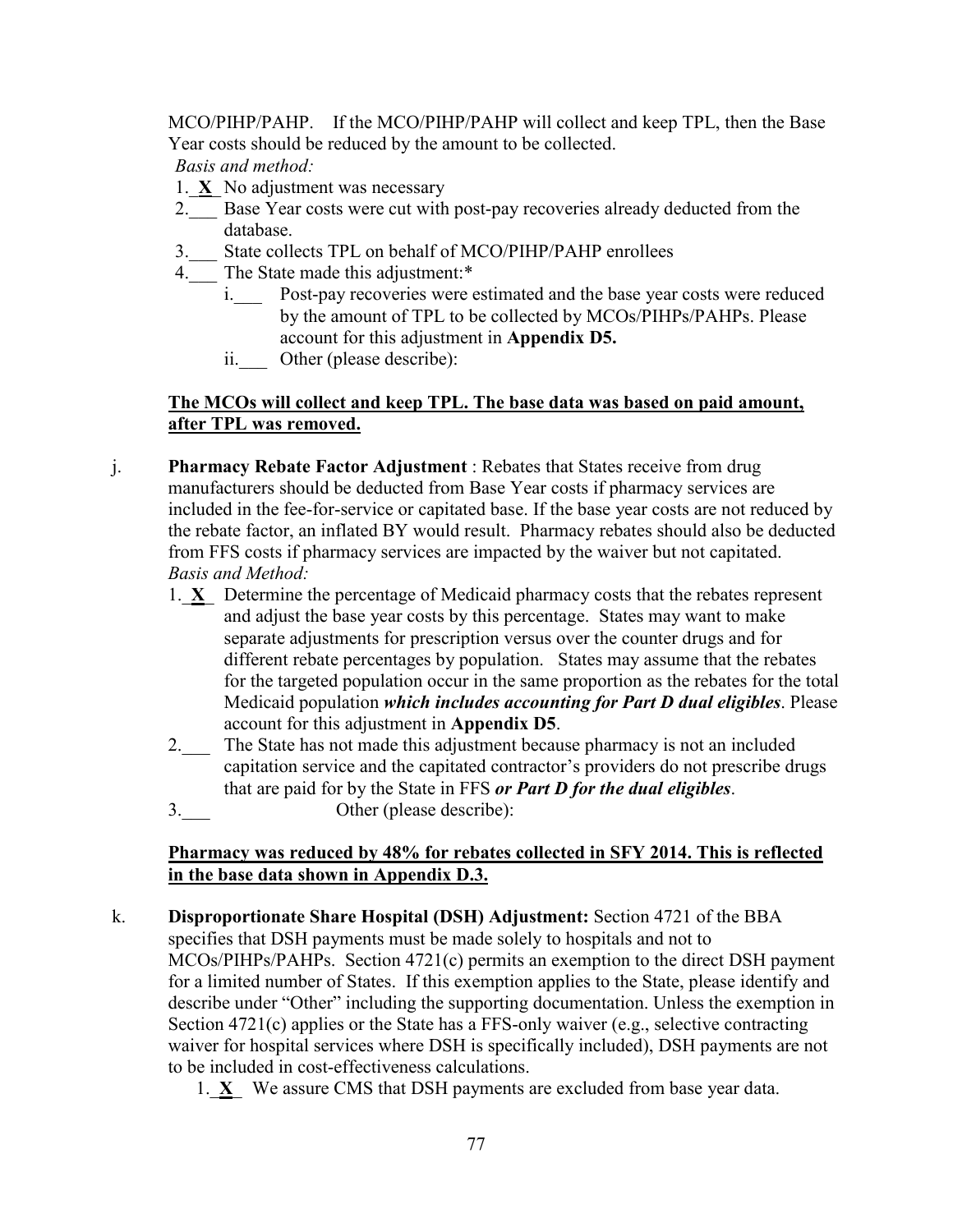- 2. We assure CMS that DSH payments are excluded from the base year data using an adjustment.
- 3.\_\_\_ Other (please describe):
- l. **Population Biased Selection Adjustment** (Required for programs with Voluntary Enrollment): Cost-effectiveness calculations for waiver programs with voluntary populations must include an analysis of the population that can be expected to enroll in the waiver. If the State finds that the population most likely to enroll in the waiver differs significantly from the population that will voluntarily remain in FFS, the Base Year costs must be adjusted to reflect this.
	- 2.  $\mathbf{X}$  This adjustment is not necessary as there are no voluntary populations in the waiver program.
	- 3.\_\_\_ This adjustment was made:
		- a. \_\_\_Potential Selection bias was measured in the following manner:
		- b. The base year costs were adjusted in the following manner:

### **The Alaskan Native and American Indian populations are the only populations that will be enrolled voluntarily**. **A selection adjustment is not necessary because of the size of the population.**

- m. **FQHC and RHC Cost-Settlement Adjustment:** Base Year costs should not include cost-settlement or supplemental payments made to FQHCs/RHCs. The Base Year costs should reflect fee-for-service payments for services provided at these sites, which will be built into the capitated rates.
	- 1.\_\_\_ We assure CMS that FQHC/RHC cost-settlement and supplemental payments are excluded from the Base Year costs. Payments for services provided at FQHCs/RHCs are reflected in the following manner:
	- 2.\_\_\_ We assure CMS that FQHC/RHC cost-settlement and supplemental payments are excluded from the base year data using an adjustment.
	- 3.\_\_\_ *We assure CMS that Medicare Part D coverage has been accounted for in the FQHC/RHC adjustment.*
	- 4. Other (please describe):

#### **The MCOs are required to reimburse FQHCs and RHCs at the prospective payment system (PPS) rate in effect on the date of service for each encounter. This is similar to the base year for most providers. An adjustment was made from the base experience to account for the reduction in payment for providers that received interim cost-based rates down to the PPS rate.**

#### **Special Note section:**

### **Waiver Cost Projection Reporting: Special note for new capitated programs**:

The State is implementing the first year of a new capitated program (converting from fee-forservice reimbursement). The first year that the State implements a capitated program, the State will be making capitated payments for future services while it is reimbursing FFS claims from retrospective periods. This will cause State expenditures in the initial period to be much higher than usual. In order to adjust for this double payment, the State should not use the first quarter of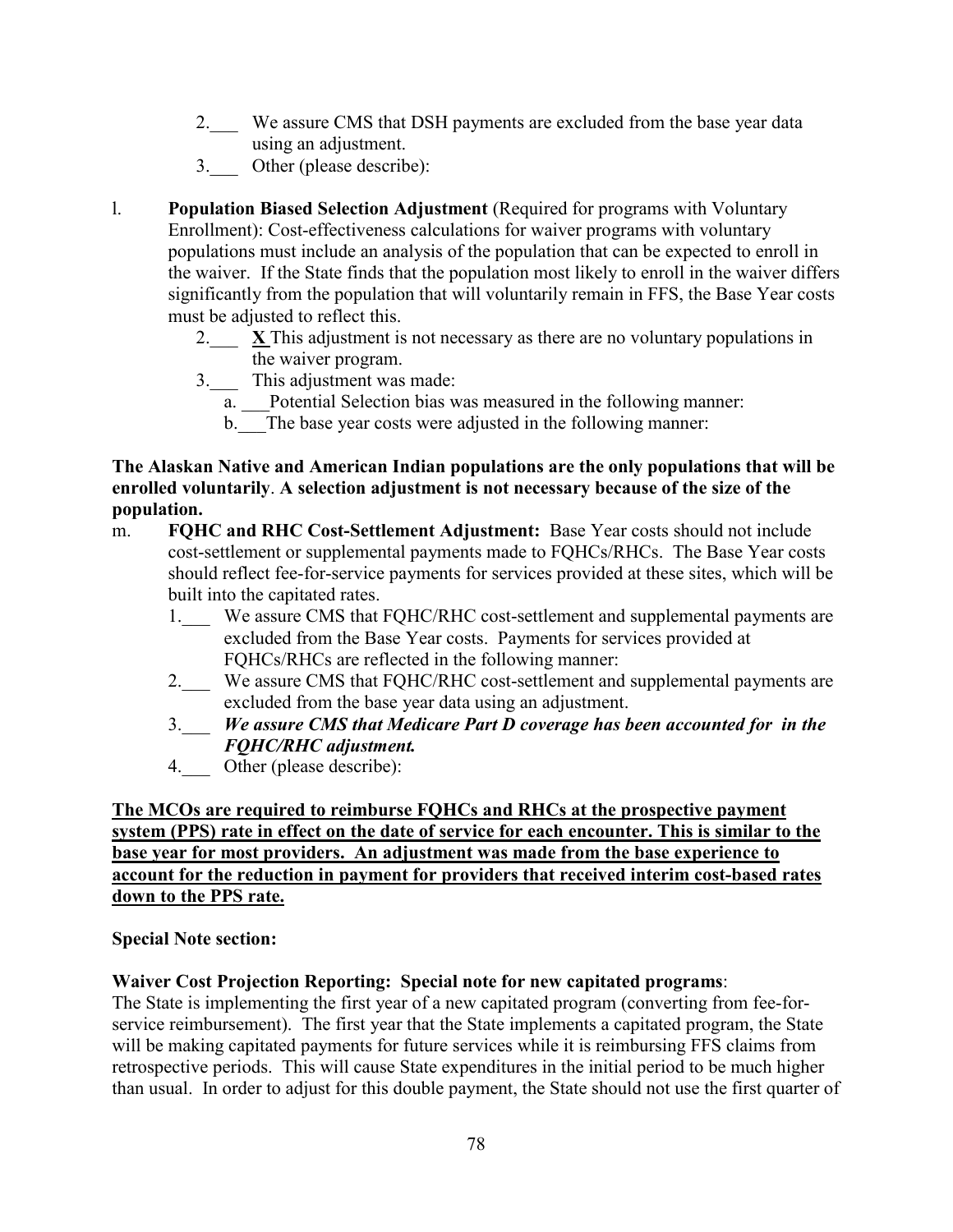costs (immediately following implementation) from the CMS-64 to calculate future Waiver Cost Projections, unless the State can distinguish and exclude dates of services prior to the implementation of the capitated program.

- a.  $X$  The State has excluded the first quarter of costs of the CMS-64 from the costeffectiveness calculations and is basing the cost-effectiveness projections on the remaining quarters of data.
- b. The State has included the first quarter of costs in the CMS-64 and excluded claims for dates of services prior to the implementation of the capitated program.

### **Special Note for initial combined waivers (Capitated and PCCM) only: Adjustments Unique to the Combined Capitated and PCCM Cost-effectiveness Calculations --** Some adjustments to the Waiver Cost Projection are applicable only to the capitated program. When these adjustments are taken, there will need to be an offsetting adjustment to the PCCM Base year Costs in order to make the PCCM costs comparable to the Waiver Cost Projection. **In other words, because we are creating a single combined Waiver Cost Projection applicable to the PCCM and capitated waiver portions of the waiver, offsetting adjustments (positive and/or negative) need to be made to the PCCM Actual Waiver Cost for certain** *capitated-only* **adjustments.** When an offsetting adjustment is made, please note and include an explanation and your calculations. The most common offsetting adjustment is noted in the chart below and indicated with an asterisk (\*) in the preprint.

| Adjustment                   | <b>Capitated Program</b>                                                                                                                                                                                                                                                                                                                                                                                                                 | <b>PCCM</b> Program                                                                                                                                                                                                                                                                                                                                                                                        |
|------------------------------|------------------------------------------------------------------------------------------------------------------------------------------------------------------------------------------------------------------------------------------------------------------------------------------------------------------------------------------------------------------------------------------------------------------------------------------|------------------------------------------------------------------------------------------------------------------------------------------------------------------------------------------------------------------------------------------------------------------------------------------------------------------------------------------------------------------------------------------------------------|
| Administrative<br>Adjustment | The Capitated Waiver Cost<br>Projection includes an<br>administrative cost adjustment.<br>That adjustment is added into<br>the combined Waiver Cost<br>Projection adjustment. (This<br>in effect adds an amount for<br>administration to the Waiver<br>Cost Projection for both the<br>PCCM and Capitated program.<br>You must now remove the<br>impermissible costs from the<br><b>PCCM</b> With Waiver<br>Calculations -- See the next | The PCCM Actual Waiver Cost<br>must include an exact offsetting<br>addition of the amount of the<br><b>PMPM Waiver Cost Projection</b><br>adjustment. (While this may seem<br>counter-intuitive, adding the exact<br>amount to the PCCM PMPM<br>Actual Waiver Cost will subtract<br>out of the equation:<br>PMPM Waiver Cost Projection -<br><b>PMPM</b> Actual Waiver Cost =<br>PMPM Cost-effectiveness). |
|                              | column)                                                                                                                                                                                                                                                                                                                                                                                                                                  |                                                                                                                                                                                                                                                                                                                                                                                                            |

# **Not applicable.**

n. **Incomplete Data Adjustment (DOS within DOP only)**– The State must adjust base period data to account for incomplete data. When fee-for-service data is summarized by date of service (DOS), data for a particular period of time is usually incomplete until a year or more after the end of the period. In order to use recent DOS data, the State must calculate an estimate of the services ultimate value after all claims have been reported . Such incomplete data adjustments are referred to in different ways, including "lag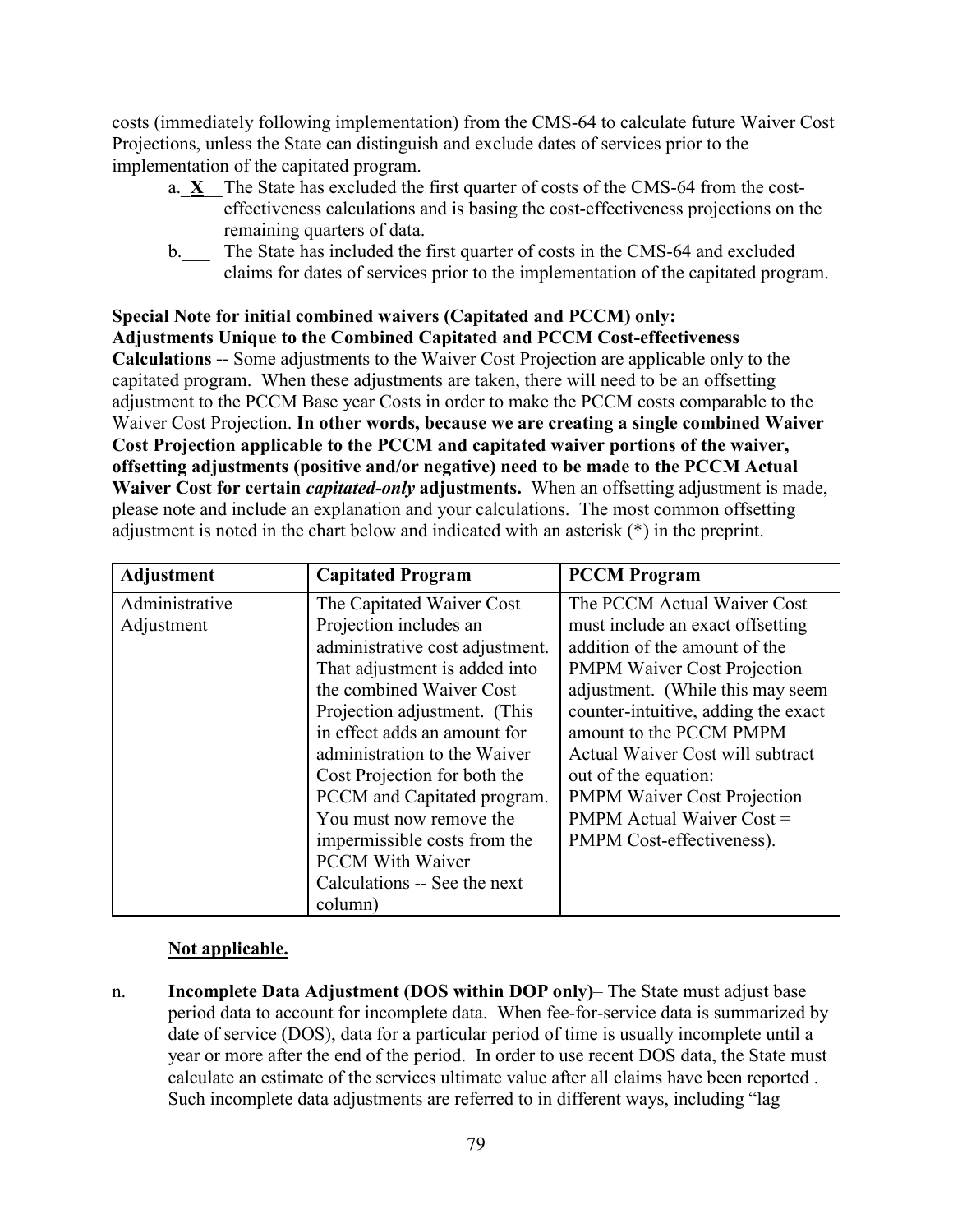factors," "incurred but not reported (IBNR) factors," or incurring factors. If date of payment (DOP) data is used, completion factors are not needed, but projections are complicated by the fact that payments are related to services performed in various former periods. *Documentation of assumptions and estimates is required for this adjustment.*

- 1. Using the special DOS spreadsheets, the State is estimating DOS within DOP. Incomplete data adjustments are reflected in the following manner on **Appendix D5** for services to be complete and on **Appendix D7** to create a 12-month DOS within DOP projection:
- 2. The State is using Date of Payment only for cost-effectiveness no adjustment is necessary.
- 3.\_\_\_ **X** Other (please describe):

### **In this Initial Waiver, the BY FFS experience includes claims incurred during SFY 2014, completed for claims not yet paid. P1 represents the capitation payments expected to be paid during CY 2016, beginning April 1. Going forward, the waiver will be reported and monitored on a paid basis.**

- o. **PCCM Case Management Fees (Initial PCCM waivers only) –** The State must add the case management fees that will be claimed by the State under new PCCM waivers. There should be sufficient savings under the waiver to offset these fees. The new PCCM case management fees will be accounted for with an adjustment on **Appendix D5.**
	- 1. This adjustment is not necessary as this is not an initial PCCM waiver in the waiver program.
	- 2. This adjustment was made in the following manner:

# **The waiver will not include PCCM.**

- p. **Other adjustments**: Federal law, regulation, or policy change: If the federal government changes policy affecting Medicaid reimbursement, the State must adjust P1 and P2 to reflect all changes.
	- Once the State's FFS institutional excess UPL is phased out, CMS will no longer match excess institutional UPL payments.
		- ♦ Excess payments addressed through transition periods should not be included in the 1915(b) cost-effectiveness process. Any State with excess payments should exclude the excess amount and only include the supplemental amount under 100% of the institutional UPL in the cost effectiveness process.
		- ♦ For all other payments made under the UPL, including supplemental payments, the costs should be included in the cost effectiveness calculations. This would apply to PCCM enrollees and to PAHP, PIHP or MCO enrollees if the institutional services were provided as FFS wrap-around. The recipient of the supplemental payment does not matter for the purposes of this analysis.
		- 1.\_\_\_ **X** No adjustment was made.
		- 2.<sup>2</sup> This adjustment was made (Please describe) This adjustment must be mathematically accounted for in **Appendix D5**.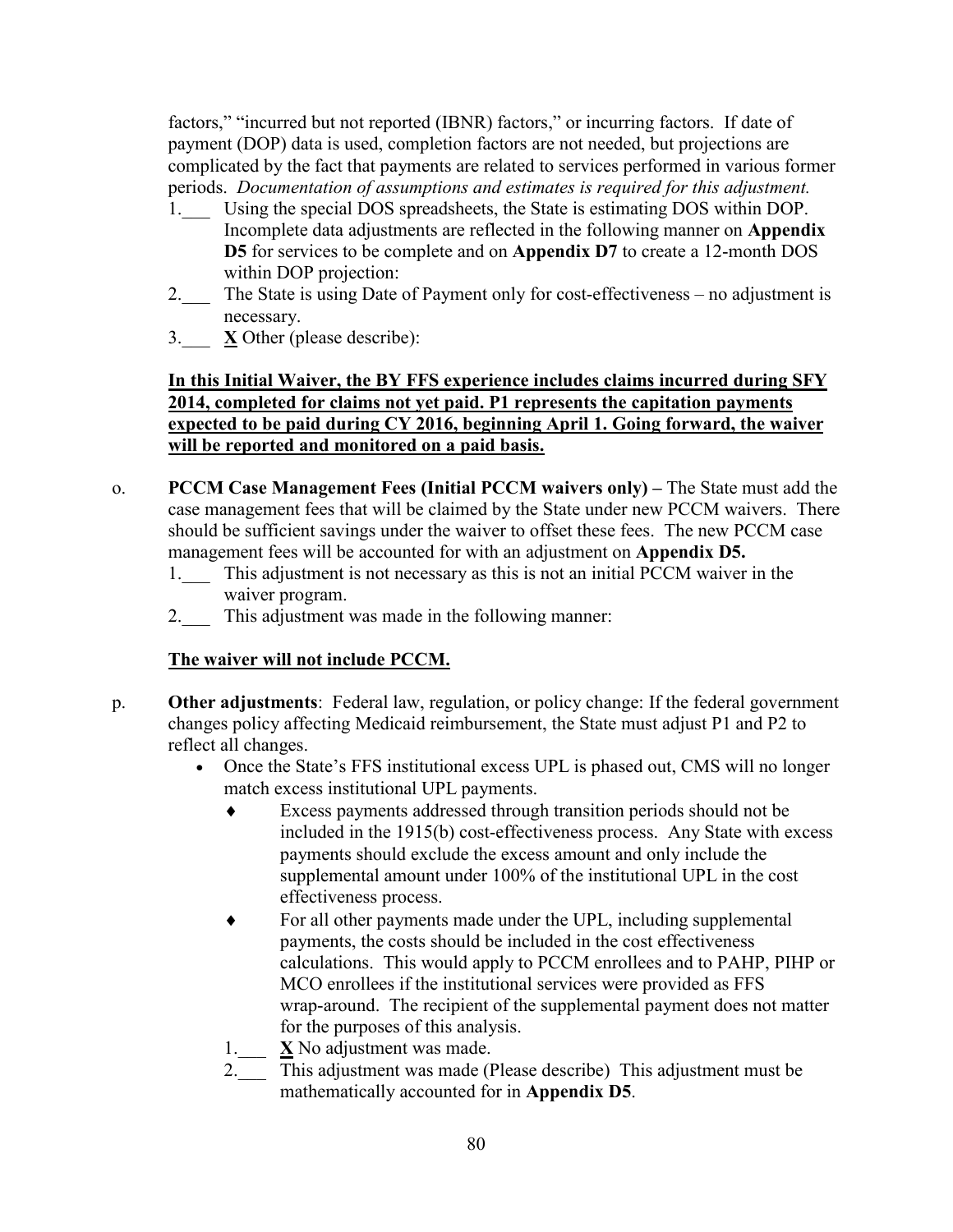**J.** Appendix D4 -- Conversion or Renewal Waiver Cost Projection and Adjustments.

#### **Not applicable.**

**If this is an Initial waiver submission, skip this section: States may need to make certain adjustments to the Waiver Cost Projection in order to accurately reflect the waiver program. If the State has made an adjustment to its Waiver Cost Projection, the State should note the adjustment and its location in** Appendix D4**, and include information on the basis and method, and mathematically account for the adjustment in** Appendix D5**.** 

CMS should examine the Actual Waiver Costs to ensure that if the State did not implement a programmatic adjustment built into the previous Waiver Cost Projection, that the State did not expend funds associated with the adjustment that was not implemented.

If the State implements a one-time only provision in its managed care program (typically administrative costs), the State should not reflect the adjustment in a permanent manner. CMS should examine future Waiver Cost Projections to ensure one-time-only adjustments are not permanently incorporated into the projections.

- a. **State Plan Services Trend Adjustment**  the State must trend the data forward to reflect cost and utilization increases. The R1 and R2 (BY for conversion) data already include the actual Medicaid cost changes for the population enrolled in the program. This adjustment reflects the expected cost and utilization increases in the managed care program from R2 (BY for conversion) to the end of the waiver (P2). Trend adjustments may be service-specific and expressed as percentage factors. Some states calculate utilization and cost separately, while other states calculate a single trend rate. The State must document the method used and how utilization and cost increases are not duplicative if they are calculated separately. **This adjustment must be mutually exclusive of programmatic/policy/pricing changes and CANNOT be taken twice. The State must document how it ensures there is no duplication with programmatic/policy/pricing changes.**
	- 1. [Required, if the State's BY or R2 is more than 3 months prior to the beginning of P1] The State is using actual State cost increases to trend past data to the current time period *(i.e., trending from 1999 to present)* The actual trend rate used is: . Please document how that trend was calculated:
	- 2.\_\_\_ [Required, to trend BY/R2 to P1 and P2 in the future] When cost increases are unknown and in the future, the State is using a predictive trend of either State historical cost increases or national or regional factors that are predictive of future costs (same requirement as capitated ratesetting regulations) *(i.e., trending from present into the future)*.
		- i. State historical cost increases. Please indicate the years on which the rates are based: base years **are indicate** the In addition, please indicate the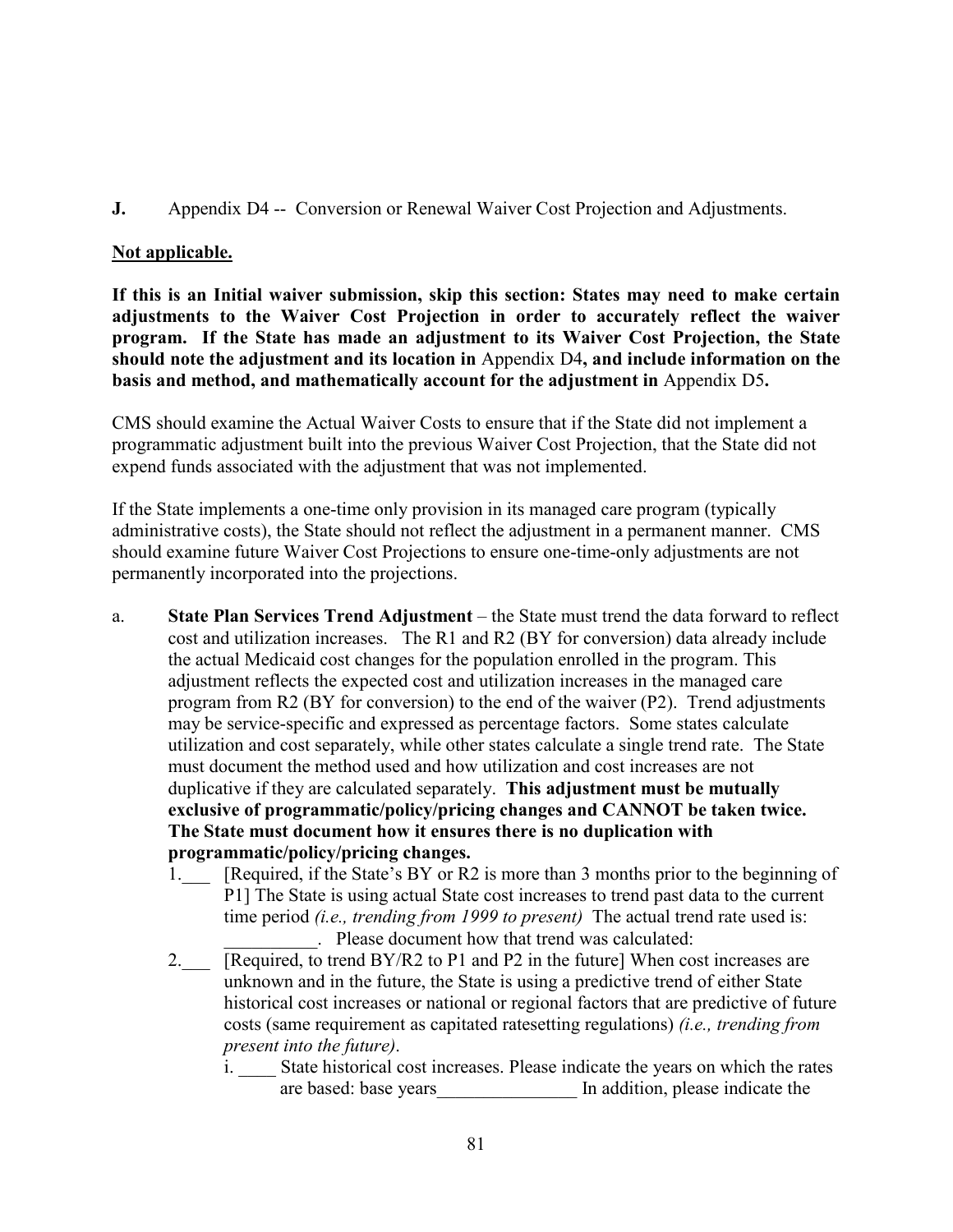mathematical method used (multiple regression, linear regression, chisquare, least squares, exponential smoothing, etc.). Finally, please note and explain if the State's cost increase calculation includes more factors than a price increase such as changes in technology, practice patterns, and/or units of service PMPM.

- ii. National or regional factors that are predictive of this waiver's future costs. Please indicate the services and indicators used \_\_\_\_\_\_\_\_\_\_\_\_\_\_. In addition, please indicate how this factor was determined to be predictive of this waiver's future costs. Finally, please note and explain if the State's cost increase calculation includes more factors than a price increase such as changes in technology, practice patterns, and/or units of service PMPM.
- 3.\_\_\_\_ The State estimated the PMPM cost changes in units of service, technology and/or practice patterns that would occur in the waiver separate from cost increase. Utilization adjustments made were service-specific and expressed as percentage factors. The State has documented how utilization and cost increases were not duplicated. This adjustment reflects the changes in utilization between R2 and P1 and between years P1 and P2.
	- i. Please indicate the years on which the utilization rate was based (if calculated separately only).
	- ii. Please document how the utilization did not duplicate separate cost increase trends.
- b. \_\_\_\_ **State Plan Services Programmatic/Policy/Pricing Change Adjustment:** These adjustments should account for any programmatic changes that are not cost neutral and that affect the Waiver Cost Projection. For example, changes in rates, changes brought about by legal action, or changes brought about by legislation. For example, Federal mandates, changes in hospital payment from per diem rates to Diagnostic Related Group (DRG) rates or changes in the benefit coverage of the FFS program. **This adjustment must be mutually exclusive of trend and CANNOT be taken twice. The State must document how it ensures there is no duplication with trend.** If the State is changing one of the aspects noted above in the FFS State Plan then the State needs to estimate the impact of that adjustment. *Note: FFP on rates cannot be claimed until CMS approves the SPA per the 1/2/01 SMD letter. Prior approval of capitation rates is contingent upon approval of the SPA*. The R2 data was adjusted for changes that will occur after the R2 (BY for conversion) and during P1 and P2 that affect the overall Medicaid program. Others:
	- Additional State Plan Services (+)
	- Reductions in State Plan Services (-)
	- Legislative or Court Mandated Changes to the Program Structure or fee schedule not accounted for in Cost increase or pricing (+/-)
	- Graduate Medical Education (GME) Changes This adjustment accounts for **changes** in any GME payments in the program. 42 CFR 438.6(c)(5) specifies that States can include or exclude GME payments from the capitation rates. However, GME payments must be included in cost-effectiveness calculations.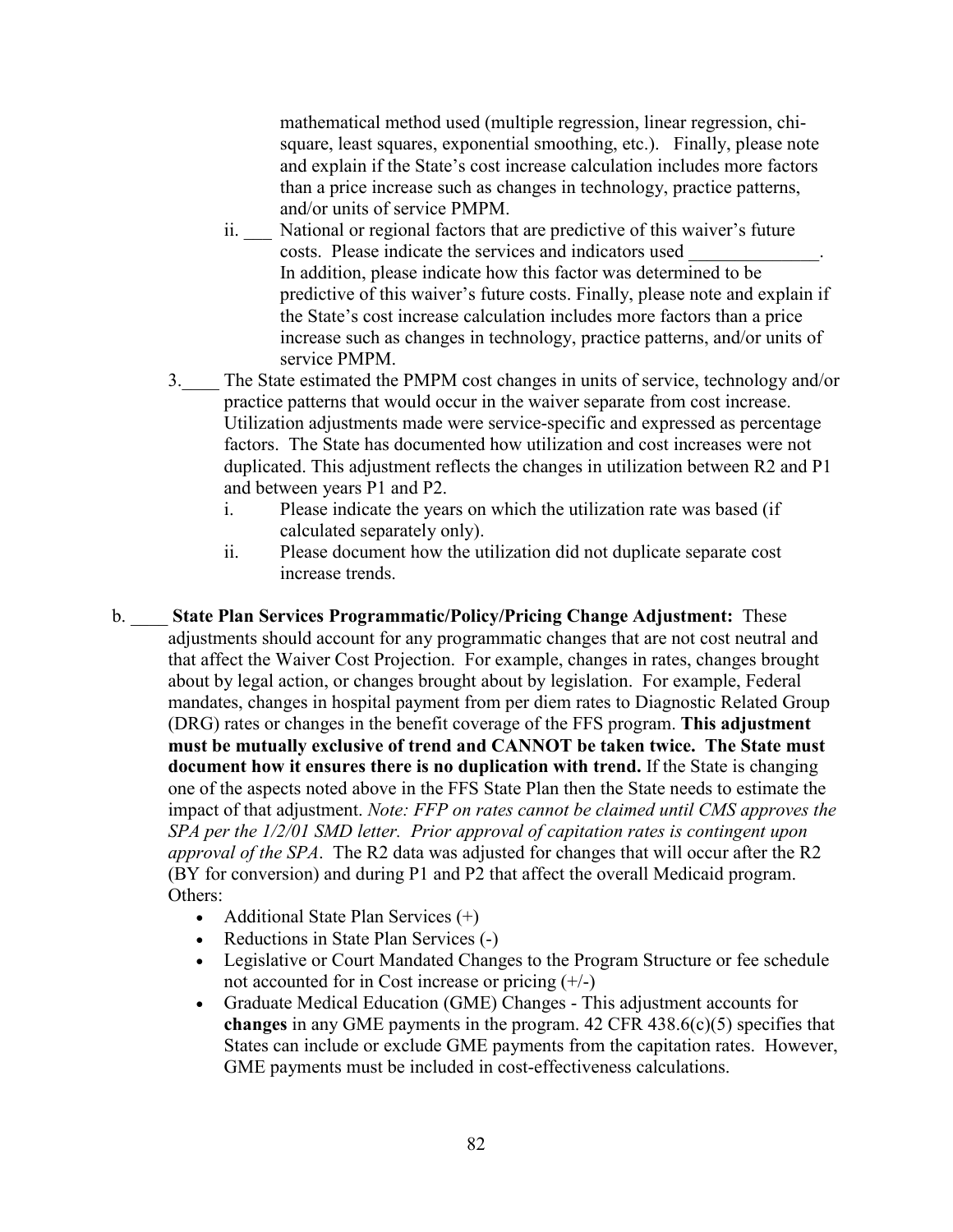- Copayment Changes This adjustment accounts for changes from R2 to P1 in any copayments that are collected under the FFS program, but not collected in the MCO/PIHP/PAHP capitated program. States must ensure that these copayments are included in the Waiver Cost Projection if not to be collected in the capitated program. If the State is changing the copayments in the FFS program then the State needs to estimate the impact of that adjustment.
- 1.\_\_\_ The State has chosen not to make an adjustment because there were no programmatic or policy changes in the FFS program after the MMIS claims tape was created. In addition, the State anticipates no programmatic or policy changes during the waiver period.
- 2.  $\Box$  An adjustment was necessary and is listed and described below:
	- i. The State projects an externally driven State Medicaid managed care rate increases/decreases between the base and rate periods. For each change, please report the following:
		- A. The size of the adjustment was based upon a newly approved State Plan Amendment (SPA). PMPM size of adjustment
		- B.\_\_\_\_The size of the adjustment was based on pending SPA. Approximate PMPM size of adjustment \_\_\_\_\_\_\_
		- C. Determine adjustment based on currently approved SPA. PMPM size of adjustment
		- *D.\_\_\_\_Determine adjustment for Medicare Part D dual eligibles.*
		- *E.* Other (please describe):
	- ii. The State has projected no externally driven managed care rate increases/decreases in the managed care rates.
	- iii. The adjustment is a one-time only adjustment that should be deducted out of subsequent waiver renewal projections (i.e., start-up costs). Please explain:
	- iv. Changes brought about by legal action (please describe):

For each change, please report the following:

- A. The size of the adjustment was based upon a newly approved State Plan Amendment (SPA). PMPM size of adjustment
- B. The size of the adjustment was based on pending SPA. Approximate PMPM size of adjustment \_\_\_\_\_\_\_
- C.\_\_\_\_Determine adjustment based on currently approved SPA. PMPM size of adjustment
- D. Other (please describe):
- v.\_\_ Changes in legislation (please describe):

For each change, please report the following:

- A. The size of the adjustment was based upon a newly approved State Plan Amendment (SPA). PMPM size of adjustment
- B. The size of the adjustment was based on pending SPA. Approximate PMPM size of adjustment \_\_\_\_\_\_\_
- C.\_\_\_\_Determine adjustment based on currently approved SPA. PMPM size of adjustment
- D. Other (please describe):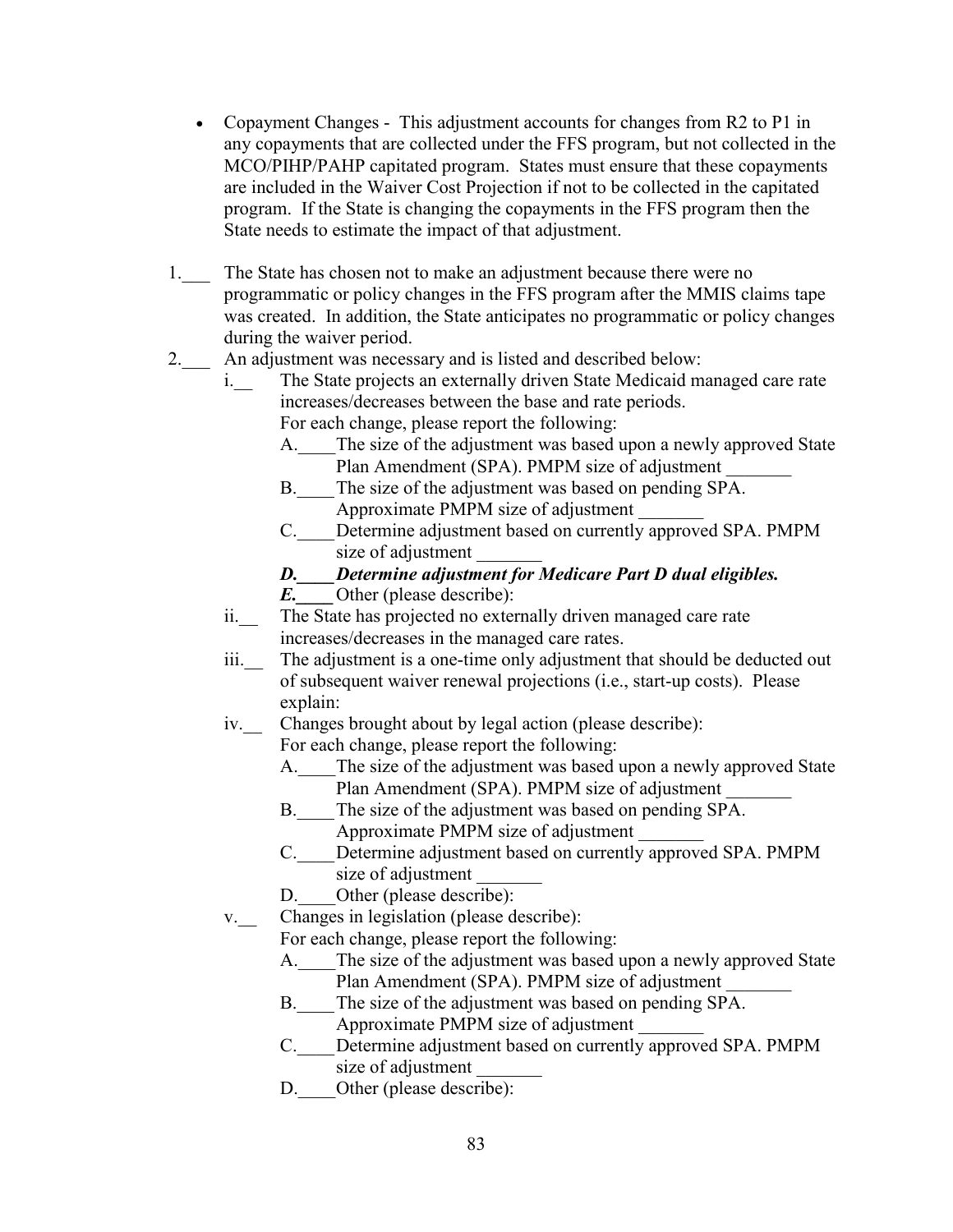- vi. Other (please describe):
	- A. The size of the adjustment was based upon a newly approved State Plan Amendment (SPA). PMPM size of adjustment
	- B.\_\_\_\_The size of the adjustment was based on pending SPA. Approximate PMPM size of adjustment \_\_\_\_\_\_\_
	- C. Determine adjustment based on currently approved SPA. PMPM size of adjustment
	- D. Other (please describe):
- c.\_\_\_ **Administrative Cost Adjustment:** This adjustment accounts for **changes** in the managed care program. The administrative expense factor in the renewal is based on the administrative costs for the eligible population participating in the waiver for managed care. Examples of these costs include per claim claims processing costs, additional per record PRO review costs, and additional Surveillance and Utilization Review System (SURS) costs; as well as actuarial contracts, consulting, encounter data processing, independent assessments, EQRO reviews, etc. *Note: one-time administration costs should not be built into the cost-effectiveness test on a long-term basis. States should use all relevant Medicaid administration claiming rules for administration costs they attribute to the managed care program.* If the State is changing the administration in the managed care program then the State needs to estimate the impact of that adjustment.
	- 1. No adjustment was necessary and no change is anticipated.
	- 2.\_\_\_ An administrative adjustment was made.
		- i.\_\_\_ Administrative functions will change in the period between the beginning of P1 and the end of P2. Please describe:
		- ii.\_\_\_ Cost increases were accounted for.
			- A. Determine administration adjustment based upon an approved contract or cost allocation plan amendment (CAP).
				- B. Determine administration adjustment based on pending contract or cost allocation plan amendment (CAP).
				- C. State Historical State Administrative Inflation. The actual trend rate used is: \_\_\_\_\_\_\_\_\_\_. Please document how that trend was calculated:
				- D. Other (please describe):
		- iii. [Required, when State Plan services were purchased through a sole source procurement with a governmental entity. No other State administrative adjustment is allowed.] If cost increase trends are unknown and in the future, the State must use the lower of: Actual State administration costs trended forward at the State historical administration trend rate or Actual State administration costs trended forward at the State Plan services trend rate. Please document both trend rates and indicate which trend rate was used.
			- A. Actual State Administration costs trended forward at the State historical administration trend rate. Please indicate the years on which the rates are based: base years Theorem In addition, please indicate the mathematical method used (multiple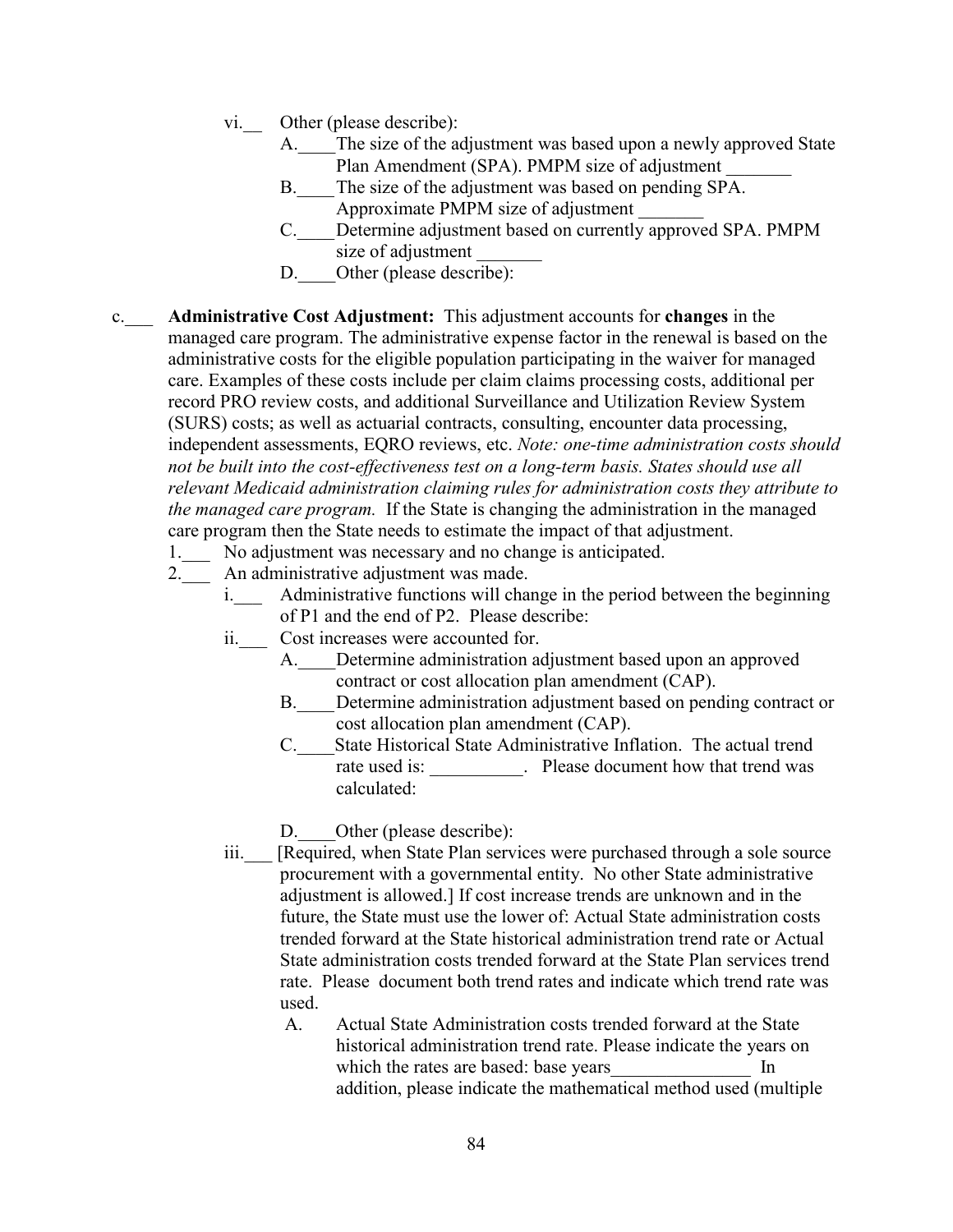regression, linear regression, chi-square, least squares, exponential smoothing, etc.). Finally, please note and explain if the State's cost increase calculation includes more factors than a price increase.

- B. Actual State Administration costs trended forward at the State Plan Service Trend rate. Please indicate the State Plan Service trend rate from **Section D.I.J.a**. above  $\qquad$ .
- d. **1915(b)(3) Trend Adjustment:** The State must document the amount of 1915(b)(3) services in the R1/R2/BY **Section D.I.H.a** above. The R1/R2/BY already includes the actual trend for the 1915(b)(3) services in the program. This adjustment reflects the expected trend in the 1915(b)(3) services between the R2/BY and P1 of the waiver and the trend between the beginning of the program (P1) and the end of the program (P2). Trend adjustments may be service-specific and expressed as percentage factors.
	- 1. [Required, if the State's BY or R2 is more than 3 months prior to the beginning of P1 to trend BY or R2 to P1] The State is using the actual State historical trend to project past data to the current time period *(i.e., trending from 1999 to present).* The actual documented trend is: \_\_\_\_\_\_\_\_\_\_. Please provide documentation.
	- 2. [Required, when the State's BY or R2 is trended to P2. No other 1915(b)(3) adjustment is allowed] If trends are unknown and in the future *(i.e., trending from present into the future)*, the State must use the lower of State historical 1915(b)(3) trend or the State's trend for State Plan Services. Please document both trend rates and indicate which trend rate was used.
		- i. State historical 1915(b)(3) trend rates
			- 1. Please indicate the years on which the rates are based: base years\_\_\_\_\_\_\_\_\_\_\_\_\_\_\_
			- 2. Please indicate the mathematical method used (multiple regression, linear regression, chi-square, least squares, exponential smoothing, etc.):
		- ii. State Plan Service Trend
			- 1. Please indicate the State Plan Service trend rate from **Section D.I.J.a**. above \_\_\_\_\_\_\_.
- e. **Incentives (not in capitated payment) Trend Adjustment:** Trend is limited to the rate for State Plan services.
	- **1.** List the State Plan trend rate by MEG from **Section D.I.J.a**
	- **2.** List the Incentive trend rate by MEG if different from **Section D.I.J.a**.
	- **3.** Explain any differences:
- f. **Other Adjustments** including but not limited to federal government changes. (Please describe):
	- If the federal government changes policy affecting Medicaid reimbursement, the State must adjust P1 and P2 to reflect all changes.
	- Once the State's FFS institutional excess UPL is phased out, CMS will no longer match excess institutional UPL payments.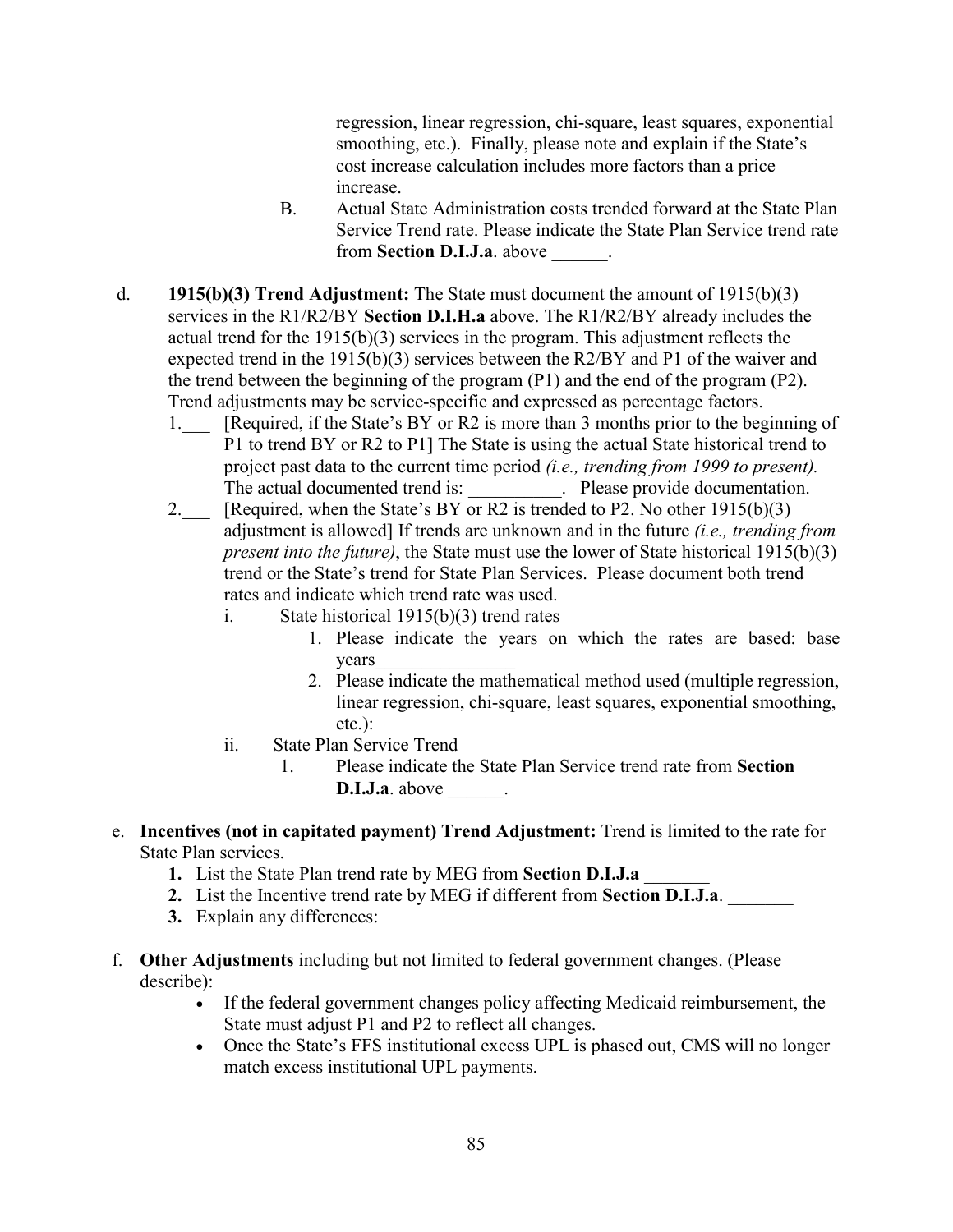- ♦ Excess payments addressed through transition periods should not be included in the 1915(b) cost-effectiveness process. Any State with excess payments should exclude the excess amount and only include the supplemental amount under 100% of the institutional UPL in the cost effectiveness process.
- For all other payments made under the UPL, including supplemental payments, the costs should be included in the cost effectiveness calculations. This would apply to PCCM enrollees and to PAHP, PIHP or MCO enrollees if the institutional services were provided as FFS wrap-around. The recipient of the supplemental payment does not matter for the purposes of this analysis.

• **Pharmacy Rebate Factor Adjustment (Conversion Waivers Only)\***: Rebates that States receive from drug manufacturers should be deducted from Base Year costs if pharmacy services are included in the capitated base. If the base year costs are not reduced by the rebate factor, an inflated BY would result. Pharmacy rebates should also be deducted from FFS costs if pharmacy services are impacted by the waiver but not capitated.

*Basis and Method:*

- 1. Determine the percentage of Medicaid pharmacy costs that the rebates represent and adjust the base year costs by this percentage. States may want to make separate adjustments for prescription versus over the counter drugs and for different rebate percentages by population. States may assume that the rebates for the targeted population occur in the same proportion as the rebates for the total Medicaid population *which includes accounting for Part D dual eligibles*. Please account for this adjustment in **Appendix D5**.
- 2.\_\_\_ The State has not made this adjustment because pharmacy is not an included capitation service and the capitated contractor's providers do not prescribe drugs that are paid for by the State in FFS *or Part D for the dual eligibles*.
- 3. Other (please describe):

1.\_\_\_ No adjustment was made.

2.<sup>1</sup> This adjustment was made (Please describe). This adjustment must be mathematically accounted for in **Appendix D5**.

**K.** Appendix D5 – Waiver Cost Projection

The State should complete these appendices and include explanations of all adjustments in **Section D.I.I and D.I.J** above.

# **L.** Appendix D6 – RO Targets

The State should complete these appendices and include explanations of all trends in enrollment in **Section D.I.E.** above.

- **M.** Appendix D7 Summary
	- a. Please explain any variance in the overall percentage change in spending from BY/R1 to P2.